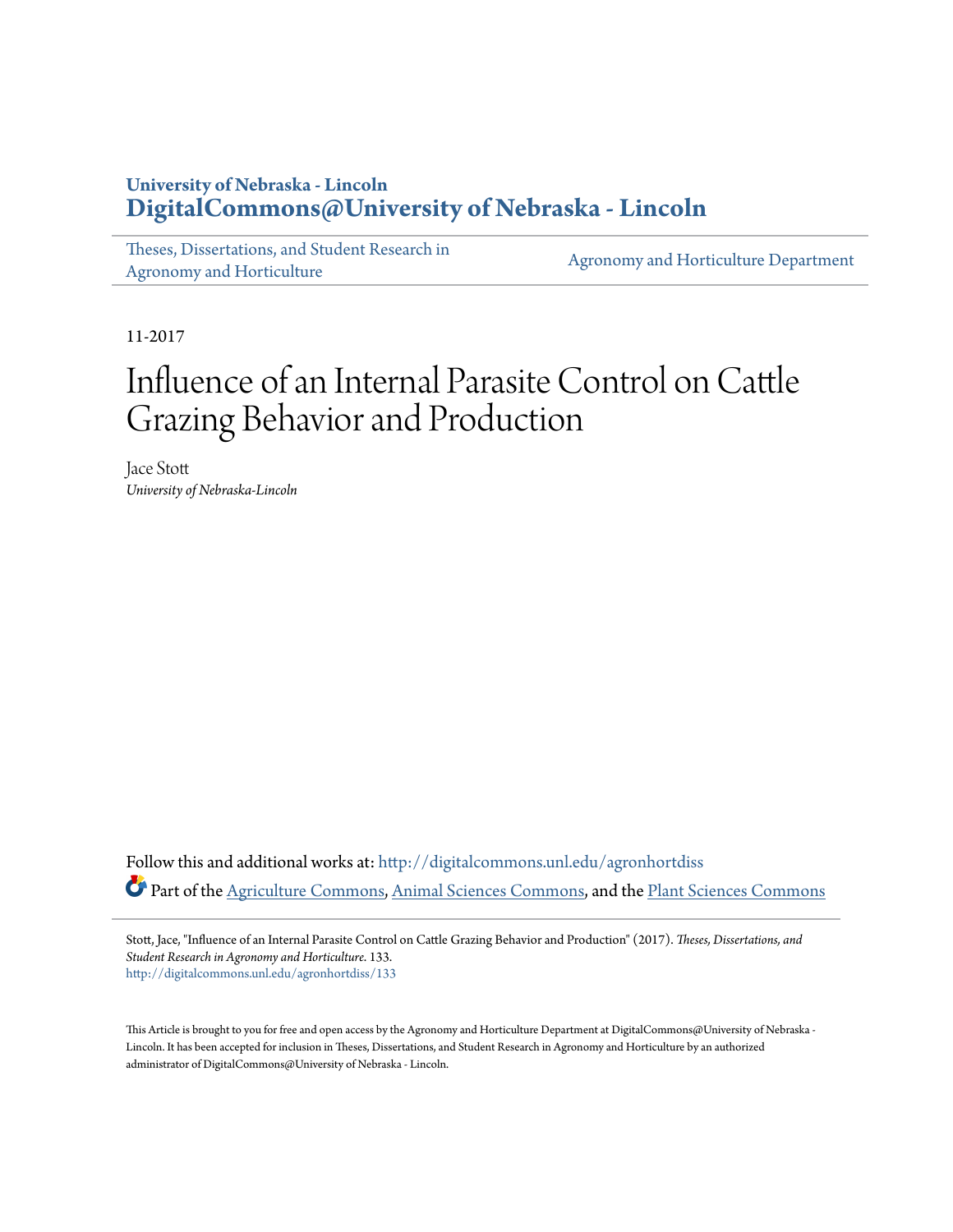Influence of an Internal Parasite Control on Cattle Grazing Behavior and Production

by

Jace R. Stott

## A THESIS

Presented to the Faculty of The Graduate College at the University of Nebraska In Partial Fulfillment of Requirements For the Degree of Master of Science

Major: Agronomy

Under the Supervision of Professor Mitchell B. Stephenson And Professor Walter H. Schacht

Lincoln, Nebraska

November, 2017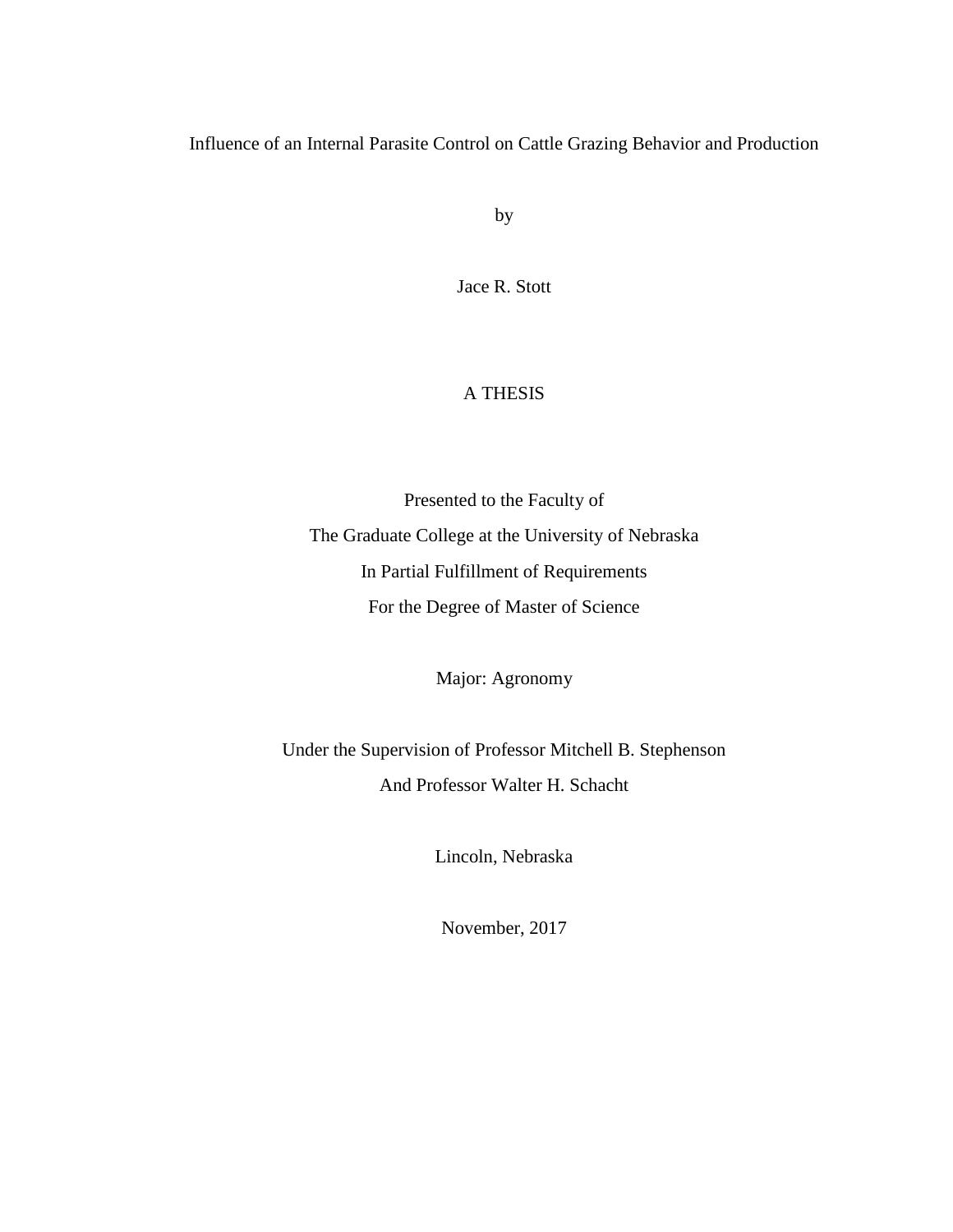## Influence of an Internal Parasite Control on Cattle Grazing Behavior and Production

Jace R. Stott, M.S.

University of Nebraska, 2017

Advisors: Mitchell B. Stephenson and Walter H. Schacht

Six herds of 45 to 90 cow/calf pairs grazing on upland range were used to examine the efficacy of an injectable extended release eprinomectin parasite control on production traits, activity behavior, and efficacy against internal parasitism. In 2016, treatment cows were given a subcutaneous injection of LongRange<sup>tm</sup>. In 2017, all cows in the study were treated with a short acting Synanthic<sup>tm</sup> treatment and only treatment cows were given an additional LongRange<sup>tm</sup> treatment. In both 2016 and 2017, fecal egg counts were significantly lower ( $P < 0.05$ ) in eprinomectin treated cows compared to control cows. Calf gains were 4.8 kg and 8.7 kg greater ( $P < 0.1$ ) for the calves of dams treated with eprinomectin compared to calves of control cows in 2016 and 2017, respectively. Activity characteristics of cattle were inconclusive, with treated cows having lower ( $P <$ 0.01) grazing and traveling times compared to control cows in 2016, and more ( $P < 0.01$ ) grazing and traveling in 2017.

Differences in grazing behaviors based on time within pasture at different times during the growing season also were evaluated. In 2016 and 2017, grazing behaviors (e.g., activity and distance traveled) of cow/calf pairs were examined on upland Nebraska Sandhill range. Five or six cows from each of three herds (45 to 90 cow/calf pairs) in each were randomly selected to wear global positioning system (GPS) collars. Daily distance traveled by GPS-tracked cows early in the growing season had a significant ( $P \lt \theta$ )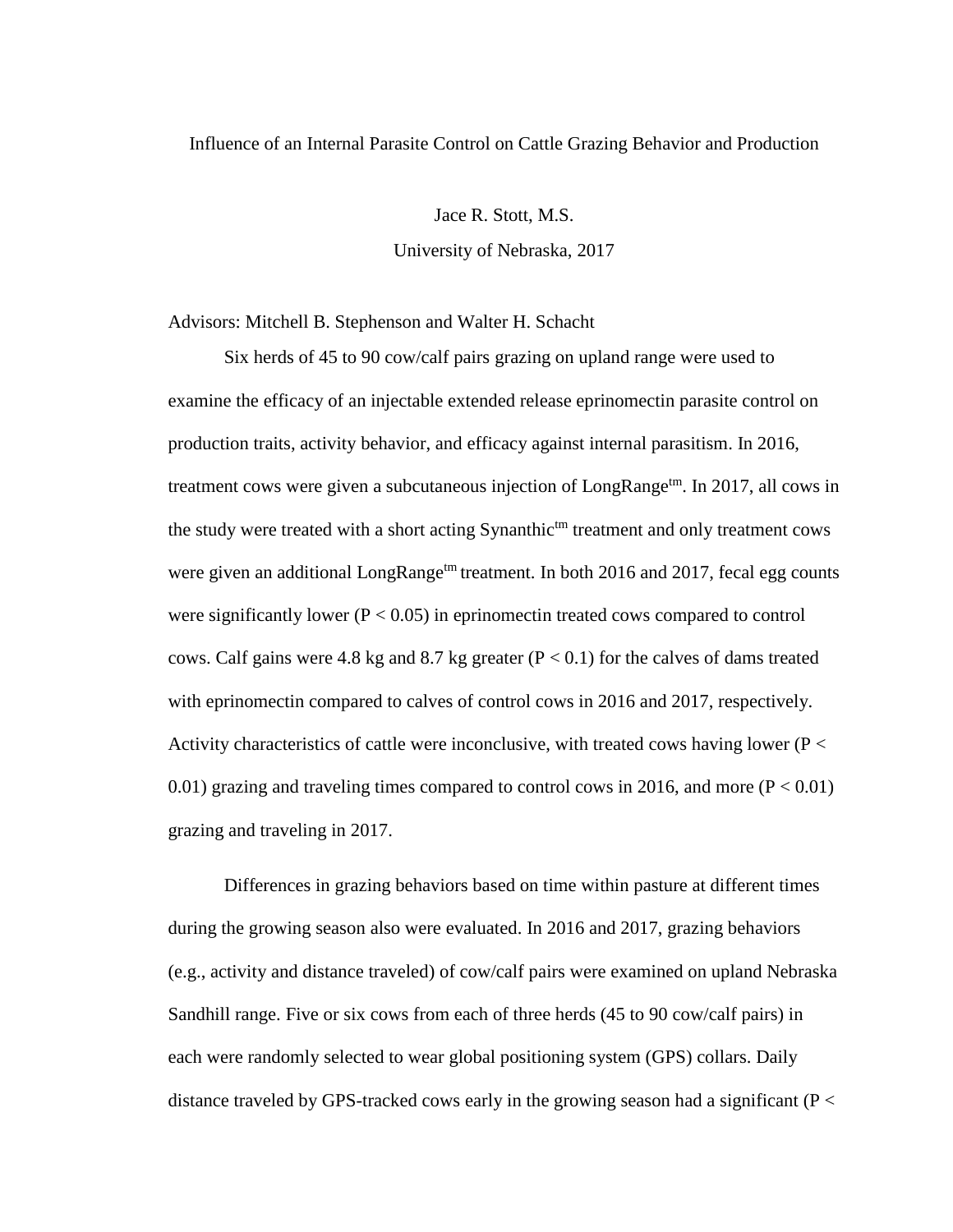0.01) quadratic response, but later pastures did not show a similar response. Activity, time at water, and distance from water showed no significant differences  $(P > 0.37)$ between grazing period during the growing season, but all three measures exhibited changes as time within pasture progressed ( $P < 0.02$ ). Hours spent in activity increased, time at water decreased, and distance from water increased as time within pasture progressed. Area covered showed no significant differences  $(P > 0.07)$  between pasture treatments or weeks within pasture.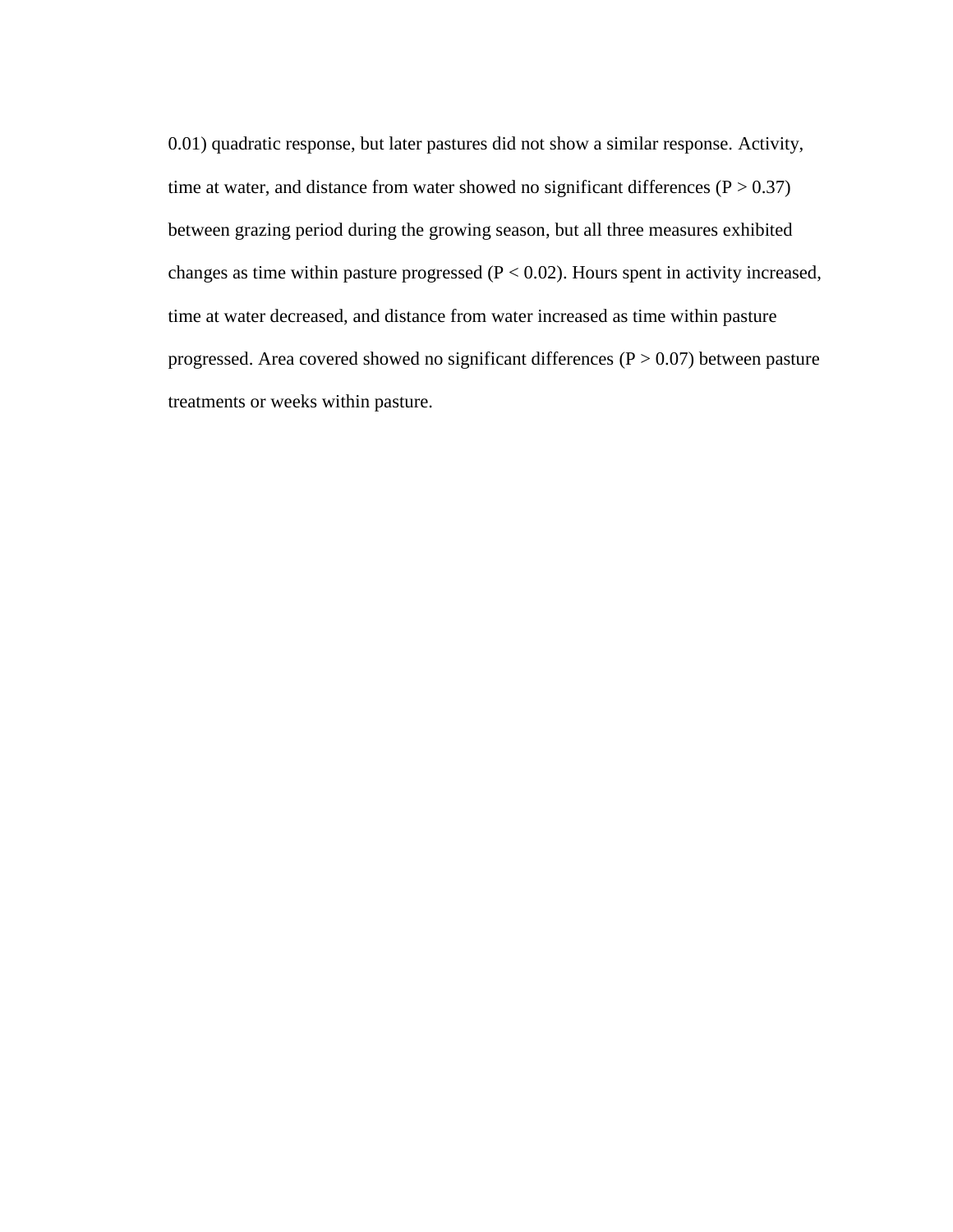## **Table of Contents**

| Chapter 2: Effect of Internal Parasite Treatments on Cattle Production and Grazing |
|------------------------------------------------------------------------------------|
|                                                                                    |
|                                                                                    |
|                                                                                    |
|                                                                                    |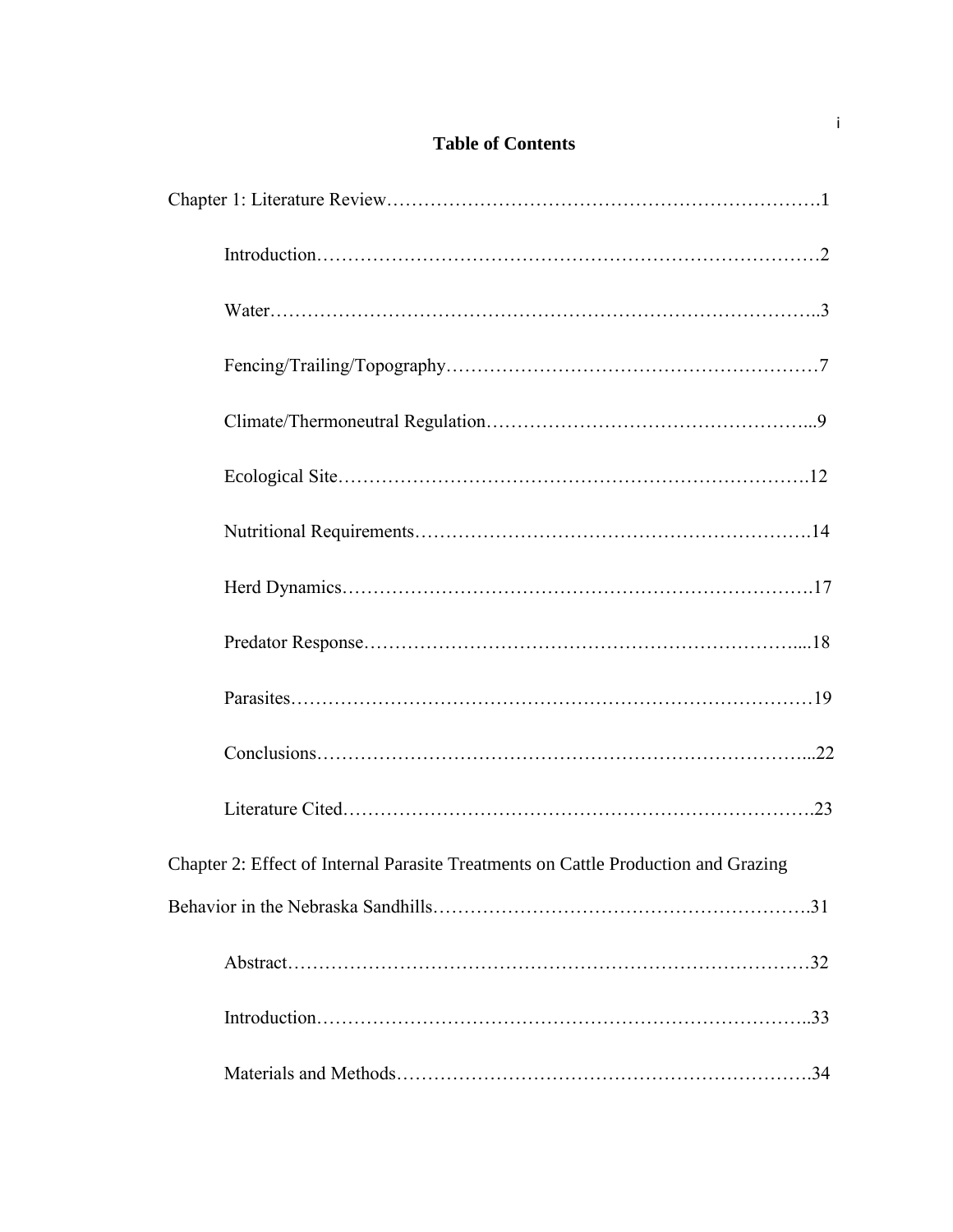| Ϊİ  |  |
|-----|--|
|     |  |
|     |  |
|     |  |
|     |  |
|     |  |
|     |  |
|     |  |
|     |  |
|     |  |
|     |  |
|     |  |
|     |  |
| .43 |  |
|     |  |
|     |  |
|     |  |
|     |  |
|     |  |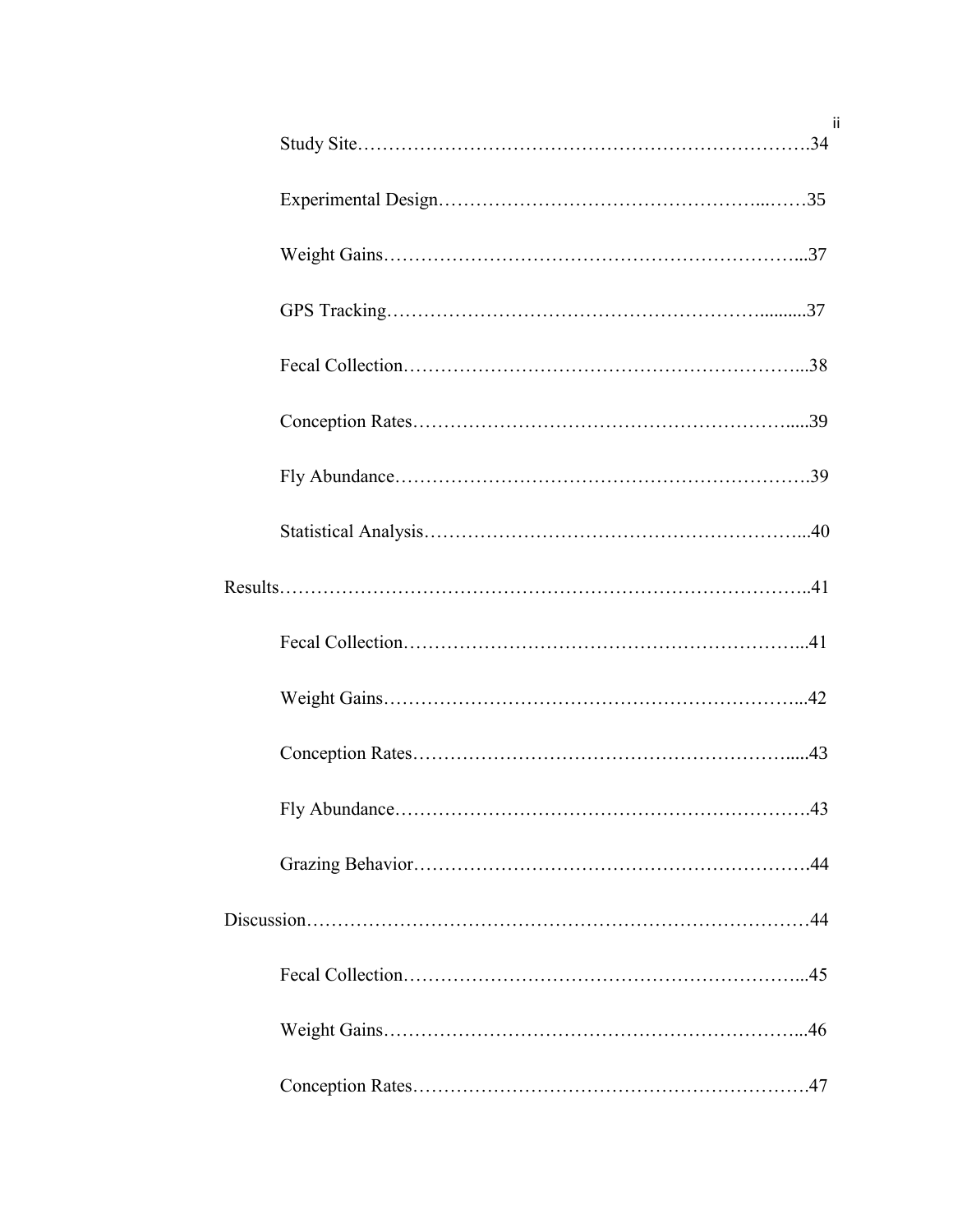| iii                                                                              |
|----------------------------------------------------------------------------------|
|                                                                                  |
|                                                                                  |
|                                                                                  |
|                                                                                  |
| Chapter 3: Influence of Time Within Pasture on the Grazing Behavior of Cattle on |
|                                                                                  |
|                                                                                  |
|                                                                                  |
|                                                                                  |
|                                                                                  |
|                                                                                  |
|                                                                                  |
|                                                                                  |
|                                                                                  |
|                                                                                  |
|                                                                                  |
|                                                                                  |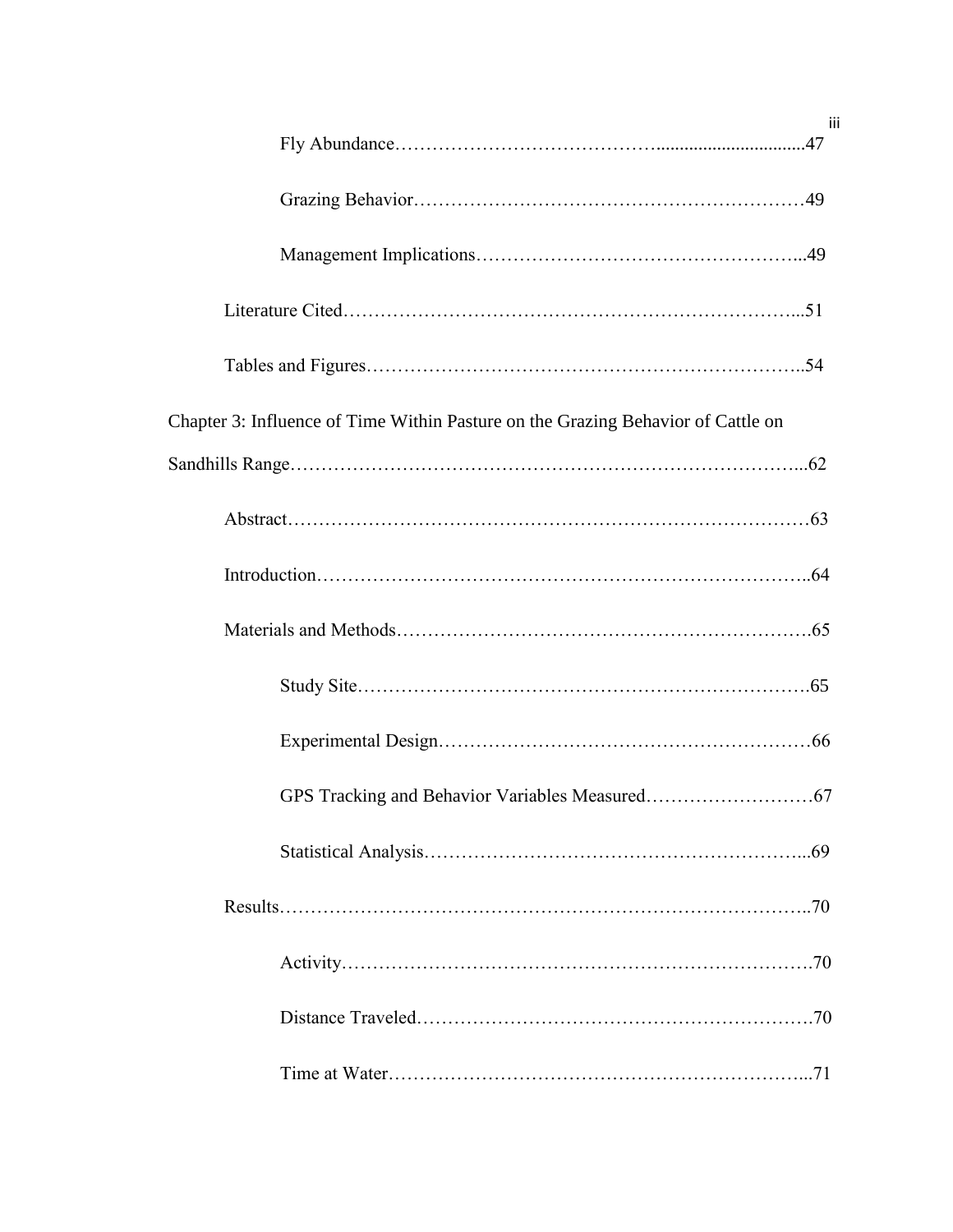| iv |
|----|
|    |
|    |
|    |
|    |
|    |
|    |
|    |
|    |
|    |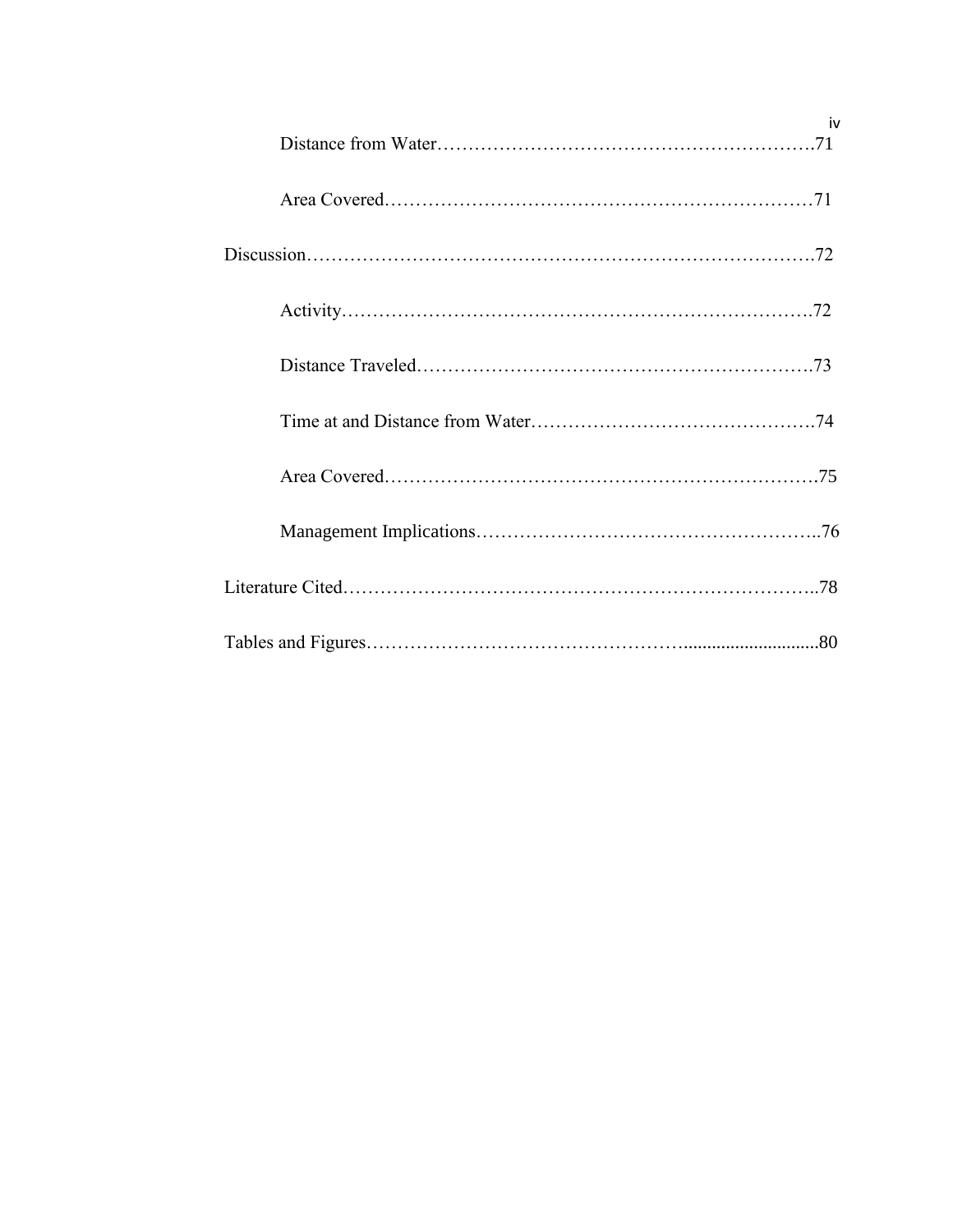## **List of Tables**

## **Chapter 2: Effect of Internal Parasite Treatments on Cattle Production and Grazing Behavior in the Nebraska Sandhills**

- Table 1. Average (2016  $\&$  2017) pasture metrics and characteristic of all study pastures comparing early, middle, and late grazing periods. (pg.)
- Table 2. Fecal egg counts for treatment and control herds for 2016 and 2017 (cows and calves).
- Table 3. List of parasites detected in fecal analysis for 2016 and 2017.
- Table 4. Weight data (pre-weight, post-weight and average gain), and conception rates for treated (eprinomectin) and control cows in 2016 and 2017.
- Table 5. Comparison of average birthdate, calf weights, total weight gains, and average daily gains for calves of dams treated with an extended release eprinomectin and control cows in 2016 and 2017, as well as comparison of heifers to steers. In 2016, *Haemonchus spp*. developed resistance to eprinomectin, because of this all cows were treated with a broad-spectrum oxfendazole in 2017 and treatment cows were additionally treated with extended release eprinomectin.
- Table 6. Activity metrics collected from GPS collared cattle from mid-May to mid-September. Comparison of activity behaviors of treated and control cows for 2016 and 2017, differences in activity between pastures, and differences from interactions of treatment and pasture. Pastures were typically grazed early (May  $16<sup>th</sup>$  to June 13<sup>th</sup>), middle (June 13<sup>th</sup> to July 17<sup>th</sup>), and late (July 17<sup>th</sup> to Aug. 31<sup>st</sup>).

## **Chapter 3: Influence of Time Within Pasture on the Grazing Behavior of Cattle on Sandhills Range**

Table 1. Mean pasture metrics and characteristic of all study pastures during the early, middle, and late grazing periods for cattle grazing at the Barta Brothers Ranch in 2016 and 2017.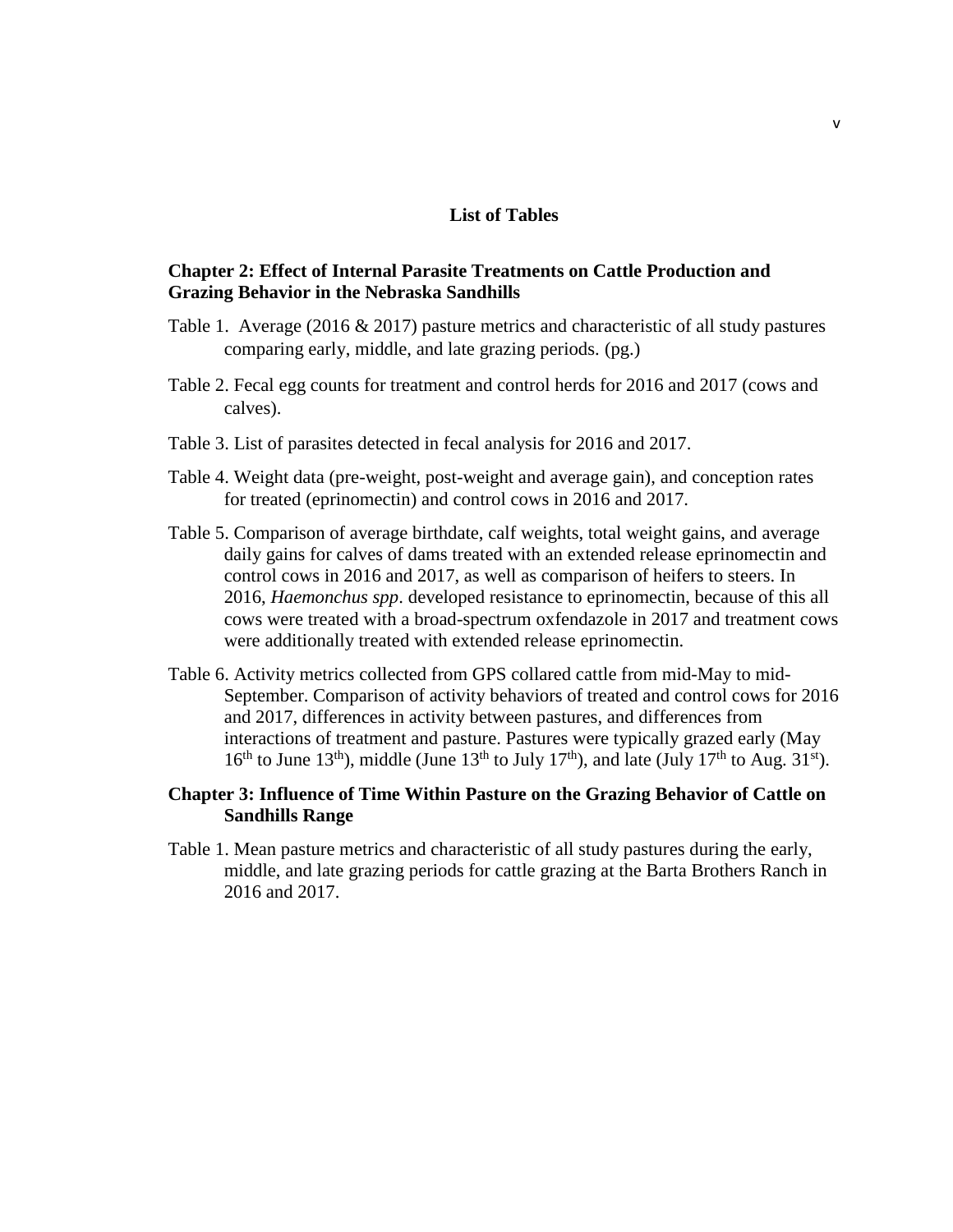## **List of Figures**

## **Chapter 2: Effect of Internal Parasite Treatments on Cattle Production and Grazing Behavior in the Nebraska Sandhills**

Figure 1. Fly abundance comparing mean fly counts of treatment and control cows for different periods during the season, A) 2016 mean fly counts during the growing season for cows treated with an extended release eprinomectin 16-May to 18-May and non-treated controls and, B) 2017 mean fly counts during the growing season for cows treated with an extended release eprinomectin 15-May to 16-May and non-treated control cows.

## **Chapter 3: Influence of Time Within Pasture on the Grazing Behavior of Cattle on Sandhills Range**

- Figure 1. Mean time (hrs  $d^{-1}$ ) GPS-tracked cattle spent in activity (grazing or traveling) in 2016 and 2017 at different periods during the growing season (i.e., early, middle, and late). No interactions were detected for the periods, but a week within pasture main effect was significant ( $P < 0.01$ ) for activity of the tracked cattle.
- Figure 2. Mean distance traveled  $(km d^{-1})$  for 2016 and 2017 comparing differences between grazing periods (i.e., early, middle, and late) and differences between weeks within pasture.
- Figure 3. Time (hrs  $d^{-1}$ ) within 100 meters of water for 2016 and 2017 means for grazing periods (i.e., early, middle, and late) pastures comparing significant differences between weeks within a pasture.
- Figure 4. Distance (meters  $d^{-1}$ ) for 2016 and 2017 means for grazing periods (i.e., early, middle, and late) pastures comparing significant differences between weeks within a pasture.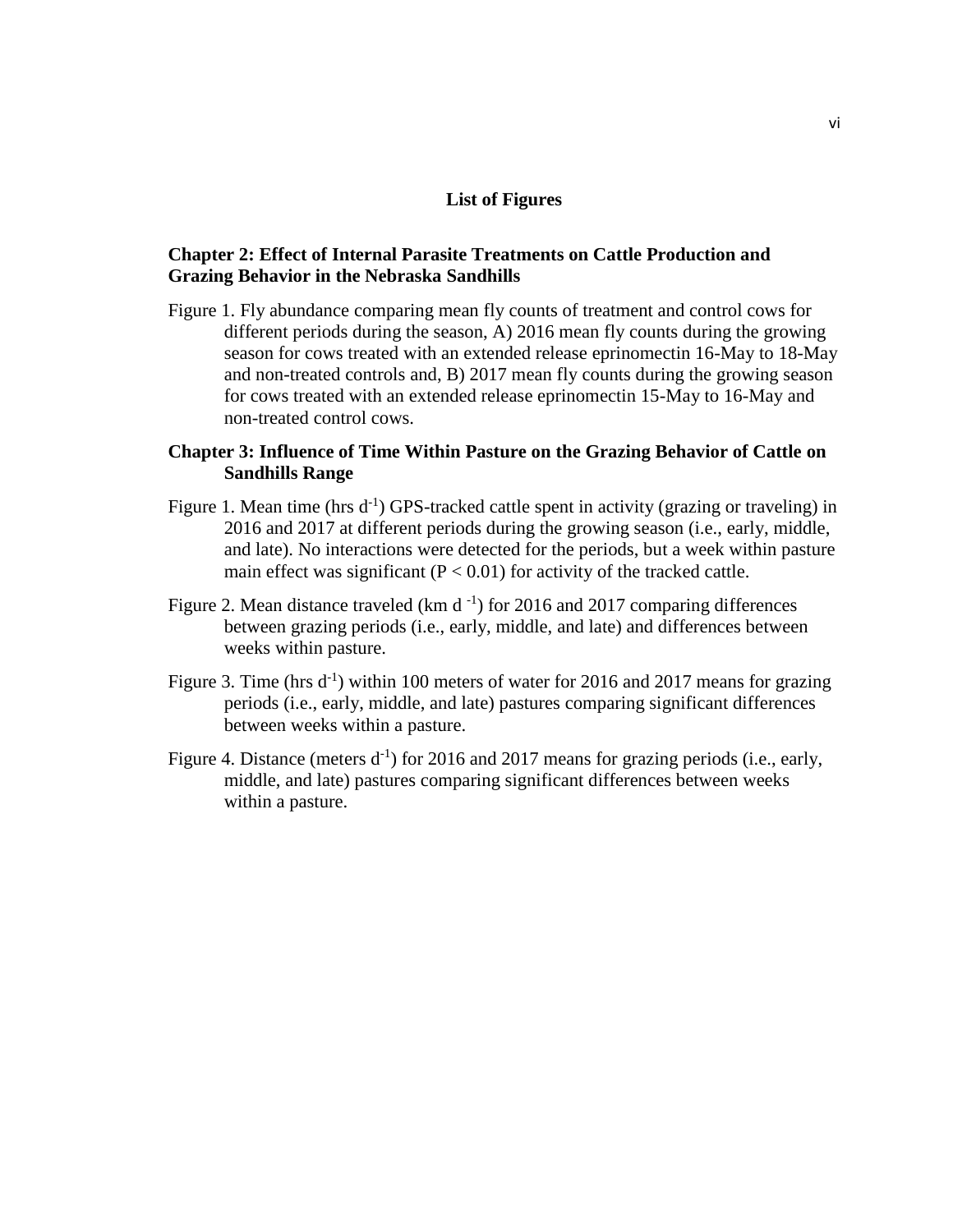**Chapter 1**

**Literature Review**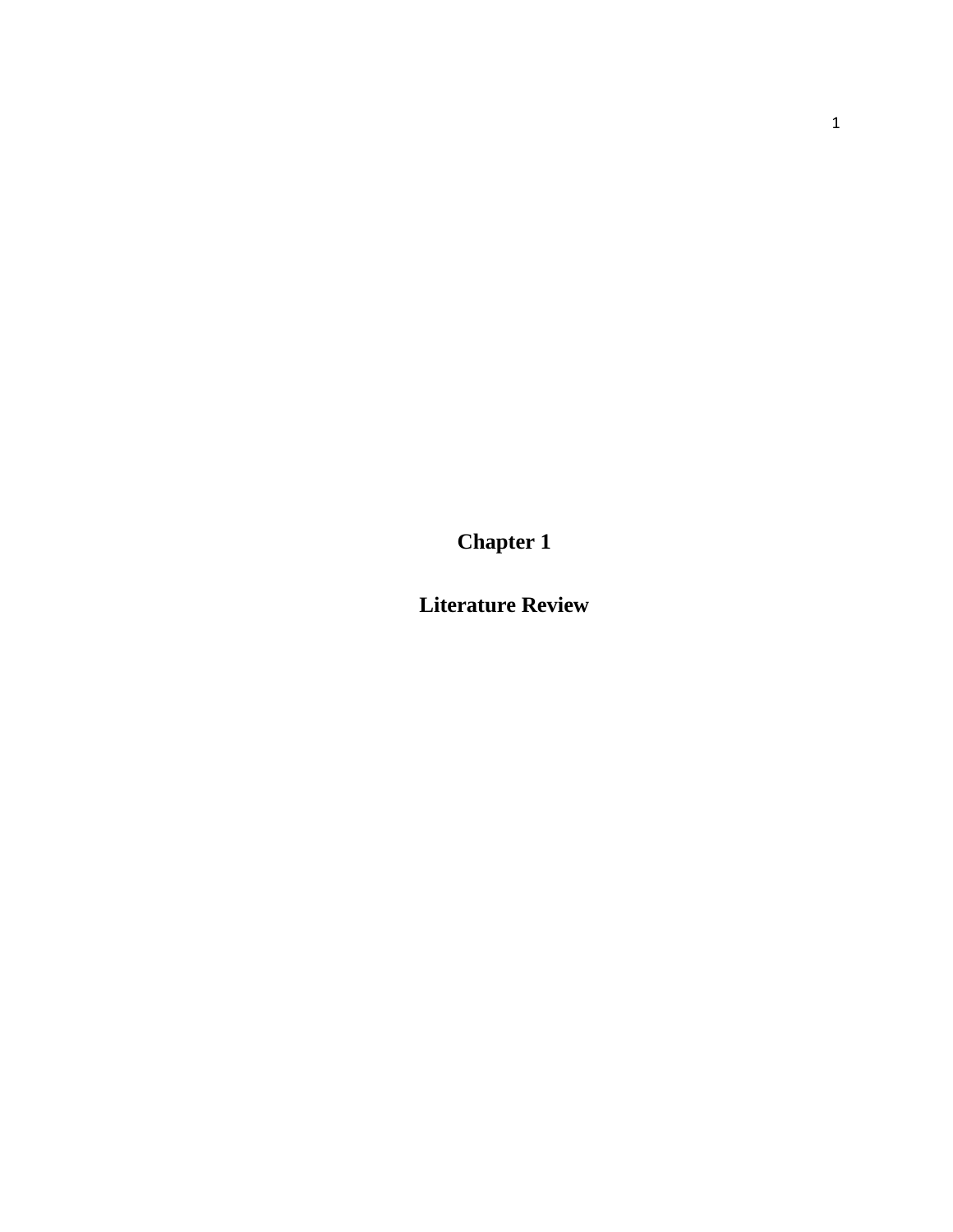#### **Introduction**

Rangeland distribution in cattle is a system of interconnected variables. Some variables are simplistic in nature and application, such as cattle's dependence on water and its corresponding hold on ranging distances (Holechek et al. 2004). Many of the variables affecting livestock distribution typically do not function independently, but rather are interconnected with one variable or more. Variables, such as plant preferences, are more complex because they are influenced by many factors including palatability, satiation of the animal, and forage mixing to counteract plant secondary compounds (Provenza 1996; Bailey et al. 2015a). Soils, precipitation, and vegetative growth are interconnected variables that affect distribution. Growth of forage is dependent on precipitation amount and frequency, and the capacity of soils to hold moisture. If moisture is deficient from either lack of precipitation or the inability of soils to hold moisture, forage production is slowed or stopped, influencing how cattle choose to distribute based on availability of resources (Bailey et al. 2015a). We have yet to hypothesize all variable correlations and their effect on livestock distribution. Lack of complete understanding has restricted more efficient use of rangelands, but it also creates opportunities for further research.

Before any type of correlations are made between distribution variables, it is important to understand how they influence distribution singularly. Many studies exist that examine factors that affect distribution of beef cattle on rangelands (Senft et al. 1985b; Houseal and Olson 1995; Bailey et al. 1996; Tanaka et al. 2007). The main focus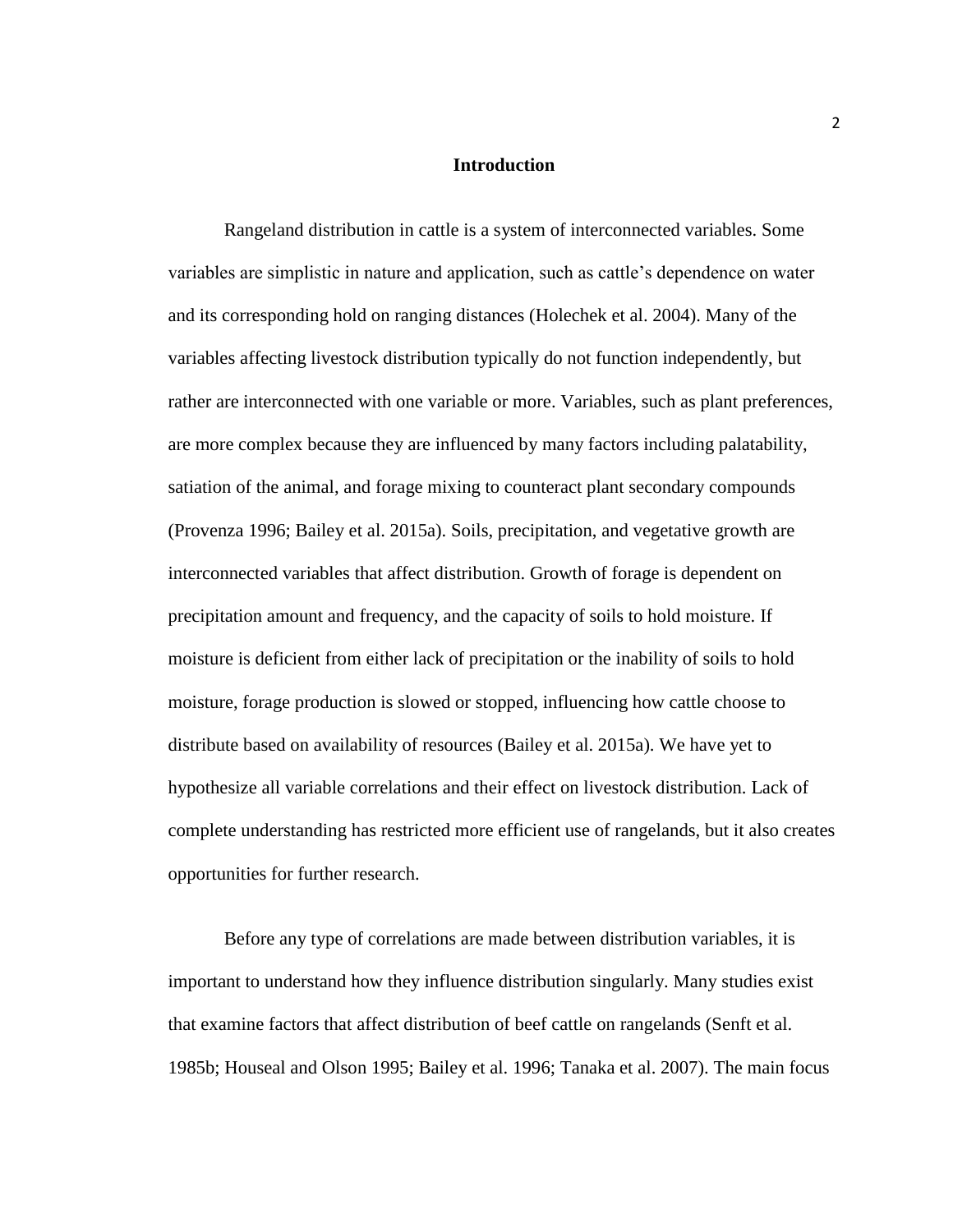of this literature review is to examine these studies and illustrate how distribution variables influence cattle grazing behavior. In particular, this review will focus on the following variables: distance to water, fencing, trailing, topography, climate/thermoneutral regulation, ecological sites, nutritional requirements, herd dynamics, predator response, and parasites. It should be noted that observed distribution patterns should not be confined to inflexible parameters of application. Instead, it is necessary to recognize that different settings and circumstances will produce different distribution results even when variables are similar (Tanaka et al. 2007). The objective of this review is to highlight generalized results, while recognizing the existence of variability, at both a herd and individual level, depending on setting and circumstance.

## **Water**

Distance to water has the most consistent effect on distribution (Ganskopp 2001). Regardless of how far cattle range, eventually they must return to a water source. However, there are variations within cattle movements pertaining to water. Variations result from the number of water locations in a given pasture, when water is used by cattle, and how far cattle must travel to water. Many variables (e.g., pasture size, precipitation, cattle breed (i.e., *Bos indicus*), and moisture content of plants) influence the frequency of cattle returning to water locations.

Typically, cattle will move to water between one and three times a day (Vallentine 2001; Arnold and Dudzinski 1978). Vallentine (2001) suggested that frequency of water visits can be influenced by temperature, number of water locations,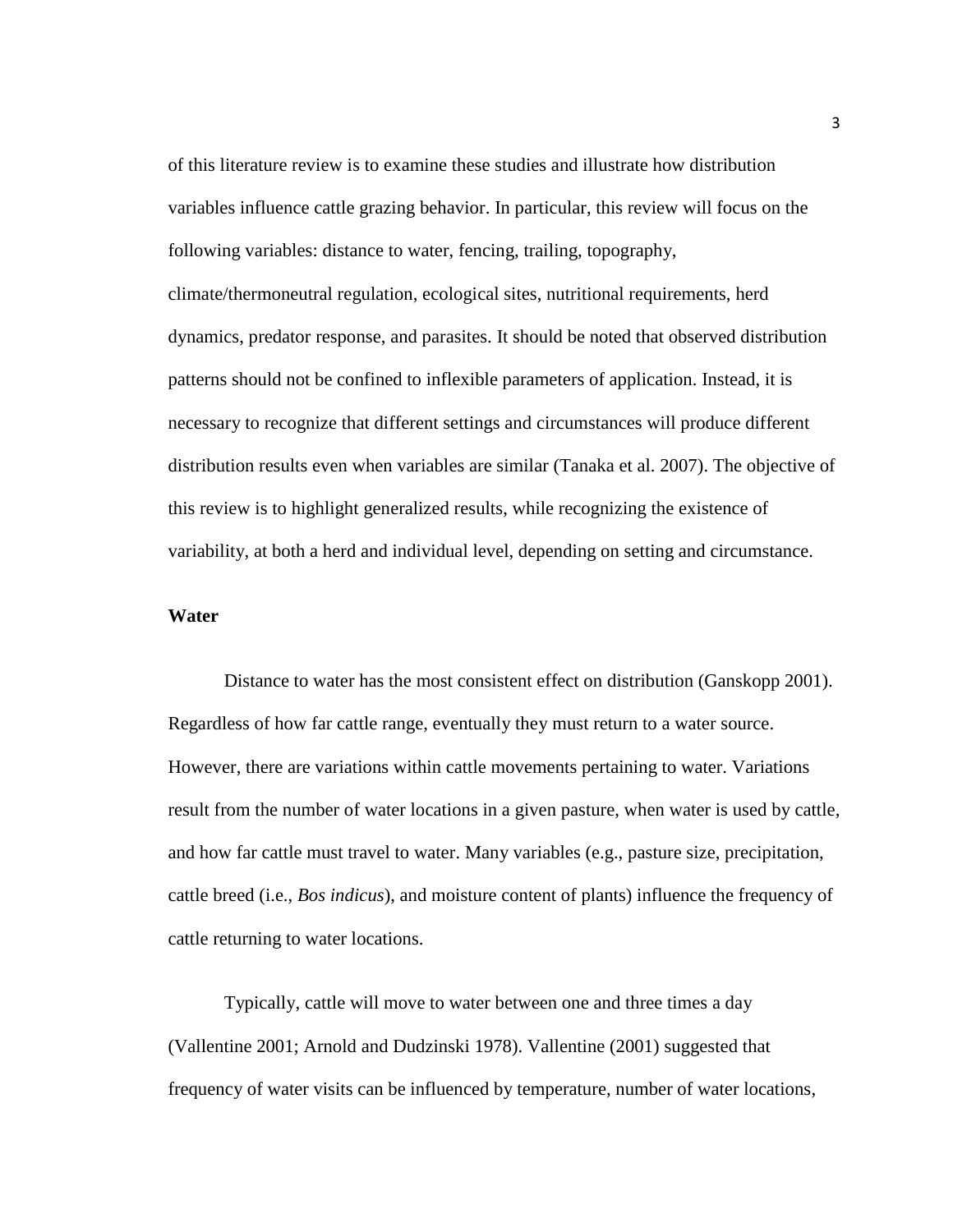size of pasture, water content of forage, and snow. In studies conducted in arid regions of Australia, Squires (1981) observed cattle only going to water every other day when forage was long distances from water and when water content in plants was higher than usual. Squires (1981) also observed that winter time watering intervals for cattle in large pastures could be two to three days. On Wyoming rangelands cattle and horses have been observed to reduce the number of visits to watering points in the winter because they can get moisture from snow (Plumb et al. 1984).

Hart et al. (1993) discovered that distance to water seemed to be the greatest factor influencing travel distances of cattle. In large arid Australian pastures, cattle have been observed walking up to 9 kilometers from watering points to forage (Squires 1981; Harrington et al. 1984). In smaller pasture sizes, cattle may exhibit a higher frequency of water location visits because of the ease of accessibility. In a study conducted in 12 ha pastures in eastern Montana, cattle visited water 2.4 times a day (Currie et al. 1999).

Cattle typically visit watering points during mid-day for several hours (Sneva 1970; Shaw and Dodd 1979; Bailey et al. 2008). A primary reason for this relocation to water and extended hiatus from foraging is to ruminate (Arnold and Dudzinski 1978). Water is a critical element in the rumination processes (Vallentine 2001). This time period is important as it allows cattle time to create energy through rumination and conserve energy through rest (Holechek et al. 2004**)**. Cattle may stay an extended period of time due to warmer temperatures as consumption of water helps cool body temperatures, and is necessary to replace fluids lost through panting (Renaudeau et al.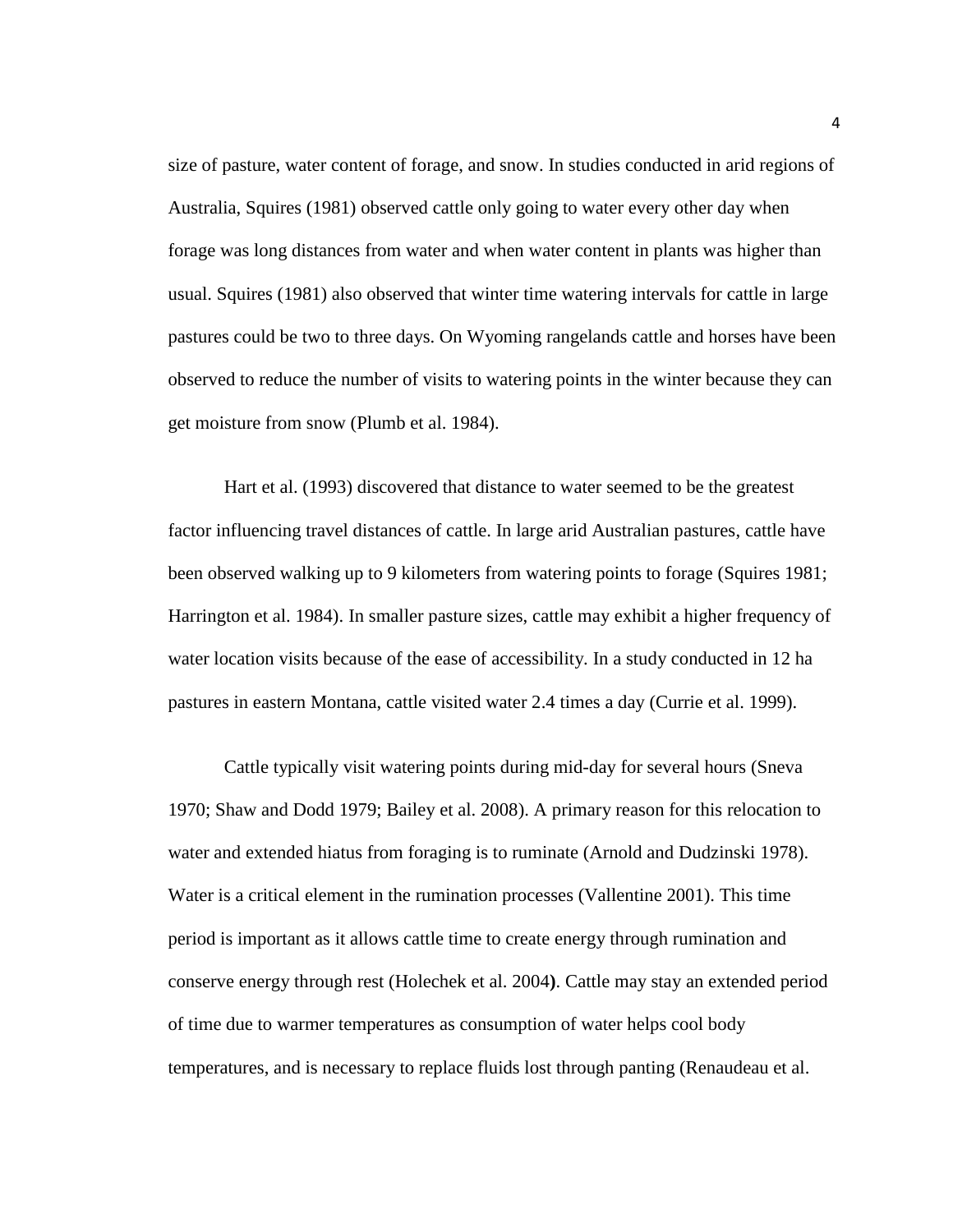2012). Water locations can be an even more enticing range destination for lactating animals as increased water consumption is necessary for milk production (Meyer et al. 2004). Typically, after an extended midday rest at water, cattle commence grazing in the late afternoon/ early evening before they bed down for the night (Hepworth et al. 1991; Ruyle and Rice 1996).

Watering points have a fairly consistent effect on utilization levels. Utilization levels tend to increase with close proximity to watering points and gradually decrease as distances away from water increases (Pinchak et al. 1991; Holechek et al. 2004). Utilization levels decrease more rapidly moving vertically away from water sources due to increases in elevation and slope (Roath and Krueger 1982b; Bailey 2005). This water distance/utilization dynamic could be another explanation for the concept of energy conservation in cattle. If the components of energy creation, water and nutrients from forage, are in close proximity to each other, there is no purpose in using excess energy in ranging increased distances to find them (Westoby 1974; Pinchak et al. 1991).

Some pastures contain streams or other natural water points which create zones called riparian areas. By definition, "the riparian zone encompasses the stream channel between the low and high water marks and that portion of the terrestrial landscape from the high water mark toward the uplands where vegetation may be influenced by elevated water tables or flooding and by the ability of the soils to hold water" (Naiman and Decamps 1997). This type of area creates an attractive oasis for cattle that strongly influences distribution and movement patterns. A study conducted in the Blue Mountains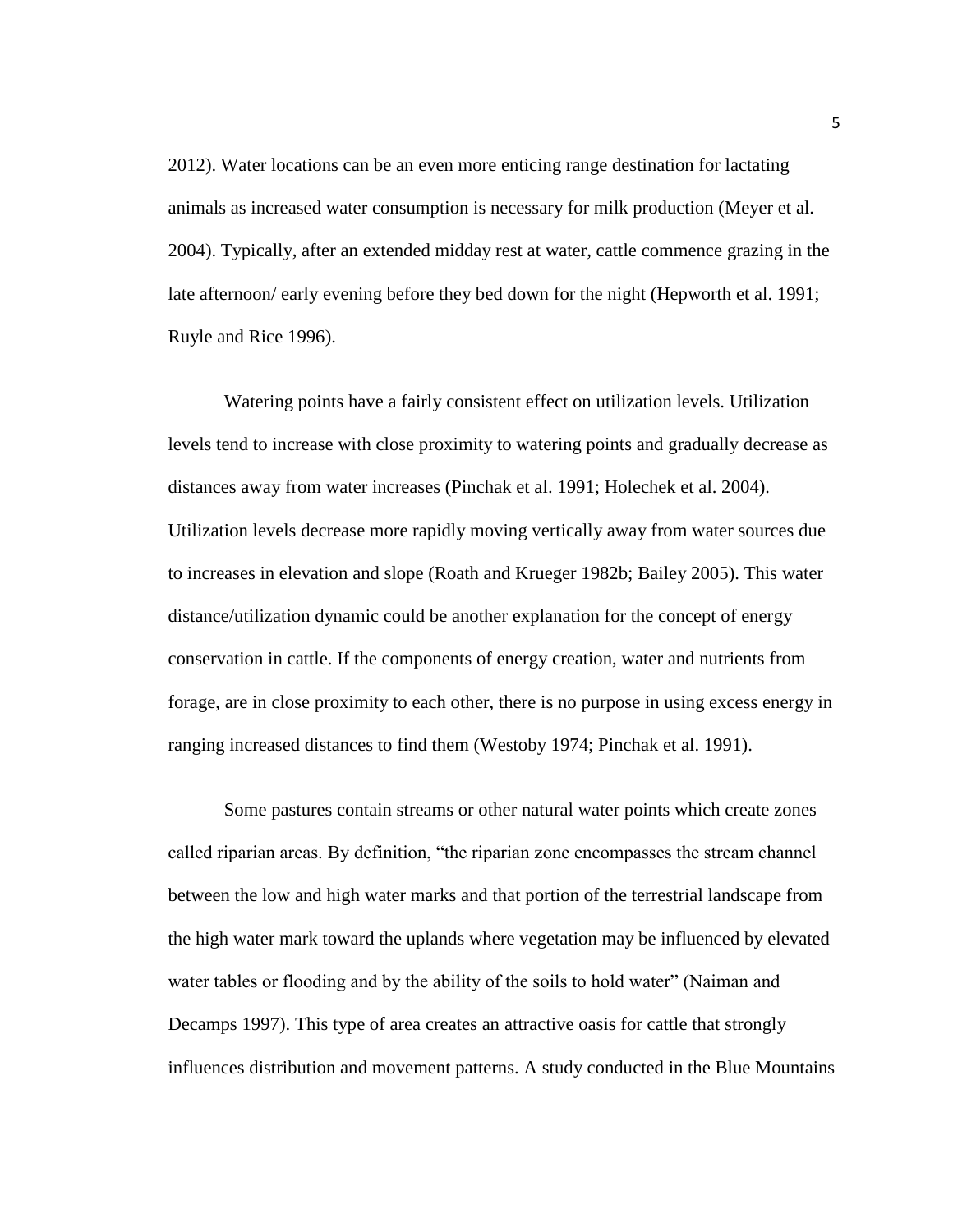of Oregon found that riparian area made up only 1.9 percent of the pasture land area, but produced 21 percent of the pasture's available forage and contributed to 81 percent of forage that was removed from the pasture by cattle (Roath and Krueger 1982a). This study indicates that cattle graze in riparian areas more than other areas of pastures. This can be attributed to at least three primary reasons. First, it is a water source. Second, because of increased soil moisture, plants maintain greenness, increased nutrients and increased palatability late into the growing season when upland plants might exhibit lower moisture content (Parsons et al. 2003). Lastly, riparian areas are used to help regulate body temperature on hot days (Parsons et al. 2003). This can be contributed to shade from taller vegetation commonly growing in riparian area, and cooling effects from water consumption and water evaporation (Weaver and Tomanek 1951).

Forage production is correlated with precipitation levels (Ganskopp et al. 1992). Annual precipitation can impact forage quality as well as quantity (Parsons et al. 2003). Bailey (1995) observed that cattle routinely showed grazing preference for areas on rangeland that had increased forage quantity and quality. Additionally, cattle favor forage that is green and actively growing compared to dormant vegetation (Bailey and Stephenson 2013). This understanding helps explain cattle usage of rangelands depending on the time of year. Upland vegetation is utilized to a greater extent in early summer when higher soil moisture positively influences the forage quality of growing vegetation. As the summer progresses, these uplands are utilized less as forage quality lessens because of increasing plant maturity. Riparian areas maintain higher levels of utilization in late summer as soil moisture levels are able to support higher forage quality (Bailey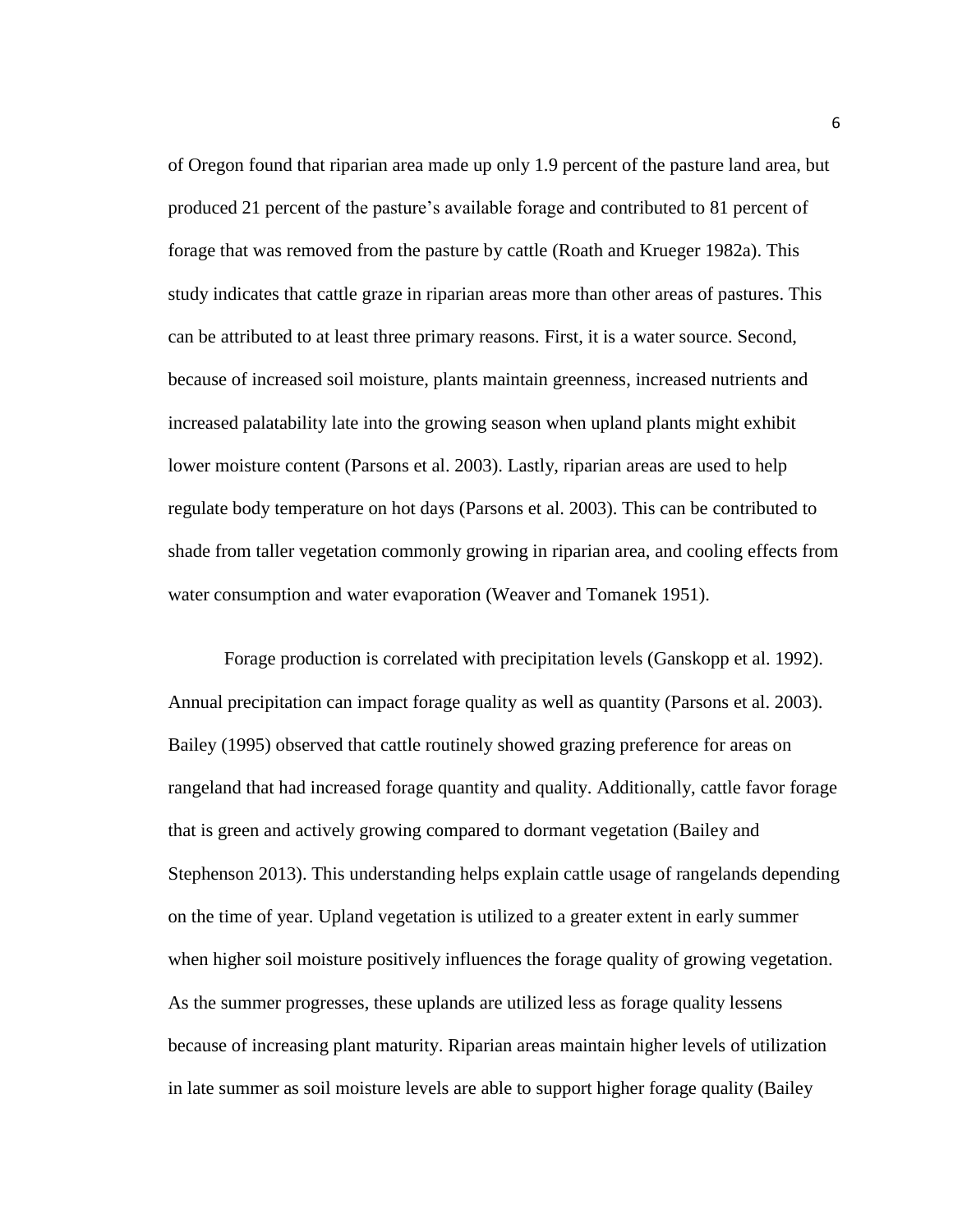2004). Additionally, increased moisture content in forage allows cattle to graze longer without returning to water, thus increasing foraging range away from permanent water sources (Squires 1981).

#### **Fencing/Trailing/Topography**

Fences represent a physical barrier to manipulate the movements of livestock. Fences have often been used as a tool to help grazing managers create more uniform grazing patterns (Bailey et al. 1996). When introduced to a new pasture, cattle will typically begin an exploratory movement pattern looking for the outer boundaries of their new territory (Arnold and Dudzinski 1978). As a result, movements initially tend to follow the fence line. In some instances pastures are large enough and present enough physical barriers (e.g., extreme slope) that this exploratory movement pattern might not be accomplished, or at least not in a short time frame (Cook 1966). In the Northern Territory of Australia pastures are at a large enough scale (e.g., several thousand square kilometers) that water and forage are the main factors determining movements and fencing to a lesser extent (Hunt et al. 2007). As documented earlier, water plays a role in distances cattle can travel, this also could curtail exploratory behavior in large pastures. In some instances fence lines have been used as a preferred location for daytime resting. A study conducted in northeastern Colorado found that cattle spent a larger proportion of daytime resting on fence lines, in particular cattle tended to congregate at fence corners for daytime resting (Senft et al. 1985a).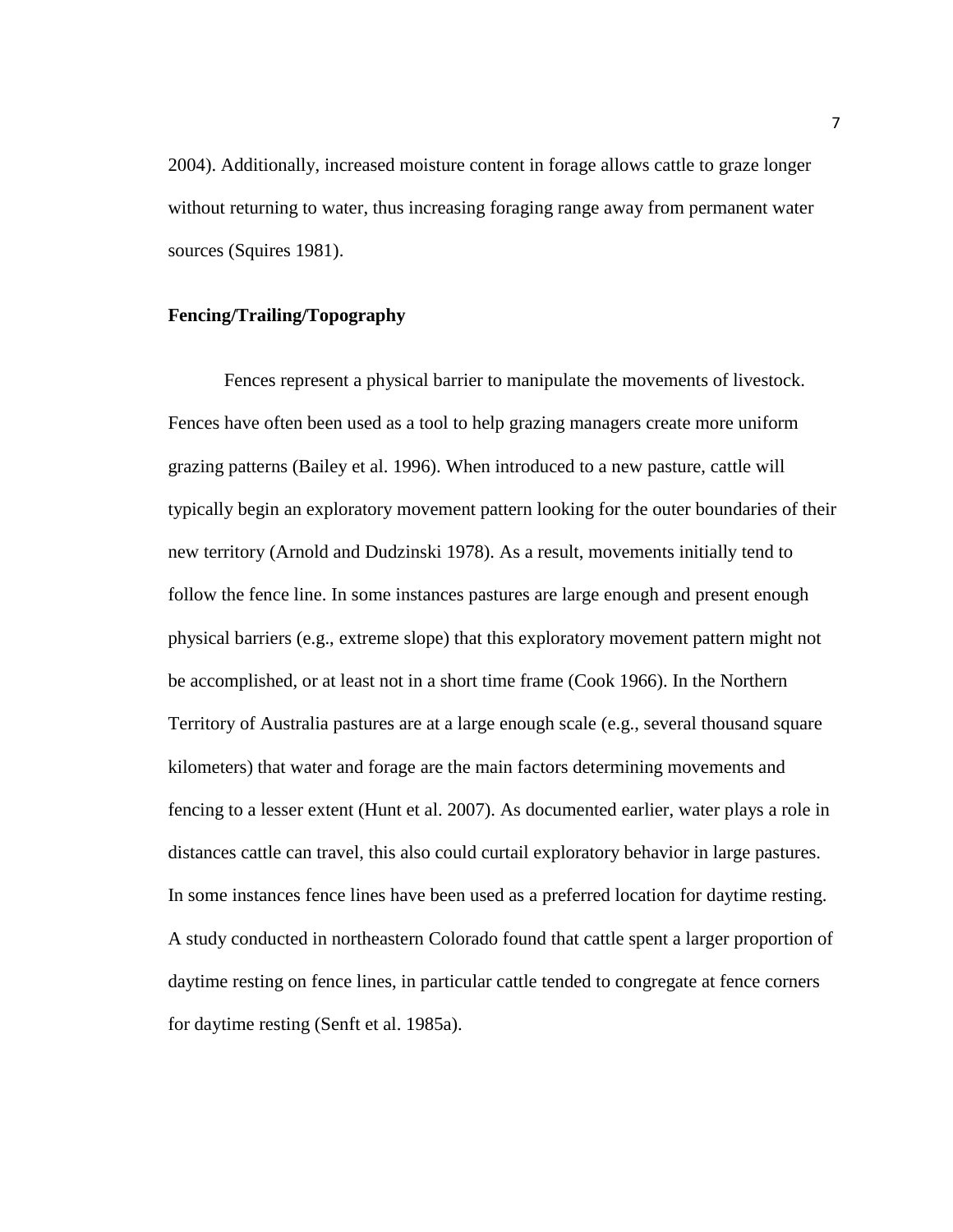Physical barriers, such as steep terrain tends to discourage cattle from moving uphill to utilize available forage (Mueggler 1965; Gillen et al. 1984). Proper fencing can be a tool used to help cattle move uphill. Arnold and Dudzinski (1978) indicated that cattle movements have been observed on steep slopes following fence lines. When constructed at an upslope angle, fencing will typically manipulate cattle to move uphill by taking away the option of a downhill movement pattern.

Trails are another way for cattle to access steeper slopes and higher elevations (Gillen et al. 1984). Typically when moving to higher elevations cattle will use trail systems parallel with contour lines (Bailey et al. 1996). Whenever cattle move they will typically select trails with the easiest mode of access, this typically is in lower elevations or trails that have less extreme slopes (Ganskopp et al. 2000). Ganskopp et al. (2000) suggested the possibility that some cattle attempted to reduce energy input costs after observing them increase their trail length in order to avoid extreme terrain and rapid elevation changes. Most cattle trails are a well-used transportation network between water, salt, and feeding areas (Weaver and Tomanek 1951). In rugged terrain and topography the most common trail locations are in draws between steep slopes, ridgetops, and lower elevations, this again demonstrates a tendency cattle have for energy conservation (Walker and Heitschmidt 1986). Cattle will also alter movement patterns to avoid natural obstacles such as boulders, downed timber, or excessively thick vegetation (Cook 1966). A study conducted in Oregon supported this claim by illustrating cattle's utilization of logging roads to navigate through rough terrain and obstructions (Roath and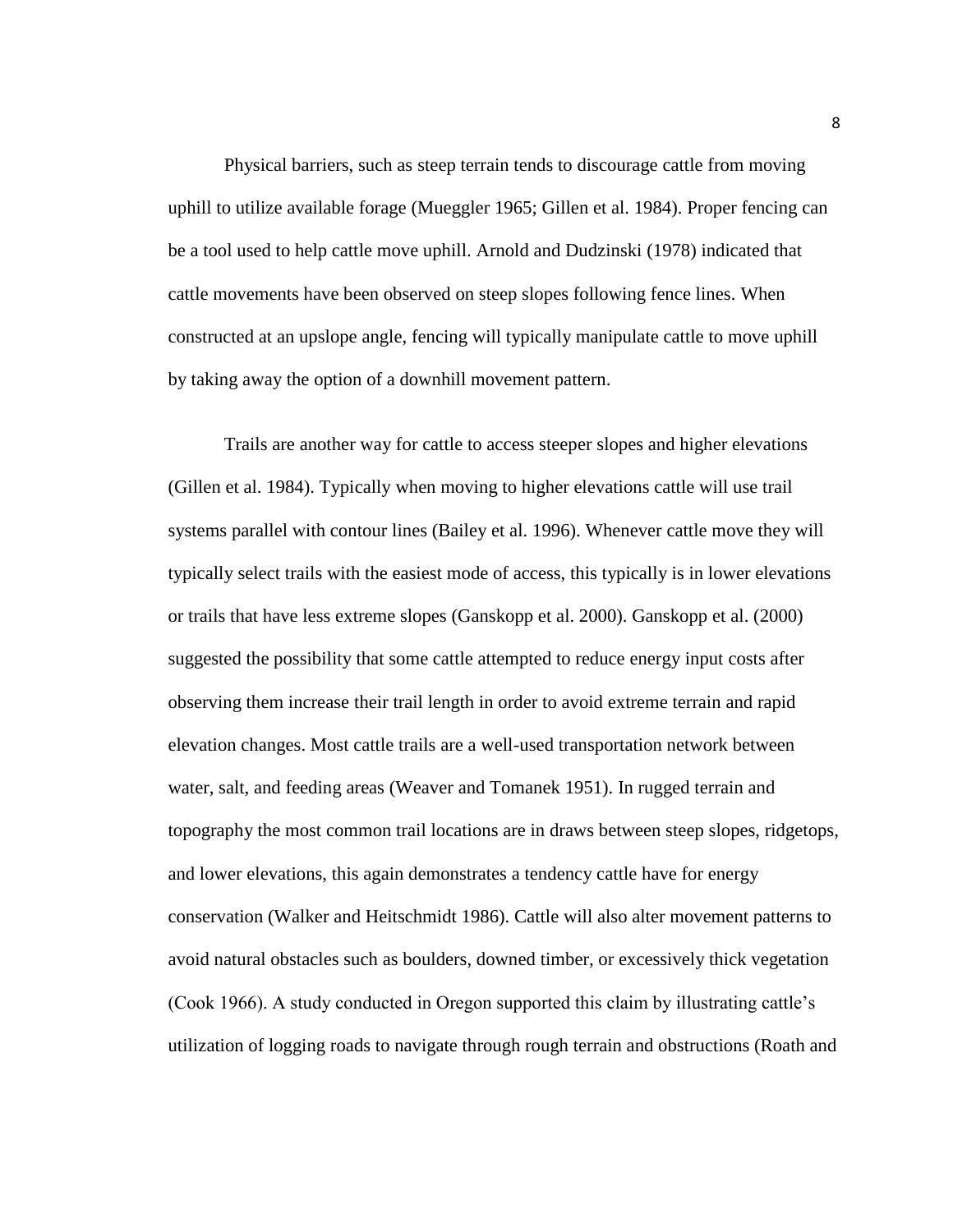Krueger 1982). All these sources point to the importance of trail systems in extensive/rugged terrain for accessing resources.

#### **Climate/Thermoneutral Regulation**

Climate's influence and effect on livestock distribution is dependent on the global region in which the rangeland exists. Climatic variables that may influence livestock distribution include temperature, wind, and humidity. Cattle will alter movements, and thus distribution, in response to these climatic variables (Houseal and Olson 1995).

Cattle movement in response to climate typically is triggered by an attempt to regulate body temperature, and thus, conserve energy (Houseal and Olson 1995). As a very general rule of thumb, cattle are thought to seek south facing slopes to increase body temperature by more direct exposure from the sun during cold temperatures (Malechek and Smith 1976; Senft et al. 1985a). Conversely, cattle are thought to seek north facing slopes to cool themselves as a result of less direct exposure from the sun during the hotter temperatures (Senft et al. 1985a). However, Houseal and Olson (1995) claim that with the exception of extreme weather, cattle will select foraging behavior over thermoregulatory behavior. The thermoneutral zone is the temperature range that cattle can exist in without expending any excess energy to regulate body temperature (Ekesbo et al. 2009). For most cattle this range is typically between -1.1-29.4 degrees Celsius (Vallentine 2001). When ambient temperatures drop below this range cattle shiver to increase their internal temperature (Ekesbo et al. 2009). When ambient temperature increases over the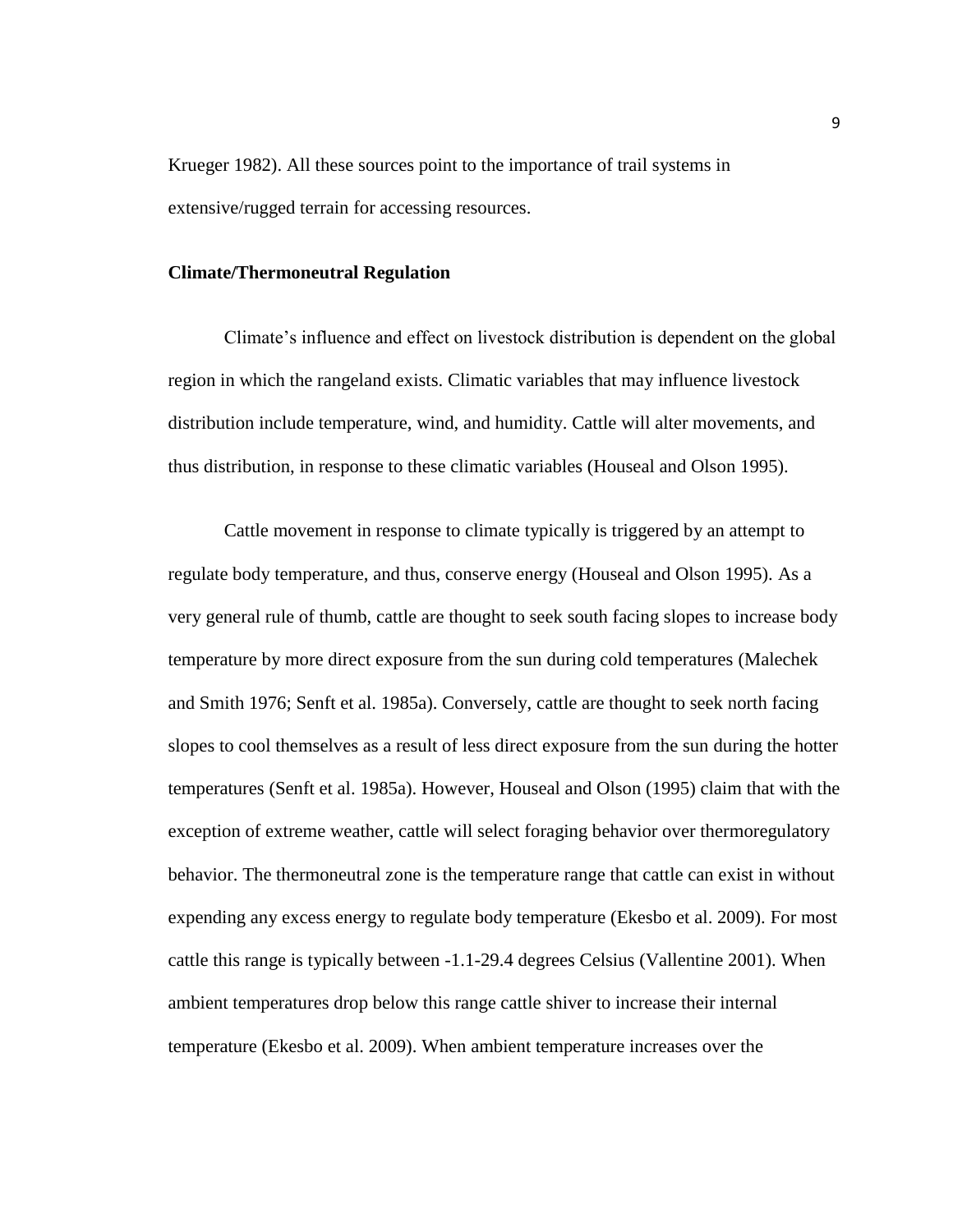thermoneutral zone, cattle pant to cool body temperature (Mader et al. 2002). In either situation energy is expended to regulate body temperature.

In order to regulate body temperature while minimizing the expenditure of energy, cattle will utilize their surroundings and topography. On hot windy days, cattle will position themselves on slopes to receive the greatest exposure to wind (Weaver and Tomanek 1951; Arnold and Dudzinski 1978; Senft et al. 1985a). On cold windy days, there appears to be a priority for finding shelter from the wind over searching for resources such as water or feed (Malechek and Smith 1976). Wind chill factor increases the rate at which cattle drop below the thermoneutral zone (Webster 1970). However, wind also can sweep ridgetops of snow creating desirable forage locations for cattle on more mild winter days (Houseal and Olson 1995). When available, shade is utilized for a larger percentage of the day when temperatures climb close to or above the thermoneutral zone threshold (Sprinkle et al. 2000). Time spent in close proximity to water increases dramatically on hot days, especially in pastures that lack shade (Winchester and Morris 1956; Weaver and Tomanek 1951). According to a study conducted in Nebraska to identify daily activities of cattle on a range setting, Weaver and Tomanek (1951) found that on hot humid days cattle would spend less time grazing and more time trying to regulate body temperature. Weaver and Tomanek (1951) observed cattle using water locations to not only drink, but also to mill about in to decrease body temperatures. They also suggested that cattle increased grazing time at night following particularly hot days. In cold weather situations, moisture appears to increase the rate at which cattle drop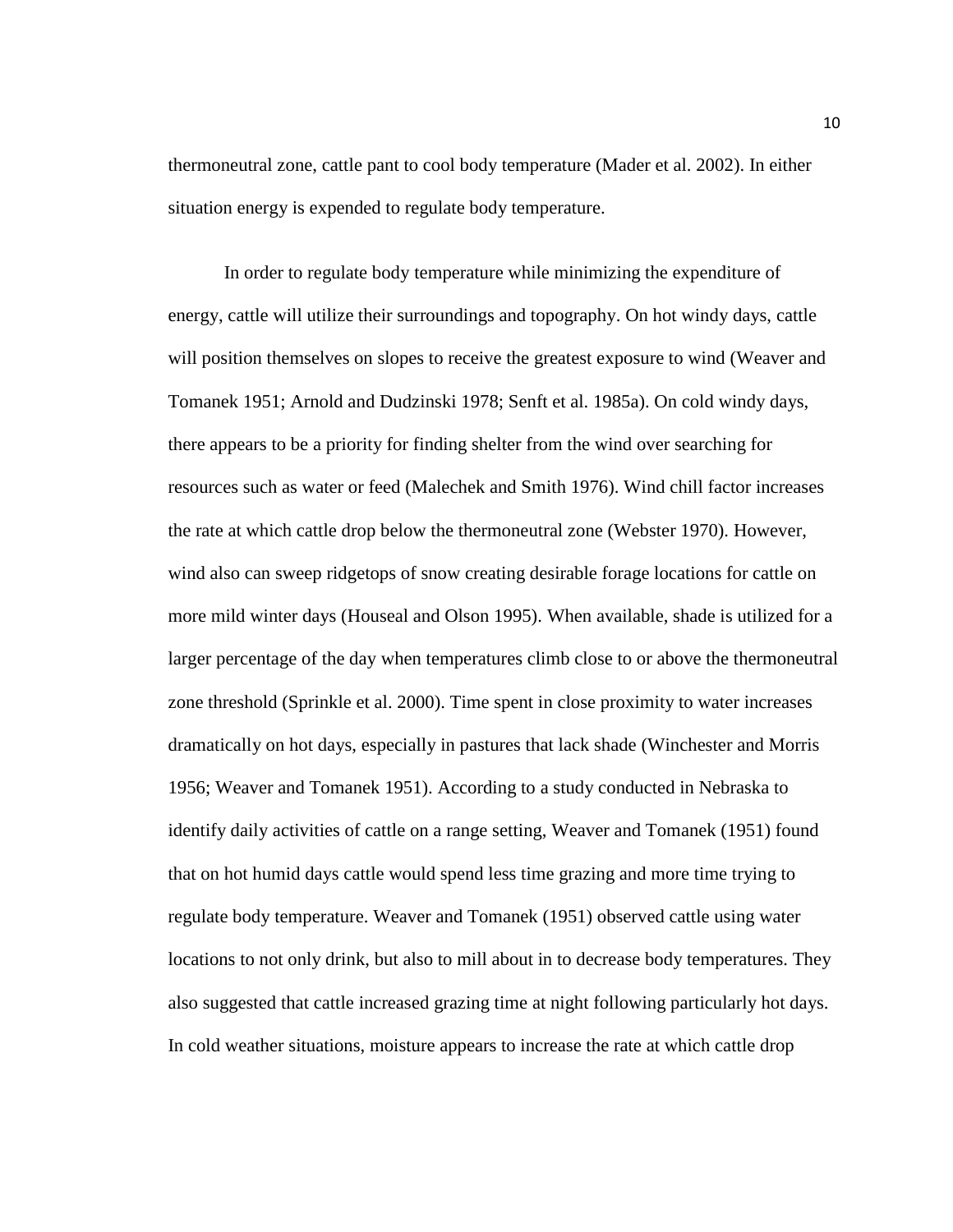below the thermoneutral zone (Ekesbo et al. 2009). Cattle prefer bedding in areas where contact with wet surfaces can be avoided (Tucker et al. 2007).

It is important to note that modified movements in response to heat tend to have less effect on cattle of *Bos indicus* heritage than *Bos taurus*, as they are better physiologically adapted to tolerate heat (Finch 1986; Sprinkle et al. 2000). A study conducted in New Mexico comparing movement patterns between *Bos indicus* and *Bos taurus* cattle, indicated that *Bos indicus* cattle traveled more during the day than *Bos taurus* cattle, though total distance from water was the same between the cattle (Russell et al. 2012). As explanation for this increased movement, adaptations to heat in *Bos indicus* cattle such as lower heat loading at the skin and lower respiration rates, provide a better fit in hot desert environments than *Bos taurus* cattle (Blackshaw and Blackshaw 1994; Hammond and Olson 1994).

Body condition of cattle can effect movements. Better conditioned cattle tend to be less effected by cold conditions and are able to maintain normal daily activities and movements to a greater extent in cold conditions compared to cattle with a poorer body condition (Tucker et al. 2007). Metabolic heat, or heat developed from processes in the rumen, aids in temperature regulation in cold weather. In particular, high energy rations tend to promote the creation of metabolic heat (Mader et al. 2002). High energy diets on winter ranges are often not practical, but it is important for managers to provide proper supplementation and nutrition to maintain appropriate body condition and metabolic activities to maintain grazing activities.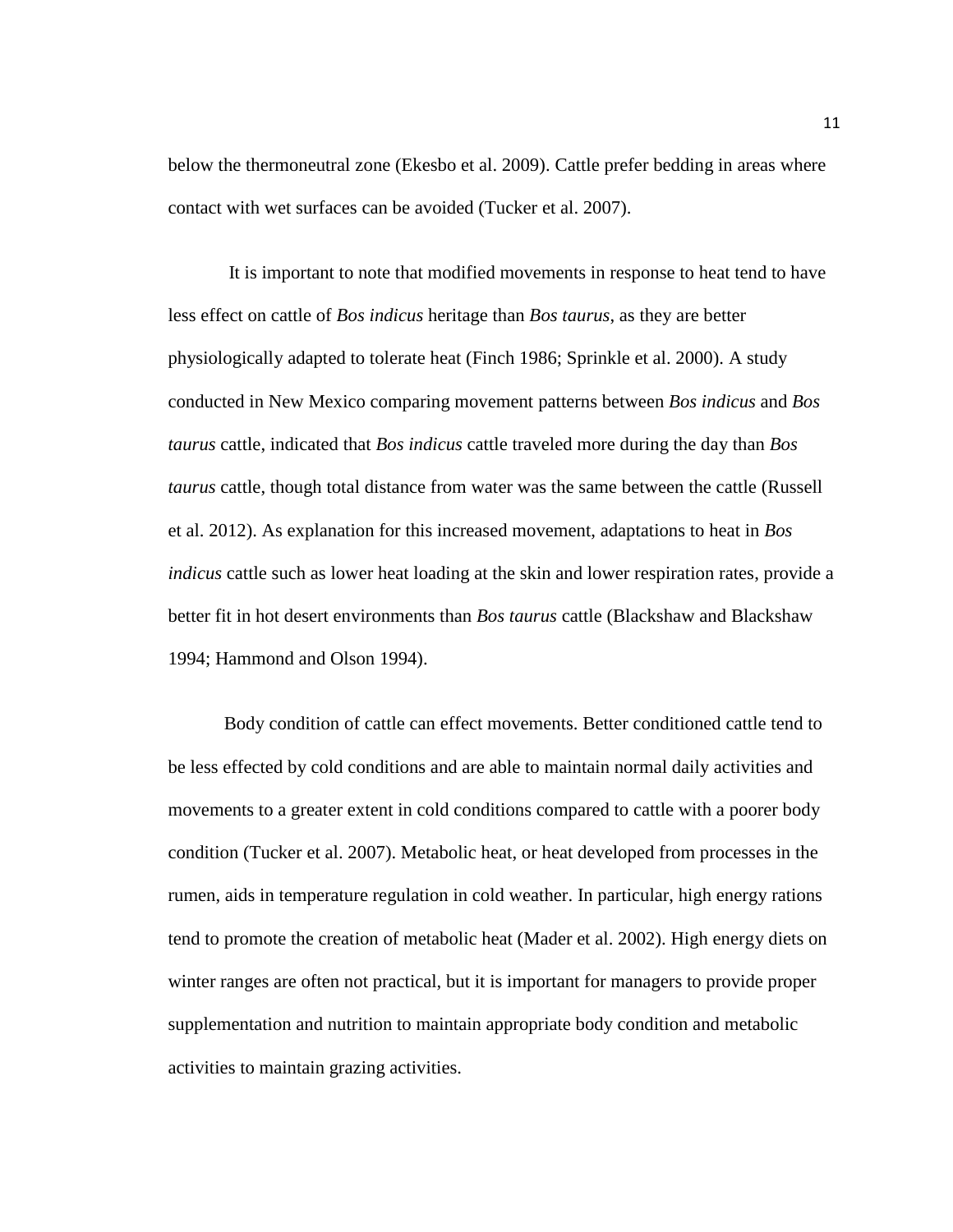## **Ecological Site**

Variation in characteristics of ecological sites can alter distribution of livestock. Ecological sites are classified landscapes that exhibit unique characteristics in several ecological categories such as soils, vegetative communities, slope and aspect, climate, and mapping potential plant community shifts (Brown 2010). Vegetative communities in particular seem to impact where cattle choose to distribute on rangelands. The type of vegetation that grows on a site is dependent on ecological site characteristics such as soils, climate, and slope. For instance, the abundance, quality, and type of forage is dependent on the amount of precipitation received. Site characteristics such as slope and soil influence how precipitation is used once it hits the ground by influencing the rate of runoff and how quickly moisture moves through the soil (Jury and Horton 2004). These processes determine how much soil moisture will be available to plants on site. Additionally, the amount of nutrients in soil are important in influencing the type of forage and its abundance and quality (De Deyn et al. 2004).

To a large extent movements of cattle can be influenced by the composition of plant communities based on cattle's preferences for plant characteristics such as nutrition or palatability (Bailey 1995; Provenza 1995; Vallentine 2001). In some instances cattle will select locations of plant communities for reasons in addition to forage preferences. In a study conducted in the sandhills of Nebraska, Schacht et al. (2000) found a correlation between topographic position and plant species possibly due to differing levels of soil moisture and aspect. Thus, the reasoning for site selection could be a combination of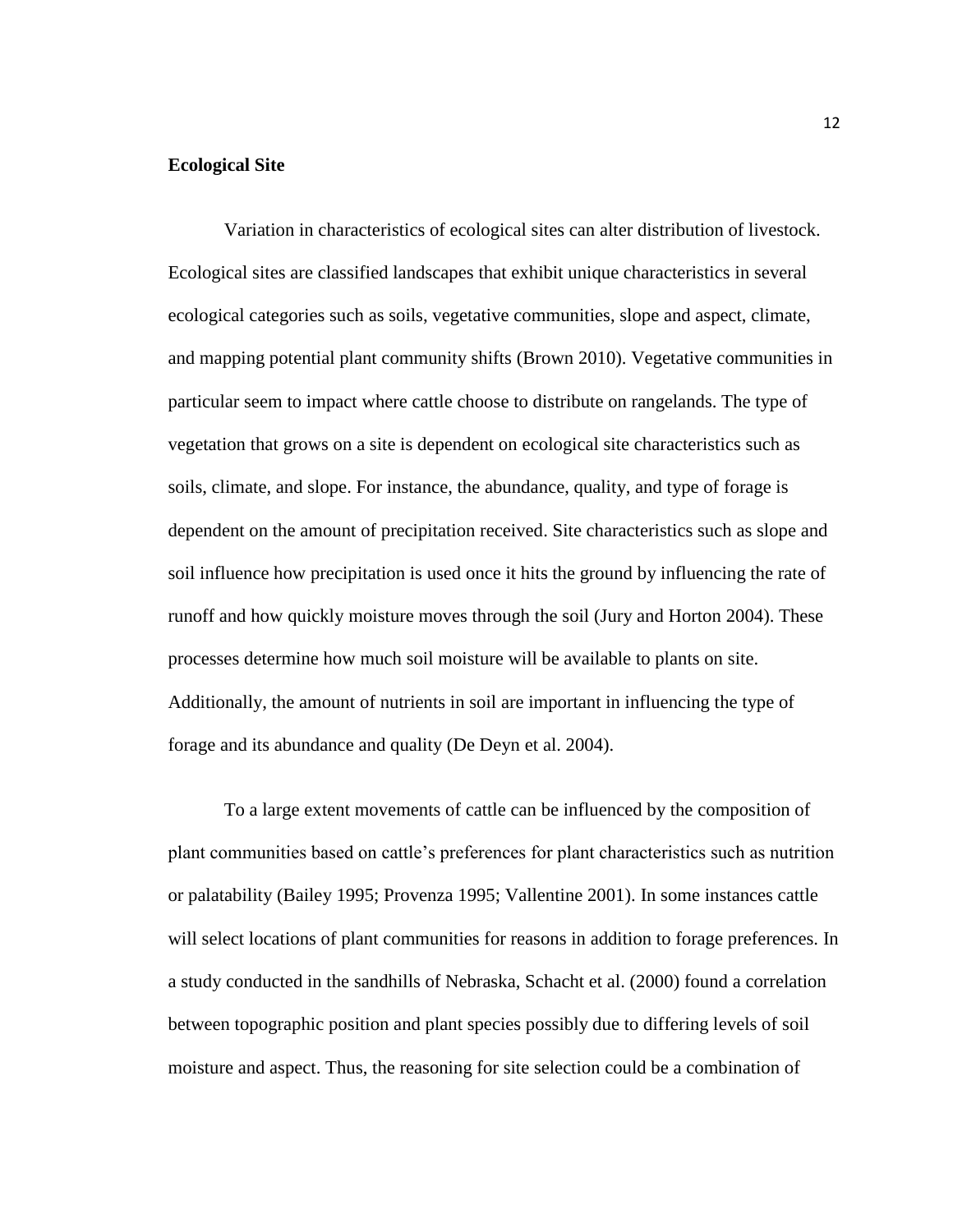preferred topographic positions as well as the presence of desired forage at such positions. This concept was further established by a study conducted in northeastern Colorado where plant communities seemed to be selected by cattle at different topographical position (Senft et al. 1985b). Preferences for certain topographical positions and their corresponding plant communities changed depending on the time of the year and climatic condition. (Senft et al. 1985b).

To a greater extent cattle seem to select plants or parts of a plant based on palatability. Palatability requirements tend to be based off criteria of taste, odor, visual recognition, and texture (Westoby 1974; Arnold and Dudzinski 1978). Preferences for plant communities change throughout the year as palatability for a given plant community changes depending on the season of use. A study conducted in eastern Oregon found that cattle increased shrub utilization in their diets later in the growing season as herbaceous forage matured and became more coarse (Roath and Krueger 1982a). In a study conducted in northwestern Nebraska, Volesky et al. (2007) observed that cattle preferred actively growing cool-season grasses in the spring based on availability, greenness and increased forage quality. Volesky et al. (2007) found that needleandthread, bluegrass, and sedges constituted only 68% of current year herbage, but made 74% of spring time diet for cattle. In intermountain regions, cool-season annuals such as cheatgrass provide a significant percentage of forage intake for cattle in spring grazing (Young et al. 1987). In mixed grass regions, as temperatures increase warmseason grasses increase in greenness and growth while cool-season grasses reach reproductive maturity (Anderson 2000). Differing warm-season species have varying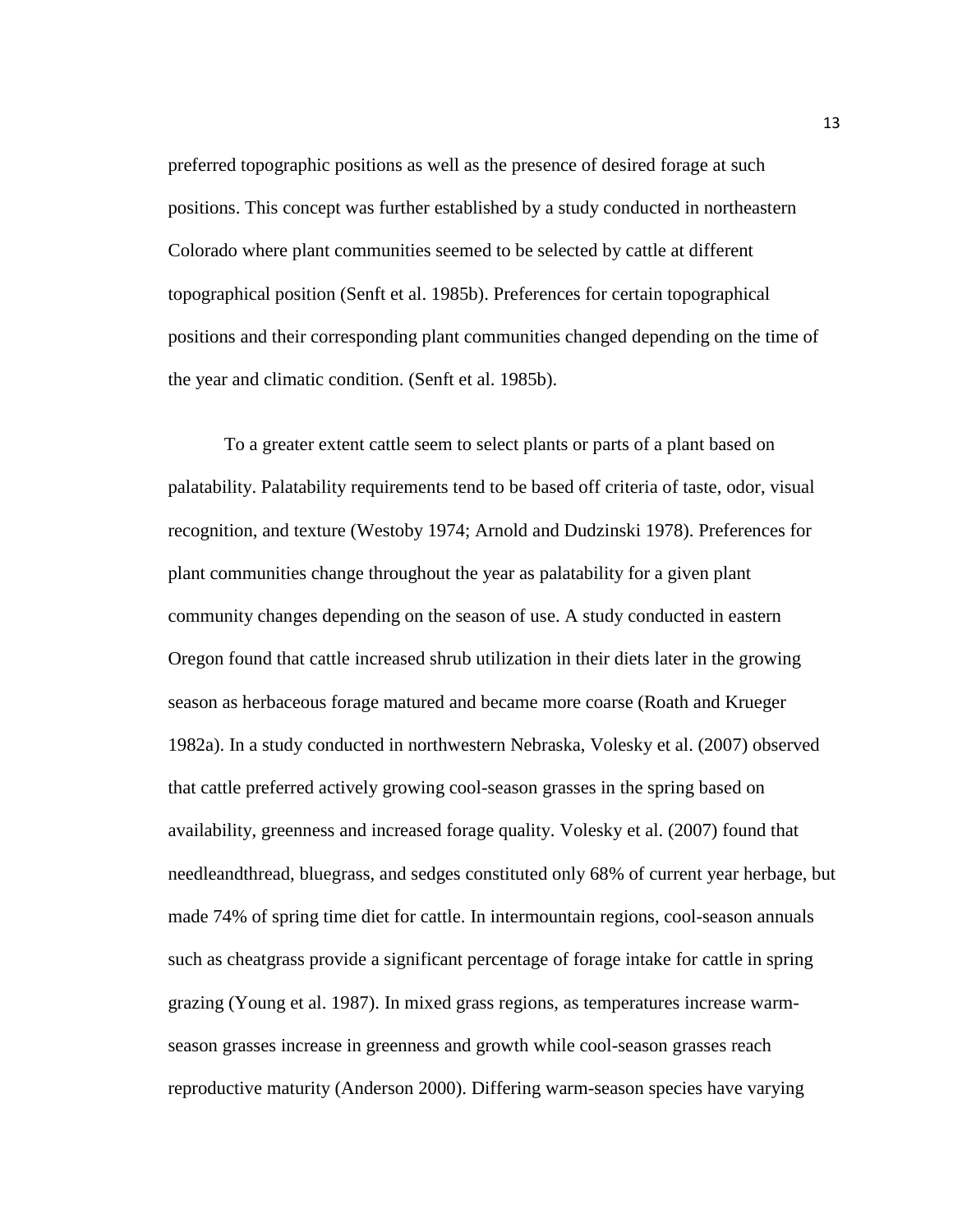growth rates, sizes, and timing of development during the growing season. These differences can impact palatability as more mature, thick-stemmed plants tend to be less palatable then plants with thinner stems (Anderson 2000). Additionally, a study in the Nebraska Sandhills found that cattle preferred eating live plant material over dead material, and preferred eating leaf material over stem (Schroeder 2007). These concepts can have a direct influence on distribution patterns. As stated, cattle tend to have a preference for green forage with a higher moisture content compared to dormant plants. As a result, cattle would most likely distribute to locations with greater amounts of warmseason grass green-up as the season progresses from spring to summer (Schroeder 2007). With variations in warm-season species, distribution could be further altered as cattle move to areas with more palatable species.

Nitrogen levels tend to have an impact on the level of desirability cattle find in plants. A Colorado study found that out of five variables that could affect plant preference by cattle, standing nitrogen (estimate of crude protein) in plants had the second highest correlation on preference after frequency of plant species (Senft et al. 1985b). Nitrogen can be a limiting nutrient to plants (Russelle 1992). In a study conducted in northern Wyoming, utilization was increased in under-used areas of rangeland by applying nitrogen (Smith and Lang 1958).

#### **Nutritional Requirements**

Proper nutrition in cattle is necessary for maintenance, growth, disease resistance, reproductive function, and overall well-being of the animal (McDowell 1996). With such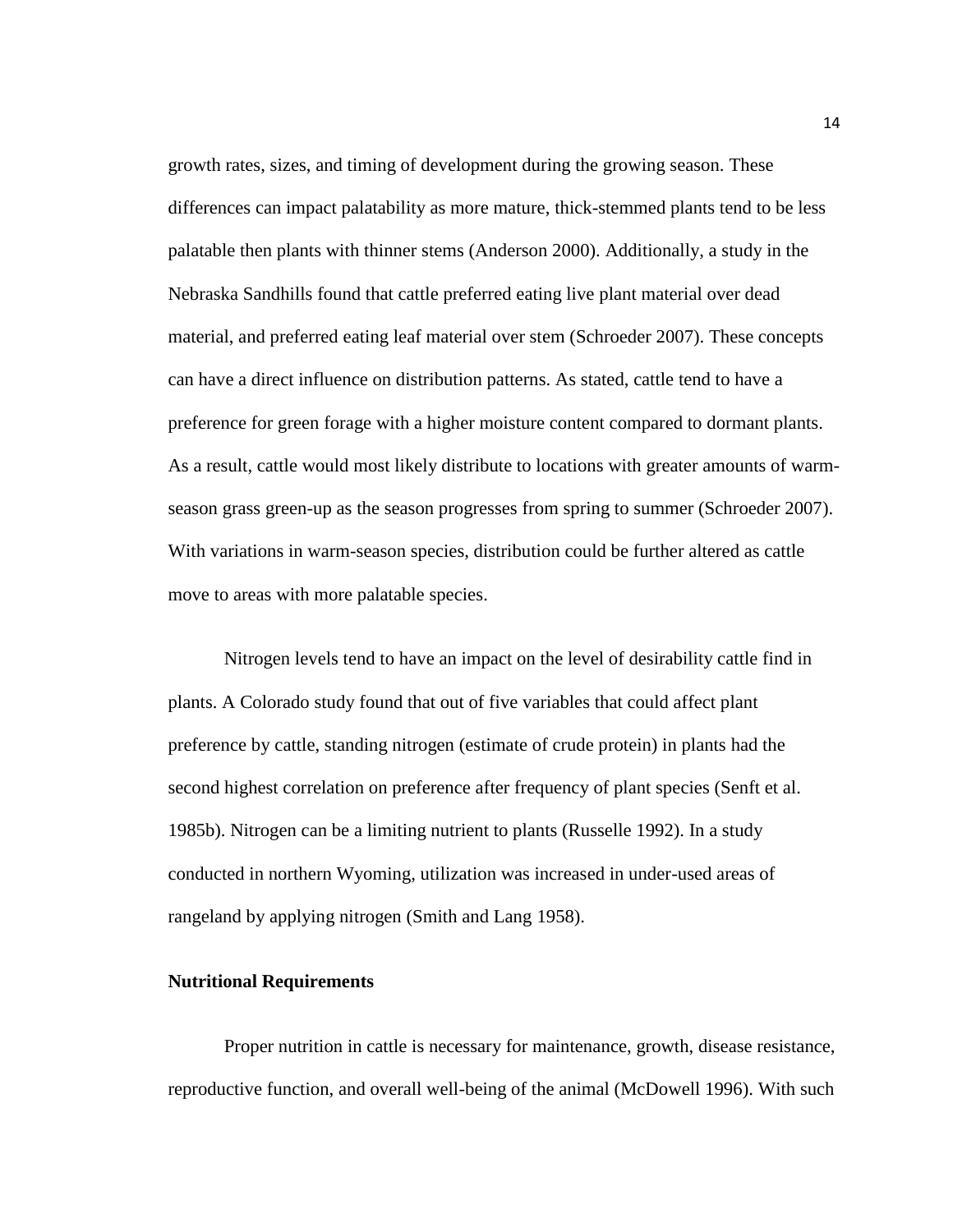dependency placed on the acquisition of nutrients for comfort, reproduction, and maintenance, cattle will alter movements to obtain nutritional requirements. Provenza (1995) hypothesized that ruminants learned to associate specific plants with postdigestive feedback of satiation or malaise. Feedback of satiation was associated with plants that were nutritionally satisfying, while feedback of malaise was associated with plants with toxic secondary compounds. Provenza (1995) indicated that ruminant selection of plants based on nutritional wisdom was not perfect, but ruminants tended to select for nutritional adequate plants while avoiding less desirable or harmful plants. Cattle also tend to demonstrate spatial memory to avoid or select areas of rangeland depending on its level of forage quantity and quality (Bailey et al. 1996). The type of nutrients exhibited in plants depends on plant species as well as the location where the plant is growing. Location of where grazing takes place is important because soils on specific ecological sites may influence nutrient uptake of plants (Smart et al. 1981).

Cattle will often utilize multiple nutrient sources in addition to nutrients obtained from forage. In many instances cattle will unintentionally consume soil (generally attached to plant material, or plant material grazed is close to soil surface) (Mayland et al. 1975). This ingestion can be another source of nutrients as soils contain multiple minerals (Mayland et al. 1975; McDowell 1996). In extreme cases of nutritional deficiencies (particularly phosphorus) cattle will exhibit pica in the form of chewing on bones (McDowell 1996; Provenza 1995; Theiler et al. 1924). Mineral, protein, and salt supplementation is important for livestock health in certain locations and times of the year.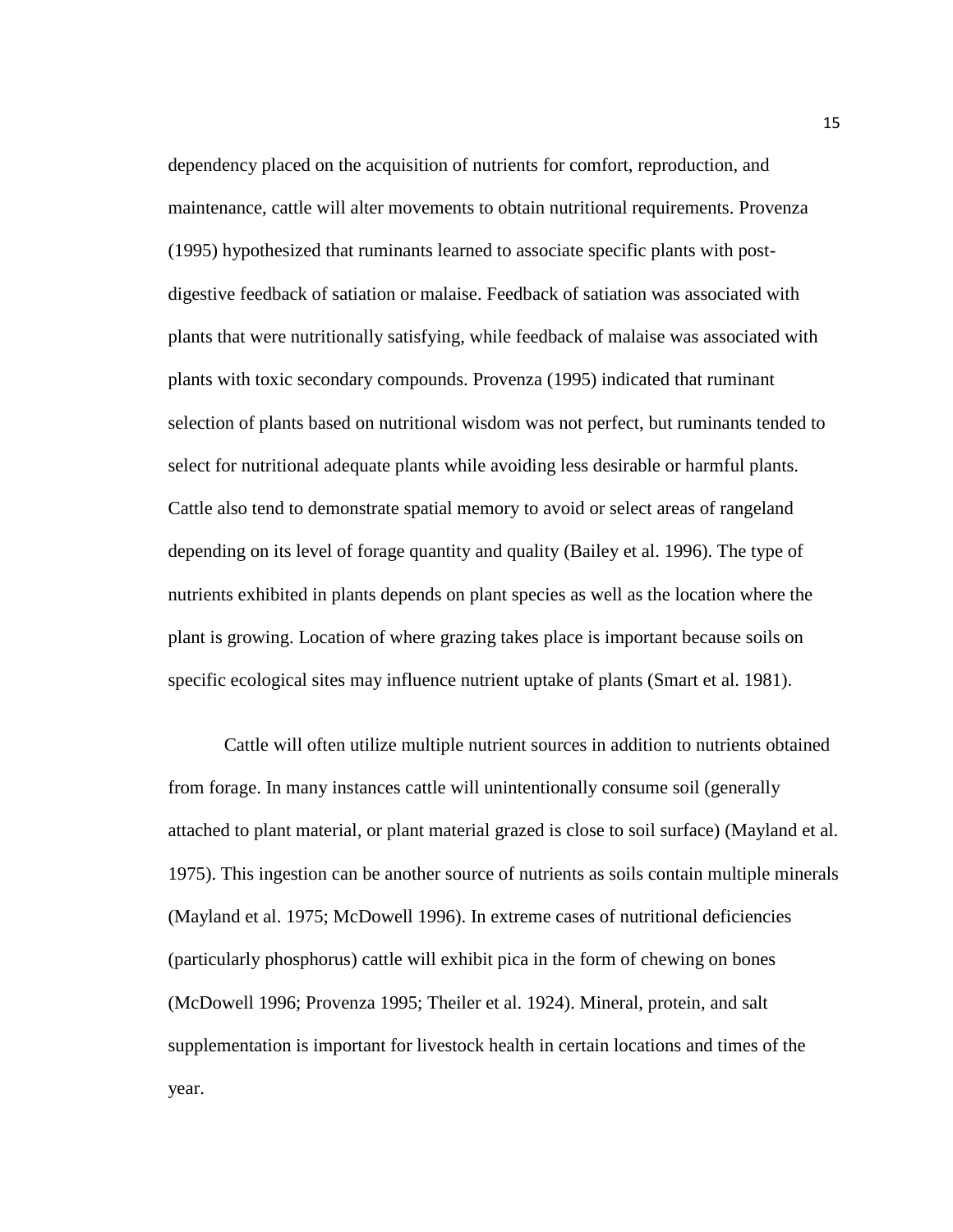Supplementation of needed nutrients can be a useful tool in manipulating cattle movements on rangelands. In a study conducted in northeastern Oregon, Tanaka et al. (2007) indicated that providing protein supplement in addition to off stream water locations manipulated livestock movements and reduced over utilization on sensitive riparian areas. Bailey et al. (2008) conducted a similar study in Montana where a combination of herding and protein supplementation was used to move cattle away from riparian areas. Protein supplement was placed in uplands to be used as an attractant as upland forage quality diminished as the summer progresses. Results showed that herding and a combination of herding and supplement use were equally effective in moving cattle out of riparian areas; however, a herding and supplement combination was more effective in keeping cattle in specific upland areas which were in closer proximity to supplement locations. Mineral/salt/supplement placement to attract cattle to underutilized areas may be the most effective tool in extensive rangelands, because developing water and fence can be limited by topography, access to groundwater/springs, as well as being costly to develop. However, unlike water which typically experiences daily return intervals from cattle, mineral does not always experience a daily return interval. In a study observing daily activity patterns of cattle conducted in eastern Oregon, Sneva (1970) found that cattle returned to salt every 5 days out of 16 in one year, and every 11 days out of 20 the following year. Overall, mineral can be placed most anywhere on rangelands and is more affordable then water developments, thus it is typically utilized as a distribution tool in management to a greater extent than the development of water locations. Herding is another effective option in manipulating movements as illustrated by Bailey et al. (2008)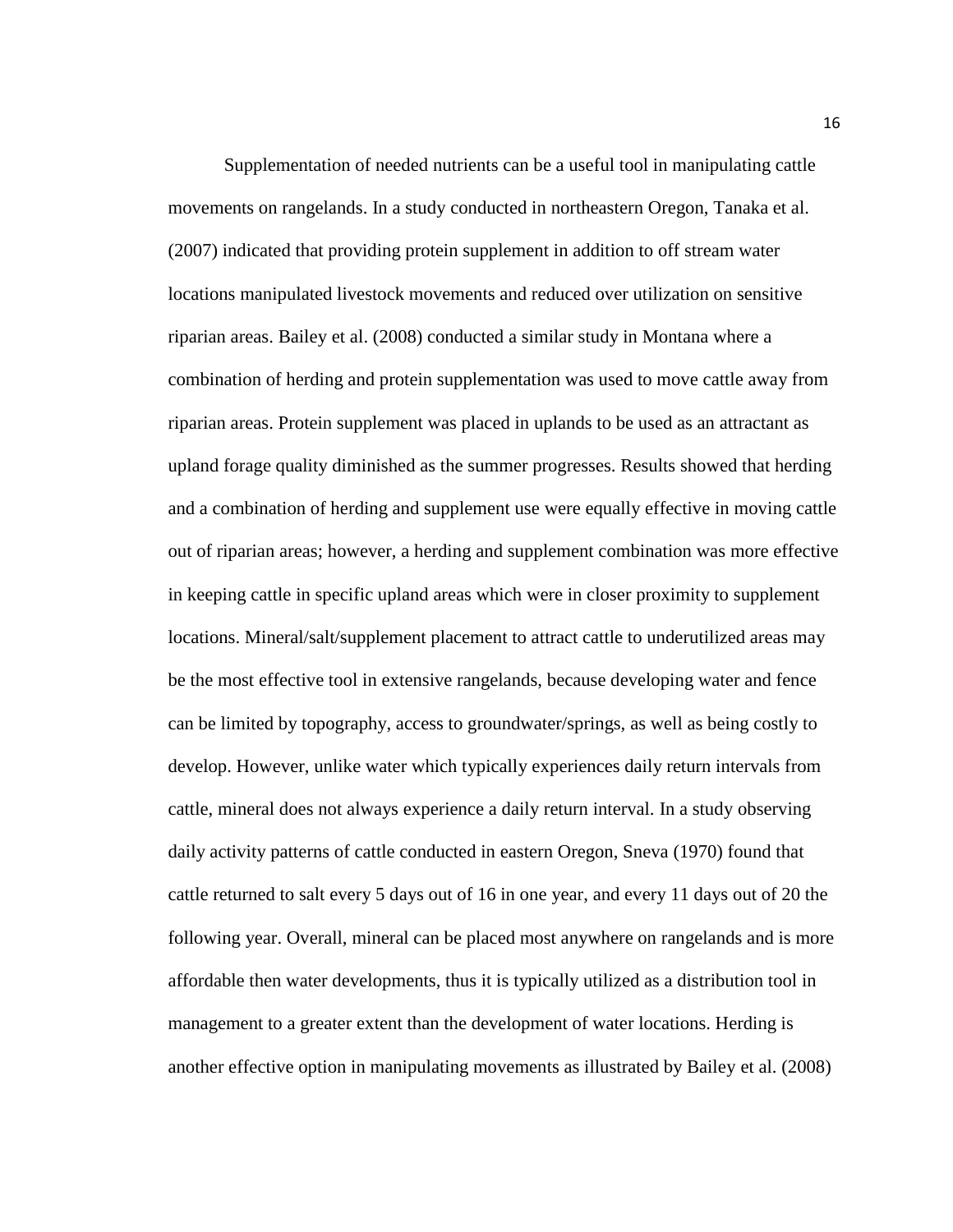and Bailey and Stephenson (2013), but herding can dramatically increase labor and cost because in order to be effective herding must be done frequently.

#### **Herd Dynamics**

Social interactions among cattle are complex and often variable (Stephenson et al. 2016). Herd dynamics appear to influence distribution patterns on rangelands (Roath and Krueger 1982b). Both learned behaviors and heritable traits appear to strongly influence movement patterns. A study was conducted using herds in mountainous states in an attempt to identify genetic markers in cattle that tended to range into rougher terrain then other cattle in the same herd. Results indicated that traits associated with movement may be expressed in multiple chromosomes (Bailey et al. 2015b).

There appears to be differences in cattle movements between "native", or cattle familiar to an area, and "non-native", or cattle unfamiliar to an area. In a study conducted in New Mexico "native" cattle ranged further distances, roamed further from water, and selected higher protein diets in times of drought compared to "non-native" cattle (Bailey et al. 2010). "Native" cattle on extensive rangelands tend to have a working knowledge of locations that are necessary for survival such as water, shelter, and desirable feeding locations (Provenza and Launchbaugh 1999). Maternal influence is important for young cattle to learn to distribute on rangelands, as learned/mimicked behaviors dictate where on rangelands cattle can go to find forage resources (Provenza 1995; Arnold and Dudzinski 1978; Howery et al. 1996). Spatial knowledge and memory of past experiences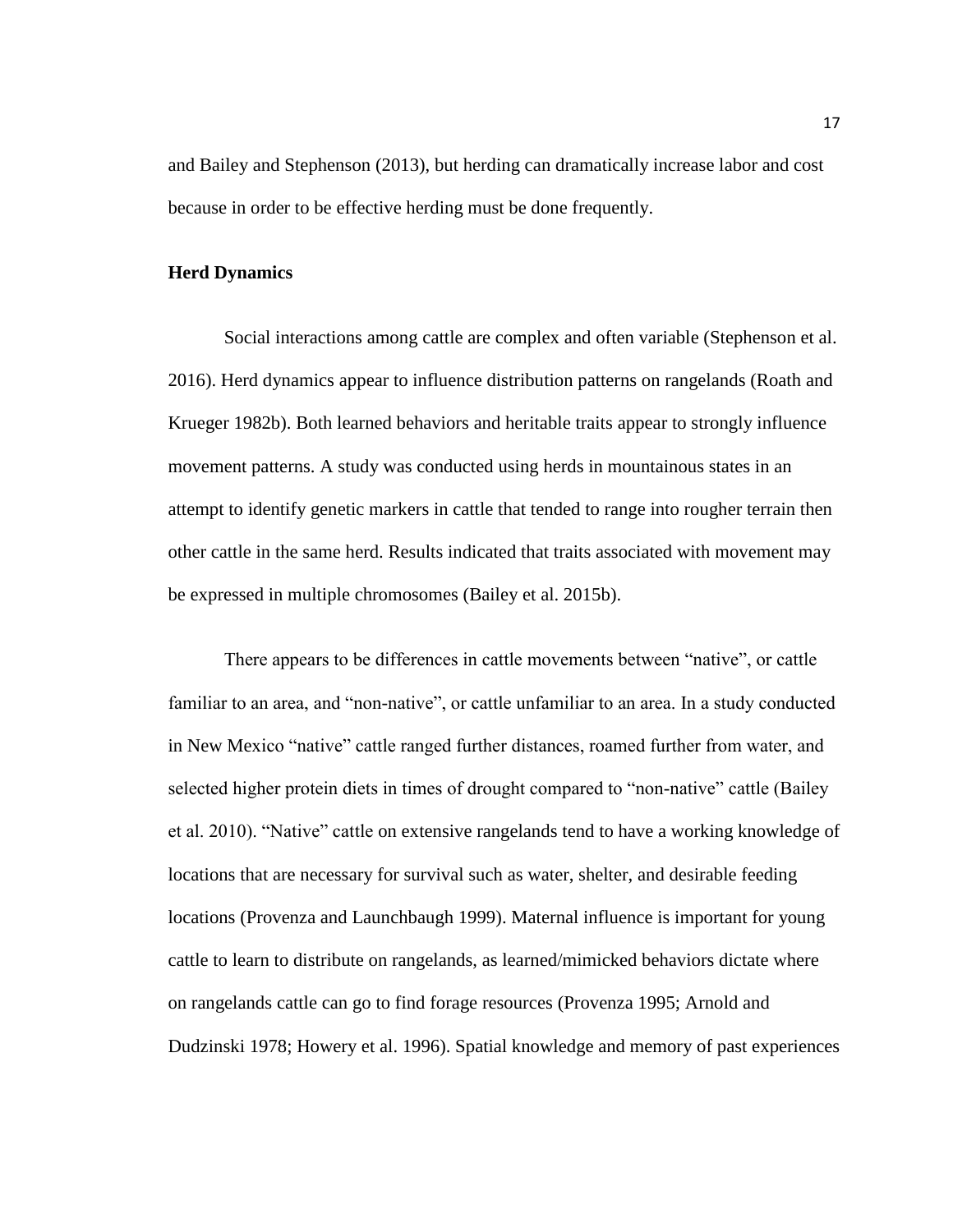influences future movements as cattle select areas that are advantageous for their maintenance and survival (Bailey et al. 1996).

The formation of groups and subgroups within cattle herds plays a role in geographic selection of rangelands by cattle. Larger pastures with formidable geographic characteristics can promote the formation of social groups (Roath and Krueger 1982b). Formation of groups and subgroups seems to be associated with a hierarchal order (Roath and Krueger 1982b; Sowell et al. 2000). In a Montana grazing study, cattle at smaller herd sizes (less than 40 cows) did not demonstrate preferences for particular herd members possibly due to the limited number of individuals. However, at larger herd sizes (53-240 cows) group associations began to form (Stephenson et al. 2016). Additionally, Stephenson et al. (2016) found that members of subgroups would routinely mix with different individuals possibly due to animals being attracted to a particular part of a pasture instead of particular animals. In contrast, a study of feral cattle in Spain found cattle grouping to stay relatively consistent with minimal group mixing (Lazo 1994). Cattle show a strong tendency to remain in established home territories (Howery et al. 1996). Even when herded to new areas of rangeland many cattle will return to established home range territory (Sowell et al. 2000).

#### **Predator Response**

In 1995 wolves were reintroduced into Yellowstone National Park. Behavior of wild ungulates (specifically elk) in wolf occupied territory was compared to wild ungulate behavior outside of wolf territory in the park (Laundre et al. 2001). Laundre et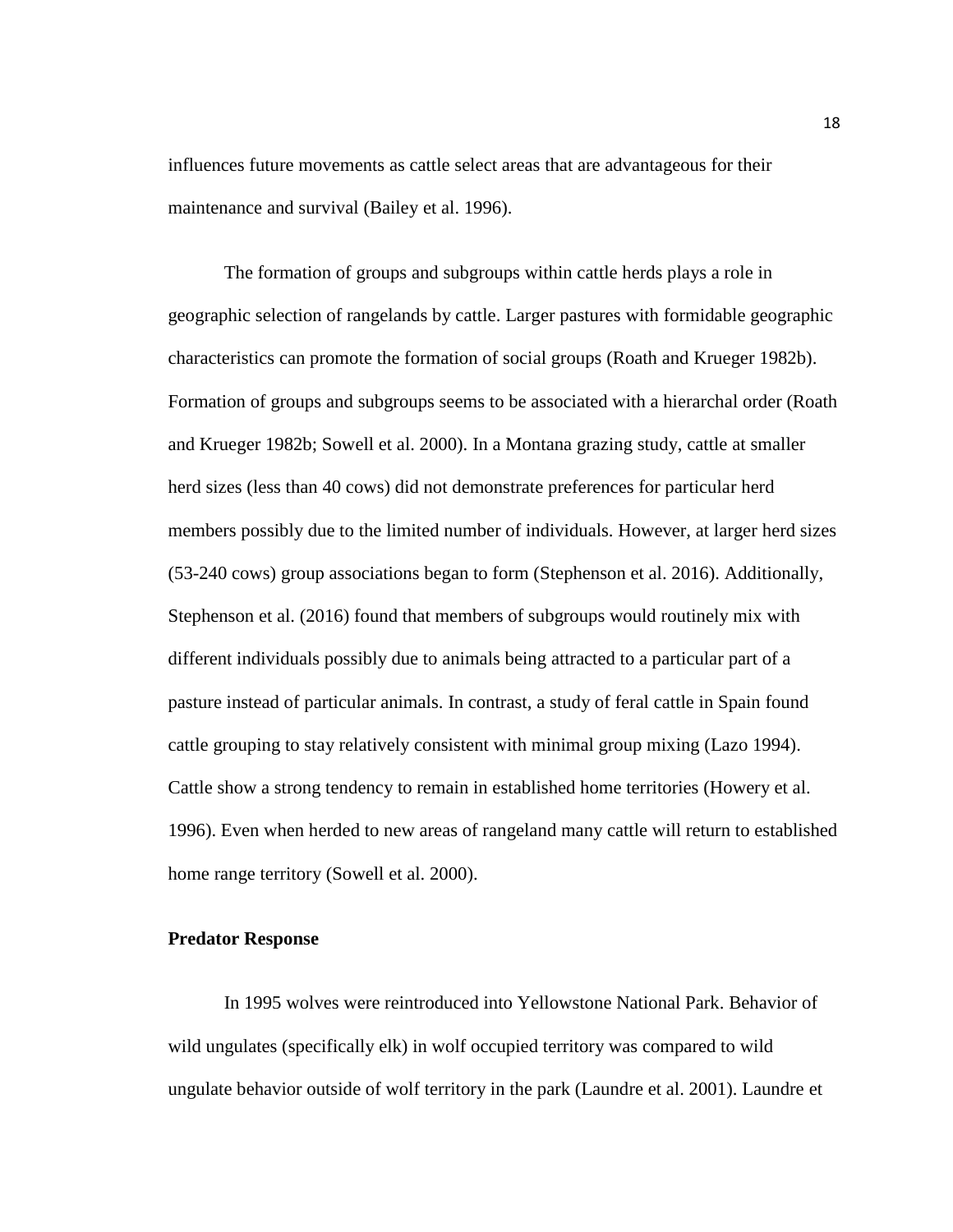al. (2001) noticed differences in behavior between the two groups especially as exposure to wolves increased. In particular, the amount of time female animals spent in postures of vigilance increase. Though possibly not to the extent of wild ungulates, domesticated cattle also show differences in behavior and how they distribute in response to the presence of predators. In a study conducted with dairy cattle, Welp et al. (2004) found that cattle maintained a posture of vigilance (i.e., more alert time with heads up not feeding) in new feeding environments and in the presence of dogs. In Canada, cattle in close proximity to wolves tended to bunch together, a response similar to herding (Laporte et al. 2010). Muhly et al. (2010) found that cattle demonstrated a tendency to move away from forested areas to locations with roads and trails when wolves were in the vicinity. Additionally, Howery and DeLiberto (2004) hypothesized that cows would stay away from certain areas of pastures if they associated it with unpleasant encounters with predators. Furthermore, Howery and DeLiberto (2004) found that cattle weight gains could be negatively affected by the presence of predators because more time is spent in surveillance and less time eating. They hypothesized that this was a security response by cattle as they associated roads and trails with human interaction and security. It is also possible that this behavior demonstrates a desire to have greater visibility and mobility. Laporte et al. (2010) hypothesized that possibly due to inexperience with predator interactions, cattle show great behavioral differences in how they respond to the presence of predators. Based on this variability it is difficult to predict a consistent movement response and pattern of cattle on rangelands in response to predator pressure.

## **Parasites**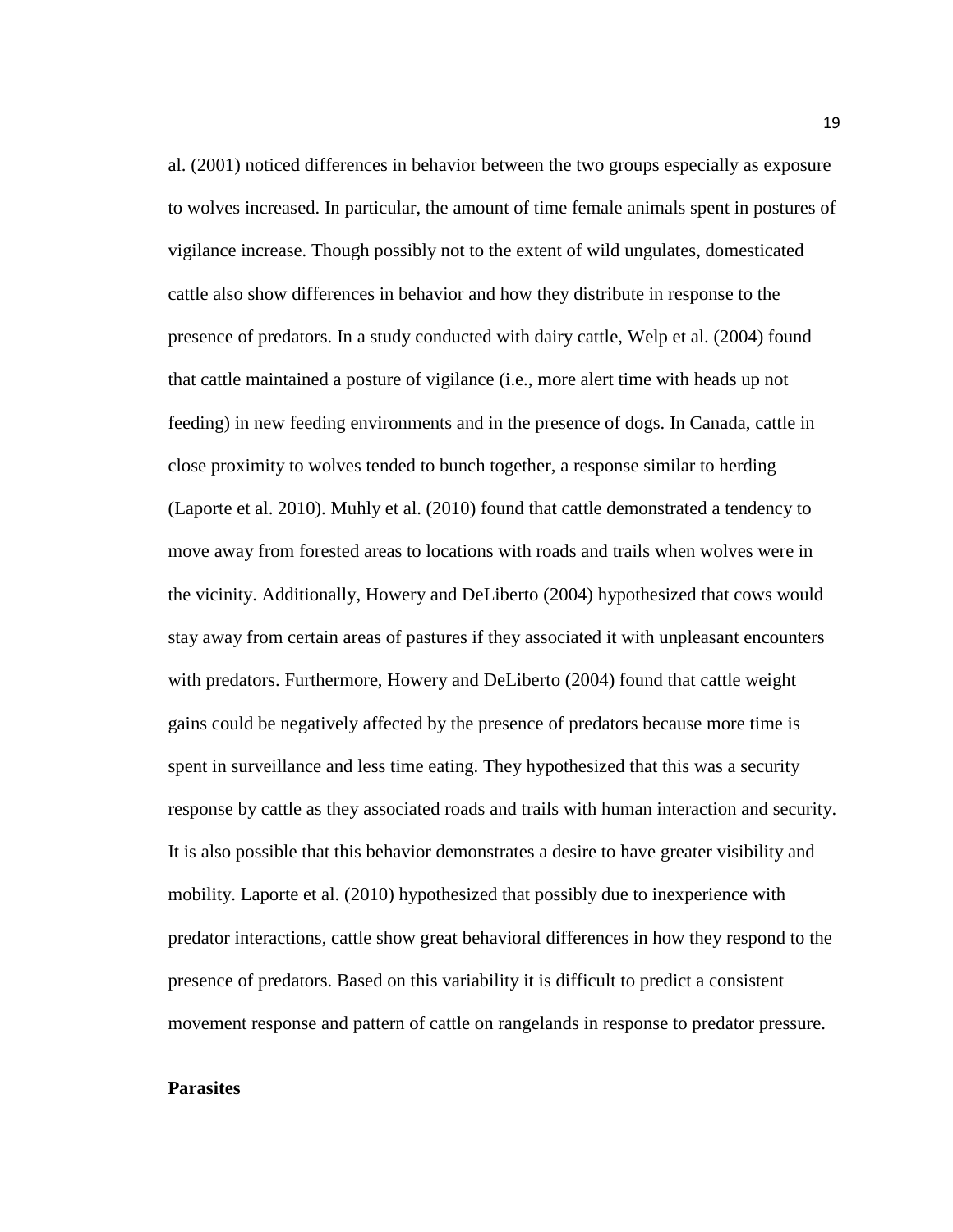External and internal parasites can modify cattle behavior (Mooring and Hart 1992; Boland et al. 2008) by increasing risk of disease, reducing animal production, and causing general annoyance (Harris et al. 1987). A particular response to external parasites such as flies is a bunching behavior exhibited by cattle (Mooring and Hart 1992). Mooring and Hart (1992) cited multiple studies where large animals saw reductions in fly frequency in large groups of animals compared to small groups (Haddow 1942; Duncan and Vigne 1979; Helle and Aspi 1983); flies appeared to have more difficulty detecting a single animal by itself compared to individuals mingled in a large group. Once grouped, cattle prefer center positions when closely bunched as it reduced exposed surfaces for flies (Mooring and Hart 1992). Though bunching seems to be a common response to external parasites, a study observing behavioral responses of cattle to horn flies, indicated an increase in walking by individual cattle in an attempt to avoid irritation caused by flies (Boland et al. 2008).

Many forms of parasites are dependent on fecal material of cattle to complete life cycles. In a study conducted on feedlots and dairies examining fly populations, flies were found to be hatched in areas associated with manure accumulation (Seymour and Campbell 1993). Internal parasites such as roundworms depend on manure pats for a growing environment while in the early larvae stages, then move away from manure into grass where they are unintentionally ingested by cattle (Ward 2006). As cattle bunch in order to avoid external parasites, fecal material accumulates in greater densities. Thus, it appears that in an attempt to avoid flying parasites, cattle could be increasing their chances of unintentionally ingesting internal parasites that are moving off of fecal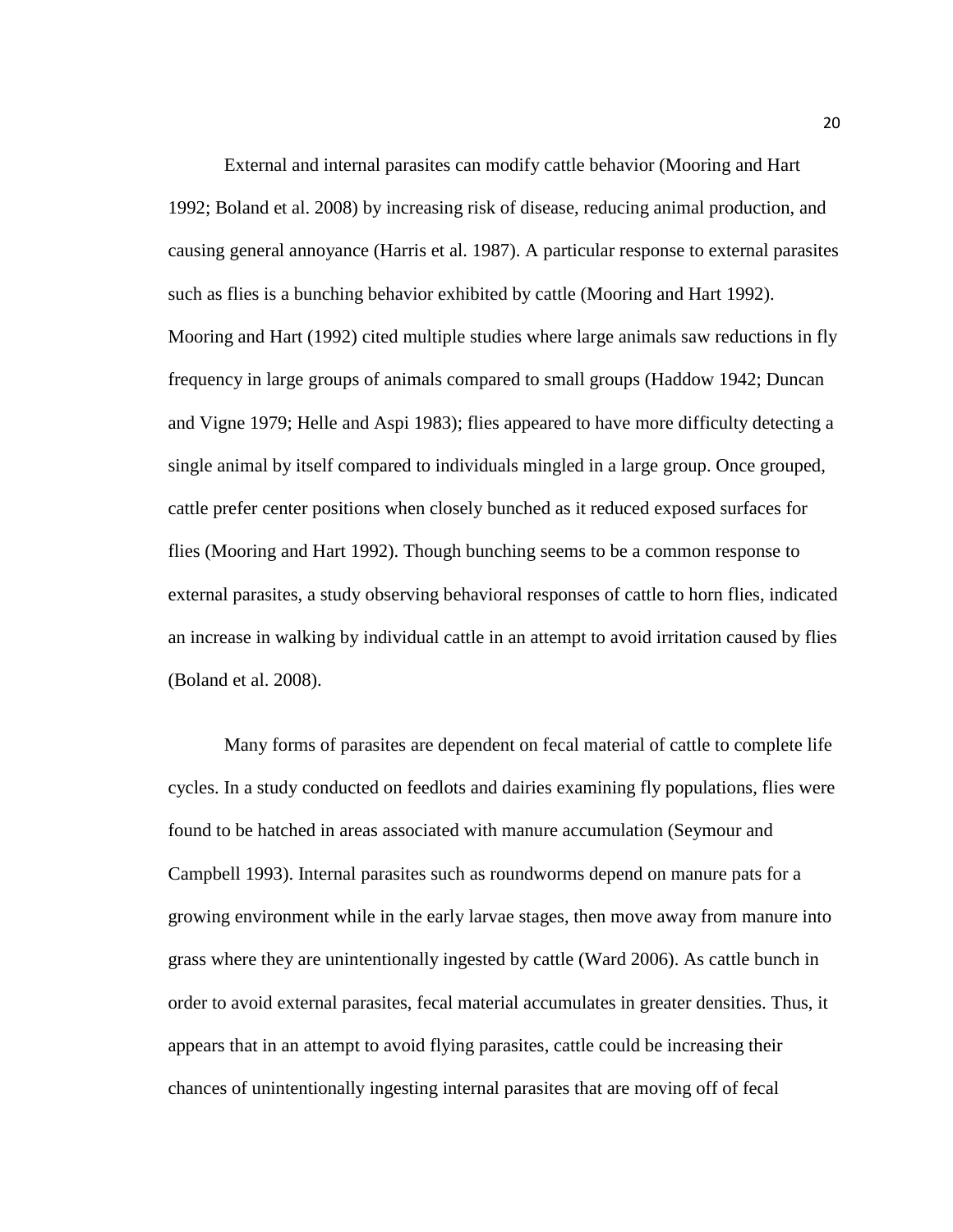material. Scasta (2015) suggested that cattle's exposure to roundworms in particular could increase in areas where cattle concentrate. However, Hutchings et al. (2003) suggests that animals may avoid grazing in areas of fecal concentration in an effort to avoid parasitism. In addition to internal parasites, fly populations can increase in feeding areas where old hay and manure have accumulated creating breeding locations (Scasta 2015).

Parasitism can have adverse effects on site selection of cattle on rangelands. Elevation and corresponding cooler temperatures can reduce abundance of some parasite species, but cause other species to thrive (Scasta 2015). Depending on elevation of pasture and parasite species present, cattle could utilize elevation to reduce parasitism. Windy locations in pastures can be useful tool in reducing fly harassment. A study conducted in Hawaii, found that movements of fruit flies were inhibited by winds over 0.8 meters per second (Messing et al. 1997). Visitation by cattle to areas that possess nutrient rich forage can increase in response to parasites. According to (Hutchings et al. 2003), animals will seek protein rich forage to counter production losses due to parasitism.

With hopes of improving livestock health and production many managers have implemented parasite treatments (Harris et al. 1987). Though the behavior of bunching when trying to mitigate the effects of flying parasites has been documented, less evidence is available to show how internal parasites effect distribution. However, a New Mexico study found that cows with fly control compared to cows without showed no statistical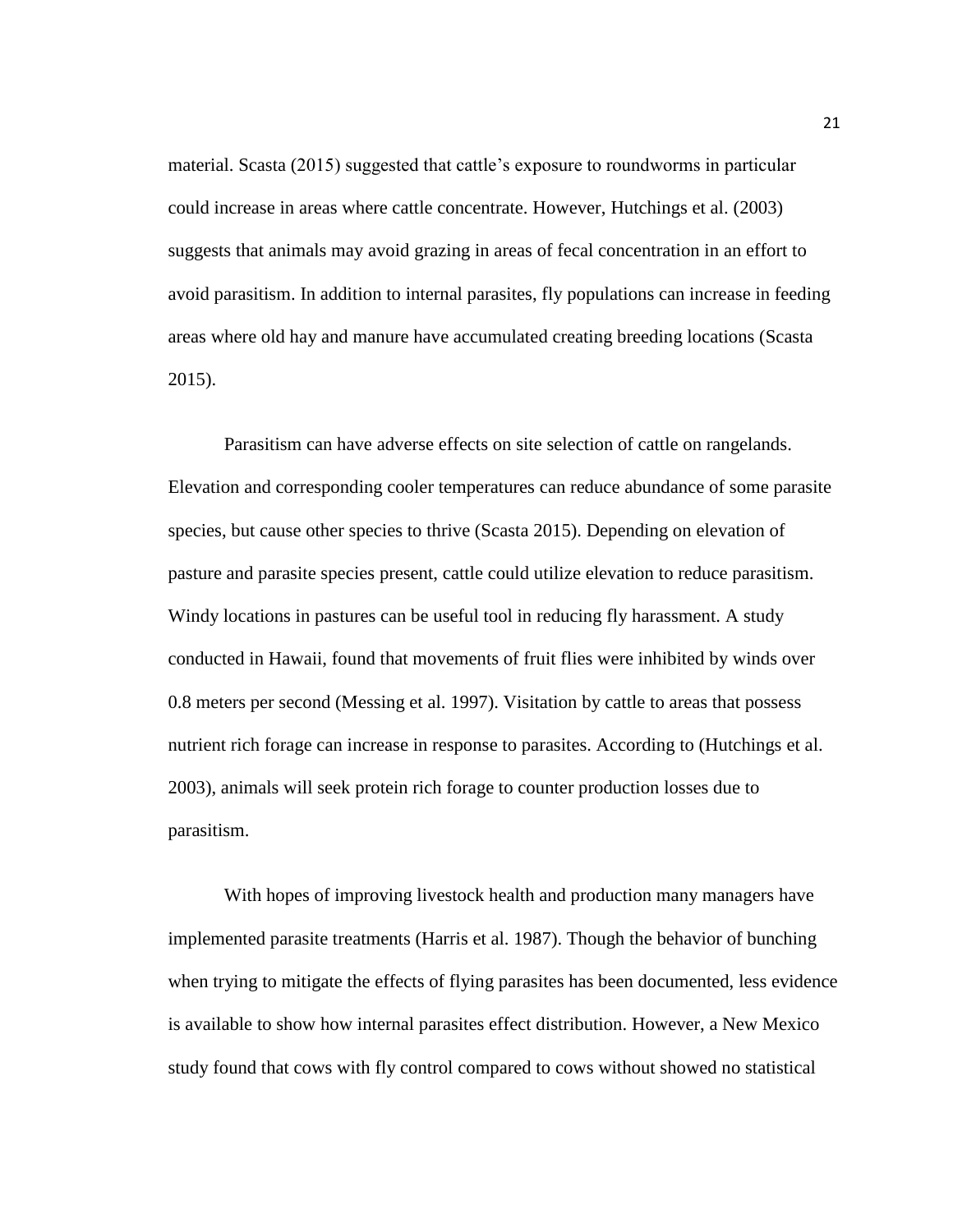difference in daily distance traveled or activity levels (Smythe et al. 2015). In addition, movement patterns on rangelands for cattle treated for parasite control compared to untreated cattle need further analysis to understand to what extent parasites effect distribution on rangelands.

## **Conclusion**

Many variables have been reviewed which influence cattle distribution. Based on available literature, distribution and behavioral responses can vary widely when examining the same variables. Cattle distribution response to extreme weather could be very different in one region compared to another. This is because all variables can influence how cattle react to a single variable such as weather because of their connectivity. Cattle (herds and individuals), regions, and management are all unique. However, some grazing responses are generally accepted such as water location affecting foraging velocity, reductions in forage availability leading to greater grazing pressure, and the preference for topographical positions based on ease of foraging. Even with an understanding of established grazing patterns of cattle on rangelands, it is important to evaluate each grazing system on an individual basis.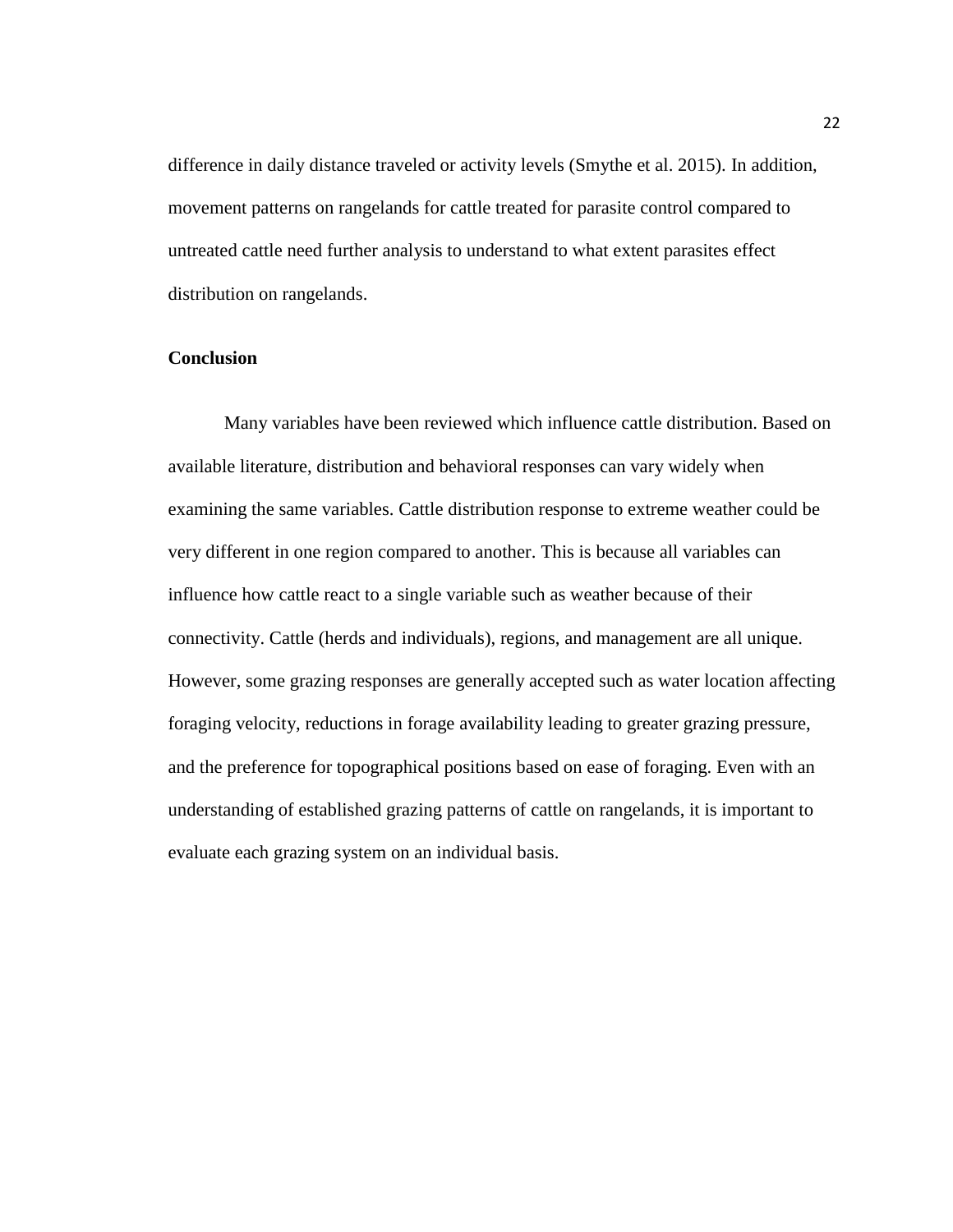#### **Literature Cited**

- Anderson, B. E. 2000. Use of warm-season grasses by grazing livestock. *Native warmseason grasses: research trends and issues*. *Proceedings of the Native Warm-Season Grass Conference and Expo, Des Moines, IA, USA, 12-13 September 1996.* Pp. 147-157. Crop Science Society of America, 2000.
- Arnold, G. W., and M. L. Dudzinski. 1978. *Ethology of Free-Ranging Domestic Animals*. Elsevier Scientific Publishing Company. Amsterdam, Netherlands.
- Bailey, D. W., M. B. Stephenson, and M. Pittarello. 2015a. Effect of terrain heterogeneity on feeding site selection and livestock movement patterns. Animal Production Science 55:298-308.
- Bailey, D. W., S. Lunt, A. Lipka, M. G. Thomas, J. F. Medrano, A. Canovas, G. Rincon, M. B. Stephenson, and D. Jensen. 2015b. Genetic influences on cattle grazing distribution: association of genetic markers with terrain use in cattle. Rangeland Ecology & Management 68:142-149.
- Bailey, D. W., and M. B. Stephenson. 2013. Integrating stockmanship into rangeland management. Stockmanship Journal 2:1-12.
- Bailey, D. W., M. G. Thomas, J. W. Walker, B. K. Witmore, and D. Tolleson. 2010. Effect of previous experience on grazing patterns and diet selection of Brangus cows in the Chihuahuan Desert. Rangeland Ecology & Management 63:223-232.
- Bailey, D. W., H. C. VanWagoner, R. Weinmeister, and D. Jensen. 2008. Evaluation of low-stress herding and supplement placement for managing cattle grazing in riparian and upland areas. Rangeland Ecology & Management 61:26-37.
- Bailey, D. W. 2005. Identification and creation of optimum habitat conditions for livestock. Rangeland Ecology & Management 58:109-118.
- Bailey, D. W. 2004. Management strategies for optimal grazing distribution and use of arid rangelands. Journal of Animal Science 82(13\_suppl):E147-E153.
- Bailey, D. W., J. E. Gross, E. A. Laca, L. R. Rittenhouse, M. B. Coughenour, D. A. Swift, and P. L. Sims. 1996. Mechanisms that result in large herbivore grazing distribution patterns. Journal of Range Management 49:386-400.
- Bailey, D. W. 1995. Daily selection of feeding areas by cattle in homogeneous and heterogeneous environments. Applied Animal Behaviour Science 45:183-200.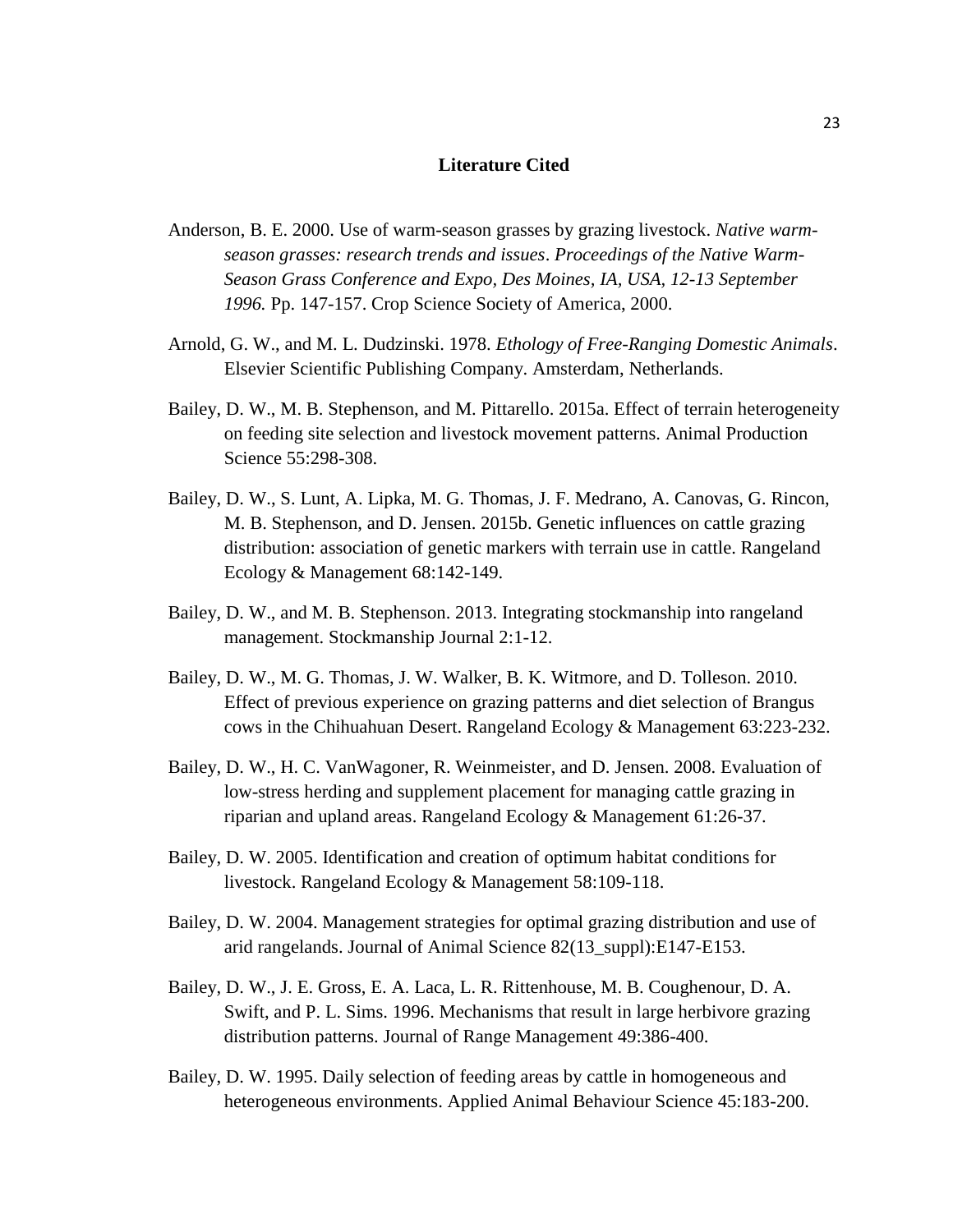- Blackshaw, J. K., and A. W. Blackshaw. 1994. Heat stress in cattle and the effect of shade on production and behavior: a review. Australian Journal of Experimental Agriculture 34:285-295.
- Boland, H. T., G. Scaglia, and K. Umemura. 2008. Case study: impact of horn flies Haematobia irritans (L.) (Diptera: Muscidae), on the behavior of beef steers. The Professional Animal Scientist 24:656-660.
- Brown, J. R. 2010. Ecological sites: their history, status, and future. Rangelands 32:5-8.
- Cook, C. W. 1966. Factors affecting utilization of mountain slopes by cattle. Journal of Range Management 19:200-204.
- Currie, P. O., J. D. Volesky, D. C. Adams, and B. W. Knapp. 1999. Growth patterns of yearling steers determined from daily live weights. Journal of Range Management 42:393-396.
- De Deyn, G. B., C. E. Raaijmakers, and W. H. Van der Putten. 2004. Plant community development is affected by nutrients and soil biota. Journal of Ecology 92:824- 834.
- Duncan, P., N. Vigne. 1979. The effect of group size in horses on the rate of attacks by blood-sucking flies. Animal Behaviour 27:623-625.
- Ekesbo, I, A. Aland, and F. Madec. 2009. Impact on and demands for health and welfare of range beef cattle in Scandinavian conditions. *Sustainable animal production: The challenges and potential developments for professional farming*, pp. 173-184.
- Finch, V. A. 1986. Body temperature in beef cattle: its control and relevance to production in the tropics. Journal of Animal Science 62:531-542.
- Ganskopp, D., R. Angell, and J. Rose. 1992. Response of cattle to cured reproductive stems in a Caespitose grass. Journal of Range Management 45:401-404.
- Ganskopp, D., R. Cruz, and D. E. Johnson. 2000. Least-effort pathways?: a GIS analysis of livestock trails in rugged terrain. Applied Animal Behavior Science 68:179- 190.
- Ganskopp, D. 2001. Manipulating cattle distribution with salt and water in large arid-land pastures: a GPS/GIS assessment. Applied Animal Behaviour Science 73:251-262.
- Gillen, R. L., W. C. Krueger, and R. F. Miller. 1984. Cattle distribution on mountain rangelands in northeastern Oregon. Journal of Range Management 37: 549-553.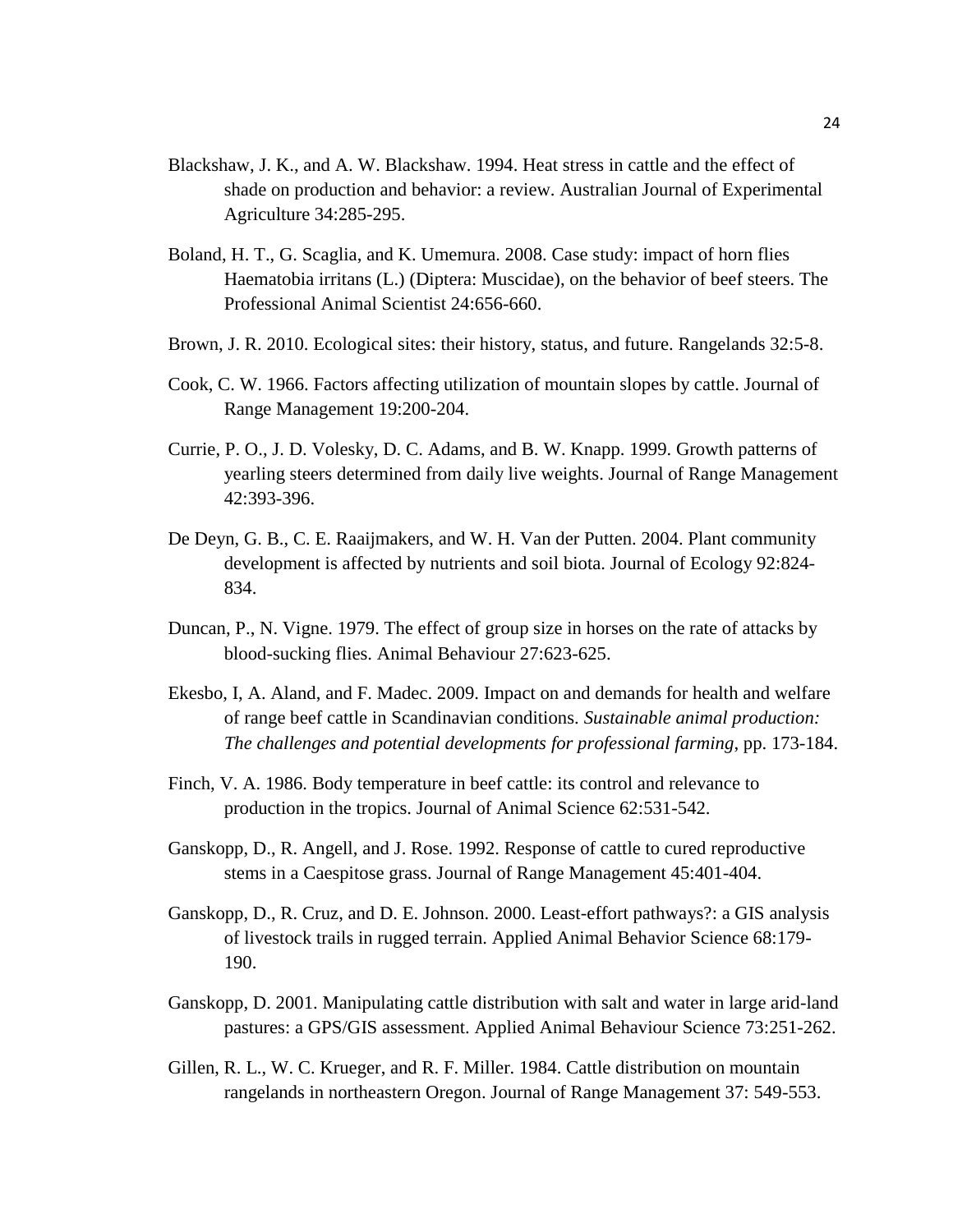- Haddow, A. J. 1942. The mosquito fauna and climate of native huts at Kisumu, Kenya. Bulletin of Entomological Research 33:91-142.
- Hammond, A. C., and T. A. Olson. 1994. Rectal temperature and grazing time in selected beef cattle breeds under tropical summer conditions in subtropical Florida. Tropical Agriculture 71:128-134.
- Harrington, G. N., A. D. Wilson, and M. D. Young. 1984. *Management of Australia's Rangelands.* Commonwealth Scientific and Industrial Research Organization. East Melbourne, QLD, Australia.
- Harris, J. A., J. E. Hillerton, and S. V. Morant. 1987. Effect on milk production of controlling muscid flies, and reducing fly-avoidance behavior, by the use of Fenvalerate ear tags during the dry period. Journal of Dairy Research 54:165-171.
- Hart, R. H., J. Bissio, M. J. Samuel, and J. W. Waggoner Jr. 1993. Grazing systems, pasture size, and cattle grazing behavior, distribution and gains. Journal of Range Management 46:81-87.
- Helle, T., and J. Aspi. 1983. Does herd formation reduce insect harassment among reindeer? A field experiment with animal traps. Acta Zoologica Fennica.
- Hepworth, K. W., P.S. Test, R. H. Hart, J. W. Waggoner, Jr., and M. A. Smith. 1991. Grazing systems, stocking rates, and cattle behavior in southeastern Wyoming. Journal of Range Management 44:259-262.
- Holechek, J. L., R. D. Pieper, and C. H. Herbel. 2004. *Range Management Principles and Practices*. Fifth Edition. Prentice Hall. Upper Saddle River, NJ.
- Houseal, G. A., and B. E. Olson. 1995. Cattle use of microclimates on a northern latitude winter range. Canadian Journal of Animal Science 75:501-507.
- Howery, L. D., F. D. Provenza, R. E. Banner, and C. B. Scott. 1996. Differences in home range and habitat use among individuals in a cattle herd. Applied Animal Behaviour Science 49:305-320.
- Howery, L. D., and T. J. DeLiberto. 2004. Indirect effects of carnivores on livestock foraging behavior and production. (Digital Commons University of Nebraska – Lincoln).
- Hunt, L. P., S. Petty, R. Cowley, A. Fisher, A. J. Ash, and N. MacDonald. 2007. Factors affecting the management of cattle grazing distribution in northern Australia: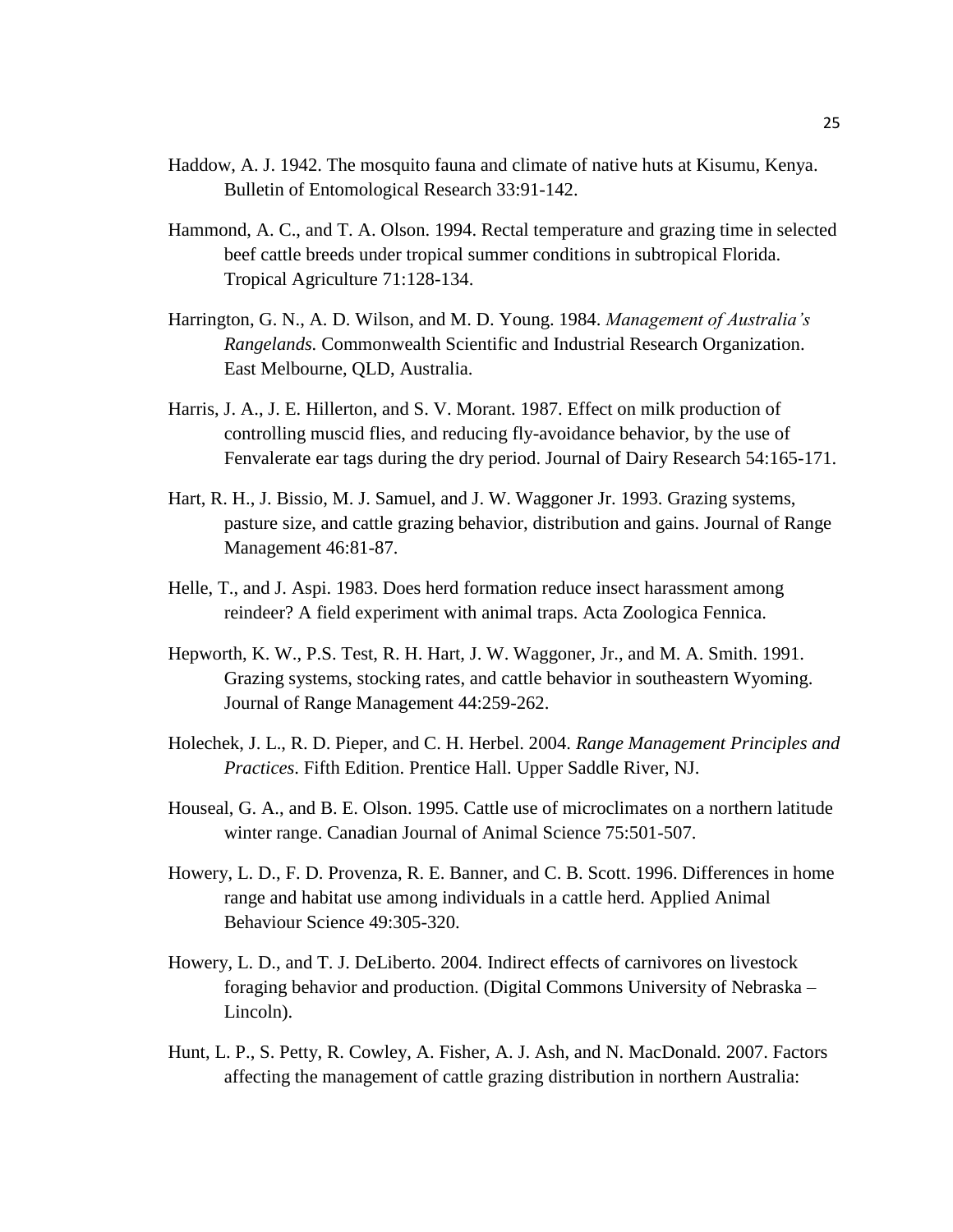preliminary observations on the effect of paddock size and water points. The Rangeland Journal 29:169-179.

- Hutchings, M. R., S. Athanasiadou, I. Kyriazakis, and I. J. Gordon. 2003. Nutrition and behavior group symposium on 'exploitation of medicinal properties of plants by animals and man through food intake and foraging behavior' can animals use foraging behavior to combat parasites? Proceedings of the Nutrition Society 62:361-370.
- Jury, W. A., and R. Horton. 2004. *Soil Physics.* Sixth Edition. John Wiley & Sons. Hoboken, NJ.
- Laporte, I., T. B. Muhly, J. A. Pitt, M. Alexander, and M. Musiani. 2010. Effects of wolves on elk and cattle behaviors: implications for livestock production and wolf conservation. PLoS One 5:e11954.
- Lazo, A. 1994. Social segregation and the maintenance of social stability in a feral cattle population. Animal Behaviour 48:1133-1141.
- Mader, T. L., S. M. Holt, G. L. Hahn, M. S. Davis, and D. E. Spiers. 2002. Feeding strategies for managing heat load in feedlot cattle. Journal of Animal Science 80:2373-2382.
- Malechek, J. C., and B. M. Smith. 1976. Behavior of range cows in response to winter weather. Journal of Range Management 1:9-12.
- Mayland, H. F., A. R. Florence, R. C. Rosenau, V. A. Lazar, and H. A. Turner. 1975. Soil ingestion by cattle on semiarid range as reflected by titanium analysis of feces. Journal of Range Management 28:448-452.
- McDowell, L. R. 1996. Feeding minerals to cattle on pasture. Animal Feed Science Technology 60:247-271.
- Messing, R. H., L. M. Klungness, and E. B. Jang. 1997. Effects of wind on movement of Diaschasmimorpha longicaudata, a parasitoid of tephritid fruit flies, in a laboratory flight tunnel. Entomologia Experimentalis et Applicata 82:147-152.
- Meyer, U., M. Everinghoff, D. Gadeken, G. Flachowsky. 2004. Investigations on the water intake of lactating dairy cows. Livestock Production Science 90:117-121.
- Mooring, M. S., and B. L. Hart. 1992. Animal grouping for protection from parasites: selfish herd and encounter-dilution effects. Behaviour 123:173-193.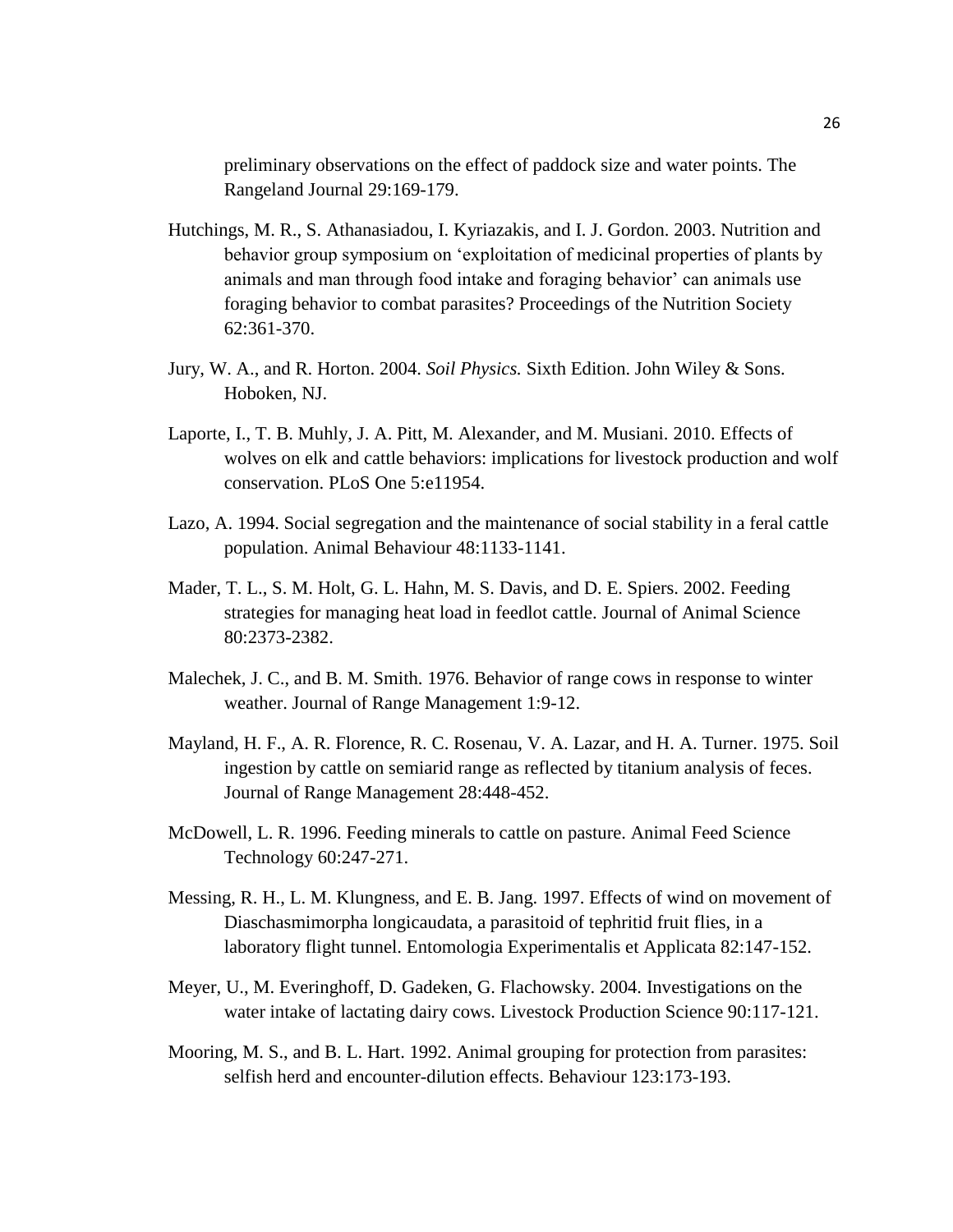- Mueggler, W. F. 1965. Cattle distribution on steep slopes. Journal of Range Management 22:255-257.
- Muhly, T. B., M. Alexander, M. S. Boyce, R. Creasey, M. Hebblewhite, D. Paton, J. A. Pitt, and M. Musiani. 2010. Differential risk effect of wolves on wild versus domestic prey have consequences for conservation. Oikos 119:1243-1254.
- Naiman, R. J., and H. Decamps. 1997. The ecology of interfaces: riparian zones. Annual Review of Ecology and Systematics 28:621-658.
- Parsons, C. T., P. A. Momont, T. Delcurto, M. Mclnnis, and M. L. Porath. 2003. Cattle distribution patterns and vegetation use in mountain riparian areas. Journal of Range Management 56:334-341.
- Pinchak, W. E., M. A. Smith, R. H. Hart, and J. W. Waggoner, Jr. 1991. Beef cattle distribution patterns on foothill range. Journal of Range Management 44:267-275.
- Plumb, G. E., L. J. Krysl, M. E. Hubbert, M. A. Smith, and J. W. Waggoner. 1984. Horses and cattle grazing on the Wyoming red desert, III. Journal of Range Management 37:130-132.
- Provenza, F. D. 1995. Postingestive feedback as an elementary determinant of food preferences and intake in ruminants. Journal of Range Management Archives 48:2-17.
- Provenza, F. D. 1996. Acquired aversions as the basis for varied diets of ruminants foraging on rangelands. Journal of Animal Science 74:2010-2020.
- Provenza, F. D., and K. L. Launchbaugh. 1999. Foraging on the edge of chaos. *Grazing behavior of livestock and wildlife. Moscow: University of Idaho, 1-12.*
- Renaudeau, D., A. Collin, S. Yahav, V. De Basilio, J. L. Gourdine, and R. J. Collier. 2012. Adaptation to hot climate and strategies to alleviate heat stress in livestock production. Animal 6:707-728.
- Roath, L. R., and W. C. Krueger. 1982a. Cattle grazing influence on a mountain riparian zone. Journal of Range Management 35:100-103.
- Roath, L. R., and W. C. Krueger. 1982b. Cattle grazing and behavior on a forested range. Journal of Range Management 35:332-338.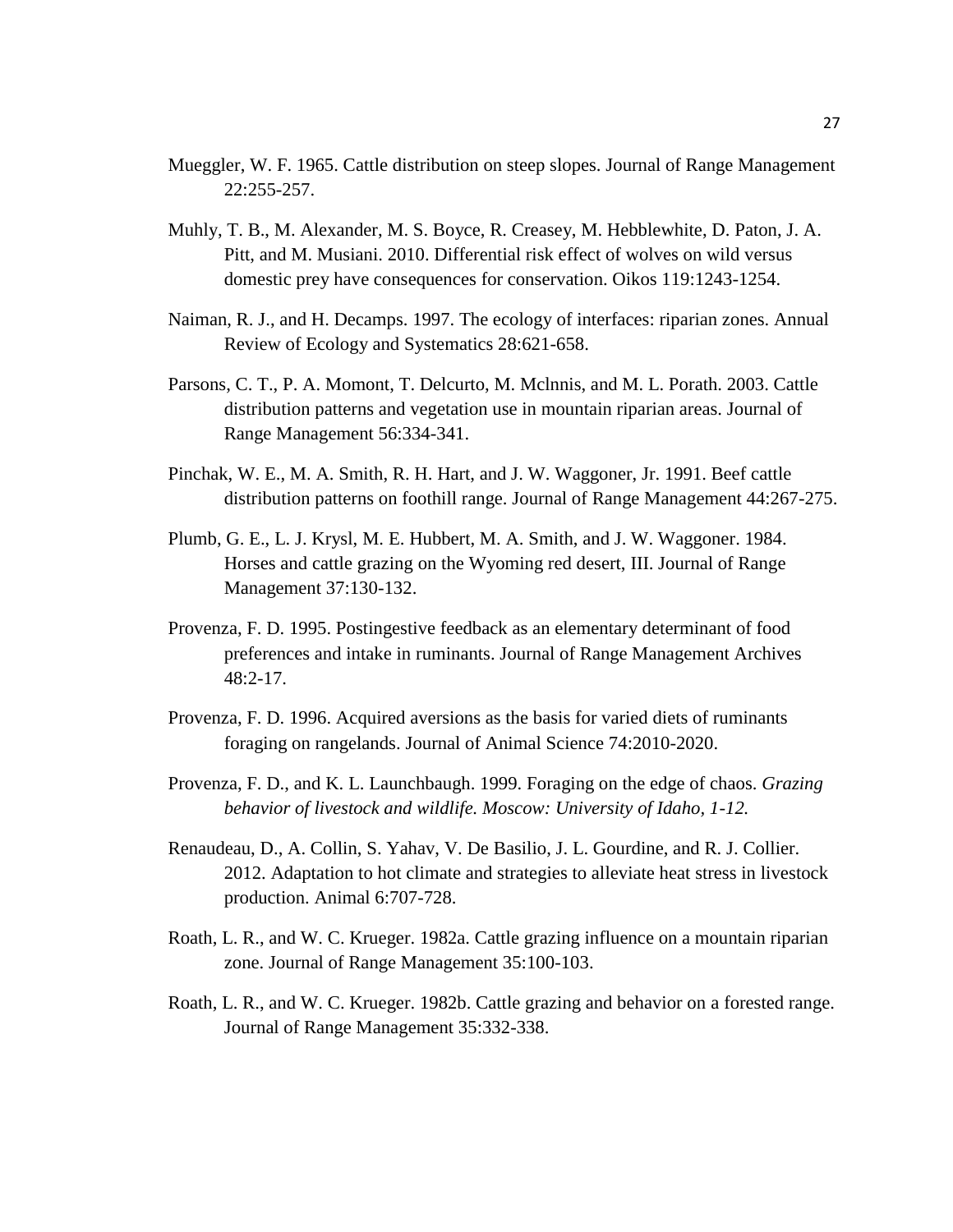- Russell, M. L., D. W. Bailey, M. G. Thomas, and B. K. Witmore. 2012. Grazing distribution and diet quality of angus, brangus, and brahman cows in the Chihuahuan Desert. Rangeland Ecology & Management 65:371-381.
- Russelle, M. P. 1992. Nitrogen cycling in pasture and range. Journal of Production Agriculture 5:13-23.
- Ruyle, G. B., and R. W. Rice. 1996. Aspects of forage availability and short-term intake influencing range livestock production. Proc. Grazing Livestock Nutr. Conf. 3:40- 50.
- Scasta, J. D. 2015. Livestock parasite management on high-elevation rangelands: ecological interactions of climate, habitat, and wildlife. Journal of Integrated Pest Management 6:1-12.
- Schacht, W. H., J. D. Volesky, D. E. Bauer, A. J. Smart, and E. M. Mousel. 2000. Plant community patterns on upland prairie in the eastern Nebraska sandhills. The Prairie Naturalist 32:43-58.
- Schroeder, P. R. 2007. Grazing system effects on cattle diet composition in the Nebraska Sandhills. Thesis, University of Nebraska – Lincoln.
- Senft, R. L., L. R. Rittenhouse, and R. G. Woodmansee. 1985a. Factors influencing selection of resting sites by cattle on shortgrass steppe. Journal of Range Management 38:295-299.
- Senft, R. L., L. R. Rittenhouse, and R. G. Woodmansee. 1985b. Factors influencing patters of cattle grazing behavior on shortgrass steppe. Journal of Range Management 38:82-87.
- Seymour, R. C., J. B. Campbell. 1993. Predators and parasitoids of house flies and stable flies (Diptera: Muscidae) in cattle confinements in west central Nebraska. Environmental entomology 22:212-219.
- Shaw, R. B., and J. D. Dodd. 1979. Cattle activities and preferences following strip application of herbicide. Journal of Range Management 32:449-452.
- Smart, M. E., J. Gudmundson, and D. A. Christensen. 1981. Trace mineral deficiencies in cattle: a review. The Canadian Veterinary Journal 22:372.
- Smith, D. R., and R. L. Lang. 1958. The effect of nitrogenous fertilizers on cattle distribution on mountain range. Journal of Range Management Archives 11:248- 249.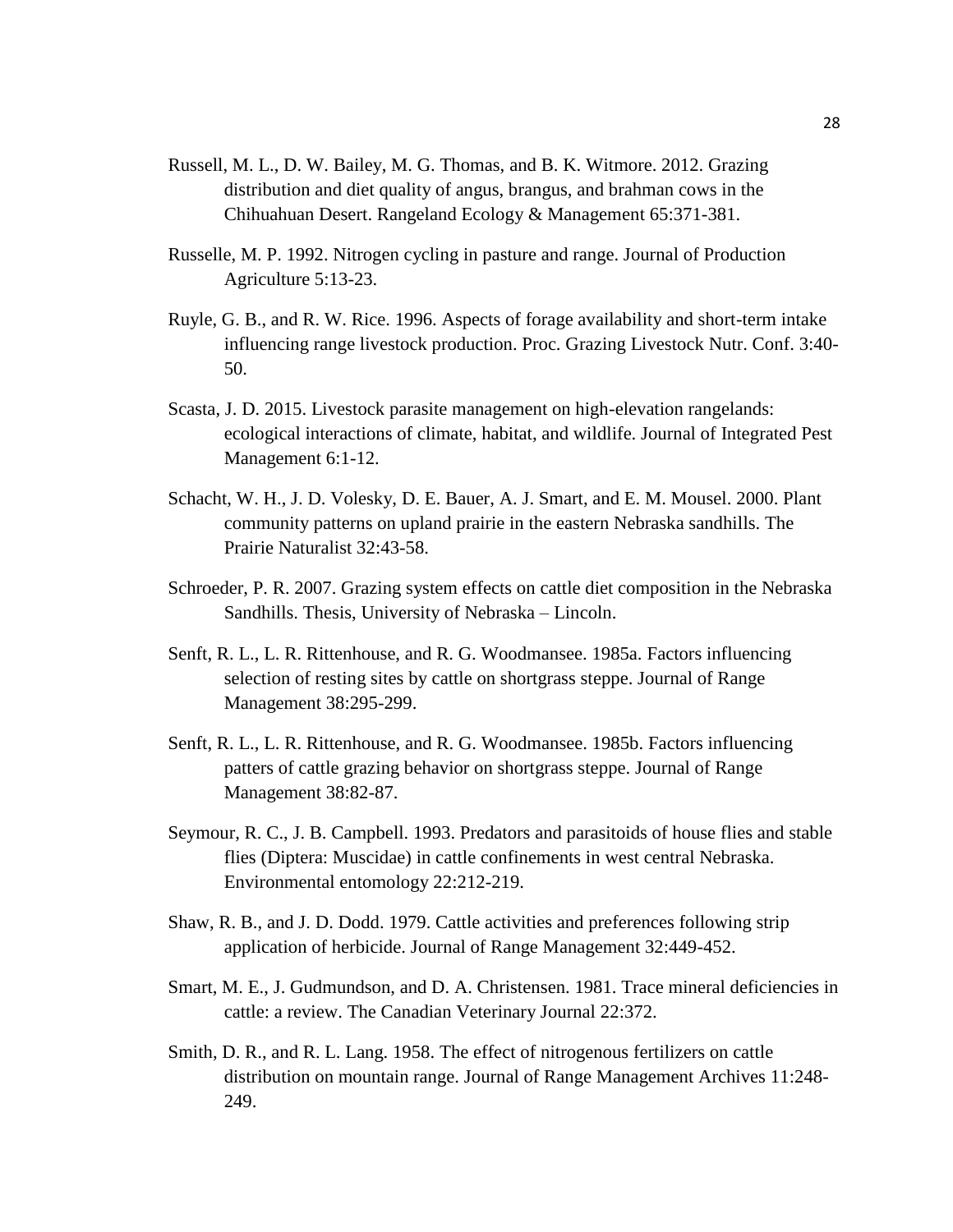- Smythe, B. G., J. B. Pitzer, M. E. Wise, A. F. Cibils, D. Vanleeuwen, and R. L. Byford. 2015. Behavioral responses of cattle to naturally occurring seasonal populations of horn flies (Diptera: Muscidae) under rangeland conditions. Journal of Economic Entomology 108:2831-2836.
- Sneva, F. A. 1970. Behavior of yearling cattle on eastern Oregon range. Journal of Range Management 23:155-158.
- Sowell, B. F., J. C. Mosley, and J. G. P. Bowman. 2000. Social behavior of grazing beef cattle: implications for management. Journal of Animal Science 77(E-Suppl):1-6.
- Sprinkle, J. E., J. W. Holloway, B. G. Warrington, W. C. Ellist, J. W. Stuth, T. D. Forbes, and L. W. Greene. 2000. Digesta kinetics, energy intake, grazing behavior, and body temperature of grazing beef cattle differing in adaptation to heat. Journal of Animal Science 78:1608-1624.
- Squires, V. 1981. *Livestock Management in the Arid Zone*. Inkata Press. Clayton Nth Victoria, Australia.
- Stephenson, M. B., D. W. Bailey, and D. Jensen. 2016. Association patterns of visuallyobserved cattle in Montana, USA foothill rangelands. Applied Animal Behaviour Science 178:7-15.
- Tanaka, J. A., N. R. Rimbey, L. A. Torell, D. Taylor, D. Bailey, T. DelCurto, K. Walburger, and B. Welling. 2007. Grazing distribution: the quest for the silver bullet. Rangelands 29:38-46.
- Theiler, A., P. J. Du Toit, and H. H. Green. 1924. Phosphorus in the livestock industry. Government Printing and Stationery Office.
- Tucker, C. B., A. R. Rogers, G. A. Verkerk, P. E. Kendall, J. R. Webster, and L. R. Matthews. 2007. Effects of shelter and body condition on the behavior and physiology of dairy cattle in winter. Applied Animal Behavior Science 105:1-13.
- Vallentine, J. F. 2001. *Grazing Management*. Second Edition. Academic Press. San Diego, CA.
- Volesky, J. D., W. H. Schacht, P. E. Reece, and T. J. Vaughn. 2007. Diet composition of cattle grazing sandhills range during spring. Rangeland Ecology & Management 60:65-70.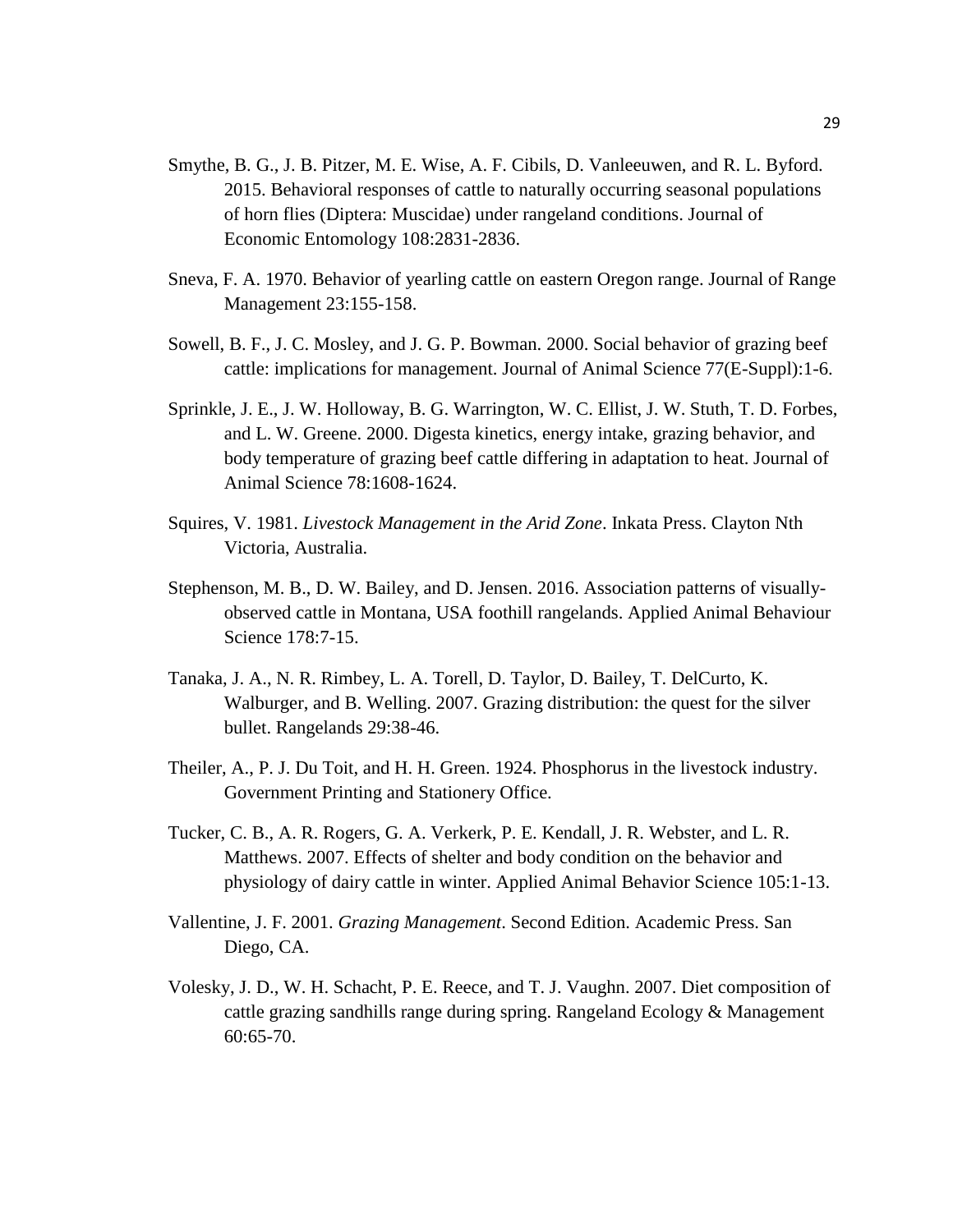- Ward, C. J. 2006. Mathematical models to assess strategies for the control of gastrointestinal roundworms in cattle: 1. Construction. Veterinary Parasitology 138:247-267.
- Weaver, J. E., and G. W. Tomanek. 1951. Ecological studies in a midwestern range: the vegetation and effects of cattle on its composition and distribution. Nebraska Conservation Bulletin 31:53-59.
- Webster, A. J. F. 1970. Direct effects of cold weather on the energetic efficiency of beef production in different regions of Canada. Canadian Journal of Animal Science 50:563-573.
- Welp, T., J. Rushen, D. L. Kramer, M. Festa-Bianchet, and A. M. B. De Passille. 2004. Vigilance as a measure of fear in dairy cattle. Applied Animal Behaviour Science  $87:1-13.$
- Westoby, M. 1974. An analysis of diet selection by large generalist herbivores. The American Naturalist 108:290-304.
- Winchester, C. F., and M. G. Morris. 1956. Water intake rates of cattle. Journal of Animal Science 15:722-740.
- Young, J. A., R. A. Evans, R. E. Eckert Jr., and B. L. Kay. 1987. Cheatgrass. Rangelands 9:266-270.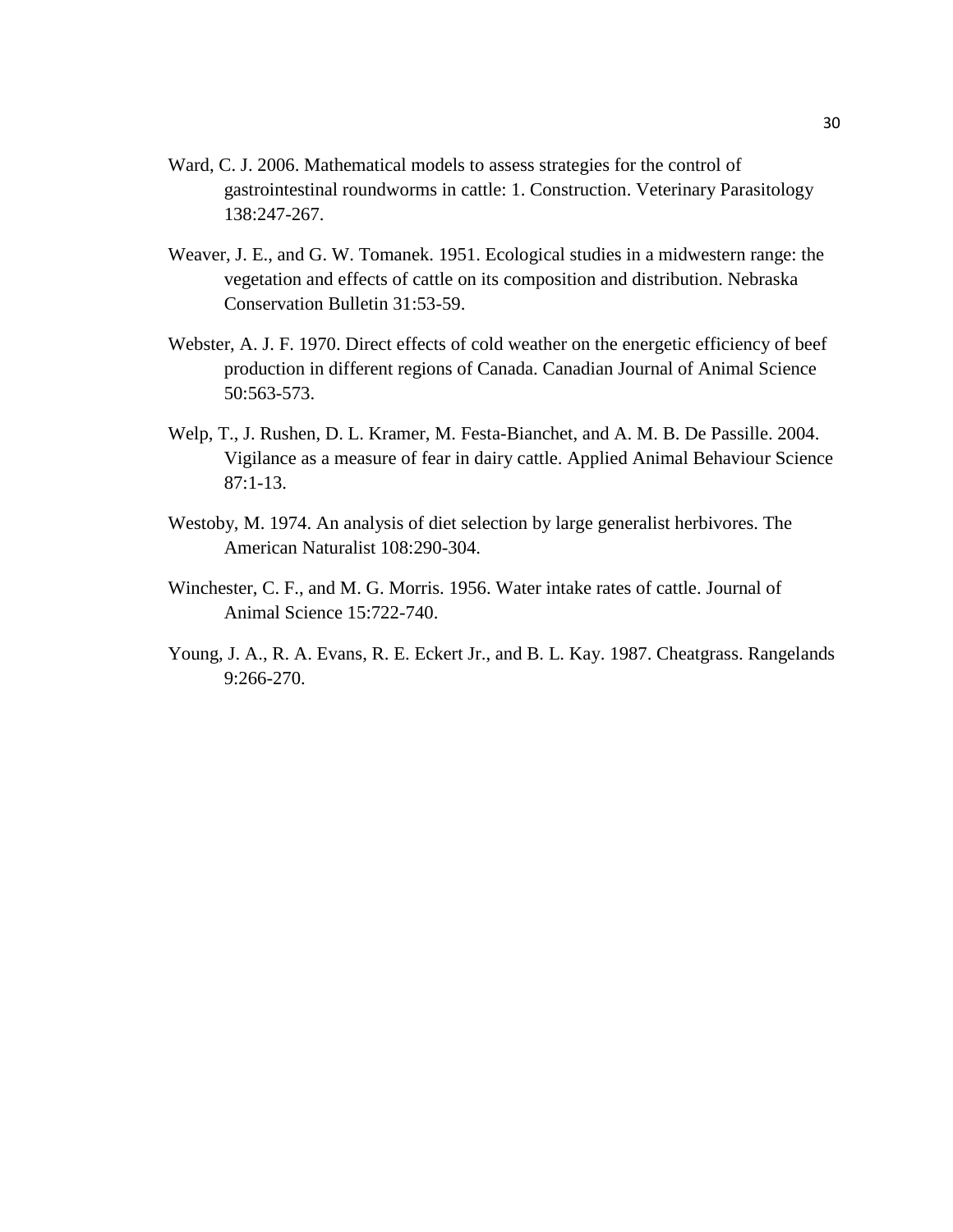**Chapter 2**

# **Effect of internal Parasite Treatments on Cattle Production and**

**Grazing Behavior in the Nebraska Sandhills**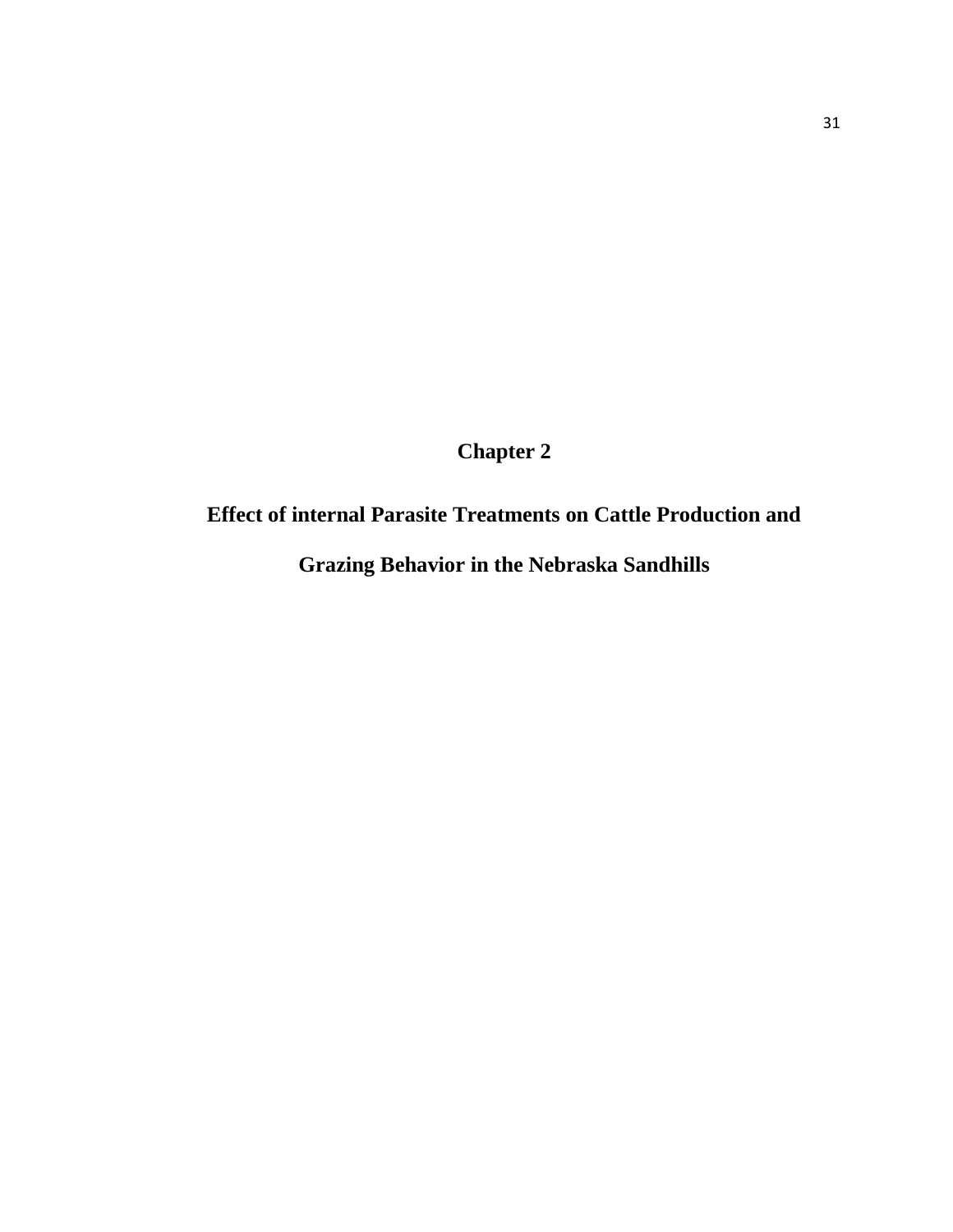#### **Abstract**

Internal parasites can influence production characteristics in cattle, but the influence of parasites on cattle grazing behavior is not well understood. Cow/calf pairs were utilized to examine production traits, activity behavior, and efficacy against internal parasitism for cows treated with an injectable extended release eprinomectin parasite control. Six herds (3 treated and 3 control) of 45 to 90 cow/calf pairs were used for this study. In 2016, treatment cows were given a subcutaneous injection of LongRange<sup>tm</sup> (eprinomectin, class – macrocyclic lactone). In 2017, all cows in the study were treated with a short acting Synanthic<sup>tm</sup> (oxfendazole) treatment and only treatment cows were given an additional LongRange<sup>tm</sup> treatment. Cows in both years were processed prior to turn out in mid-May to give product treatments, take pre-weights, collect fecal samples, and fit GPS collars to randomly selected cows (5 or 6 per herd). Fecal samples were collected throughout the study to test for fecal egg loads. In both 2016 and 2017, fecal egg counts were significantly lower ( $P < 0.05$ ) in eprinomectin treated cows compared to non-treated control cows. However, complete control (0 fecal egg counts in all cattle) was not obtained in 2016 with LongRange<sup>tm</sup> suggesting there may have been some parasite resistance to macrocyclic lactones in study cattle. Calf gains were 4.8 kg greater and 8.7 kg greater ( $P < 0.1$ ) for the calves of dams treated with eprinomectin compared to calves of non-treated control cows in 2016 and 2017, respectively. Activity characteristics of cattle were inconclusive, with treated cows having lower ( $P < 0.01$ ) grazing and traveling times compared to control cows in 2016, and more  $(P < 0.01)$ grazing and traveling time compared to control cows in 2017.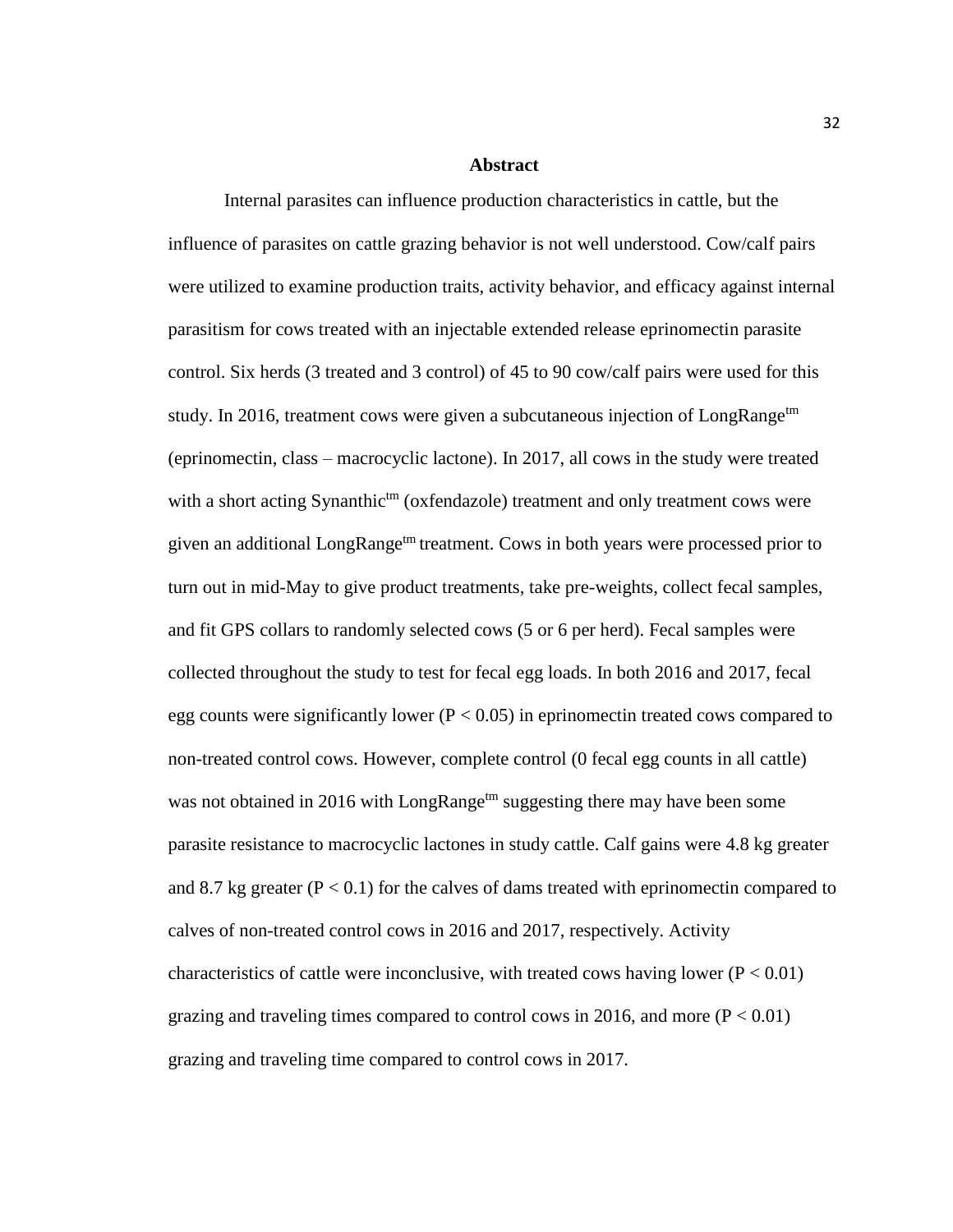#### **Introduction**

Cattle grazing on rangelands carry a wide variety of internal parasite species that can influence production. Stromberg et al. (2015), in a survey of 99 cattle producers from 21 states found that 85.6% of cattle had some type of parasite egg counts. High loads of internal parasites can negatively affect cattle health and consequently production (Waller 2006). Control of internal parasites with anthelmintic treatment strategies can increase cattle weight gains, improve milk production, and increase reproduction (Forbes et al. 2000; Gibb et al. 2005; Forbes 2013). However, some studies evaluating anthelmintic treatments with cows in areas with low parasite pressure have not shown consistent increases in production over non-treated controls (Ward et al. 1991).

Internal parasites also may influence grazing behavior of cattle (Forbes et al. 2004; Gibb et al. 2005). Forbes et al. (2004) reported cows and heifers grazed nearly 50 minutes more per day when treated with an anthelmintic compared to untreated cows and heifers on relatively small pastures (0.55 ha) of perennial ryegrass. Similarly, Forbes et al. (2007) found that dairy heifers treated with a pour-on eprinomectin anthelmintic grazed for 56 minutes longer than non-treated control heifers, even though there was not a high parasite burden and the heifers showed no significant differences in weight gains between the treated and control groups. Other research, however, has indicated minimal differences in grazing behavior with control of internal parasites. Gibb et al. (2005) found no statistical differences in weight gains, grazing time, bite rate, or number of bites for dairy cows treated with eprinomectin and non-treated controls. Potential alterations in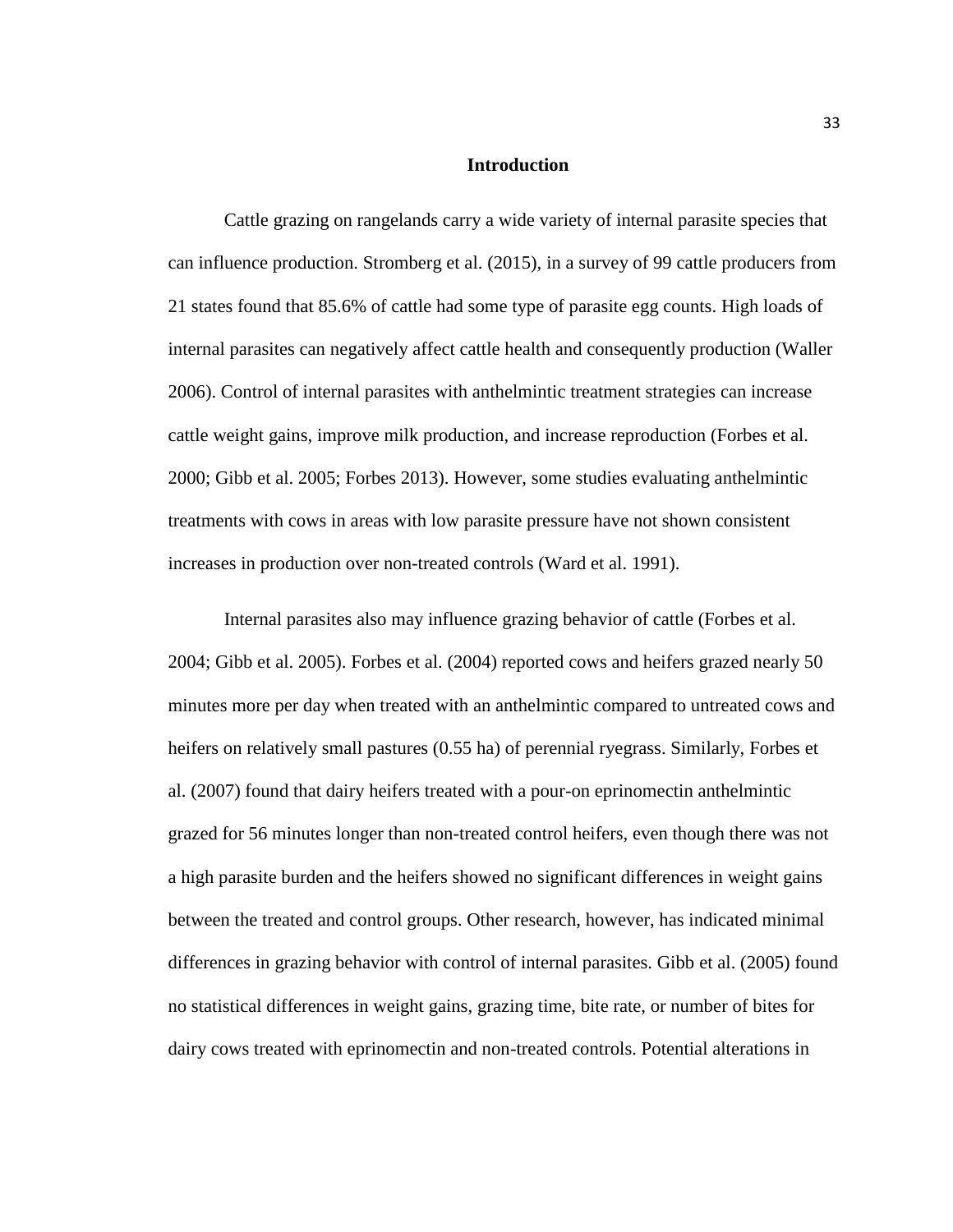grazing behaviors of cow/calf pairs with the control of internal parasites on rangelands is less understood.

Anecdotal observations as well as some scientific evidence (Lumaret et al. 2005; Floate 2006; Vesco et al. 2015) has indicated that the use of eprinomectin may reduce horn fly densities on cattle. Fly annoyance can reduce the amount of time cattle graze while increasing the amount of time cattle throw their heads to scare flies, scratching and rubbing, increased movement to avoid flies, and time spent bunched together to reduce surface area for flies to land on (Mooring and Hart 1992; Boland et al. 2008). As a result, estimates of fly populations were included in the study as a potential factor in treatments affecting cattle behavior.

The objective of this study was to examine the influence of an internal parasite control treatment on the grazing behavior (i.e., grazing time, daily distance traveled, and area covered.) and productivity of cow/calf pairs grazing on Sandhills rangelands. I hypothesized that cattle treated for internal parasite control with an extended release eprinomectin treatment would exhibit greater grazing time and be more active throughout the growing season

#### **Materials and Methods**

#### **Study Site**

Studies were conducted in 2016 and 2017 at the University of Nebraska – Lincoln, Barta Brothers Ranch (2350 ha) located near Rose, NE in the eastern Sandhills (42° 13' 32'' N, 99° 38' 09'' W). Climate averages from 2000 – 2017 showed an annual maximum temperature of 16.1°C and the annual minimum temperature of 2.2°C. The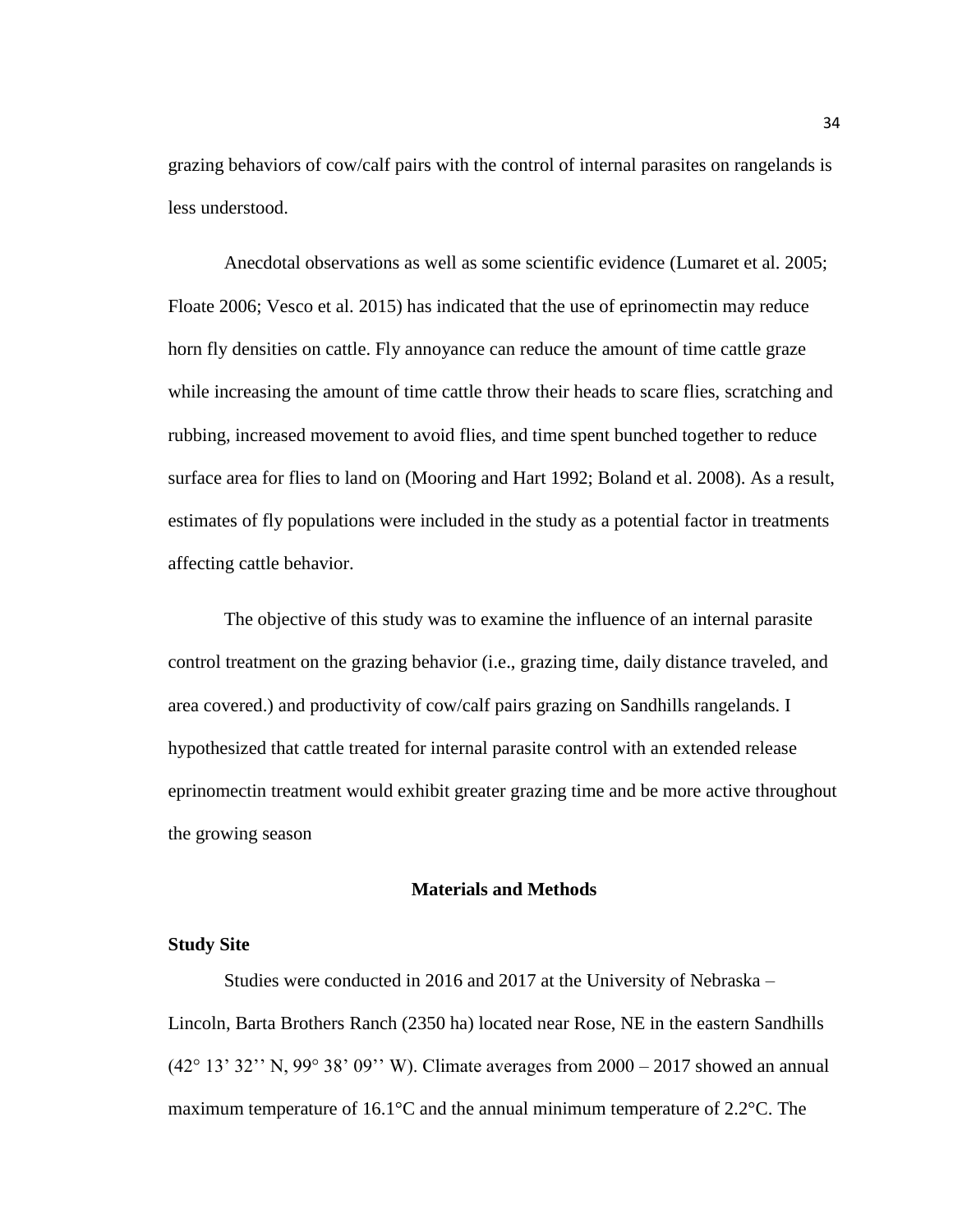highest maximum temperatures were recorded in July with an average temperature of 30.6°C, and the lowest minimum temperatures were recorded in December and January with an average temperature of -10.6<sup>o</sup>C. Annual precipitation averages 55.3 cm with June being the wettest month receiving an average of 10.5 cm annually, and January the driest receiving 0.9 cm annually. Growing season (April – September) precipitation was 52.1 cm in 2016 and 54.7 cm in 2017.

About 200 acres of the Barta Brothers Ranch consists of sub-irrigated meadows while the remaining 5500 acres is comprised of native upland prairie range (Schacht et al. 2000). Uplands are predominately sands ecological sites with 60-70% of dune slopes being north and south facing, and 10-20% interdune valleys and 10-20% dune tops. Soils are predominately a Valentine sands series (mixed, mesic Typic Ustipsamments). Vegetation on site consists of warm/cool season grasses, sedges, forbs, and shrubs.

#### **Experimental Design**

Cow/calf pairs (black angus) within the study grazed from mid-May until mid-October in 2016 and 2017 within six independent herds at sizes from 45 to 90 pairs in each herd. All animals were grazed at the Barta Brothers Ranch, but were owned and managed by a neighboring livestock producer. Each herd was grazed within a 4-pasture deferred rotation during the growing season. Cattle were randomly assigned to each herd in both years of the study and herds were randomly assigned as treated or control. Four of the herds were running age cattle (4 to 11 years) and two herds were predominately 3 year olds with some 2-year old animals. Treated and control herds in each year were paired based on cattle age and herd size. An attempt was made to keep time within each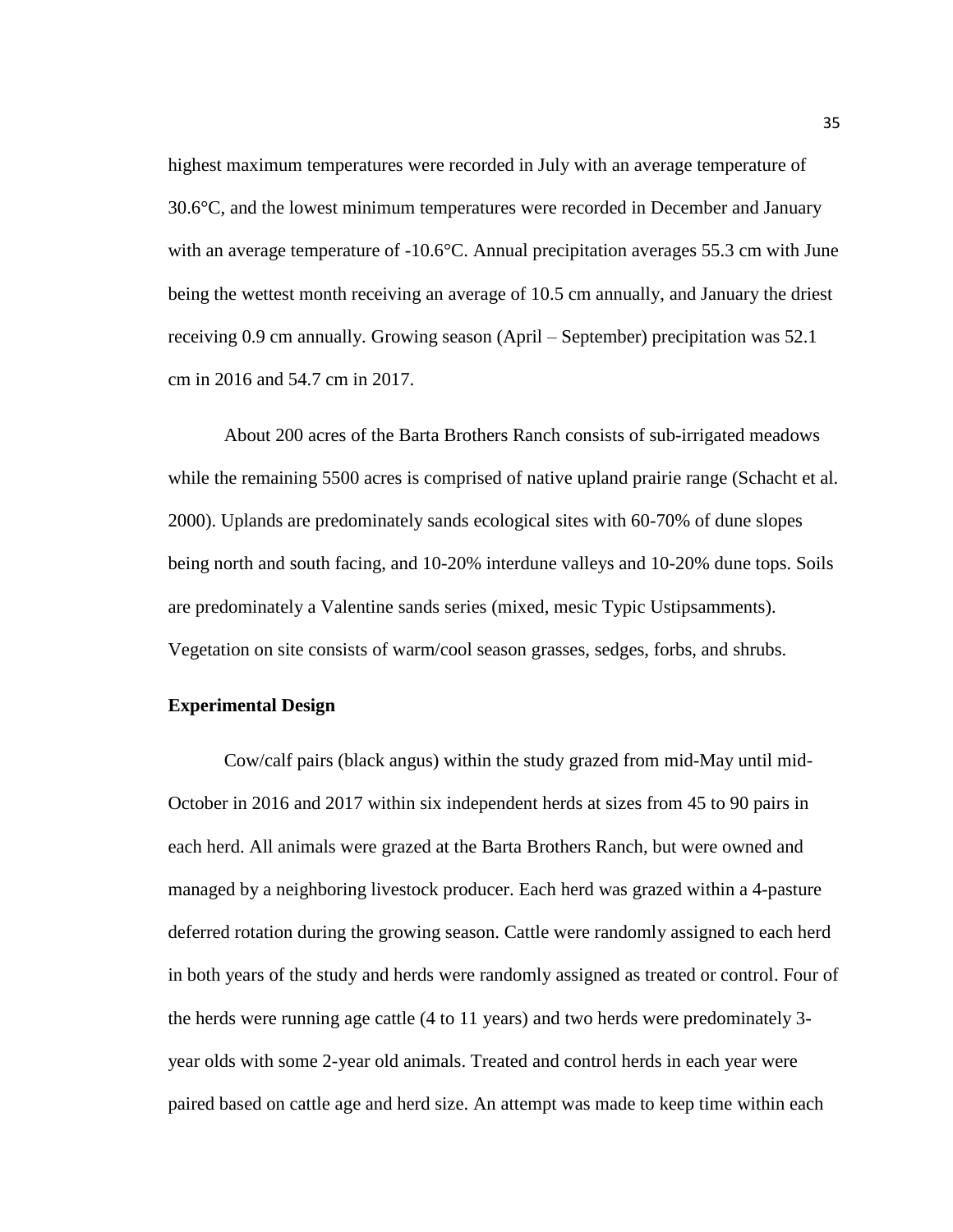of the herd pasture rotations similar so moves were typically within a week of each other. Pastures were also chosen in an attempt to keep pasture characteristics as similar as possible to minimize pasture effects in analysis (Table 1).

Two separate studies were conducted in 2016 and 2017. In 2016, cows assigned to the treated herds were given an injected eprinomectin treatment (LongRange<sup>tm</sup>) at 1ml per 45 kg of body weight in mid-May 2016. LongRange<sup>tm</sup> (product of Boehringer Ingelheim, Ridgefield, CT, USA) is classified as an extended release eprinomectin with approximately 150 days efficacy in the host for nematode control. The extended release exhibits a peak concentration of the active ingredient in the blood plasma after injection, and a later release at day 90 (Soll et al. 2013; Forbes 2013).

In mid-May 2017, all cattle were treated with a Synanthic<sup>tm</sup> (Oxendazole) because fecal egg counts of the treated and control herds in 2016, although relatively low, indicated that there was some resistance of the parasite *Haemonchus spp*. to the eprinomectin treatment. Parasite loads of treated cattle in 2016 were below the expected control of greater than 90% of parasites with an anthelmintic treatments. In 2017, both treated and control cattle were given the oxfendazole treatment to eliminate any resistant parasites that may have caused harm to the producers' animals. As a result, the study treatments in 2017 were between a control of cattle only receiving oxfendazole and a treated group receiving both oxfendazole and eprinomectin. Synanthic<sup>tm</sup> (product of Boehringer Ingelheim, Ridgefield, CT, USA) is a short acting (24 to 30 hours in the animal), broad spectrum anthelmintic that is orally administered at 1 mL per 50 kg of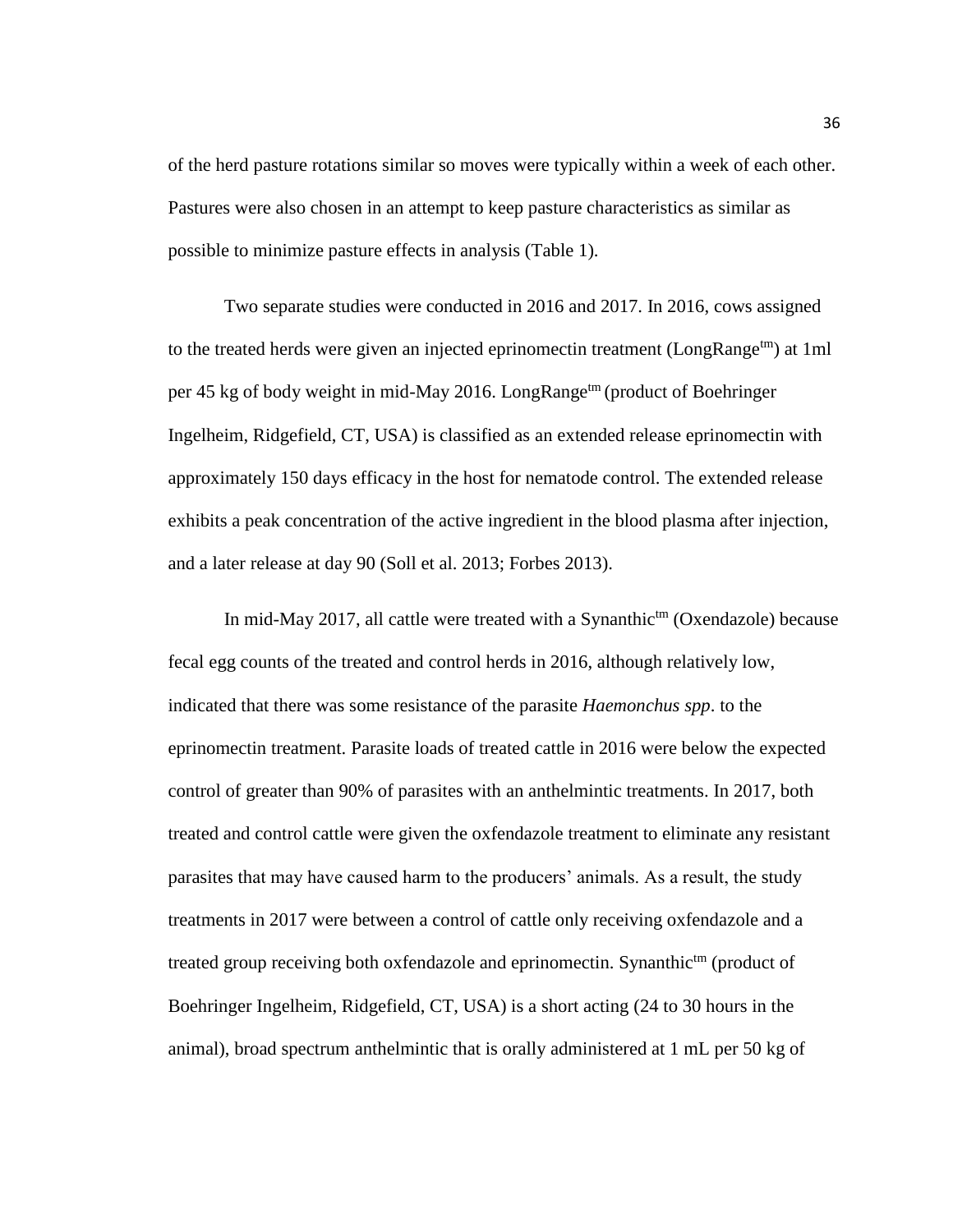body weight. In both years, treatments were administered at recommended levels under veterinary direction.

#### **Weight Gains**

Each cow was weighed on a chute scale prior to receiving treatment in mid-May. Control cows were weighed only and given no treatment for internal parasites. Calves in the control and treated groups were also weighed but not given an anthelmintic treatments because weights were below product label recommendations. In 2016, preweights were taken from May  $16<sup>th</sup>$  to May  $18<sup>th</sup>$  and post-weights were taken from September 9th to September 10<sup>th</sup>. In 2017, pre-weights were taken from May 15<sup>th</sup> to May  $16<sup>th</sup>$  and post-weights were taken from September  $12<sup>th</sup>$  to September  $13<sup>th</sup>$ .

#### **GPS Tracking**

Global positioning system (GPS) collars were used to evaluate differences in grazing time, daily distance traveled, area covered, and distance from and time spent near water between treated and untreated cattle. Five or six cows in each herd were randomly selected and fitted with a Lotek 3300 Global Positioning System (GPS) prior to turn out. Collars were fitted around the neck securely enough to hold in place yet loose enough to not negatively affect animal health or movement. The collars acquired GPS location fixes at 10 minute intervals from mid-May until the battery life was expired at around 100 days. At this tracking frequency, the collars were able to track cattle movements through the first 3 pastures of each 4-pasture deferred rotation. These pastures are referred to as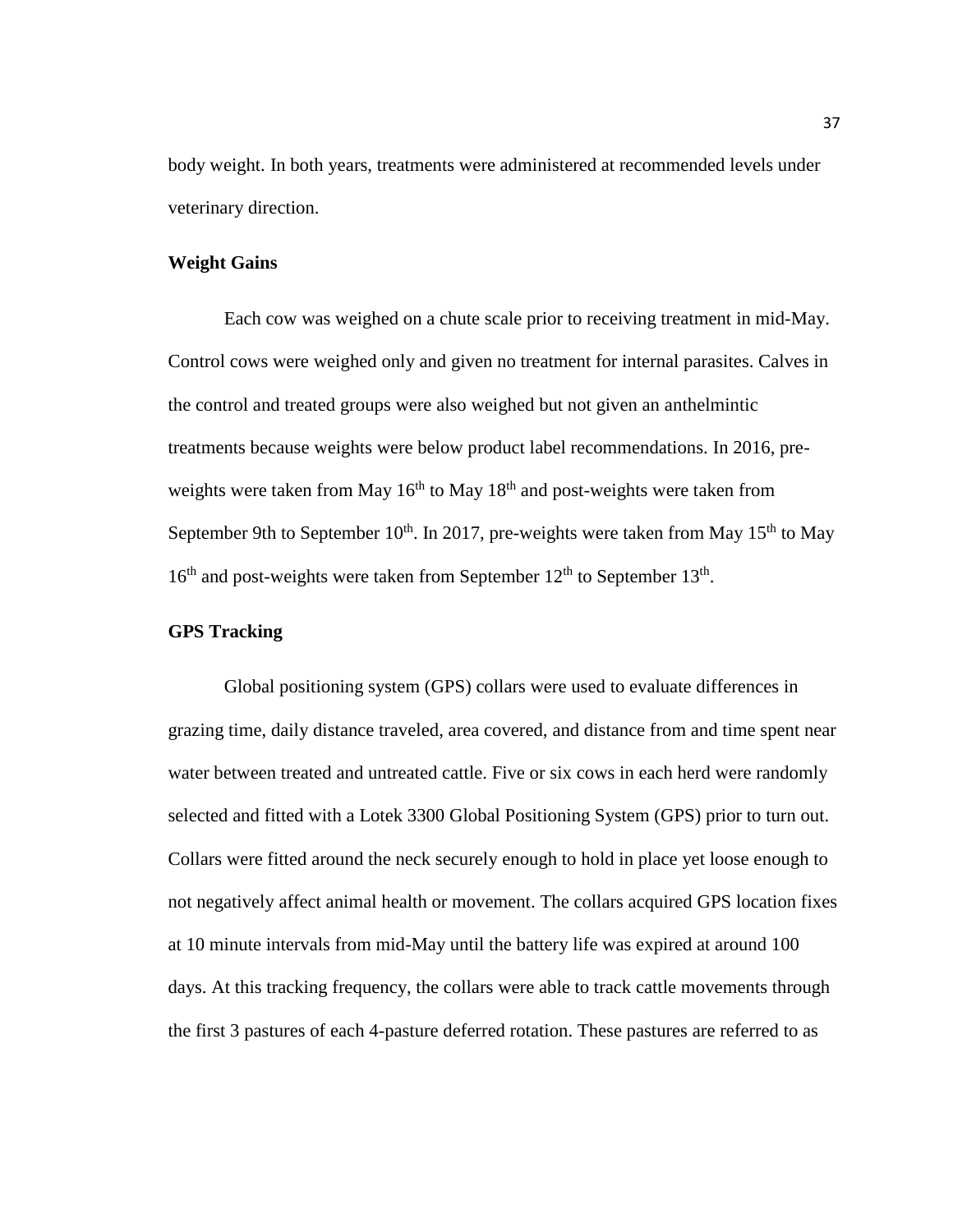the early (May 16<sup>th</sup> to June 13<sup>th</sup>), middle (June 13<sup>th</sup> to July 17<sup>th</sup>), and late (July 17<sup>th</sup> to Aug.  $31<sup>st</sup>$ ) pasture times (Table 1).

A 3-way sensor on the collar calculated x-axis movements, y-axis movements, and head up and down movements. This allowed us to correlate collar movements with visually observed grazing behavior. Each cow with a GPS collar was visually observed during the growing season for  $4.66 \pm 0.62$  SE hrs. Visual observations were correlated with the activity sensors and the distance traveled to determine differences in activity between treated and untreated herds. Initially, 3 classifications (i.e., grazing, traveling, and resting) were observed, but because of limited visual observations of cattle traveling only 2 classifications were correlated [i.e., active (grazing or walking) and resting]. Equations correlating the visual observations and the sensor data for the collars were developed using Classification Trees in the statistical program JMP following the methodology of Augustine and Derner (2013). After comparing GPS data with visual observations, equations developed for activity data collected showed an  $85\% \pm 1.1$  SE accuracy in 2016 and 96.9%  $\pm$  0.5 SE accuracy in 2017 for correctly determining whether the cow was grazing/traveling or resting.

#### **Fecal Collection**

To determine the treatment effects on parasite fecal egg counts, cow and calf fecal samples were collected when cattle were weighed prior to turnout on the pastures, during time cattle were on pasture, and at the conclusion of the study. At turn out, fecal samples from 7 cows and 7 calves in each herd were taken by rectal palpation. Fecal samples also were collected 2 times (June  $28<sup>th</sup>$  and August  $9<sup>th</sup>$ ) in 2016 and 3 times (June  $6<sup>th</sup>$ , July  $11<sup>th</sup>$ ,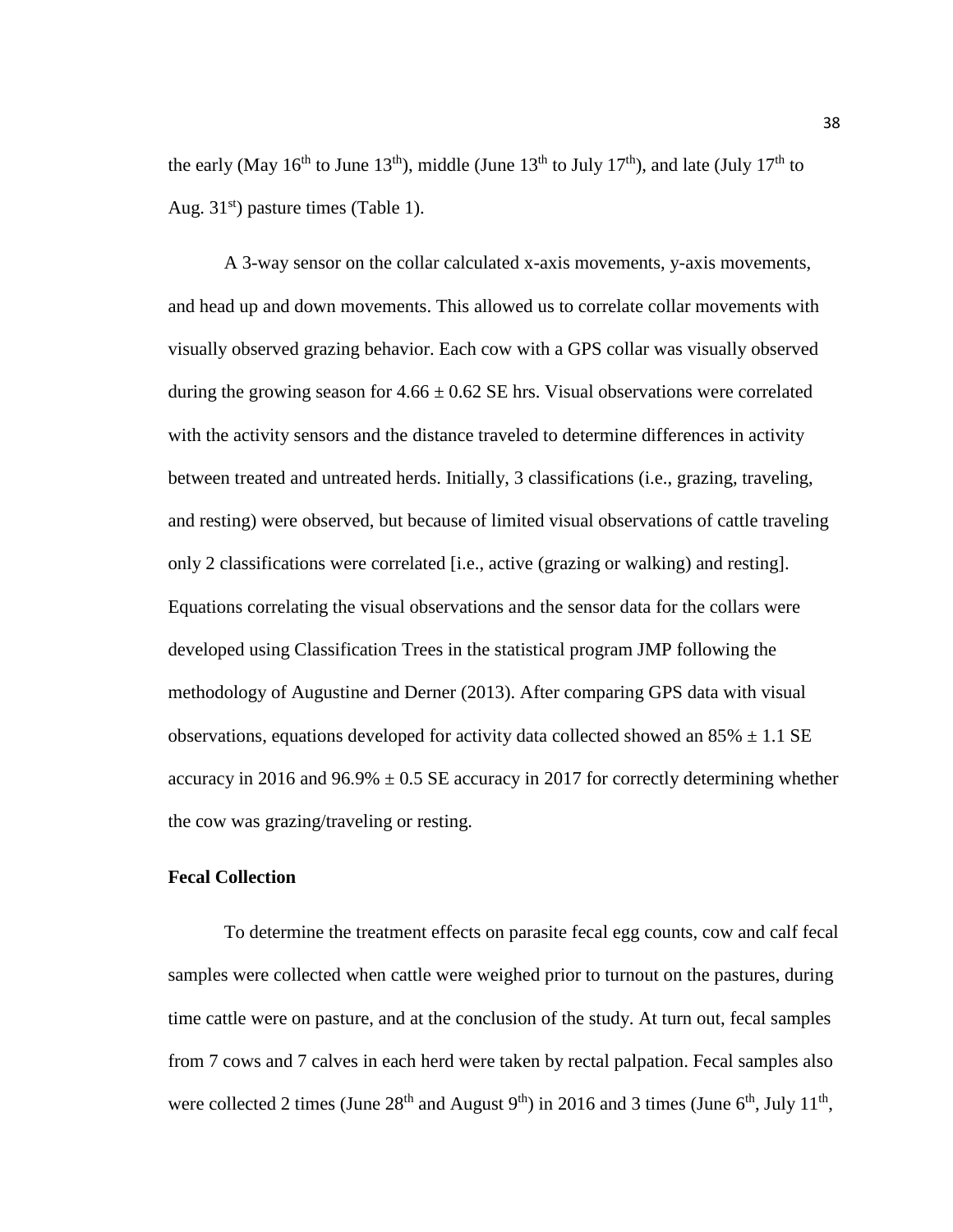and August  $9<sup>th</sup>$ ) in 2017 while cattle were on pasture. Fecal samples were again taken at the conclusion of the study each year during the final weight collection from rectal palpation. While cattle were on pasture, observers collected freshly dropped fecal samples from 18 to 24 cows and 18 to 24 calves during each sample period.

Fecal samples were sent to the Texas A&M Veterinary Medical Diagnostic Laboratory where a combination of McMaster and Wisconsin egg counting methods were utilized dependent on egg load per gram. At egg densities of 25 to 50 eggs per gram (epg) the McMaster method was utilized (Anonymous 1986; Agneessens et al. 2000; Forbes et al. 2004), however, a Wisconsin method was required to accurately detect egg densities below 25 epg (Todd 1962; Agneessens et al. 2000), which has a sensitivity of 0.2 to 0.3 epg.

#### **Conception Rates**

All study cows were natural serviced at an approximate ratio of 1 bull to 25 cows. Running age cows were tested for pregnancy through rectal palpation in mid-October of 2016 and 2017. In 2016, the 2-3year old cows were placed with breeding bulls again after the grazing season in mid-October in an attempt to breed any open cows. Conception rates were determined in spring 2017 based on cows without calves and open cows that were not bred when bulls were reintroduced in fall 2016 after the grazing season. In 2017, 2- and 3-year-old cows were tested for pregnancy through rectal palpation in late-October.

#### **Fly Abundance**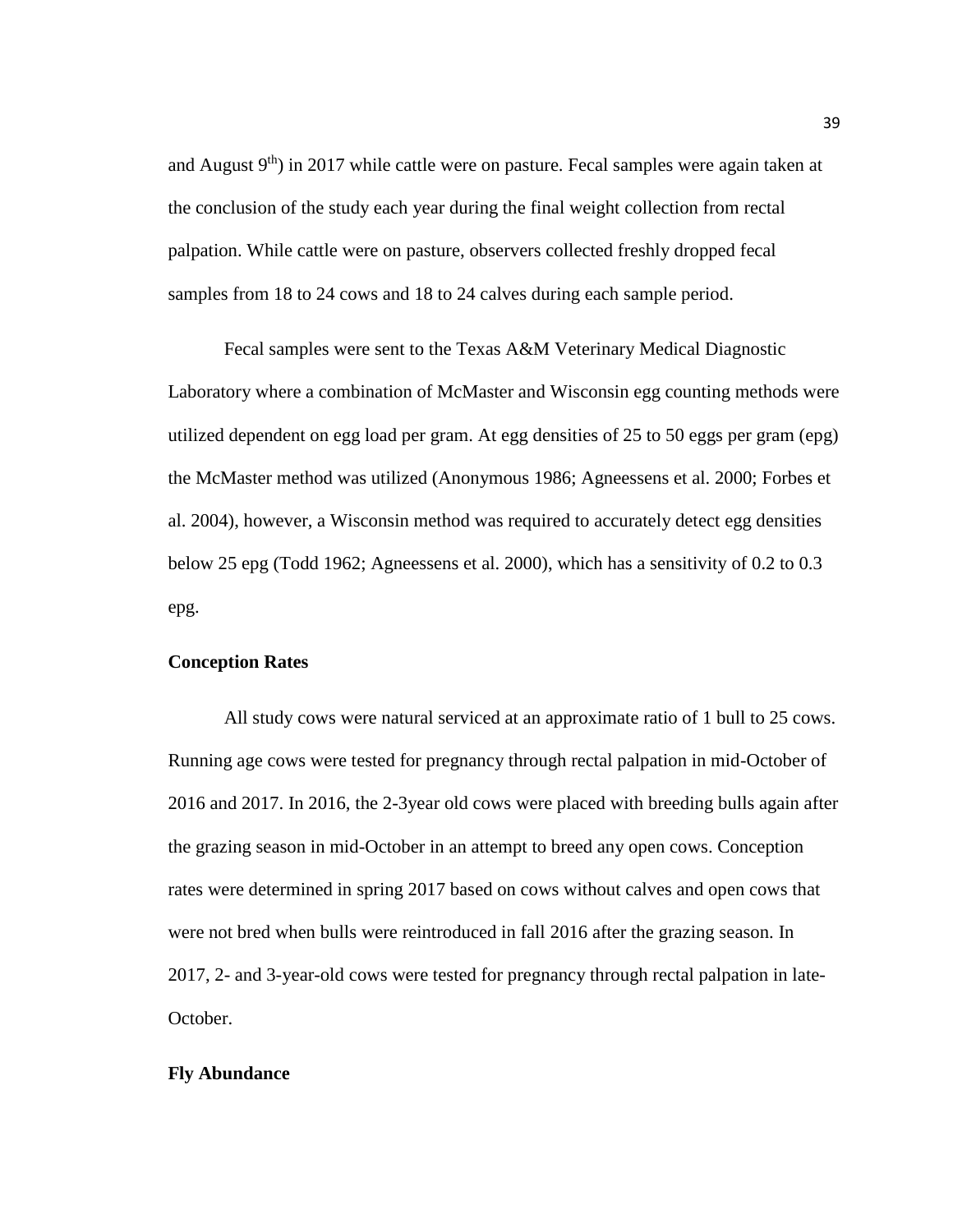Horn fly (*Haematobia irritans*) estimations (i.e., number of flies per cow) were taken every 2 weeks during the growing season. Fifteen cows in each herd were photographed every two weeks from late-May to August in 2016 and 2017. Cattle were photographed with a Nikon D7100 camera with a 18-300 mm zoom lens**.** Photographs were typically taken within 15 m of cows. On a few occasions, only 13 or 14 photographs were used for analysis because of poor photo quality. Photographs were taken between 7:30 A.M. and 11:30 A.M. Sequences of when herds were photographed was rotated during each photographing time period. Efforts were made to take photographs on the same day, but time constraints in 2016 required that some sampling times took more than one day to capture all herds. Under most instances, control and treated paired plots were sampled on the same day. Photographs were taken on the same day for each herd during all times in 2017. Photographs of the cows were downloaded to a computer and analyzed in the photo enhancement program GIMP 2.8. Once in GIMP 2.8, photographs of each cow were broken into grids and magnified for easier fly counting. Each fly was counted and then individually marked on the digital photograph to avoid accidental recounting. Once all flies were counted on the photographed cow, the fly count was multiplied by two to account for total fly numbers on each cow.

#### **Statistical Analysis**

The initial study plan was to examine two years of an extended release eprinomectin treatment with non-treated control cattle. However, with the adjustment of the treatments in 2017, data within each study year was analyzed separately within a randomized complete block, with herds paired by herd size and cow age as individual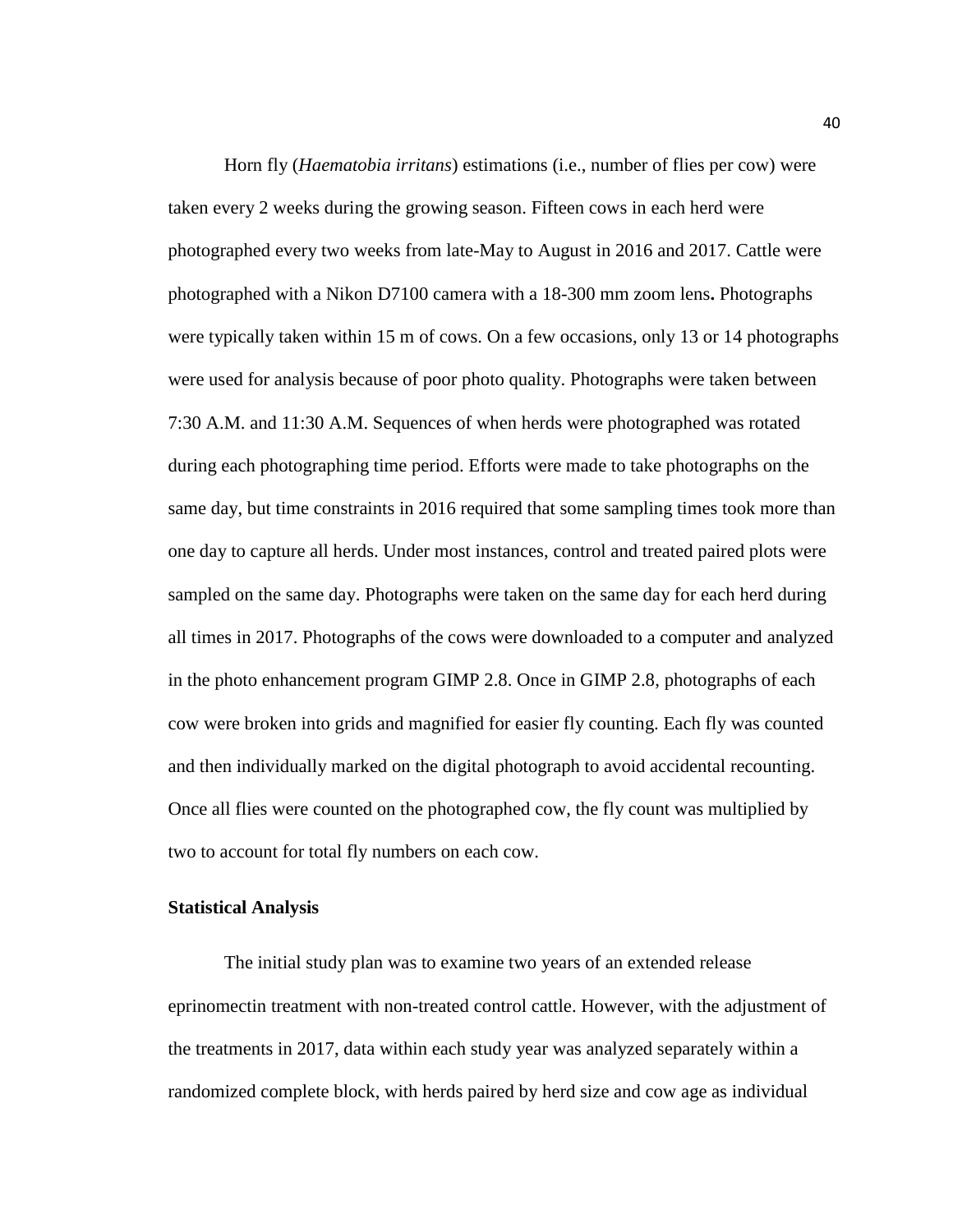blocks. Cow and calf weights were analyzed using an analysis of variance (ANOVA) with Proc Glimmix SAS (Cary, NC). For the calf weights, sex of the calf was treated as a split plot within the analysis and the effects of parasite control treatment, calf sex, and the interaction were analyzed.

Fly count and fecal egg counts per gram were evaluated using a repeated measures analysis with herd treated as the subject within each sample or observation period. Main effects in these tests included treatment and observation or sampling period. The first fecal egg count collected prior to anthelmintic treatment was analyzed separately to estimate potential differences in the herds prior to turn-out. Fecal egg counts were log transformed to normalize the data, but actual means were reported. Grazing behavior data collected from the GPS collars also was analyzed using a repeated measures analysis. Pastures times (i.e, early, middle, late) during the growing season was included in the analysis and treatment, pasture, and their interaction were analyzed. All data was considered significant with p-values less than 0.05, but trends in the data were also explained at p-values less than 0.1.

#### **Results**

#### **Fecal Collection**

In both 2016 and 2017, mean fecal egg counts were not different  $(P > 0.2)$ between the treated and control groups prior to turnout on the study pasture (Table 2). Ten species of parasites were detected in the fecal egg counts (Table 3). *Haemonchus spp*. and *Cooperia spp*. were the most prevalent internal parasite species. In 2016, mean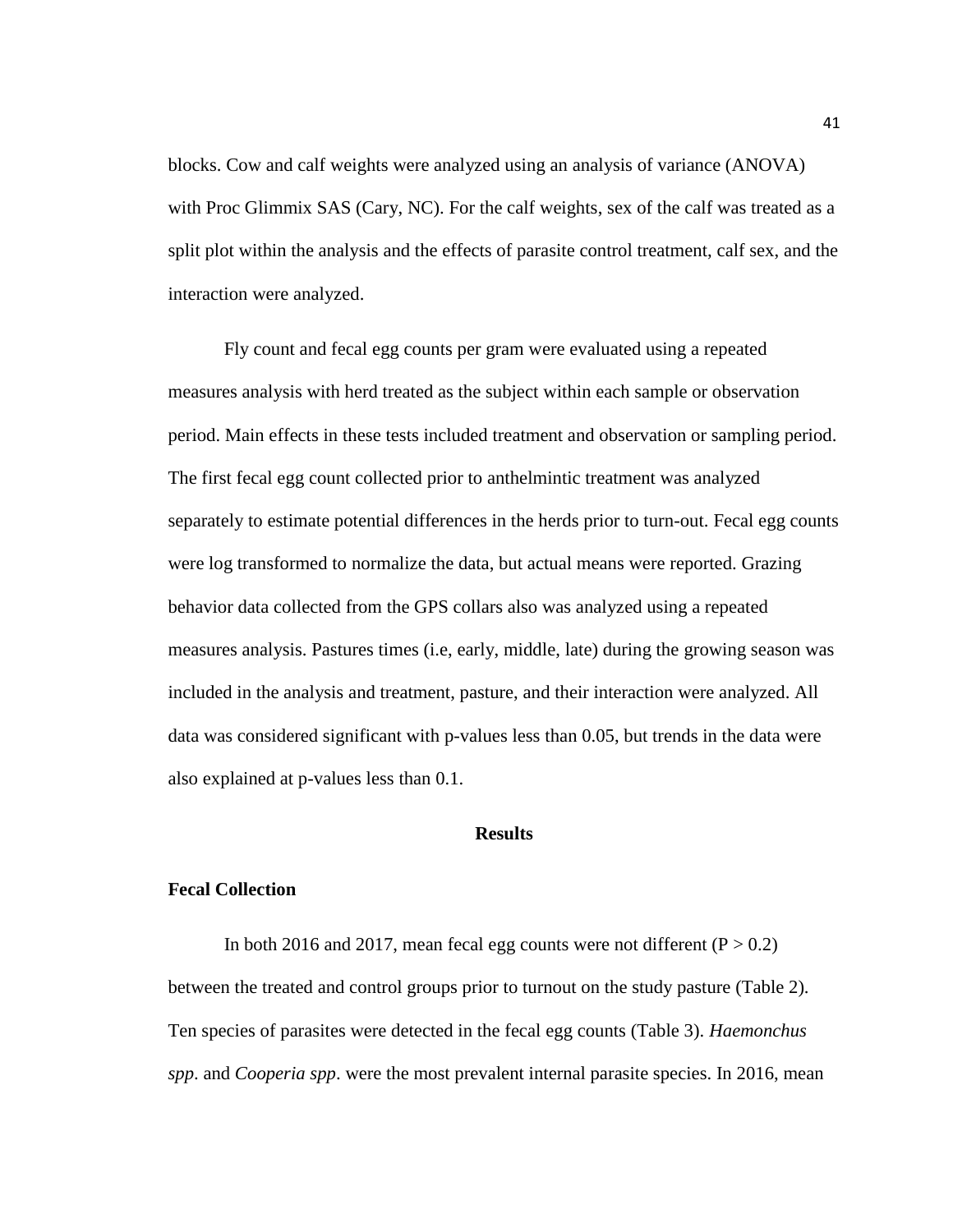fecal egg counts collected during the growing season for cows treated with the extended release eprinomectin were significantly lower  $(P < 0.05)$  than non-treated control cows (Table 2). However, mean fecal counts of treated cattle (5.7 epg) indicated that complete control was not achieved. It should be noted that complete control of internal parasites is rare. During the study in 2017, fecal egg counts were much lower than what was observed in 2016 for both treatment and control groups, likely because of the added Synanthic<sup>tm</sup> treatment, but a similar pattern was observed with a lower ( $P = 0.05$ ) mean fecal egg count on the eprinomectin treated herds compared to the control (Table 2). It is also possible that the lower egg counts in treatment cows in 2017 was due to fewer 3<sup>rd</sup> stage larva that overwintered because of decreased egg sheds caused by LongRange<sup>tm</sup>.

In 2016, mean fecal egg counts collected during the growing season for calves of dams treated with eprinomectin were significantly lower ( $P < 0.04$ ) than non-treated control cows during the later part of the growing season (Table 2). During the study in 2017, fecal egg counts were very low and did not differ between calves of dams treated with eprinomectin and the control calves (Table 2).

#### **Weight Gains**

In 2016, cows treated with eprinomectin showed no statistical difference ( $P =$ 0.98) in total weight gained during the study compared to control cows (Table 4). In 2017, eprinomectin treatment cows gained significantly more  $(P = 0.05)$  weight (18.8 kg) compared to non-treated control cows (Table 4).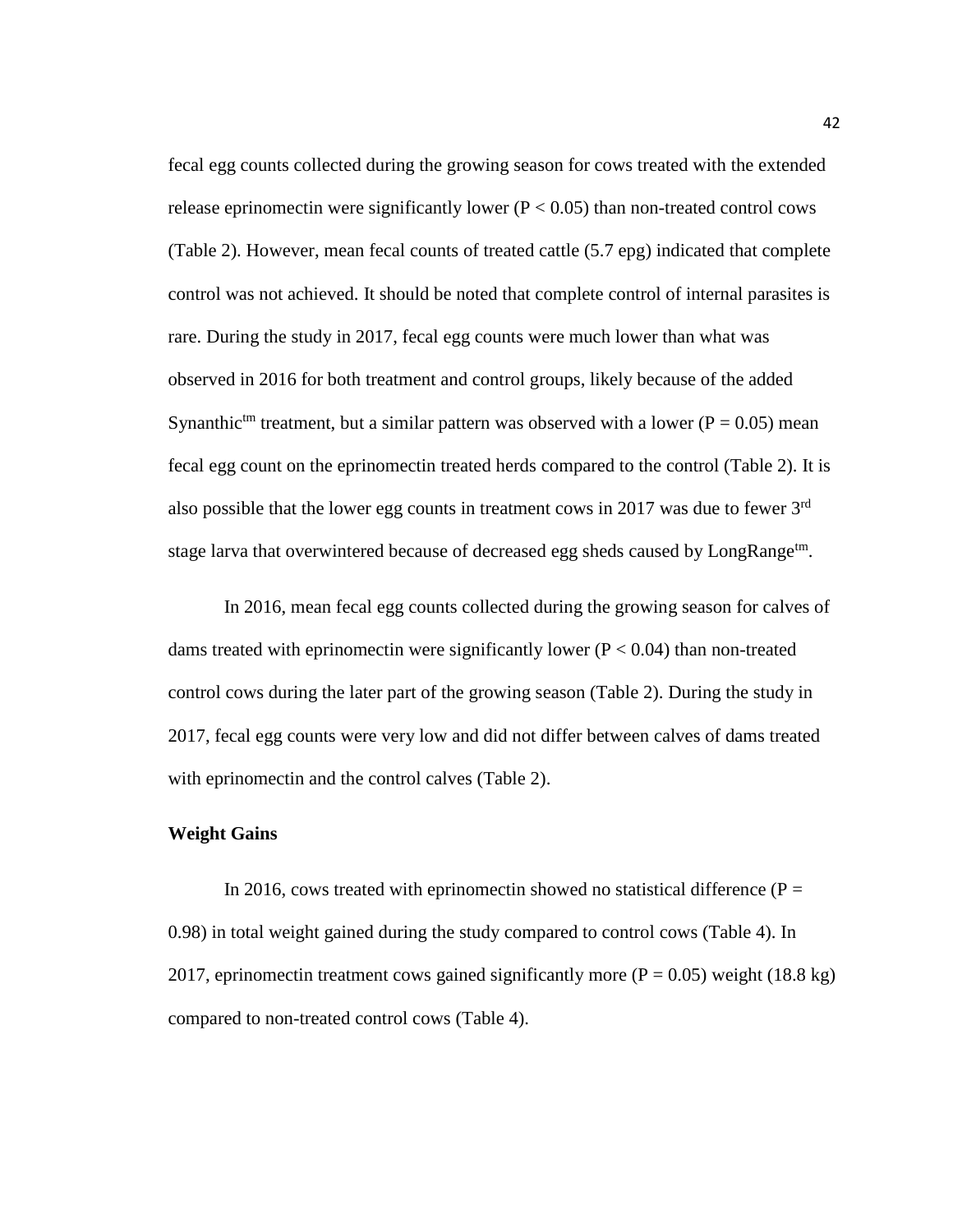In both 2016 and 2017, there was a trend  $(P < 0.1)$  for greater total gains and average daily gains (ADG) on calves of dams treated with eprinomectin during the study period (Table 5). Mean gains during the growing season were 4.8 kg and 8.7 kg greater for calves of cows treated with eprinomectin compared to the controls in 2016 and 2017, respectively (Table 5). Mean ADG during the growing season were 0.03 kg and 0.08 kg greater for calves of dams treated with eprinomectin compared to the controls in 2016 and 2017, respectively (Table 5).

There were no calf sex-by-treatment interactions  $(P > 0.1)$  for calf weights in both 2016 and 2017. However, total gains and average daily gains (ADG) were greater ( $P <$ 0.01) for steer calves compared to heifers (Table 5). Mean gains during the growing season were 5.2 kg and 4.7 kg greater for steer calves compared to heifers in 2016 and 2017, respectively (Table 5). Mean ADG during the growing season were 0.04 kg and 0.04 kg greater for steer calves compared to heifers in 2016 and 2017, respectively (Table 5).

#### **Conception Rates**

Conception rates for 2016 and 2017 did not differ ( $P = 0.99$  and  $P = 0.54$ , respectively) between cows treated with eprinomectin and non-treated cows (Table 4). It should be noted that both eprinomectin treated herds and non-treated control herds showed high conception rates ranging from 90.2% to 100% conception in 2016 and 92.3% to 97.8% in 2017 (Table 4).

#### **Fly Abundance**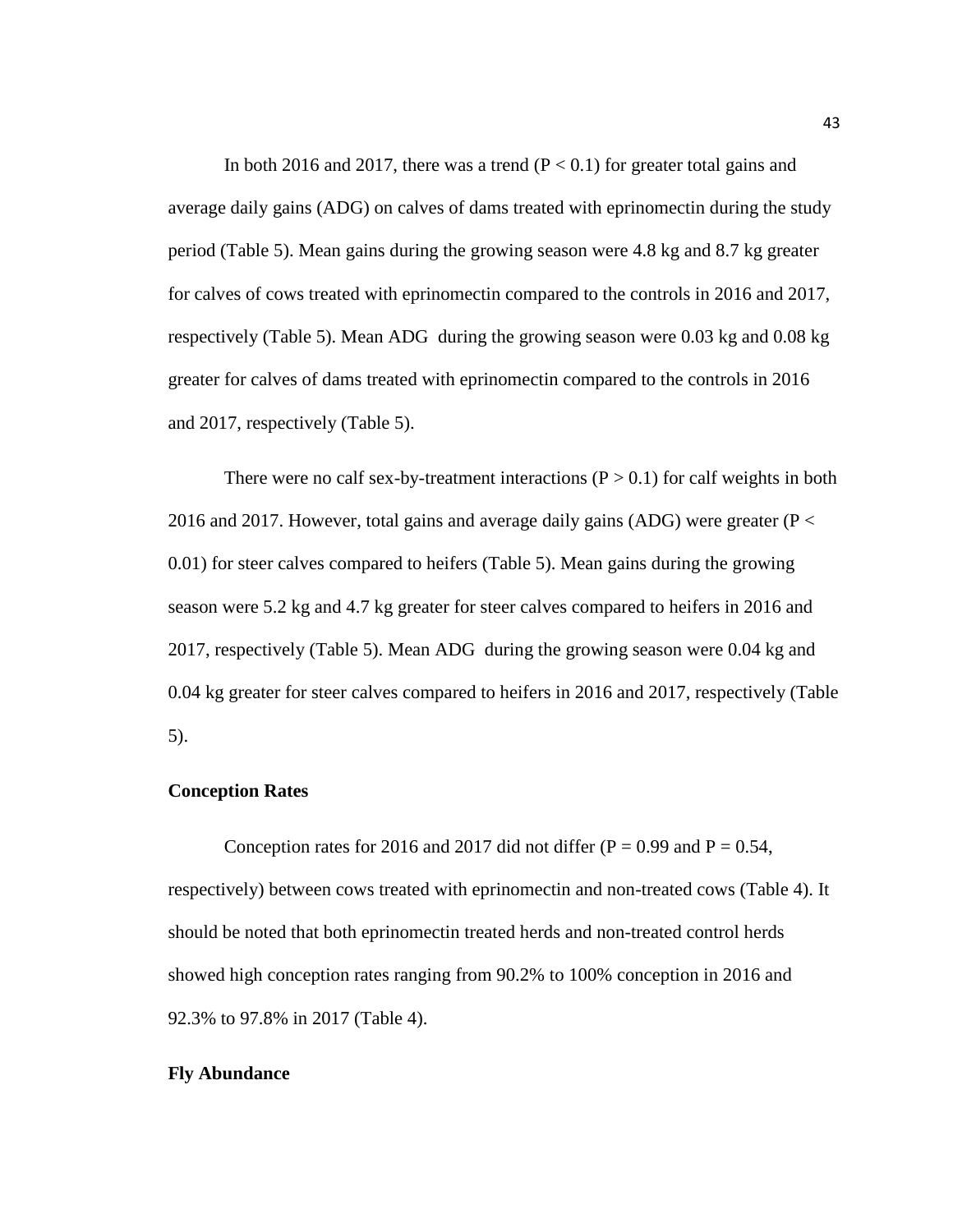In 2016, there were no differences ( $P > 0.14$ ) detected in fly numbers per cow between the treated and non-treated herds during the growing season (Figure 1). However, in 2017 there was a significant treatment-by-observation period interaction between eprinomectin treated and non-treated cows (Figure 1). Differences in fly number  $(P < 0.05)$  were detected between the herds during the later part of the growing season in 2017. Eprinomectin treated cattle had  $757.7 \pm 362.8$  SE,  $1308.5 \pm 362.8$  SE and 3241.4  $\pm$ 362.8 SE fewer flies than cattle in control herds on July  $30<sup>th</sup>$ , Aug.  $13<sup>th</sup>$ , and Aug.  $27<sup>th</sup>$ , respectively.

#### **Grazing Behavior**

Grazing behavior for cows treated with eprinomectin in 2016 showed a significant difference  $(P < 0.01)$  in hours of the day spent in activity (i.e., grazing and/or traveling) compared to control cows (Table 6). Control cows were active for 1.5 hrs  $d^{-1}$  more compared to cows in treated herds. In contrast, the study in 2017 showed a nearly opposite response between eprinomectin treated and non-treated herds (Table 6) with control cows exhibiting less activity ( $P = 0.02$ ) than treated cows. Eprinomectin treated cows averaged 1.4 hrs  $d^{-1}$  more (P < 0.01) activity than control cows in 2017 (Table 6). No significant differences were detected  $(P > 0.1)$  between treatment and control groups for time at water per day, average distance from water, and area covered per day for 2016 (Table 6). No pasture time-by-treatment  $(P > 0.5)$  interactions were observed for any of the measured metrics.

#### **Discussion**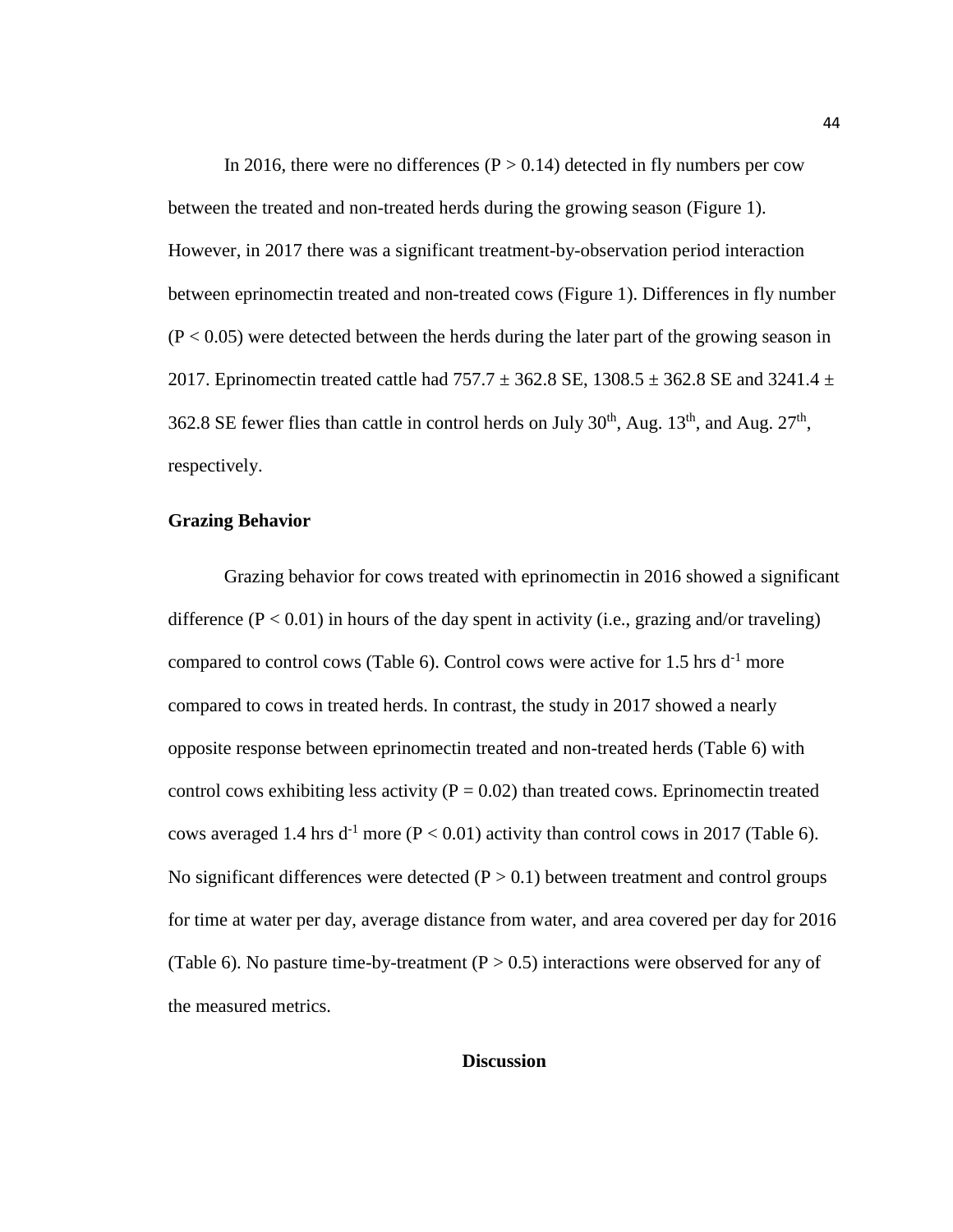#### **Fecal Collection**

Determining a standard for an economic threshold for internal parasites can be difficult because thresholds will change for different classes of cattle (Vercruysse and Claerebout 2001). Ward et al. (1991) described the economical threshold at 200 to 300 eggs per gram as the point where cattle would start having a production response and suggested that if cows are in good body condition, use of anthelmintic may not be necessary with parasite counts below this level. However, benefits from anthelmintic treatments can be exhibited though increases in calf weight gains, possibly from increases in milk production from mother cows at lower fecal egg numbers (Forbes 2013). Cattle in our study had very low fecal egg counts ranging from  $0.01 - 24.6$  eggs per gram, but production responses in increased calf weight gains were still observed.

Results in 2016 indicated that there was a resistance of *Haemonchus spp.* to complete control using the extended release eprinomectin. Resistance of this parasite was likely caused by the use of macrocyclic lactones in previous years on the cows used in the study. With the inclusion of an oxfendazole treatment in 2017, lower parasite loads were observed in 2017 compared to 2016, as well as a significant reduction in the parasite *Haemonchus spp*. Significant results in reducing parasite loads with the use of eprinomectin compared to non-treated control cattle in this study are consistent with other research testing eprinomectin. However, other studies have expressed a greater level of control using an extended release eprinomectin treatment (Rehbein et al. 2013; Soll et al. 2013). The low pre-treatment fecal egg counts in 2017 for both eprinomectin treated and non-treated cattle suggest that the treatment of only a oxfendazole treatment was likely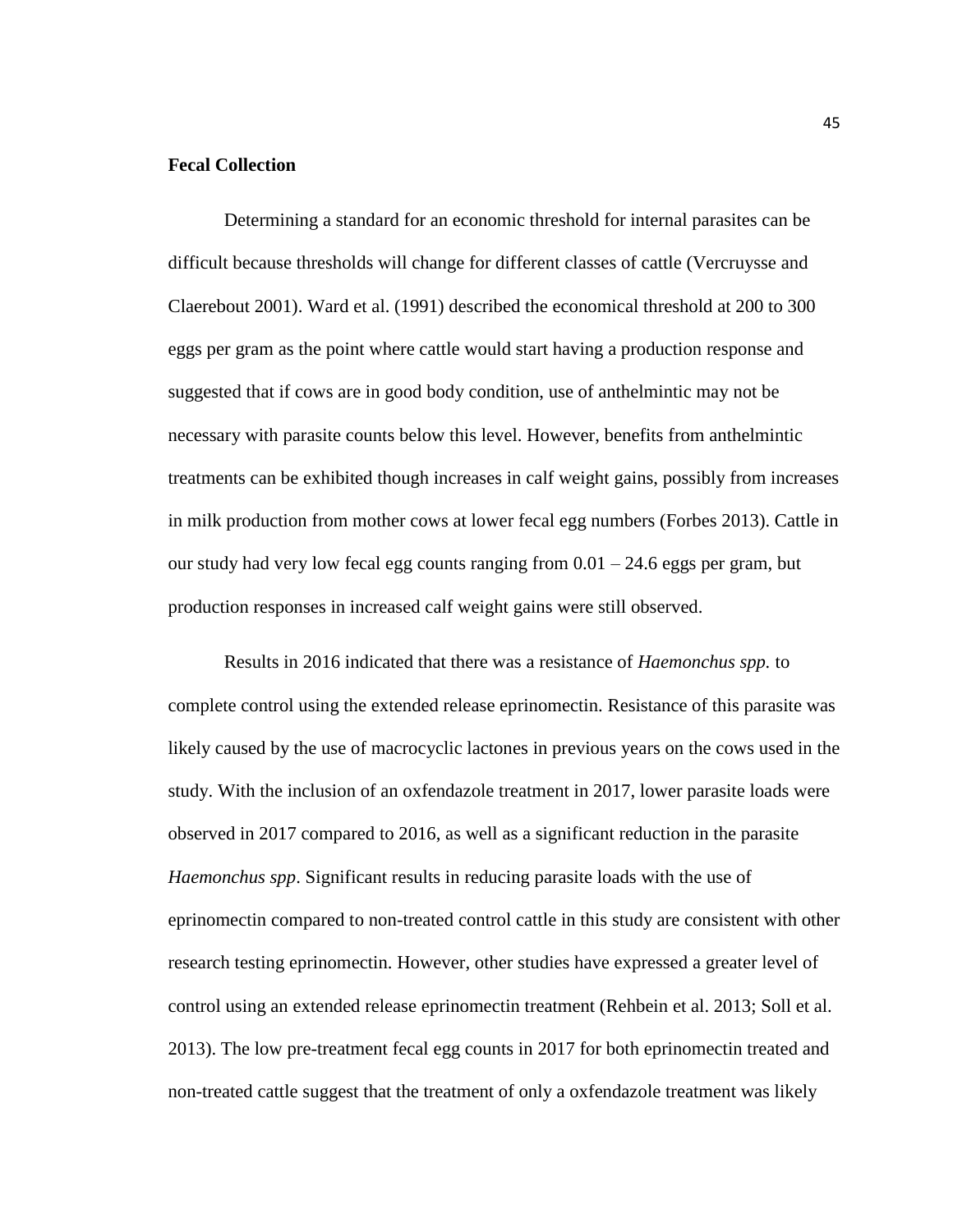sufficient to reduce internal parasites in the study cattle, and the cost of an additional extended release eprinomectin treatment may not be necessary for parasite control. However, year to year weather and grass conditions play an important role in parasite populations.

#### **Weight Gains**

Results from 2016 indicate little change between treatment and control cows in terms of weight gain or ADG. Treatment calves, however, showed increased weight gains and ADG compared to control calves. Forbes (2013) describes improved calf performance as a "net result" of increased performance (milk production and reproductive performance) of mother cows treated with an anthelmintic. A study conducted in the United Kingdom with dairy cows showed an increase in milk production of heifers treated with a pour-on eprinomectin (Forbes et al. 2004). Calves in 2016 could have similarly benefited from increases in milk production which might possibly explain increased weight gains in treatment calves. The presence of *Haemonchus spp*. in 2016 treatment cows could also possibly explain why there was no differences in terms of weight gains between cows. In the adult form, *Haemonchus spp.* lives primarily in the abomasum where it feeds on blood caused by parasite-inflicted lesions. Blood loss caused by *Haemonchus* can be a serious detriment to animal health and production (Besier et al. 2016).

Results in 2017, even though fecal egg counts indicated that all herds had relatively few parasites, showed increased overall weight gains for both eprinomectin treated cows and calves compared to control cows and calves. Kunkle et al. (2013) found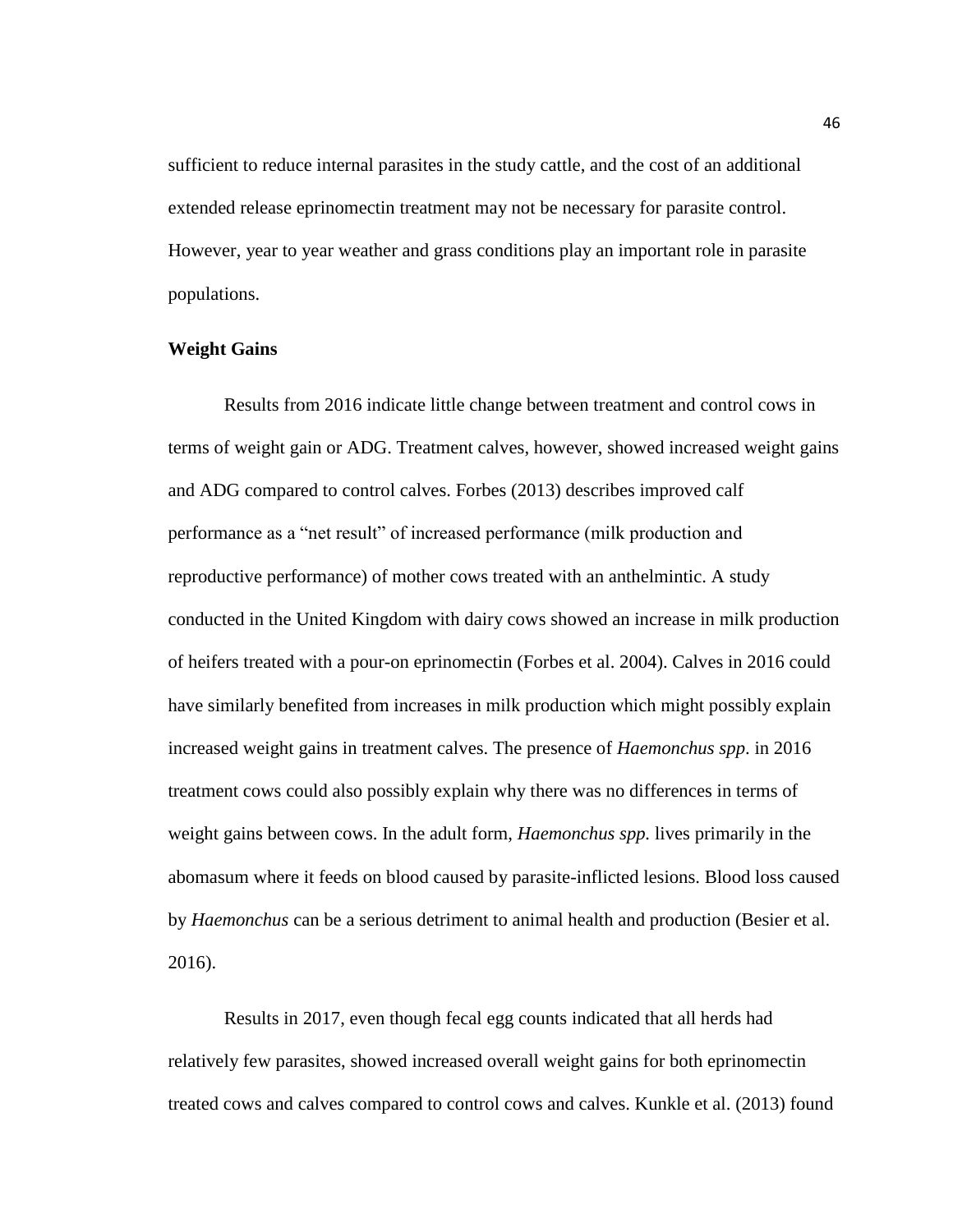that calves (3 to 12 months) treated with an extended release eprinomectin gained nearly 20 kg/head more than non-treated controls. A study examining the effect of extended release eprinomectin for controlling mange in ruminating cattle in Germany and Austria found that treated cattle made significantly greater weight gains than control cattle (Visser et al. 2013). The elimination of *Haemonchus spp*. via treatment of all cows with oxfendazole, and the additional treatment of eprinomectin to treatment cows, might have played a vital role in boosting treatment cows overall health and appetite, which led to increases in weight gains (Forbes et al. 2004). However, the cause of the overall improvement in the cattle treated with the additional eprinomectin treatment is unclear, because of the low number of internal parasites of all cattle.

#### **Conception Rates**

Though there has been some reference to reducing internal parasites for improved reproductive performance (Forbes 2013), our study showed no statistical differences between eprinomectin treated cows and control cows. Overall, conception rates were very high for both treatment and control cows. Other management variables most likely contributed to high conception rates (i.g., genetics, breeding strategies, and cattle nutrition) more than parasite control.

#### **Fly Abundance**

Overall, there was a general trend of fly abundance increasing as the summer advanced. This may have been due to the result of weather conditions favoring fly populations (Lysyk 1992; Castro et al. 2008). Lysyk (1992) indicated that temperature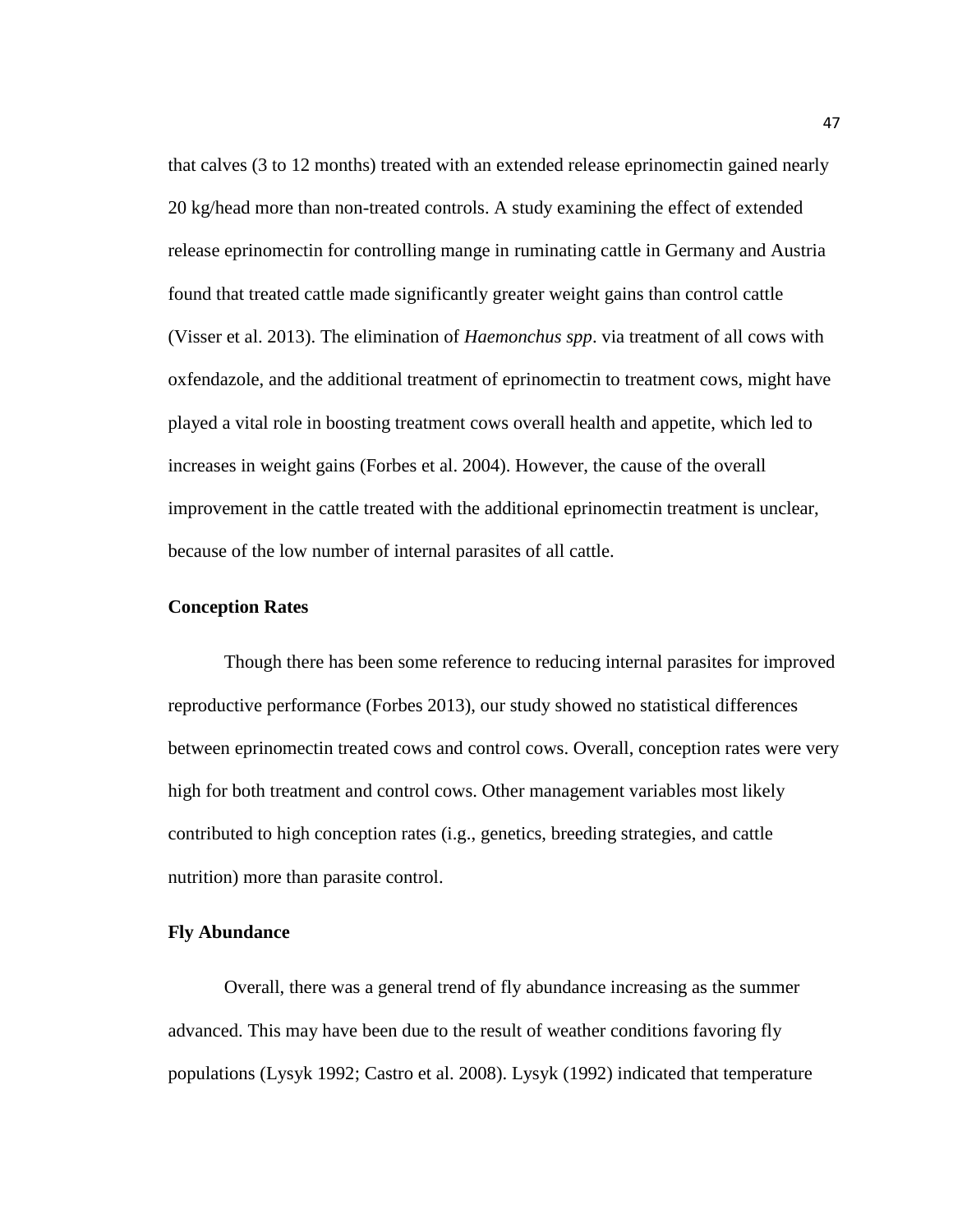had a greater effect on fly emergence than hours of sunlight, with greatest emergence happening at temperatures at least 25° C. Similarly Castro et al. (2008) in a study in Uruguay, found that fly populations were directly correlated to temperatures. Time of day also might have had some influence on fly populations. Smythe et al. (2017) found that morning fly counts estimated greater horn flies than counts at noon or in the early evening.

Cattle treated with eprinomectin tended to show reduced fly populations compared to control cows as the summer progressed in 2017. In 2016, cattle numerically showed fewer flies on treated herds, but high variability and standard errors limited any observed statistical differences. The reason for greater efficacy of the eprinomectin treated cows in reducing fly numbers only later in the summer is not entirely understood. However, the time period later in the growing season coincides with the secondary peak of eprinomectin in the blood plasma of treated cattle at approximately day 90 (Forbes 2013). A possibility exists that by the secondary release of eprinomectin product levels in the host's system have reached adequate levels to negatively impact the life cycle of fly populations. A study conducted in Japan detected pour-on administered eprinomectin in cow feces up to 12 days after treatment; however, the duration of the study only lasted 35 days (Mitsuhiro and Sugitani 2014). The unique, slow release technology of an extended release eprinomectin may alter persistence in fecal material so that it is longer lasting then pour-on eprinomectins and reduce horn fly reproduction and abundance. Reductions in fly populations could contribute to increased weights for treatment cattle in this study, especially in 2017 when internal parasite counts were low for all cattle, as fly annoyance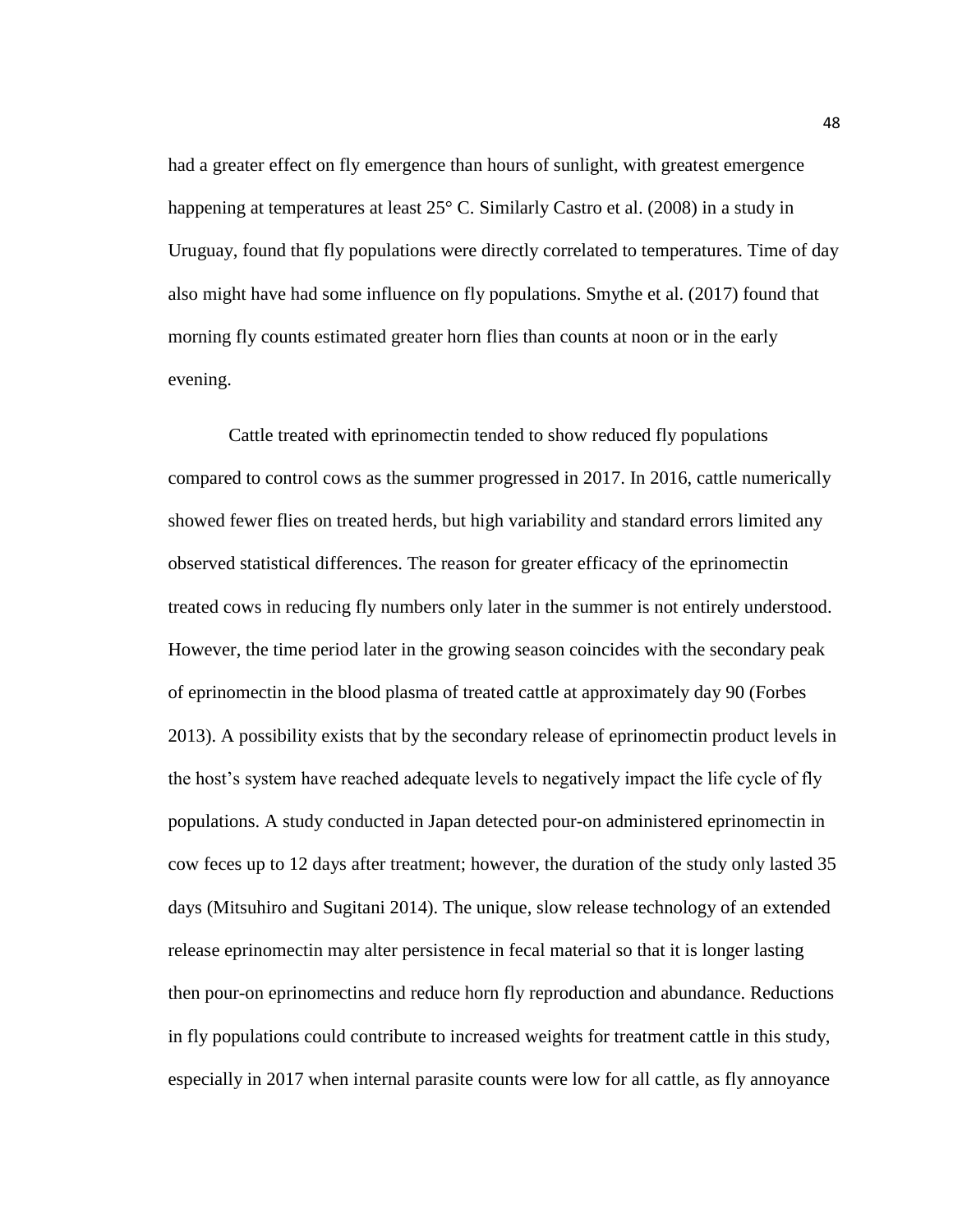can reduce production traits of cattle (Byford et al. 1992). It is important to note that though there were reductions in fly populations with treatment herds, all herds were above the estimated economical threshold of 200 flies per animal for all periods for both 2016 and 2017 (Schreiber et al. 1987; Hogsette et al. 1991).

#### **Grazing Behavior**

The influence of parasite control on activity and grazing behavior was inconclusive based on the results of this study. This assessment is consistent with contrasting results from other studies. Forbes et al. (2004) found that cows treated with eprinomectin grazed nearly 50 minutes longer a day. However, Gibb et al. (2005) found minimal differences in grazing behavior in terms of grazing time, idling time, and bite rate between control cattle and cattle treated with eprinomectin. Our study is unique in its scale and characteristics in terms of pasture size and characteristics (upland prairie, average pasture size 58.5 ha) and herd numbers and characteristics (45 to 90 cow/calf pairs). Finding data to support our conclusions at a similar scale and methodology is limiting due to the unique nature of this study. As such, further research may be needed to find more conclusive results examining correlations between extended release eprinomectin usage and grazing behaviors on a large scale with cow/calf pairs. Additionally, more research is needed to evaluate how these treatments may have influenced cattle under greater parasite load pressures. Results from additional studies at a similar scale and grazing system (deferred rotation) as we presented would be valuable to producers as it replicates a common grazing approach that many ranchers utilize.

#### **Management Implications**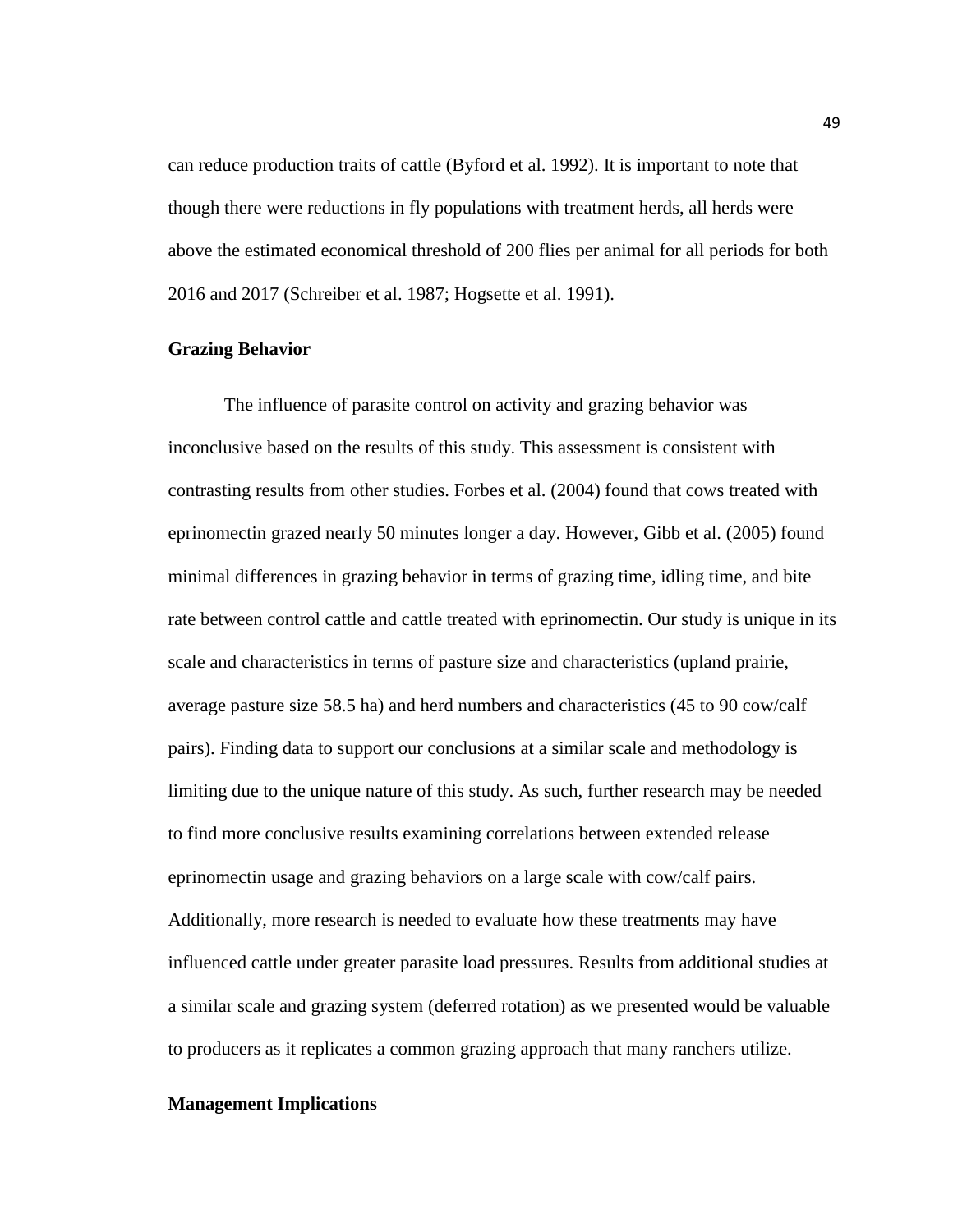The extended release eprinomectin treatment tended to improve calf weight gains, reduced parasite loads, and reduced fly numbers in 2017. The use of LongRange<sup>tm</sup> should be considered in management operations if these perceived benefits outweigh the medication costs. LongRange<sup>tm</sup> is an expensive medication, however, the extended release control of nematode populations and late season fly control have to be acknowledged especially when considered the convenience of a single injection for the entirety of the grazing season. Increased in calf weights in both years of the study also need to be acknowledged. If weight advantages in treatment calves presented in the results are maintained until the time calves are marketed, profits from weight gains would help offset or entirely offset the cost of medication. Viewed from this perspective, gains in calf performance pays for your cows to receive parasite treatment. Though parasite loads in this study were relatively low increases in production were still seen when cattle were treated. Extended release eprinomectin treatments provide an option to producers to increase production even for cattle with low parasite loads, but should be used in a protocol designed for each ranch's individual needs.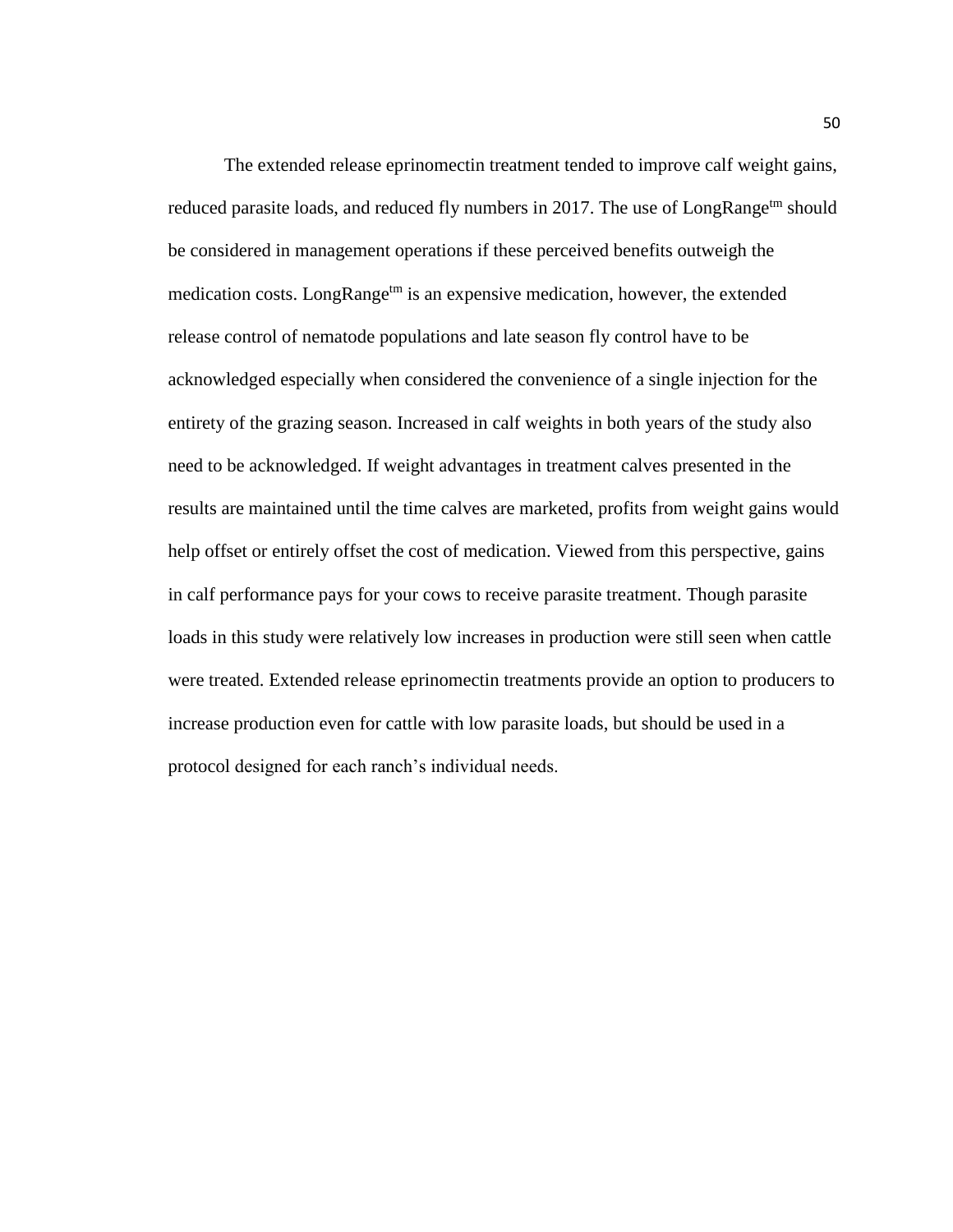#### **Literature Cited**

- Anonymous. 1986. MAFF Manual of Veterinary Parasitological Laboratory Techniques, 3<sup>rd</sup> ed. Her Majesty's Stationary Office, London.
- Agneessens, J., E. Claerebout, P. Dorny, F. H. M. Borgsteede, and J. Vercruysse. 2000. Nematode parasitism in adult dairy cows in Belgium. Veterinary Parasitology 90:83-92.
- Augustine, D. J., and J. D. Derner. 2013. Assessing herbivore foraging behavior with GPS collars in a semiarid grassland. Sensors 13:3711-3723.
- Besier, R. B., L. P. Kahn, N. D. Sargison, and J. A. Van Wyk. 2016. Chapter six diagnosis, treatment and management of Haemonchus contorus in small ruminants. Advances in Parasitology 93:181-238.
- Boland, H. T., G. Scaglia, and K. Umemura. 2008. Case study: impact of horn flies Haematobia irritans (L.) (Diptera: Muscidae), on the behavior of beef steers. The Professional Animal Scientist 24:656-660.
- Byford, R. L., M. E. Craig, and B. L. Crosby. 1992. A review of ectoparasites and their effect on cattle production. Journal of Animal Science 70:597-602.
- Castro, E., A. Gil, J. Piaggio, L. Chifflet, N. A. Farias, M. A. Solari, and R. D. Moon. 2008. Population dynamics of horn fly, *Haematobia irritans* (L.) (Diptera: Muscidai), on Hereford cattle in Uruguay. Veterinary Parasitology 151:286-299.
- Floate, K. D. 2006. Endectocide use in cattle and fecal residues: environmental effects in Canada. Canadian Journal of Veterinary Research 70:1-10.
- Forbes, A. B., C. A. Huckle, M. J. Gibb, A. J. Rook, and R. Nuthall. 2000. Evaluation of the effects of nematode parasitism on grazing behaviour, herbage intake and growth in young grazing cattle. Veterinary Parasitology 90:111-118.
- Forbes, A. B., C. A. Huckle, and M. J. Gibb. 2004. Impact of eprinomectin on grazing behaviour and performance in dairy cattle with sub-clinical gastrointestinal nematode infections under continuous stocking management. Veterinary Parasitology 125:353-364.
- Forbes, A. B., C. A. Huckle, and M. J. Gibb. 2007. Evaluation of the effect of eprinomectin in young dairy heifers sub-clinically infected with gastrointestinal nematodes on grazing behaviour and diet selection. Veterinary Parasitology 150:321-332.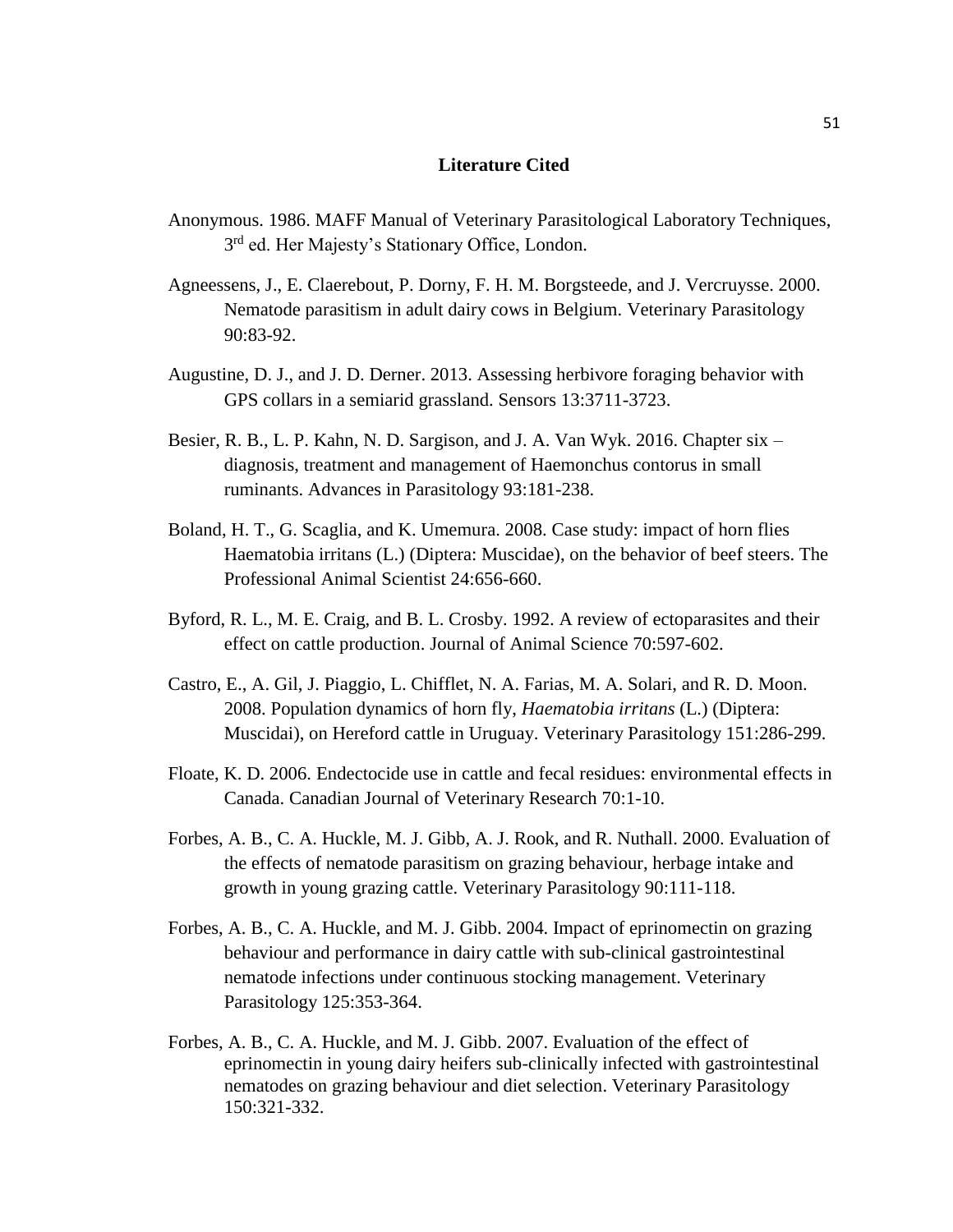- Forbes, A. B. 2013. LongRange™ (eprinomectin 5%) extended-release injection parasiticide and the utility of extended-activity antiparasitics in cattle. Veterinary Parasitology 192:308-312.
- Gibb, M. J., C. A. Huckle, and A. B. Forbes. 2005. Effects of sequential treatments with eprinomectin on performance and grazing behviour in dairy cattle under dailypaddock stocking management. Veterinary Parasitology 133:79-90.
- Hogsette, J. A., D. L. Prichard, and J. P. Ruff. 1991. Economic effects of horn fly (Diptera: Muscidae) populations on beef cattle exposed to three pesticide treatment regimes. Journal of Economic Entomology 84:1270-1274.
- Kunkle, B. N., J. C. Williams, E. G. Johnson, B. E. Stromberg, T. A. Yazwinski, L. L. Smith, S. Yoon, and L. G. Cramer. 2013. Persistent efficacy and production benefits following use of extended-release injectable eprinomectin in grazing beef cattle under field conditions. Veterinary Parasitology 192:332-337.
- Lumaret, J., F. Errouissi, P. Galtier, and M. Alvinerie. 2005. Pour-on formulation of eprinomectin for cattle: fecal elimination profile and effects on the development of the dung-inhabiting Diptera Neomyia Cornicina (L.) (Muscidae). Environmental Toxicology and Chemistry 24:797-801.
- Lysyk, T. J. 1992. Effect of larval rearing temperature and maternal photoperiod on diapause in the horn fly (Diptera: Muscidae). Environmental entomology 21:1134-1138.
- Mitsuhiro, I., and M. Sugitani. 2014. Effects of the veterinary antiparasitic drug eprinomectin on dung beetles (Coleoptera: Scarabaeidae), the non-pest fly Neomyia cornicina and pest fly Haematobia irritans (Diptera: Muscidae in Japan. Applied Entomology and Zoology 49:591-597.
- Mooring, M. S., and B. L. Hart. 1992. Animal grouping for protection from parasites: selfish herd and encounter-dilution effects. Behaviour 123:173-193.
- Rehbein, S., D. G. Baggott, G. C. Royer, S. Yoon, L. G. Cramer, M. D. Soll. 2013. Therapeutic efficacy of eprinomectin extended-release injection against induced infections of developing (fourth-stage larvae) and adult nematode parasites of cattle. Veterinary Parasitology 192:338-345.
- Schacht, W. H., J. D. Volesky, D. Bauer, A. J. Smart, and E. M. Mousel. 2000. Plant community patterns on the upland prairie in the eastern Nebraska Sandhills. The Prairie Naturalist. 32:43-48.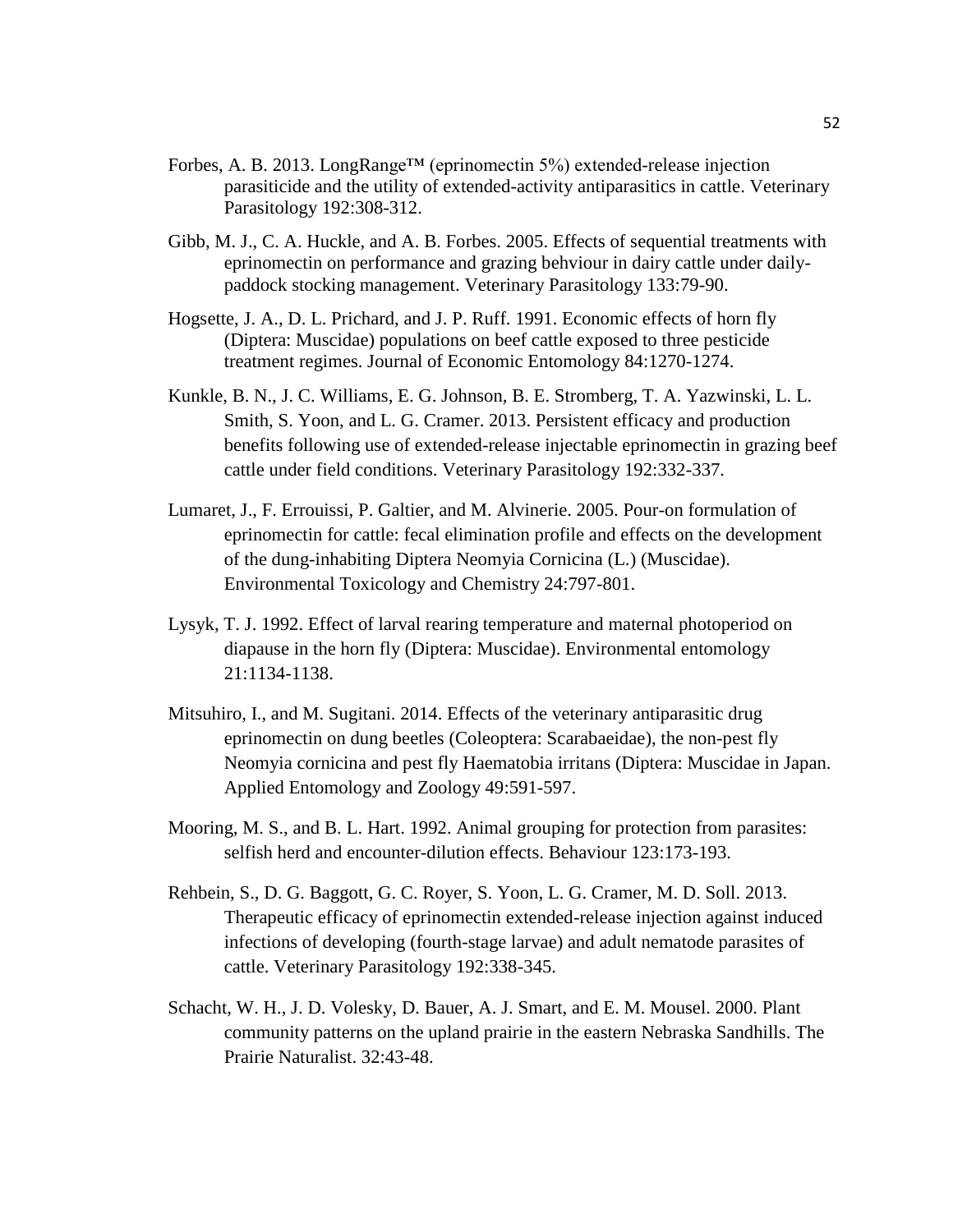- Schreiber, E. T., J. B. Cambpell, S. E. Kunz, D. C. Clanton, and D. B. Hudson. 1987. Effects of horn fly (Diptera: Muscidae) control on cows and gastrointestinal worm (Nematode: Trichostrongylidae) treatment for calves on cows and calf weight gains. Journal of Economic Entomology 80:451-454.
- Smythe, B. G., S. Urias, M. E. Wise, E. J. Scholljegerdes, A. F. Summers, and D. W. Bailey. 2017. Comparing visual and digital counting methods to estimate horn fly (Diptera: Muscidae) populations on cattle. Journal of Medical Entomology 54:980-984.
- Soll, M. D., B. N. Kunkle, G. G. Royer, T. A. Yazwinski, D. G. Baggott, T. A. Wehner, S. Yoon, L. G. Cramer, and S. Rehbein. 2013. An eprinomectin extended-release injection formulation providing nematode control in cattle up to 150 day. Veterinary Parasitology 192:313-320.
- Stromberg, B. E., L. C. Gasbarre, L. R. Ballweber, D. A. Dargatz, J. M. Rodriguez, C. A. Kopral, and D. S. Zarlenga. 2015. Prevalence of internal parasites in beef cows in the United States: results of the national animal health monitoring system's (NAHMS) beef study, 2007-2008. Canadian Journal of Veterinary Research 79:290-295.
- Todd, A. C. 1962. Survey of gastrointestinal parasitism in Wisconsin dairy cattle. Journal of the American Veterinary Medical Association 141:706-709.
- Vercruysse, J., and E. Claerebout. 2001. Treatment vs non-treatment of helminth infections in cattle: defining the threshold. Veterinary Parasitology 98:195-214.
- Vesco, A. C., A. K. Sexten, C. S. Weibert, B. E. Oleen, W. R. Hollenbeck, L. C. Grimes, and D. Blasi. 2015. Evaluation of the productivity of a single subcutaneous injection of LongRange in stocker calves compared with a positive (Dectomax) and a negative (Saline) control. Kansas Agricultural Experiment Station Research Reports 1:4.
- Visser, M., M. Lowenstein, S. Yoon, and S. Rehbein. 2013. The treatment of bovine sarcroptic mange (Sarcoptes scabiei var. bovis) using eprinomectin extendedrelease injection. Veterinary Parasitology 192:359-364.
- Waller, P. J. 2006. Sustainable nematode parasite control strategies for ruminant livestock by grazing management and biological control. Animal Feed Science and Technology 126:277-289.
- Ward, J. K., D. L. Ferguson, A. M. Parkhurst, J. Berthelsen, and M. J. Nelson. 1991. Internal parasite levels and response to anthelmintic treatment by beef cows and calves. Journal of Animal Science 69:917-922.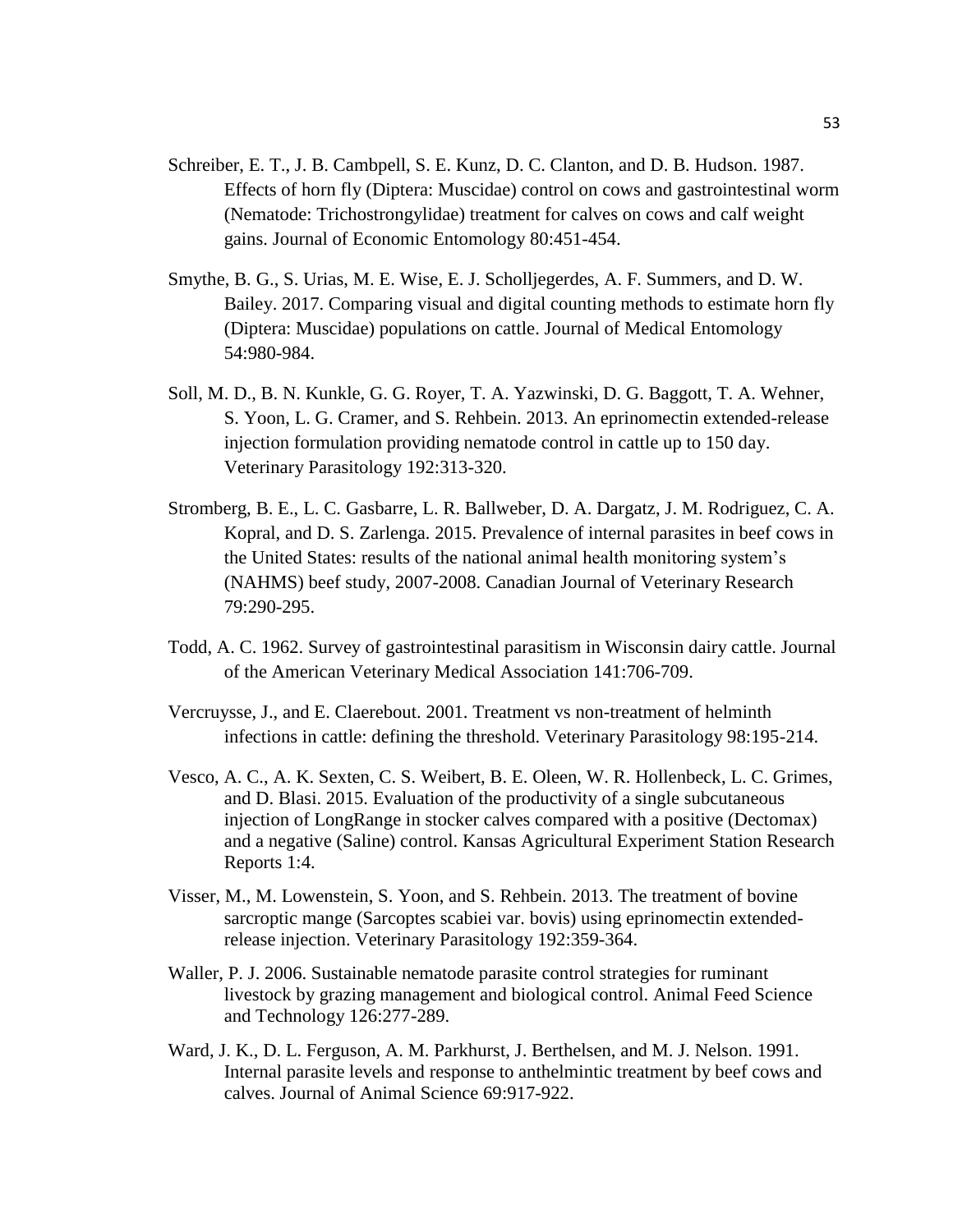### **Tables and Figures**

Table 1. Average (2016 & 2017) pasture metrics and characteristic of all study pastures comparing early, middle, and late grazing periods.

|                                |               | <b>Grazing Period</b> |             |
|--------------------------------|---------------|-----------------------|-------------|
|                                |               |                       |             |
|                                | <b>Early</b>  | Middle                | Late        |
| Mean date in                   | <u>16-May</u> | $13$ -Jun             | $18-Jul$    |
| Mean date out                  | $13$ -Jun     | $18$ -Jul             | $27-Aug$    |
| Grazing, days                  | 27.5(2.5)     | 34.5(5.0)             | 40.5(5.5)   |
| Pasture size, hectare          | 53.8 (12.9)   | 57.5 (12.5)           | 65.9(19.0)  |
| Max water distance, kilometers | 0.76(0.12)    | 0.62(0.05)            | 0.78(0.17)  |
| Mean slope, degrees            | 20.2(3.4)     | 16.4(3.6)             | 21.1(3.3)   |
| Mean elevation, meters         | 793.9 (11.1)  | 790.3 (7.8)           | 793.9 (9.3) |
| Stocking rate, AUM/hectare     | 1.7(0.12)     | 1.9(0.10)             | 2.0(0.14)   |
| Stocking density, AU/hectare   | 1.8(0.12)     | 1.7(0.27)             | 1.5(0.17)   |

() Indicates standard error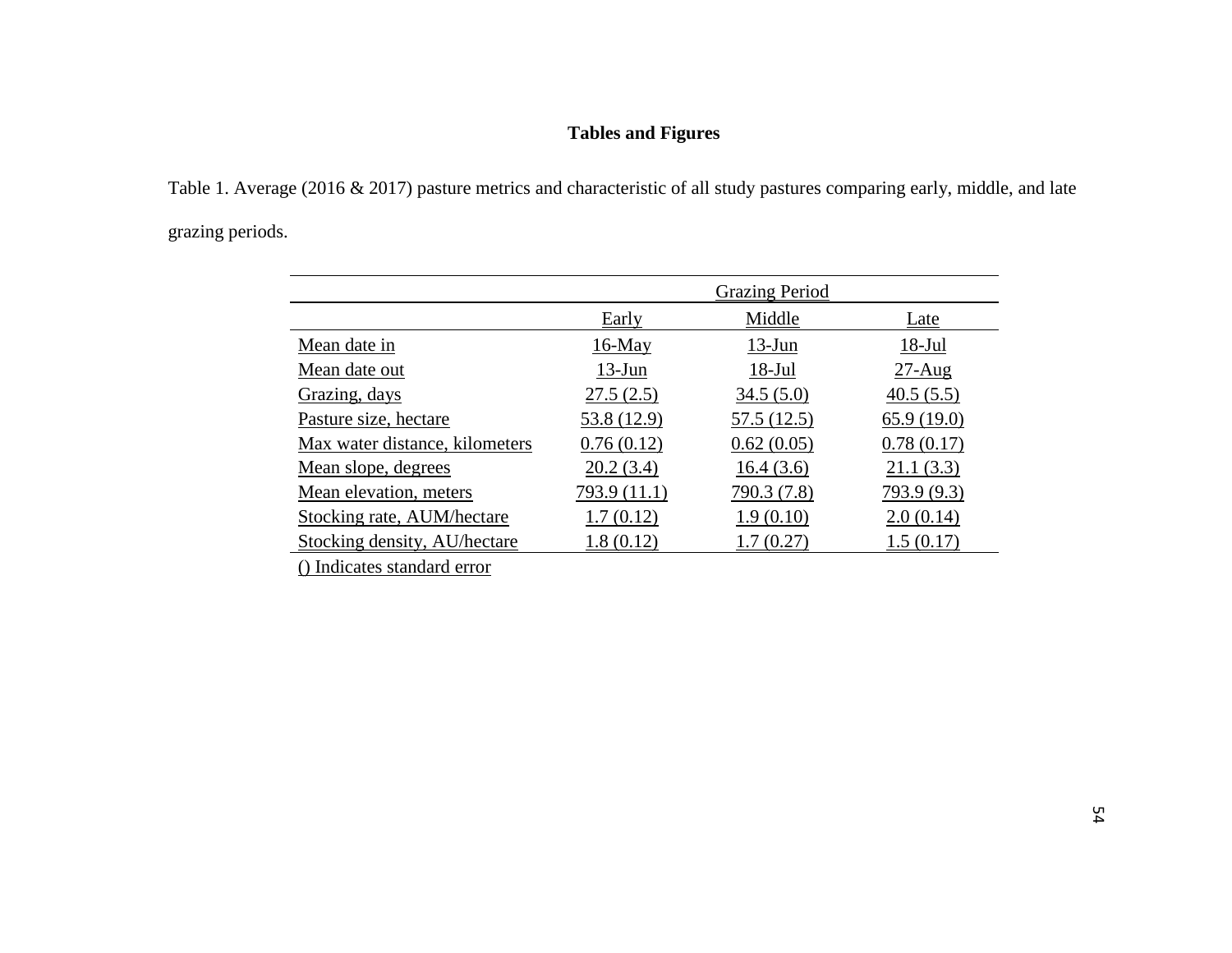| Year |      | Treat.                          | Day of<br>treatment | Day 39                          |   | Day 81    |   | Day 122   |   |                   | Mean         |         | Treat.  | Sample<br>day | Treatment*<br>sampleday |
|------|------|---------------------------------|---------------------|---------------------------------|---|-----------|---|-----------|---|-------------------|--------------|---------|---------|---------------|-------------------------|
| 2016 |      | eggs per gram of fecal material |                     |                                 |   |           |   |           |   |                   |              |         | p-value |               |                         |
|      | Cow  | Eprin.                          | 8.9(0.8)            | 7.5(4.1)                        |   | 4.9(4.1)  |   | 4.7(4.1)  |   |                   | $5.7(2.4)$ b |         | 0.02    | 0.02          | 0.75                    |
|      |      | Cont.                           | 11.3(0.8)           | 24.6(4.1)                       |   | 15.5(4.1) |   | 11.4(4.1) |   |                   | 17.1(2.4)    | a       |         |               |                         |
|      |      |                                 |                     |                                 |   |           |   |           |   |                   |              |         |         |               |                         |
|      | Calf | Eprin.                          | 0.07(0.2)           | 3.5(1.5)                        | a | 2.2(1.5)  | b | 8.2(1.5)  | b | $\qquad \qquad -$ | 4.6(0.7)     |         | 0.06    | < 0.01        | 0.04                    |
|      |      | Cont.                           | 0.27(0.2)           | 5.2(1.5)                        | a | 6.7(1.5)  | a | 12.8(1.5) | a | $\qquad \qquad -$ | 8.2(0.7)     |         |         |               |                         |
|      |      |                                 |                     |                                 |   |           |   |           |   |                   |              |         |         |               |                         |
|      |      | Treat.                          | Day of<br>treatment | Day 20                          |   | Day 55    |   | Day 84    |   | Day<br>114        | Mean         |         | Treat.  | Sample<br>day | Treatment*<br>sampleday |
| 2017 |      |                                 |                     | eggs per gram of fecal material |   |           |   |           |   |                   |              | p-value |         |               |                         |
|      | Cow  | Eprin.                          | 6.6(3.8)            | 0.1(0.4)                        |   | 0.4(0.4)  |   | 0.1(0.4)  |   | 0.1(0.4)          | $0.1(0.1)$ b |         | 0.05    | 0.04          | 0.32                    |
|      |      | $Cont.$ <sup>1</sup>            | 6.8(3.8)            | 0.01(.04)                       |   | 2.6(0.4)  |   | 0.1(0.4)  |   | 0.2(0.4)          | 0.7(0.1)     | a       |         |               |                         |
|      |      |                                 |                     |                                 |   |           |   |           |   |                   |              |         |         |               |                         |
|      | Calf | Eprin.                          | 0.1(0.05)           | 0.2(0.5)                        |   | 0.3(0.5)  |   | 0.2(0.5)  |   | 0.3(0.5)          | 0.2(0.3)     |         | 0.49    | 0.43          | 0.45                    |
|      |      | Cont.                           | 0.02(0.05)          | 0.2(0.5)                        |   | 0.2(0.5)  |   | 1.4(0.5)  |   | 1.1(0.5)          | 0.7(0.3)     |         |         |               |                         |

Table 2. Fecal egg counts for treatment and control herds for 2016 and 2017 (cows and calves).

In 2017, all cattle were treated with a Oxfendazole at the beginning of the growing season and then only a portion of the

herds were treated with eprinomectin (Eprin.).

Cattle were treated on May 16 in 2016 and 2017.

No differences were detected (P>0.05) between eprinomectin and control groups on the day of treatment.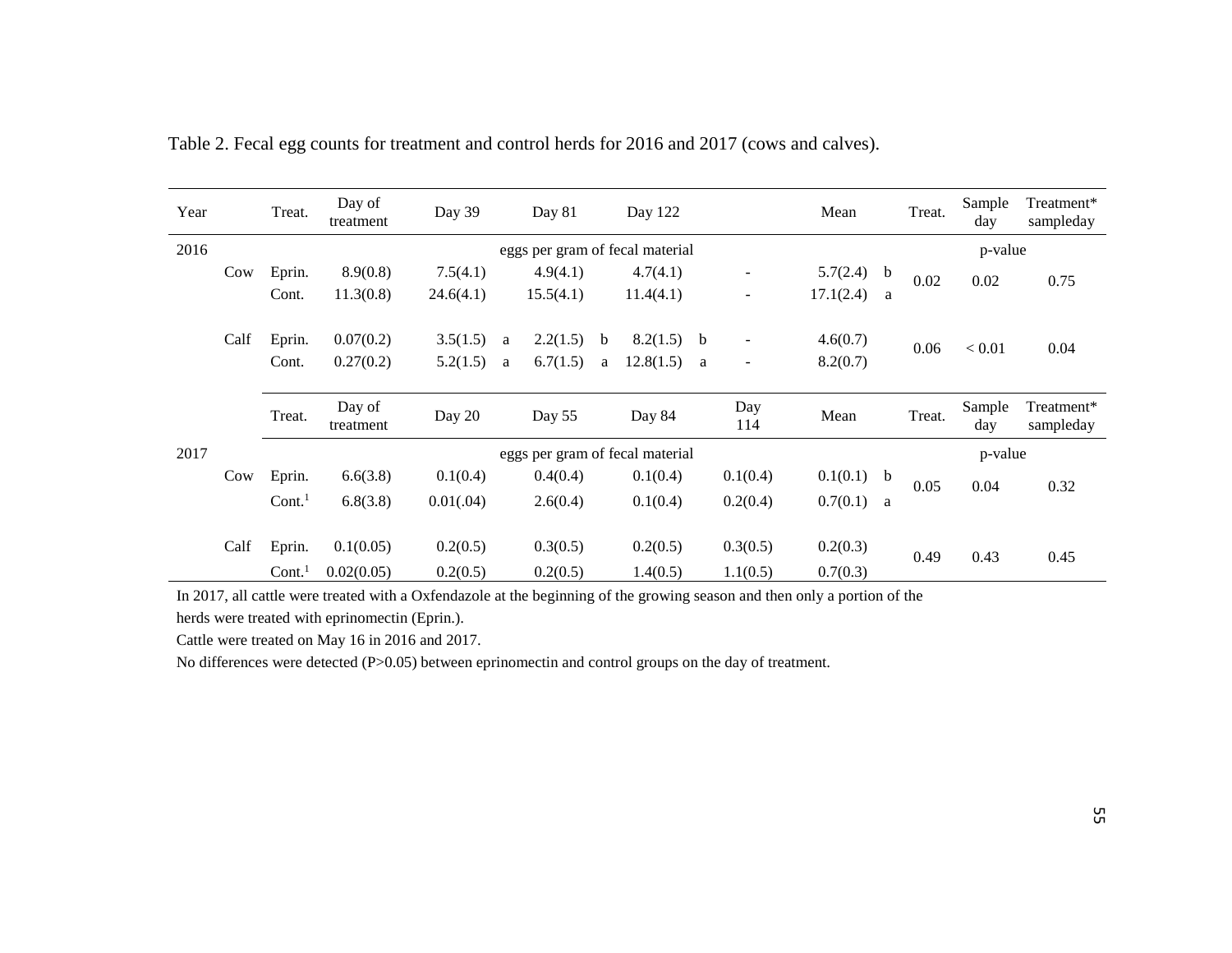Table 3. List of parasites detected in fecal analysis for 2016 and 2017.

| <b>Parasite Detected</b> |
|--------------------------|
| Haemonchus spp.          |
| Cooperia spp.            |
| Eimeria spp.             |
| Monezia spp.             |
| Trichuris spp.           |
| Oesophagostomum spp.     |
| Nematodirus spp.         |
| Trichostrongylus spp.    |
| Ostertagia spp.          |
| Cryptosproidium spp.     |

Table 4. Weight data (pre-weight, post-weight and average gain), and conception rates

|                     |                      |                      |           | P-    |
|---------------------|----------------------|----------------------|-----------|-------|
|                     | Treated <sup>1</sup> | Control <sup>1</sup> | <b>SE</b> | Value |
| 2016                |                      |                      |           |       |
| Pre-weight $(kg)$   | 478.9                | 475.2                | 6.0       | 0.71  |
| Post-weight $(kg)$  | 550.1                | 546.5                | 2.2       | 0.38  |
| Gain $(kg)$         | 71.2                 | 71.4                 | 4.0       | 0.98  |
| Conception Rate (%) | 96.0                 | 96.0                 | 1.8       | 0.99  |
| 2017                |                      |                      |           |       |
| Pre-weight $(kg)$   | 517.4                | 517.2                | 3.4       | 0.97  |
| Post-weight $(kg)$  | 591.0                | 572.0                | 4.1       | 0.08  |
| Gain (kg)           | 73.6                 | 54.8                 | 3.0       | 0.05  |
| Conception Rate (%) | 95.2                 | 95.8                 | 0.5       | 0.54  |

for treated (eprinomectin) and control cows in 2016 and 2017.

<sup>1</sup>In 2016, *Haemonchus spp*. developed resistance to eprinomectin, because of this all cows were treated with a broad-spectrum oxfendazole in 2017 and treatment cows were additionally treated with extended release eprinomectin.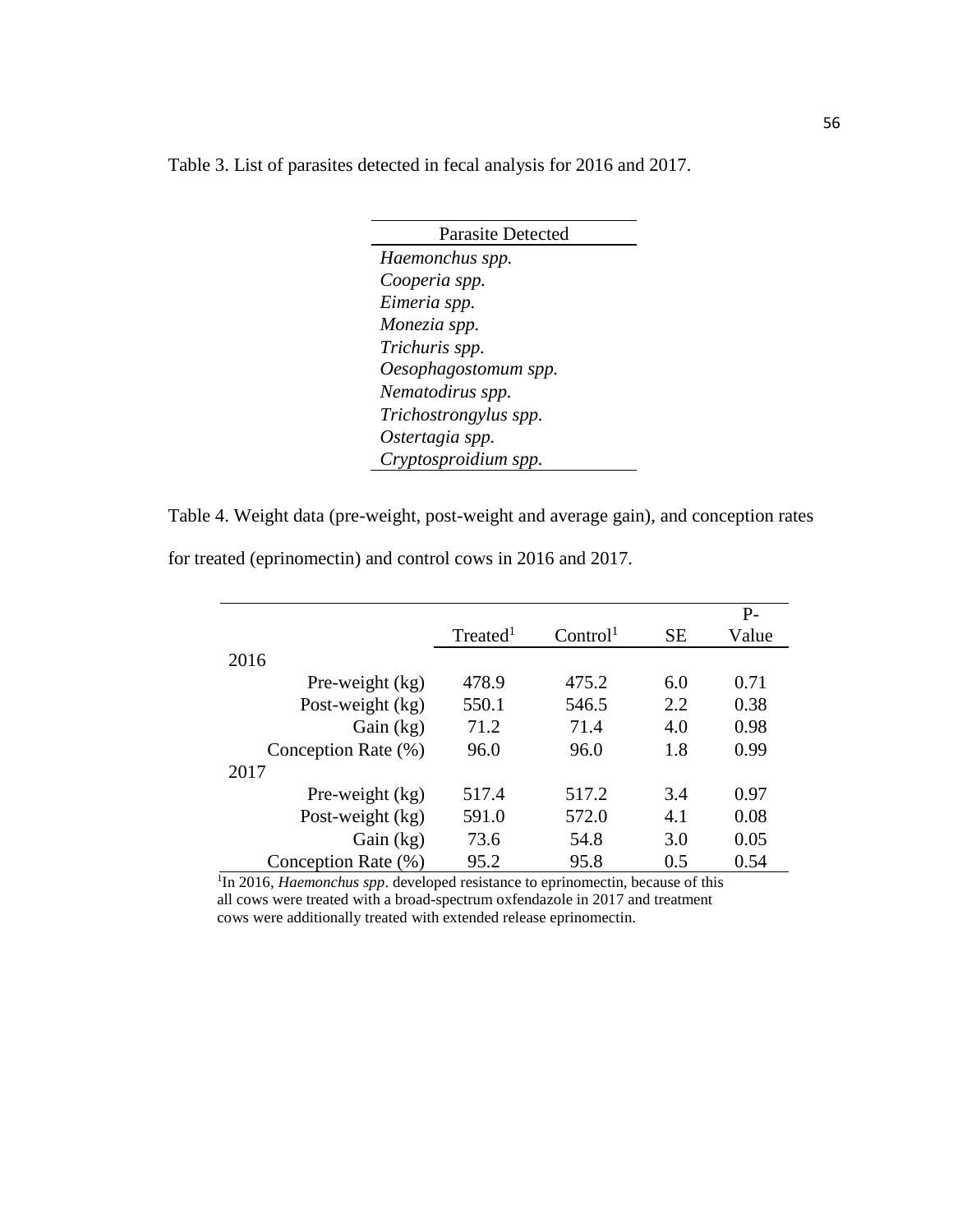Table 5. Comparison of average birthdate, calf weights, total weight gains, and average daily gains for calves of dams treated with an extended release eprinomectin and control cows in 2016 and 2017, as well as comparison of heifers to steers. In 2016, *Haemonchus spp*. developed resistance to eprinomectin, because of this all cows were treated with a broad-spectrum oxfendazole in 2017 and treatment cows were additionally treated with extended release eprinomectin.

|      |                          |         | Treatment |           |         | Calf Sex |              |           |         |  |  |
|------|--------------------------|---------|-----------|-----------|---------|----------|--------------|-----------|---------|--|--|
|      |                          | Control | Treated   | <b>SE</b> | P-value | Heifer   | <b>Steer</b> | <b>SE</b> | P-value |  |  |
| 2016 |                          |         |           |           |         |          |              |           |         |  |  |
|      | Mean birthdate           | 8-Mar   | 4-Mar     | 1.9       | 0.18    | 5-Mar    | 7-Mar        | 1.7       | 0.41    |  |  |
|      | Pre-weight <sup>a</sup>  | 91.7    | 94.1      | 2.2       | 0.49    | 91.4     | 94.5         | 1.7       | 0.11    |  |  |
|      | Post-weight <sup>b</sup> | 216.6   | 223.8     | 3.2       | 0.19    | 216.1    | 224.3        | 2.4       | < 0.01  |  |  |
|      | Gain <sup>c</sup>        | 124.9   | 129.7     | 1.5       | 0.09    | 124.7    | 129.9        | 1.2       | < 0.01  |  |  |
|      | $\rm{ADG}^d$             | 1.09    | 1.12      | 0.01      | 0.1     | 1.08     | 1.12         | 0.01      | < 0.01  |  |  |
| 2017 |                          |         |           |           |         |          |              |           |         |  |  |
|      | Mean birthdate           | 16-Mar  | $21-Mar$  | 4.7       | 0.5     | 19-Mar   | 19-Mar       | 3.3       | 0.35    |  |  |
|      | Pre-weight <sup>a</sup>  | 91.2    | 88.2      | 2.1       | 0.55    | 87.6     | 91.8         | 1.5       | 0.02    |  |  |
|      | Post-weight <sup>b</sup> | 221.6   | 227.3     | 3.1       | 0.34    | 220      | 228.9        | 2.3       | < 0.01  |  |  |
|      | Gain <sup>c</sup>        | 130.4   | 139.1     | 3.8       | 0.1     | 132.4    | 137.1        | 2.8       | < 0.01  |  |  |
|      | $\rm{ADG}^d$             | 1.09    | 1.17      | 0.02      | 0.1     | 1.11     | 1.15         | 0.02      | < 0.01  |  |  |

<sup>a</sup>Pre-weights were taken between May 16-18 in 2016 and May 15-16 in 2017

<sup>b</sup>Post-weights were taken between Sept 9-10 in 2016 and Sept 12-13 in 2017

 $C<sub>Gain</sub> = individual difference between pre- and post-weights$ 

 $d$ ADG = Gain/number of days bewtween pre- and post-weights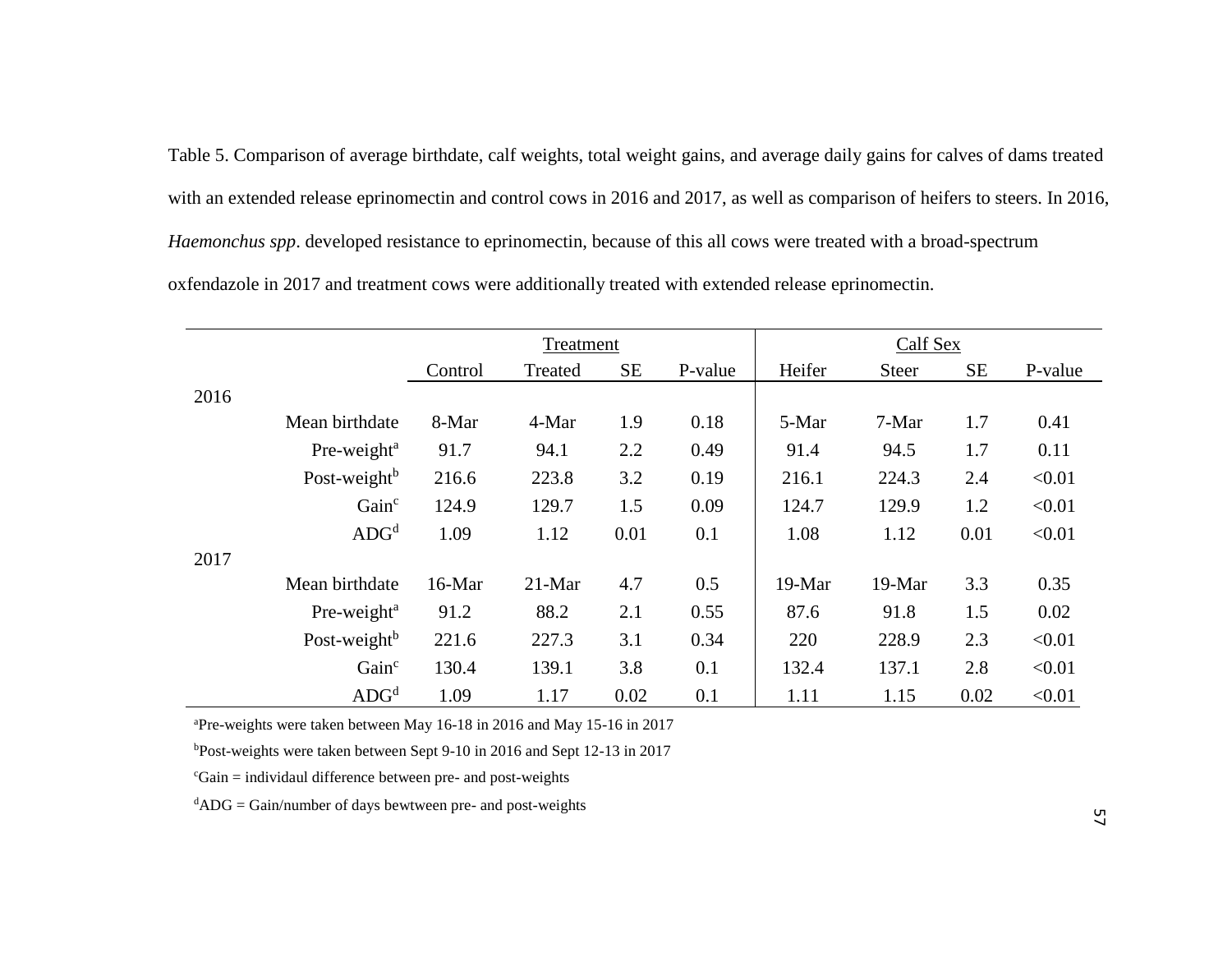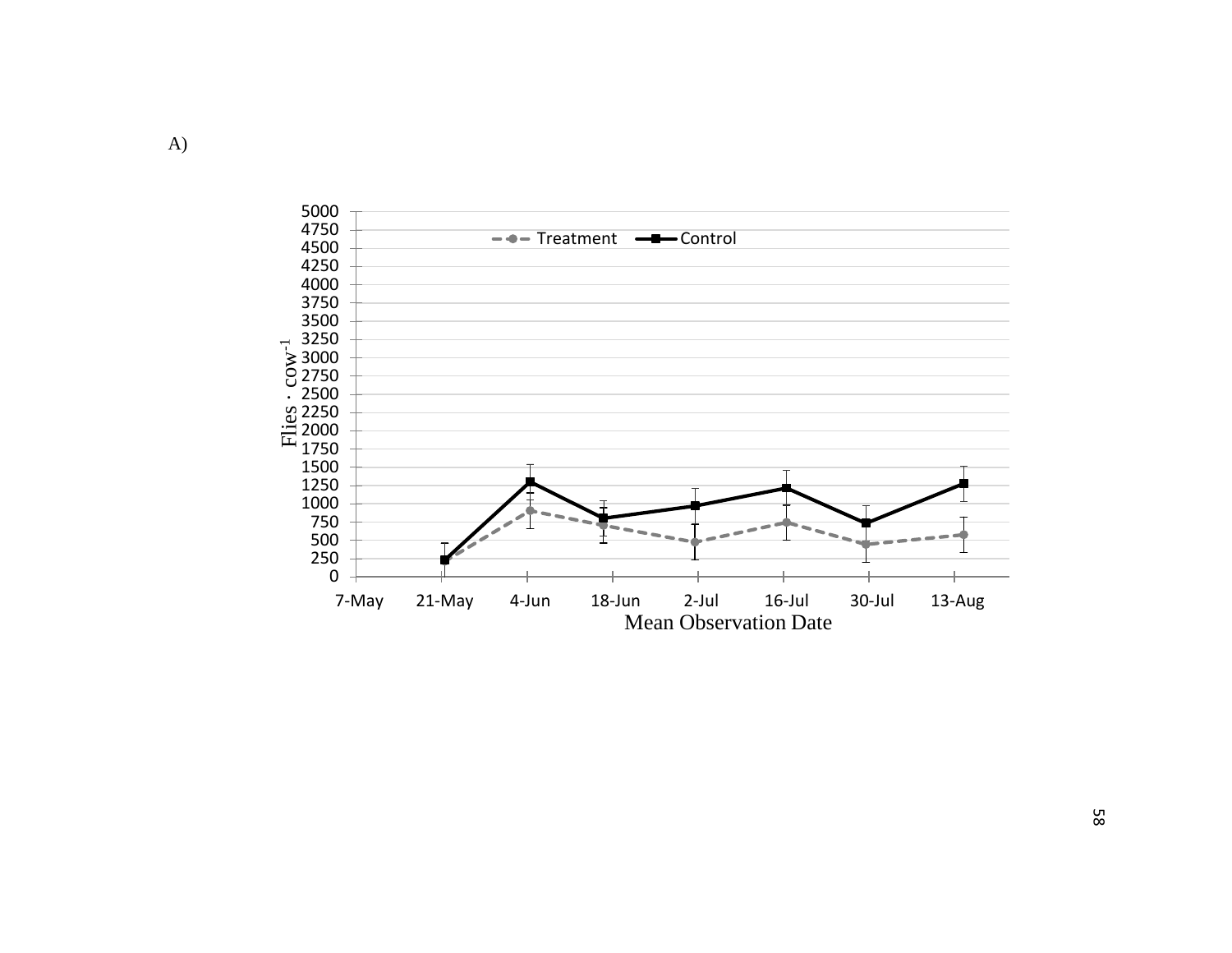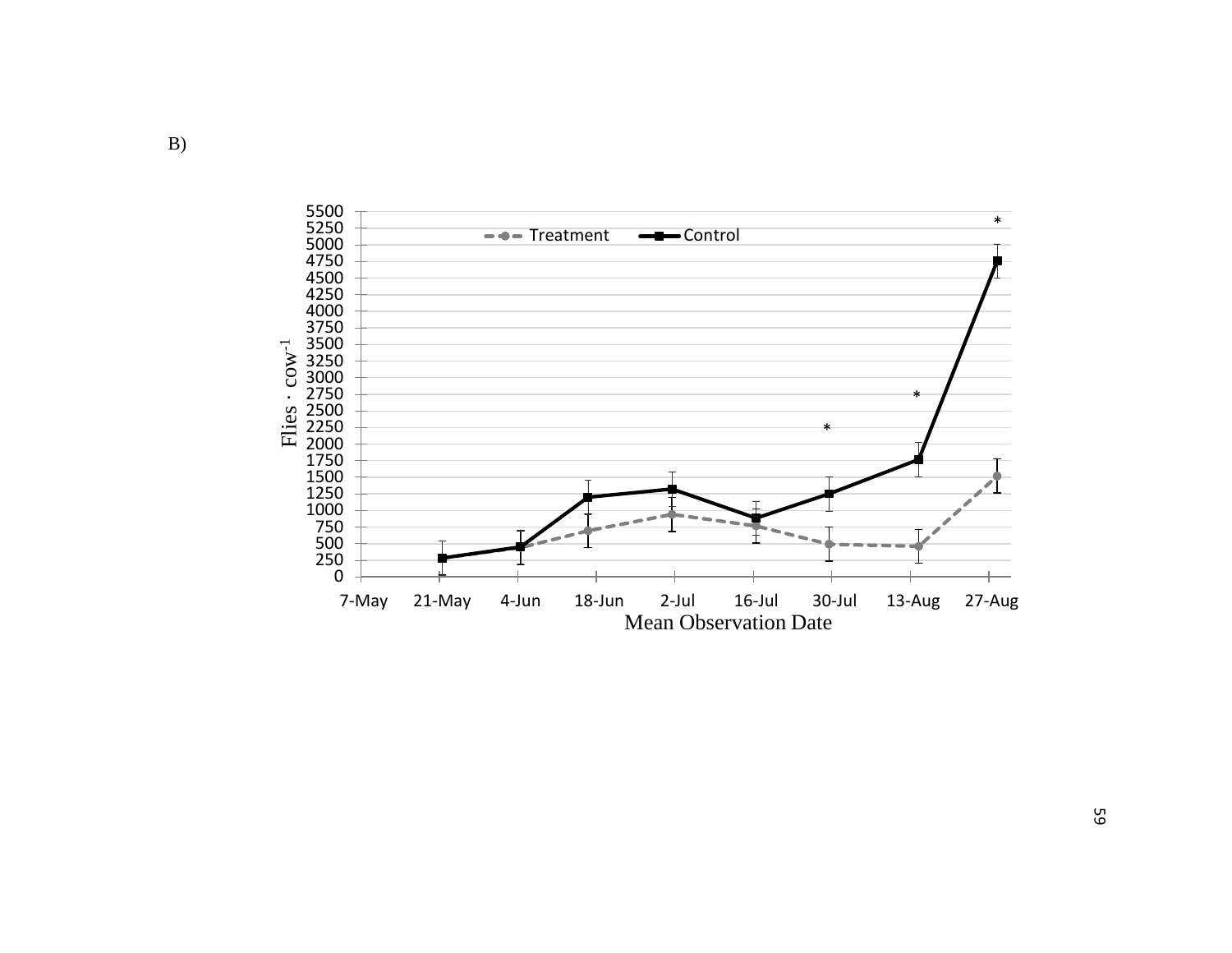Figure 1. Fly abundance comparing mean fly counts of treatment and control cows for different periods during the season, A) 2016 mean fly counts during the growing season for cows treated with an extended release eprinomectin 16-May to 18-May and nontreated controls and, B) 2017 mean fly counts during the growing season for cows treated with an extended release eprinomectin 15-May to 16-May and non-treated control cows.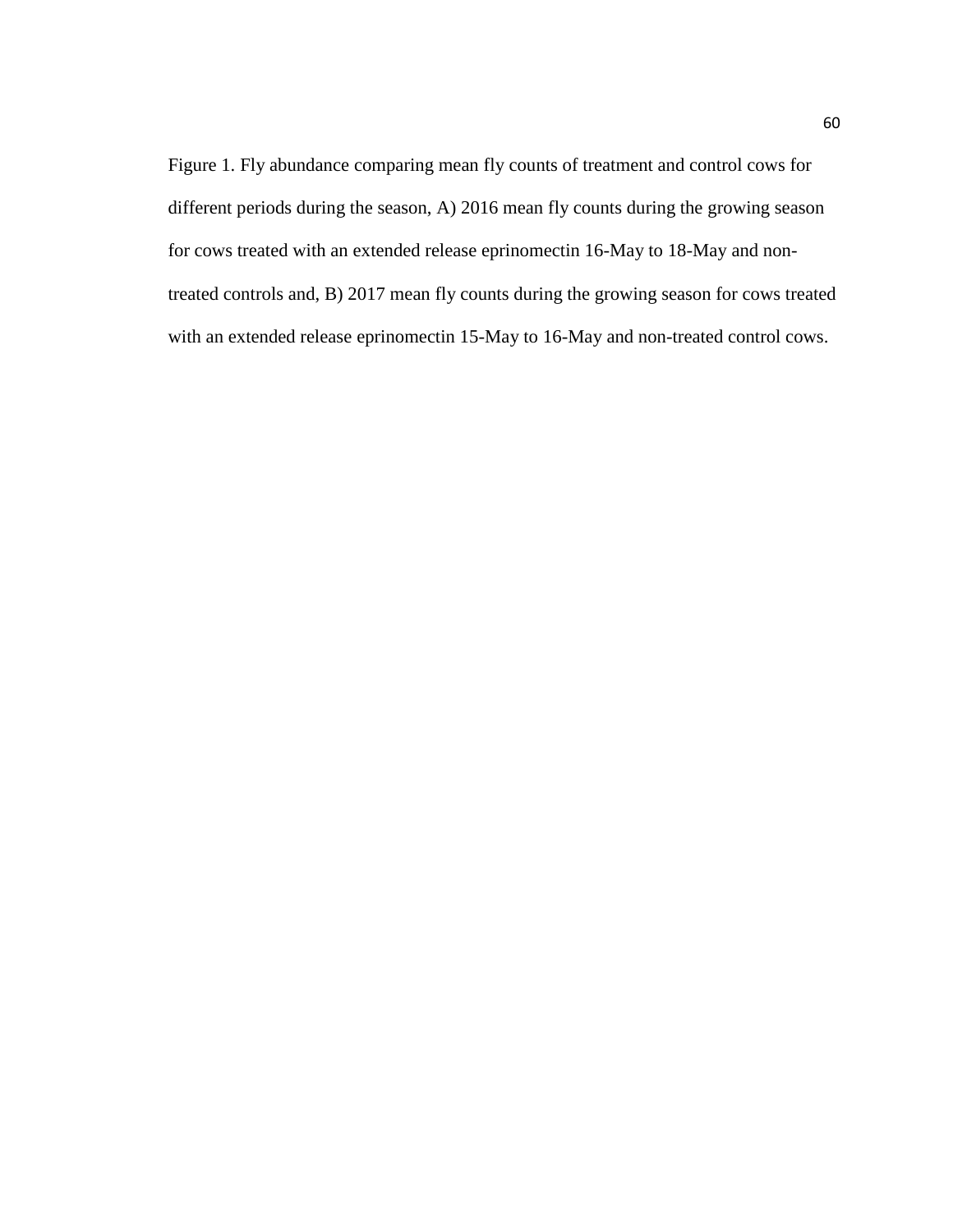Table 6. Activity metrics collected from GPS collared cattle from mid-May to mid-September. Comparison of activity behaviors of treated and control cows for 2016 and 2017, differences in activity between pastures, and differences from interactions of treatment and pasture. Pastures were typically grazed early (May  $16^{th}$  to June  $13^{th}$ ), middle (June  $13^{th}$  to July  $17<sup>th</sup>$ ), and late (July  $17<sup>th</sup>$  to Aug. 31<sup>st</sup>).

|                              | Control | Eprinomectin | <b>SE</b> | Treatment | Pasture | Treatment*pasture |
|------------------------------|---------|--------------|-----------|-----------|---------|-------------------|
| 2016                         |         |              |           |           |         |                   |
| Active (hrs d)               | 12.6    | 11.1         | 0.34      | < 0.01    | 0.50    | 0.99              |
| Daily distance traveled (km) | 3.3     | 2.8          | 0.14      | 0.02      | 0.01    | 0.93              |
| Daily time at water (hrs d)  | 3       | 3.2          | 0.32      | 0.52      | 0.15    | 0.84              |
| Mean distance from water (m) | 301.1   | 333.7        | 23.5      | 0.33      | 0.73    | 0.55              |
| Area covered (ha)            | 27      | 26.9         | 0.47      | 0.92      | 0.34    | 0.71              |
| 2017                         |         |              |           |           |         |                   |
| Active (hrs d)               | 11.0    | 12.4         | 0.33      | < 0.01    | 0.37    | 0.98              |
| Daily distance traveled (km) | 3.1     | 3.4          | 0.12      | 0.10      | 0.09    | 0.83              |
| Daily time at water (hrs d)  | 2.9     | 3.3          | 0.22      | 0.24      | 0.25    | 0.62              |
| Mean distance from water (m) | 327.0   | 293.0        | 20.6      | 0.24      | 0.86    | 0.60              |
| Area covered (ha)            | 27.7    | 28.7         | 0.71      | 0.32      | 0.31    | 0.98              |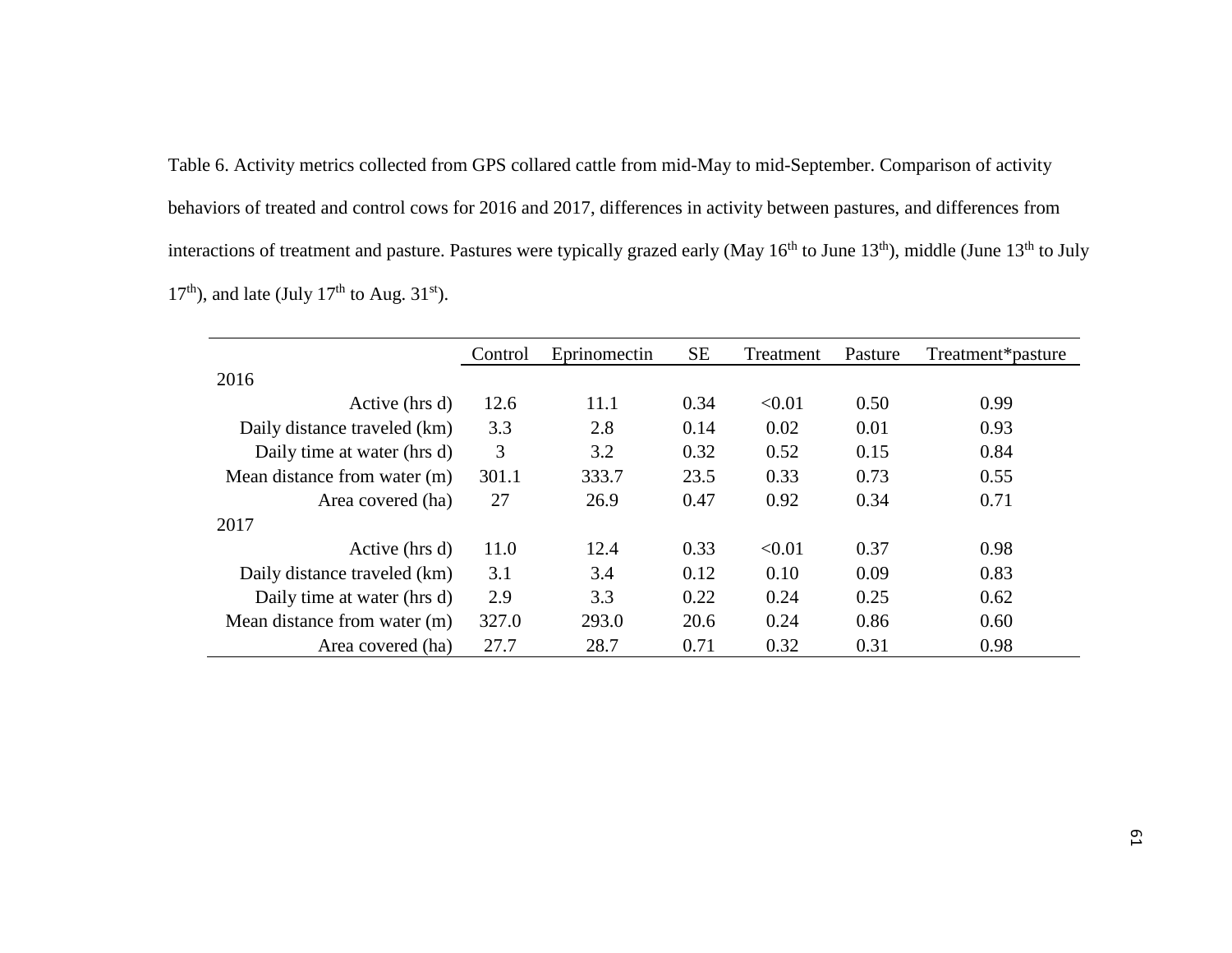**Chapter 3**

## **Influence of Time Within Pasture on the Grazing Behavior of Cattle on**

**Sandhills Range**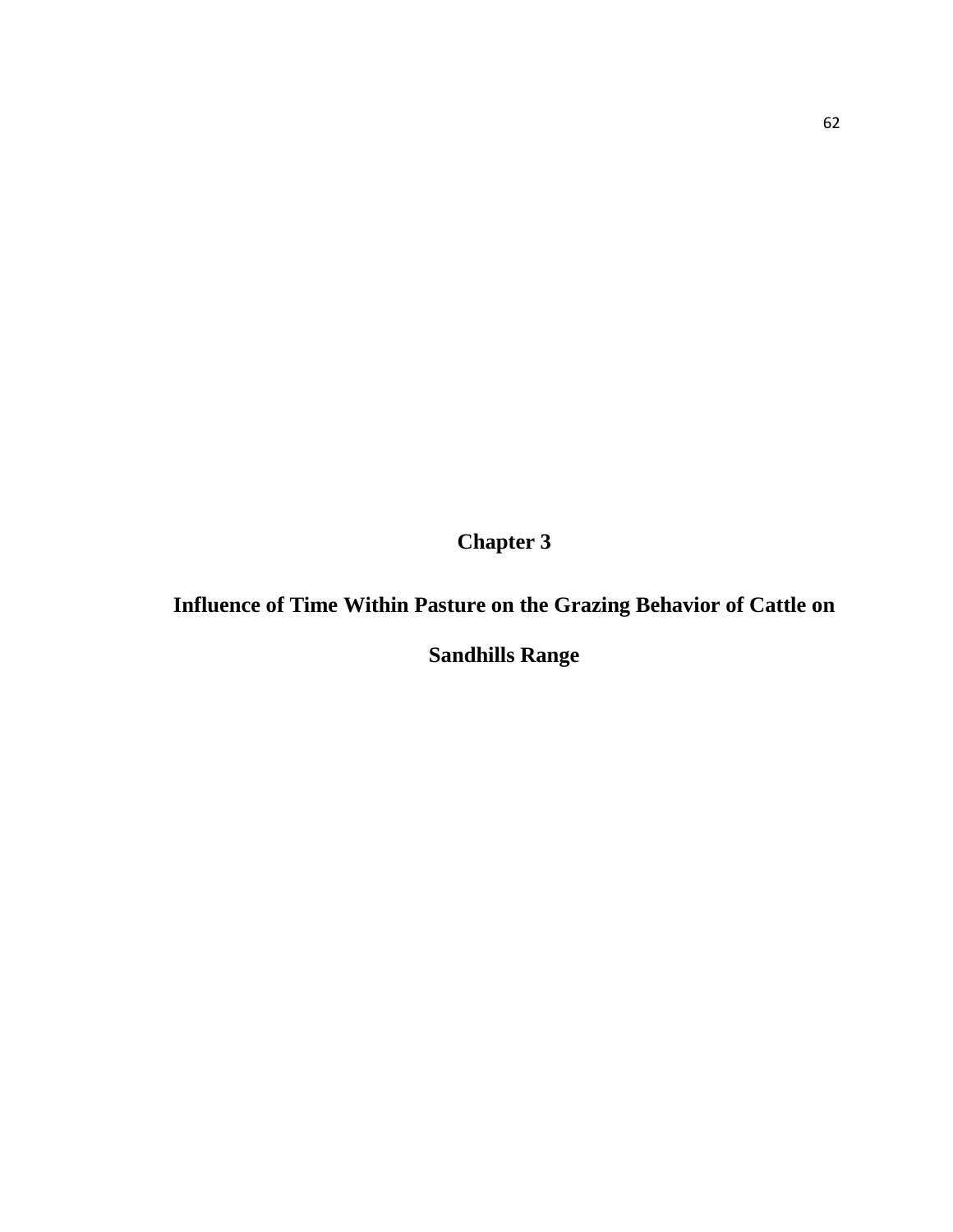#### **Abstract**

Several studies exist that examine factors that influence grazing behaviors of cattle on rangelands (i.e. water proximity, forage quality and quantity, terrain and topography, etc.). However, the influence of time within pastures (comparison of data between weeks) for cow/calf pair grazing behavior at different periods during the grazing season is less documented. In 2016 and 2017, grazing behaviors (i.e., time spent grazing, distance from water, etc.) of cow/calf pairs were examined on upland Nebraska Sandhill range. Three- herds of 45 to 90 cow/calf pairs in each year were used for this study. Five or six cows from each herd were randomly selected to wear a global positioning system (GPS) collars. Cattle in the early grazing season pasture had a significant ( $P < 0.01$ ) quadratic response in daily distance traveled, but cattle in middle and late pasture did not. Activity, time at water, and distance from water showed no significant differences ( $P >$ 0.37) between grazing period during the growing season, but all three variables exhibited changes as time within each pasture progressed ( $P < 0.02$ ). Hours spent in activity increased, time at water decreased, and distance from water increased as time within pasture progressed. Area covered showed no significant differences between pasture treatments or as time within pasture progressed, but maintained an average area covered of  $27.3 \pm 1.6$  SE ha. Overall, there seemed to be minimal differences in grazing behavior between different periods of the grazing season and more significant differences in grazing behavior as time within each pasture progressed.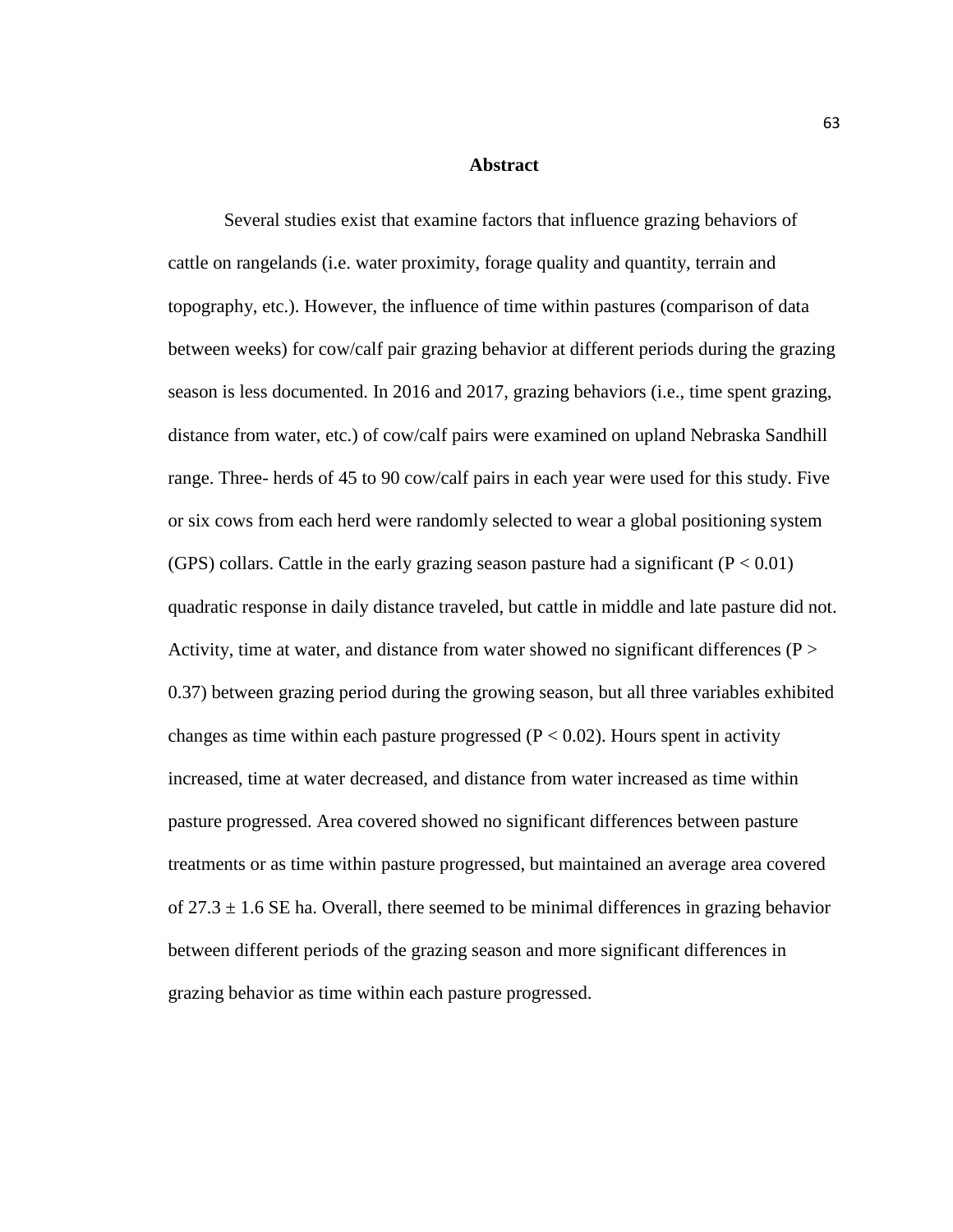#### **Introduction**

Understanding how cattle graze, how far they travel, and where they select to graze or rest can help producers better understand how cattle behavior may influence grazing management on rangelands (Bailey and Stephenson 2013). Manipulation of grazing distribution patterns can only happen if there is an understanding of current patterns. Advances in Global Positioning System (GPS) technology provides researchers with a tool to track cattle grazing behaviors and create a consistent and accurate data source for individual animal locations over extended periods (Ungar et al. 2010; Augustine and Derner 2013; Gonzalez et al. 2015).

Cattle select grazing locations on rangelands based on abiotic (e.g., topography) and biotic (e.g., forage quality) factors (Bailey et al. 1996; Provenza and Launchbaugh 1999; Launchbaugh and Howery 2005). Some of the most important drivers that influence cattle grazing locations are proximity to water and ease of travel (Launchbaugh and Howery 2005). The amount of forage also influences cattle grazing behavior with cattle compensating for lower amounts of forage quantity and quality by increasing the amount of grazing time on pasture (Scarnecchia et al. 1985). However, limited research has evaluated how time within a pasture, and the assumed reduction in preferred foraging sites, influences grazing behavior at different times during the growing season for cow/calf pairs on Sandhills rangelands. Greater understanding of grazing behavior at different times during the growing season can help in the development of better grazing strategies to limit overuse on preferred rangeland areas.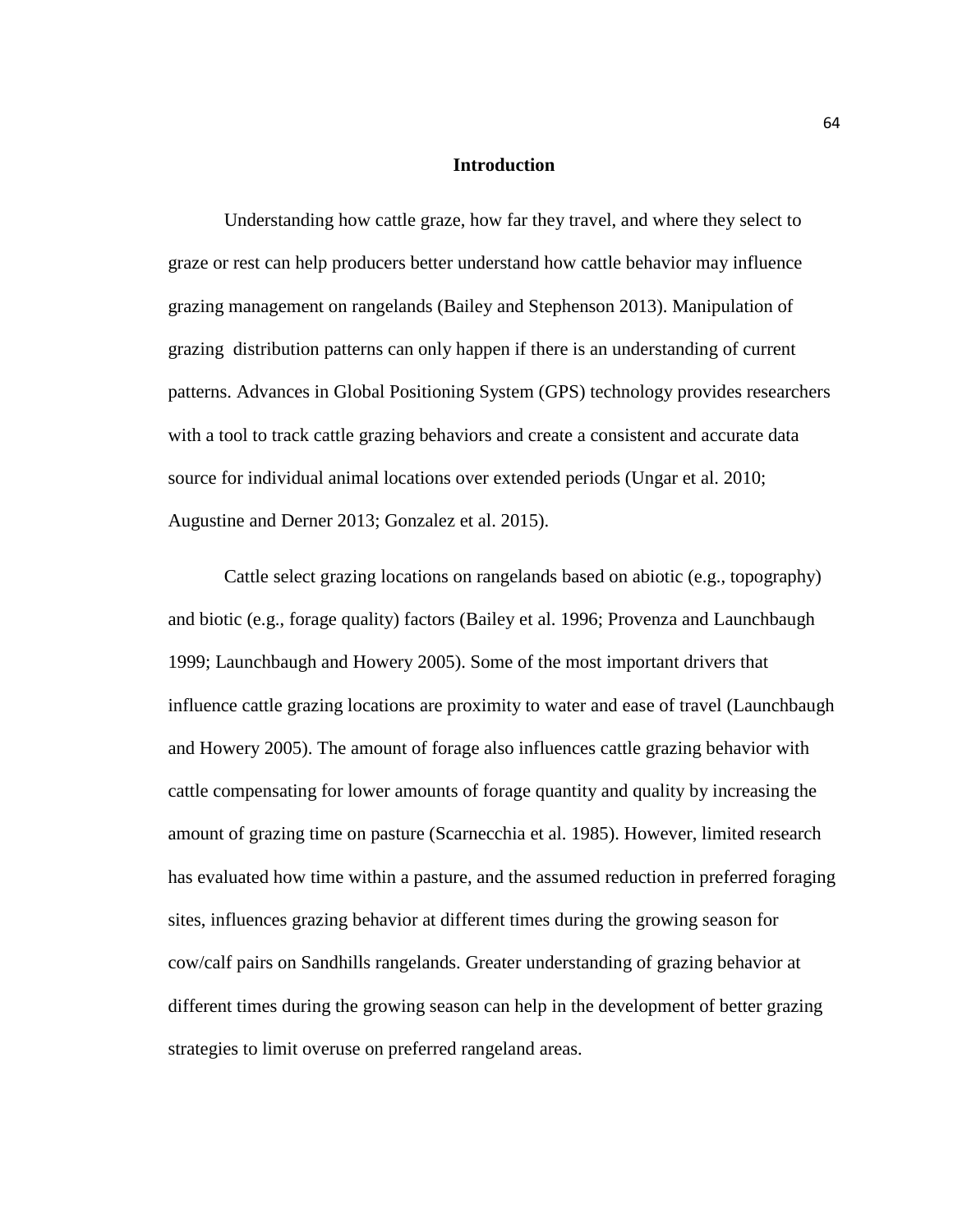The objective of this study was to evaluate grazing behaviors (i.e., active/resting, daily distance traveled, time at water, distance from water, and area covered) of cow/calf pairs as time progressed within pastures at different times during the growing season. I hypothesized that grazing time would increase as forage availability decreased on study pastures and that daily distance traveled and area covered would decrease because cattle would become familiar with pastures and locate preferred forging areas requiring less exploration time.

### **Materials and Methods**

#### **Study Site**

The study was conducted in 2016 and 2017 at the University of Nebraska – Lincoln, Barta Brothers Ranch (2350 ha) located near Rose, NE in the eastern Sandhills (42° 13' 32'' N, 99° 38' 09'' W). Climate averages from 2000 – 2017 showed an annual maximum temperature of 16.1°C and the annual minimum temperature of 2.2°C. The highest maximum temperatures were recorded in July with an average temperature of 30.6°C, and the lowest minimum temperatures were recorded in December and January with an average temperature of -10.6°C. Annual precipitation averages 55.3 cm with June being the wettest month receiving an average of 10.5 cm annually, and January the driest receiving 0.9 cm annually. Growing season (April – September) precipitation was 52.1 cm in 2016 and 54.7 cm in 2017.

About 200 acres of the Barta Brothers Ranch consists of sub-irrigated meadows while the remaining 5500 acres is comprised of native upland prairie range (Schacht et al.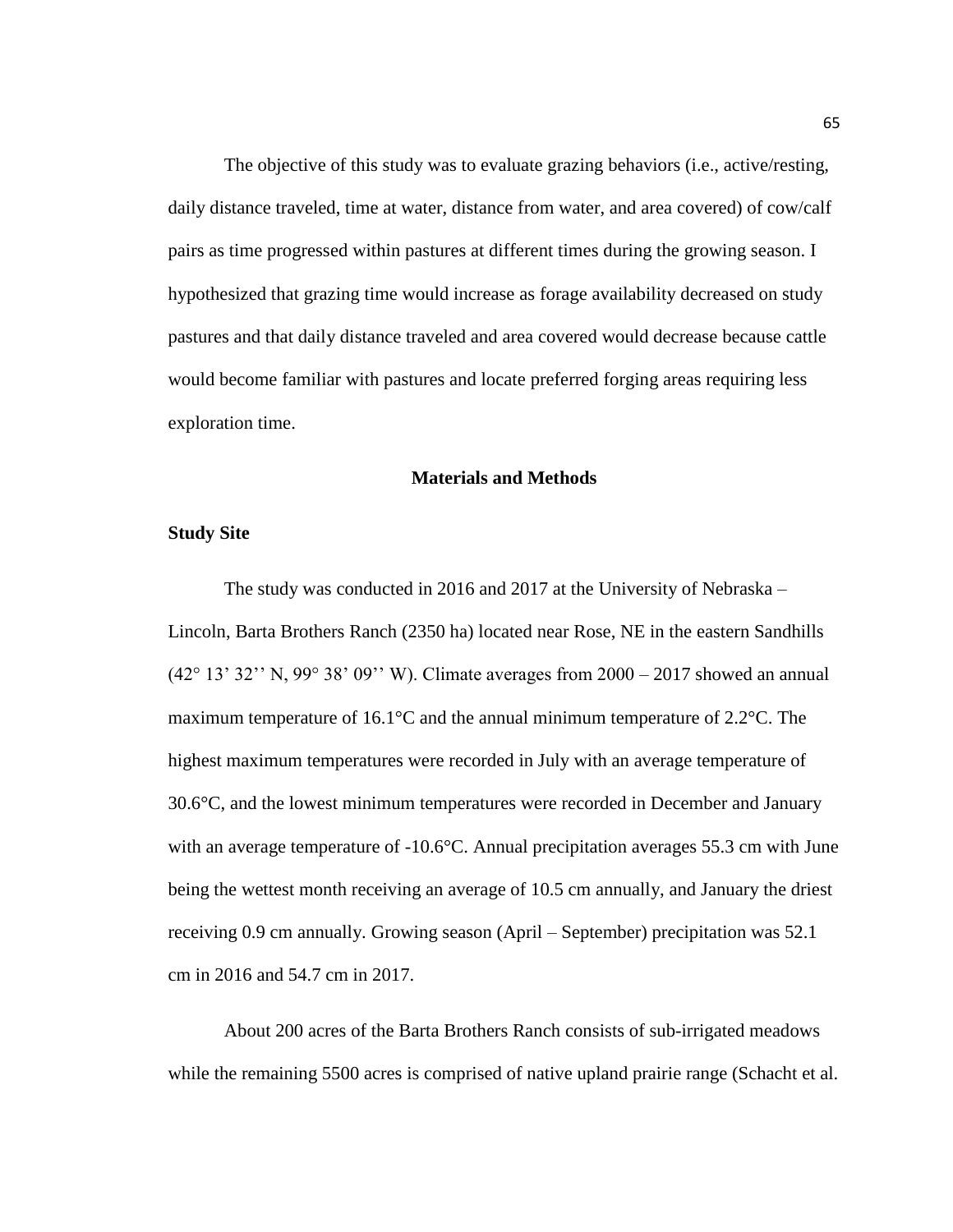2000). Uplands are predominately sands ecological sites with 60-70% of dune slopes being north and south facing, and 10-20% interdune valleys and 10-20% dune tops. Soils are predominately a Valentine sands series (mixed, mesic Typic Ustipsamments). Vegetation on site consists of warm/cool season grasses, sedges, forbs, and shrubs.

### **Experimental Design**

During the growing seasons of 2016 and 2017, data were collected from cattle fitted with global positioning system (GPS) collars to analyze the effect of time during the growing season and time within pasture had on cattle grazing activity, distance traveled, time at water, distance from water, and area covered. Cow/calf pairs within the study were part of a separate study comparing the use of an anthelmintic treatment of grazing behavior (see Chapter 2). Cattle in the control herds, not treated with an extended release anthelmintic treatment, were used in this study and grazed from mid-May until mid-October in 2016 and 2017 within three independent herds of 45 to 90 pairs in each year.

All animals were grazed at the Barta Brothers Ranch, but were owned and managed by a neighboring livestock producer. Each herd was grazed within a 4-pasture deferred rotation during the growing season in pastures ranging from 38 to 97 ha. Four of the herds were running age cattle (4 to 11 years) and two herds were predominately 3 year olds with some 2-year old animals. Most of the cattle were running age cattle (4 to 11 years), but one herd in each year was predominately 3 year olds with some 2 year old animals.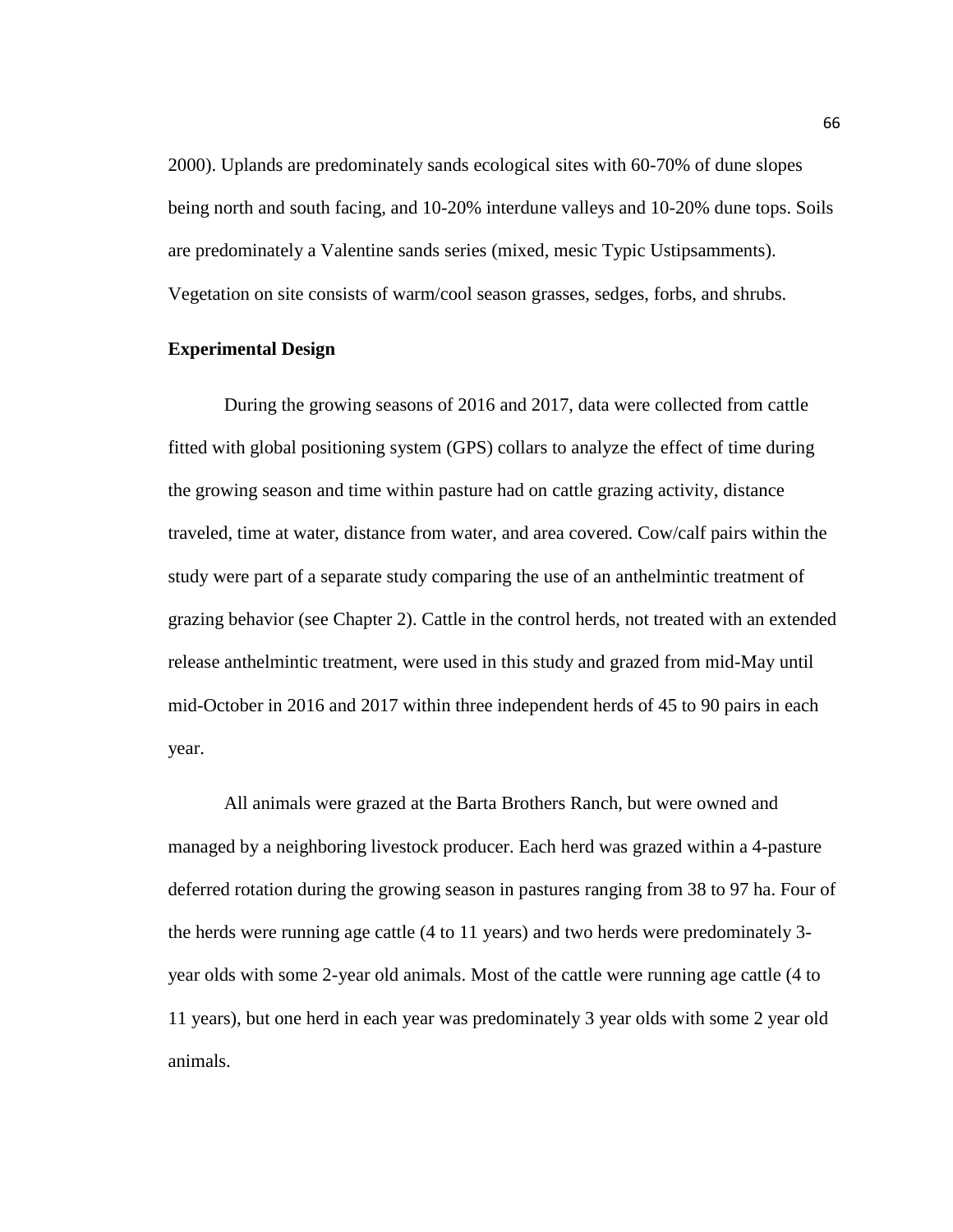Time periods when cattle were on individual pastures within the 4-pasture rotation were typically within a few days of each other. These pasture grazing periods were classified as early (May  $16^{th}$  to June  $13^{th}$ ), middle (June  $13^{th}$  to July  $17^{th}$ ), and late (July  $17<sup>th</sup>$  to Aug.  $31<sup>st</sup>$ ) grazing periods (Table 1). An additional grazing period occurred from Aug. 31 to Oct. 15<sup>th</sup>, but due to battery restrictions on GPS collars, data was only collected from the first three pasture rotations within each 4-pasture deferred rotation. An attempt was made to keep time within pasture for each of the rotations, and pasture characteristics as similar as possible (Table 1). However, cattle were longer in the late pasture compared to early in the growing season due to a decrease in grazing pressure (Table 1). The main reason for this difference is greater forage availability later in the growing season compared to early in the growing season. Lower stocking rates early in the growing season are typical of a 4-pasture deferred rotation in the Sandhills because of lower production from grasses on Sandhills range. Production of cool-season grasses early in the growing season provides a lower portion to the overall peak standing crop compared to warm-season grasses which begin growth later in the Nebraska Sandhills (Reece et al. 2007). Warm season vegetation in the Sandhills typically begins growth in early- to mid-June and produces high levels of forage in mid- and late-summer (Reece et al. 2007).

### **GPS Tracking and Behavior Variables Measured**

To evaluate grazing behavior, five or six cows in each herd were randomly selected and fitted with a Lotek 3300 Global Positioning System (GPS) collar prior to turn out in mid-May of each year. Collars were fitted around the neck securely enough to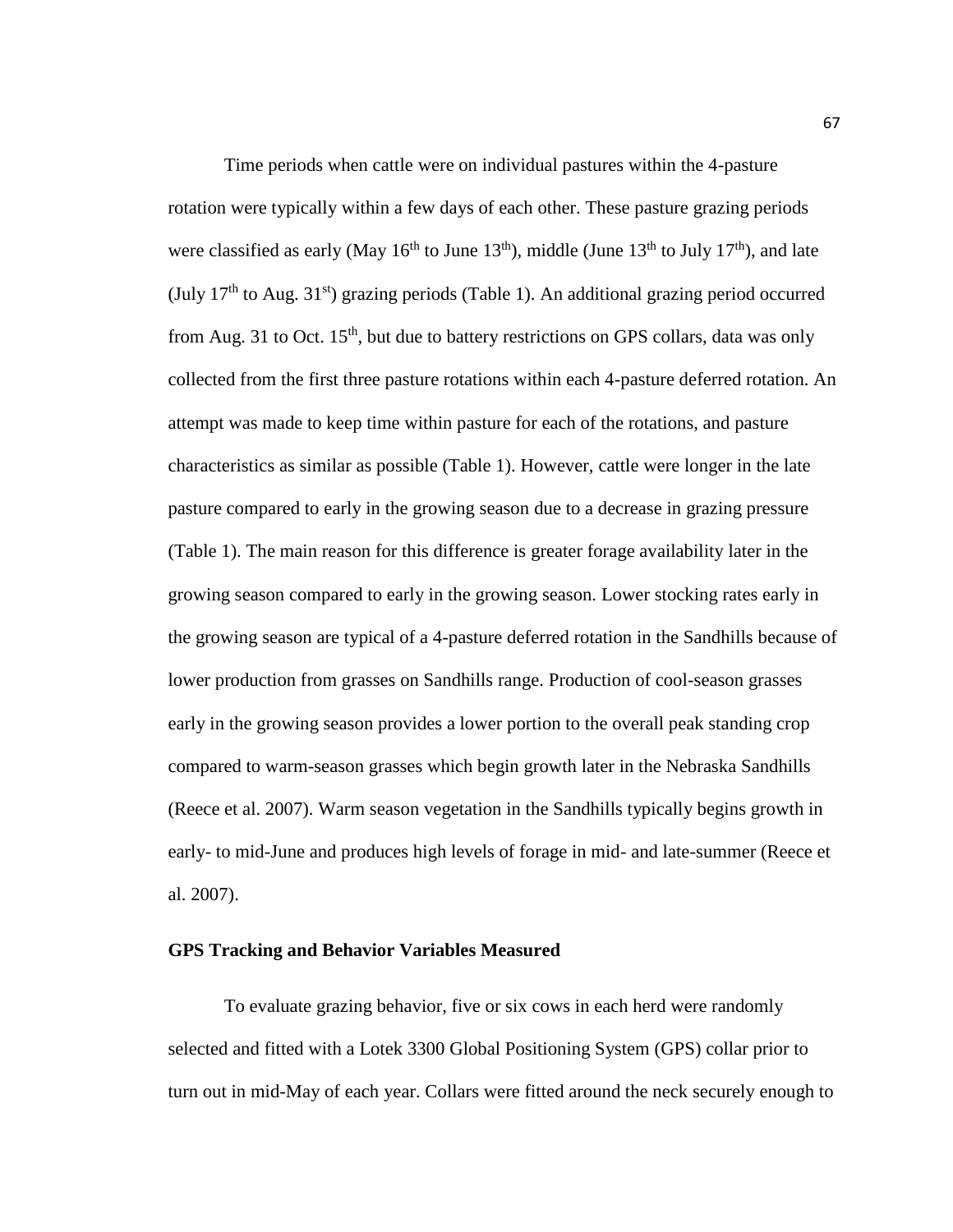hold in place yet loose enough to not negatively affect animal health or movement. The collars acquired GPS location fixes at 10 minute intervals from mid-May until the battery life was expired at around 100 days. At this tracking frequency, the collars were able to track cattle movements through the first 3 pastures of each 4 pasture deferred rotation.

 Activity (i.e., grazing and traveling behavior) was calculated by utilizing a 3 way sensor on the GPS collar which calculated x-axis movements, y-axis movements, and head up and down movements. This allowed us to correlate collar movements with visually observed grazing behavior. Each cow with a GPS collar was visually observed during the growing season for  $4.66 \pm 0.62$  hours. Visual observations were correlated with the activity sensors and the distance traveled to determine differences in activity. Initially, three classifications (i.e., grazing, traveling, and resting) were observed, but because of limited visual observations of cattle traveling only two classifications were correlated [i.e., active (grazing or traveling) and resting]. Equations correlating the visual observations and the sensor data for the collars were developed using Classification Trees in the statistical program JMP following the methodology of Augustine and Derner (2013). After comparing GPS data to visual observations, behaviors were accurately classified by the GPS collars  $85\% \pm 1.1\%$  SE of the time in 2016 and 96.9%  $\pm 0.5\%$  SE in 2017.

Daily distance traveled was estimated using the Pythagorean theorem of UTM fix locations during each ten minute interval. Total daily distances traveled for all collared animals were estimated only when cattle were active because signals from stationary cows has a tendency to position cows in different locations on consecutive readings. As a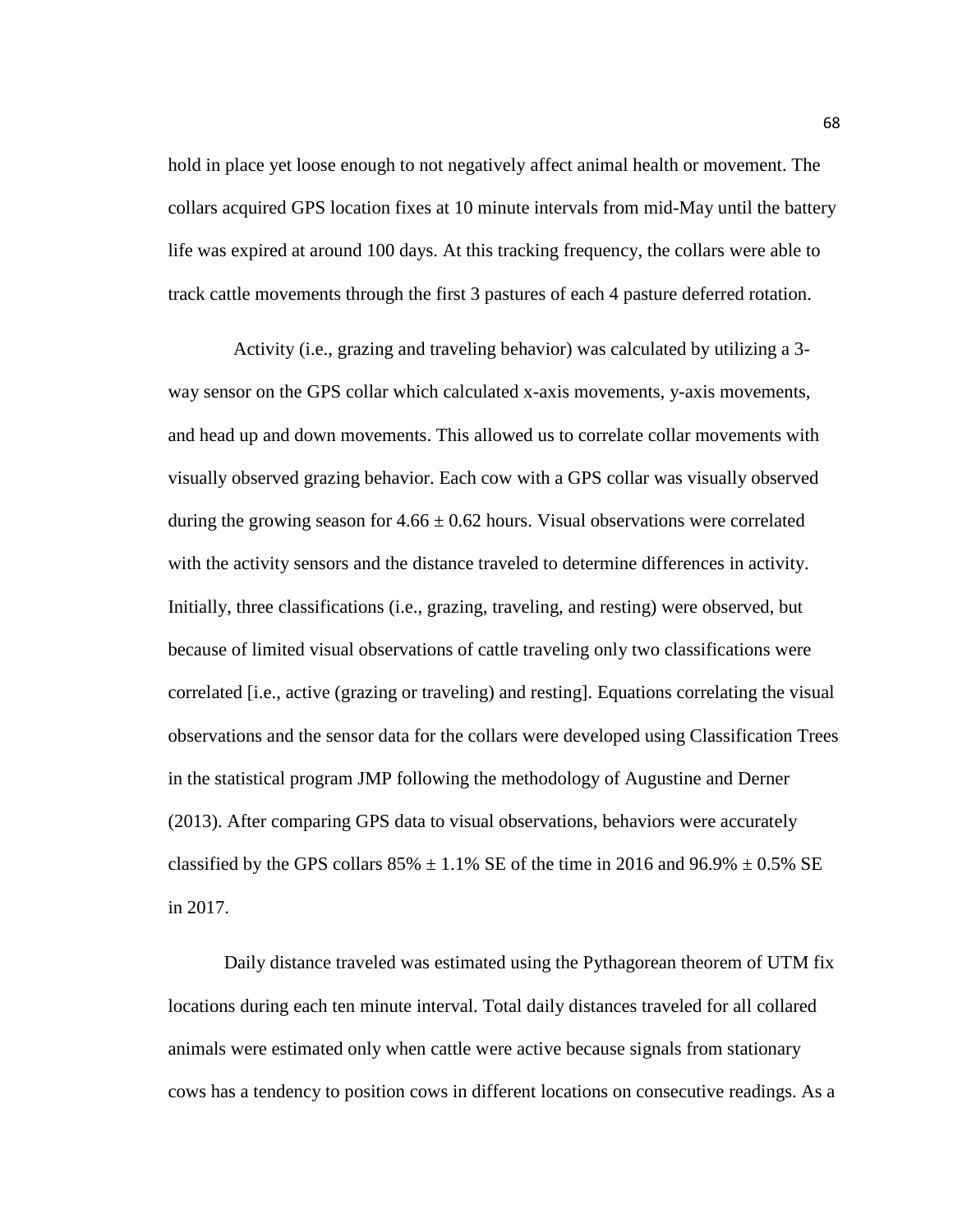result, only daily distance traveled while cattle were active was estimated, this limited overestimating the actual daily distance traveled and increased accuracy of the estimates (Ganskopp and Johnson 2007; Russell et al. 2012).

Daily distance from water was calculated using euclidean distance from water GIS layers developed in ArcGIS (Redlands, California, USA) with 1-m by 1-m resolution. Values from this layer were extracted to GPS collar locations to estimate the distance GPS collared cattle were from water during the study. Daily time at water was derived by taking all 10 minute GPS location fixes within 100 m of a water source than summing the total time at water during a 24-hour period. Area covered was calculated using a minimum convex polygon procedure in ArcGIS, which determines the area between the outermost points recorded during the day.

### **Statistical Analysis**

All estimated measures were calculated on a mean daily basis from 0:00 to 24:00 hrs. Daily means for each progressive week during the early, middle, and late grazing periods were calculated for the analysis. Grazing behavior data collected from the GPS collars was analyzed using a repeated measures analysis in SAS (Cary, NC, USA). The influence of time during the grazing period (i.e., early, middle, and late pastures) was compared as time within each pasture progressed. The model included grazing period, year, and week within pasture as fixed (main) effects. Week within pasture was treated as a continuous variable to examine the slope of the response to time within pasture and all linear and quadratic main effects and interaction between grazing period, year, and week were included. An autoregressive covariance structure was used to fit the model based on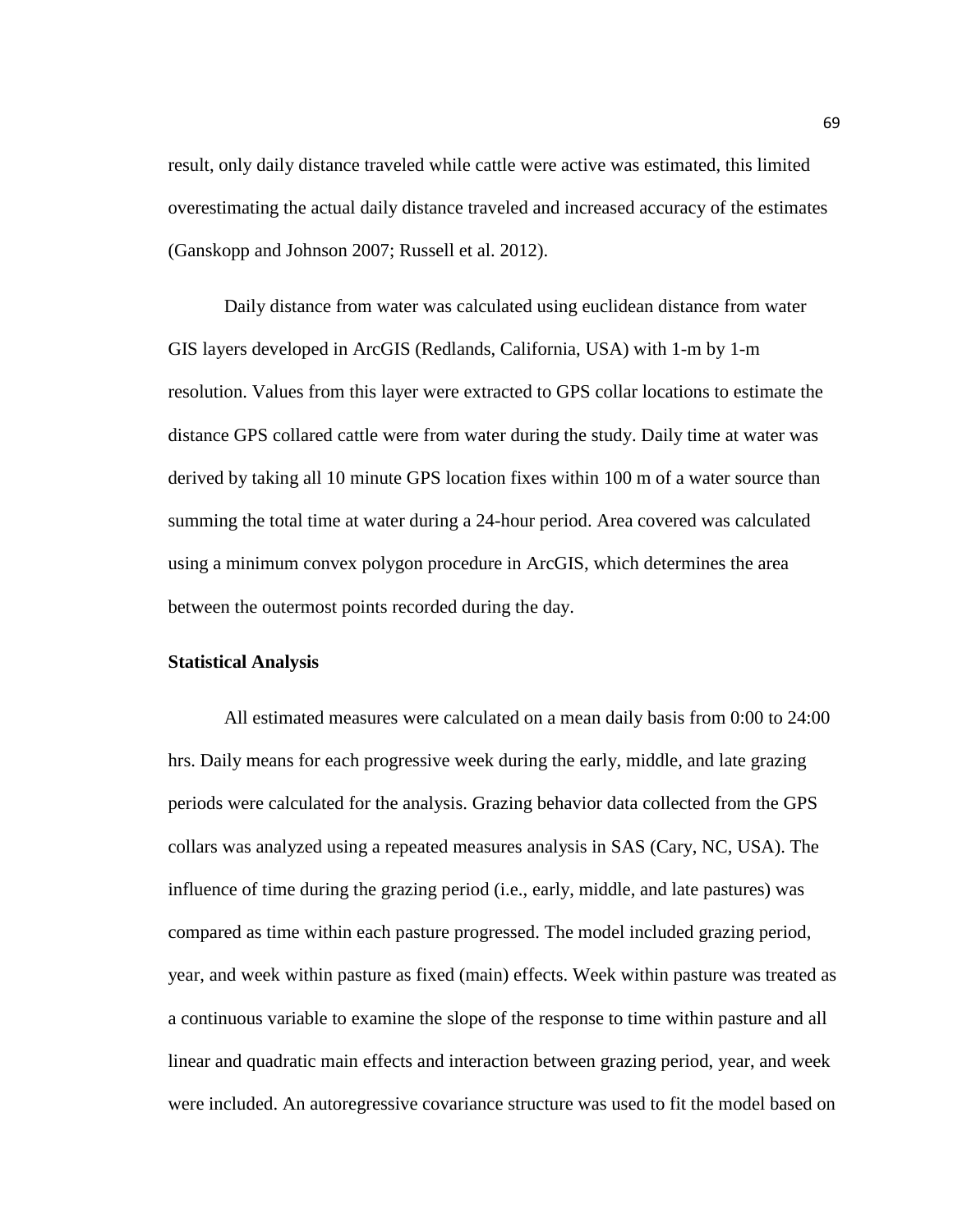this structure having the lowest Akaike Information Criterion value (Littell et al. 1996). Proc Glimmix was used in SAS to analyze the data and herd within pasture-by-year was treated as the subject in the repeated measure. Data were considered significant at a  $P <$ 0.05 level.

#### **Results**

#### **Activity**

No significant interactions ( $P = 0.7$ ) were detected for the amount of time GPStracked cows spent in activity at different grazing periods (i.e., early, middle, and late). However, there was a significant linear main effect ( $P < 0.01$ ) for activity of tracked cows as week within pasture progressed (Figure 1). As week within pasture progressed, GPStracked cattle increased (P < 0.01) grazing activity by  $0.18 \pm 0.05$  SE hrs d<sup>-1</sup>.

# **Distance Traveled**

Data for daily distance traveled (km d<sup>-1</sup>) for GPS-tracked cattle indicate a significant  $(P < 0.01)$  quadratic time during the growing season-by-week interaction. Distance traveled during the early grazing period exhibited a significant quadratic slope and was different than the middle and late grazing periods which did not have significant  $(P > 0.22)$  quadratic effects. Cattle grazing during the early grazing period exhibited a decrease in daily distance traveled from week 1 to week 3 then increased again in week 4 (Figure 2). Whereas, cattle during the middle and late periods showed a general decline in daily distance traveled as time within the pastures increased.

#### **Time at Water**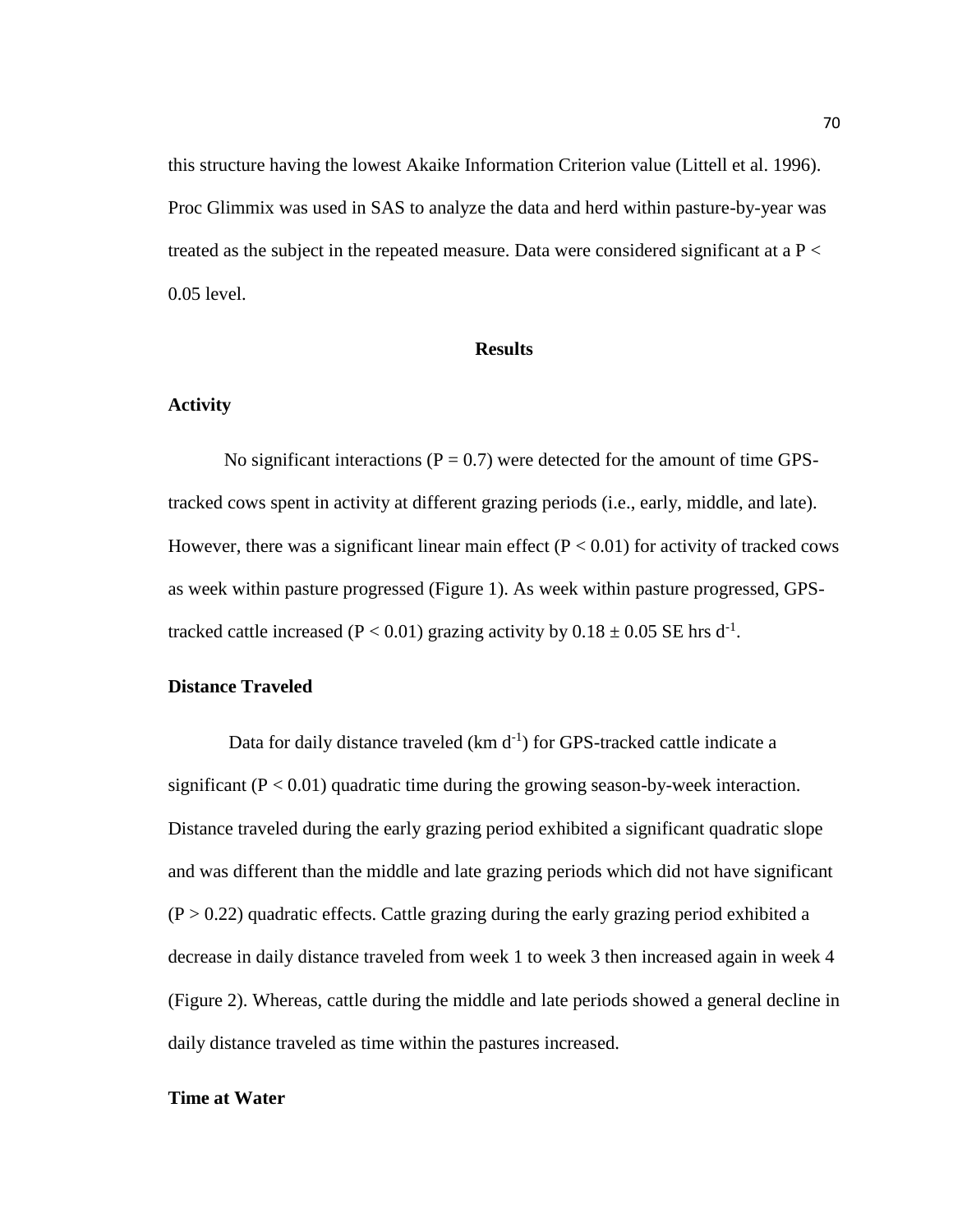There was no significant interaction  $(P > 0.38)$  in the amount of time GPStracked cows spent within 100 m of water between grazing periods during the growing season. However, significant differences  $(P = 0.01)$  were observed in amount of time cows spent near water as week within pastures progressed (Figure 3). Overall, there was a decrease of  $0.26 \pm 0.1$  SE hrs d<sup>-1</sup> in the amount of time spent at water as time within the pastures progressed (Figure 3). Mean time spent at water in week 1 was  $3.41 \pm 0.54$  SE hrs d<sup>-1</sup> compared to the week 6 mean of  $1.8 \pm 0.58$  SE hrs d<sup>-1</sup>.

#### **Distance from Water**

There was a trend for cattle to be at farther distances from water locations as weeks within pastures progressed. Significant differences ( $P = 0.02$ ) were observed for mean daily distances of GPS-tracked cows from water sources as weeks within pastures progressed (Figure 4). Mean distance from water increased about  $7 \pm 3.2$  SE m d<sup>-1</sup> as week within pasture progressed. Mean distance from water increased from  $303.5 \pm 27.1$ SE m d<sup>-1</sup> in week 1 to 346.6  $\pm$  27.9 SE m d<sup>-1</sup> in week 6. There was no significant interaction of mean distance from water per day between grazing periods during the growing season.

### **Area Covered**

There was no significant differences ( $P > 0.07$ ) of main effects, or significant differences  $(P > 0.19)$  of interactions. Mean daily area covered by GPS tracked cattle  $(27.3 \pm 1.6 \text{ SE} \text{ ha})$  was similar between the different grazing periods during the growing season and as time within pastures increased.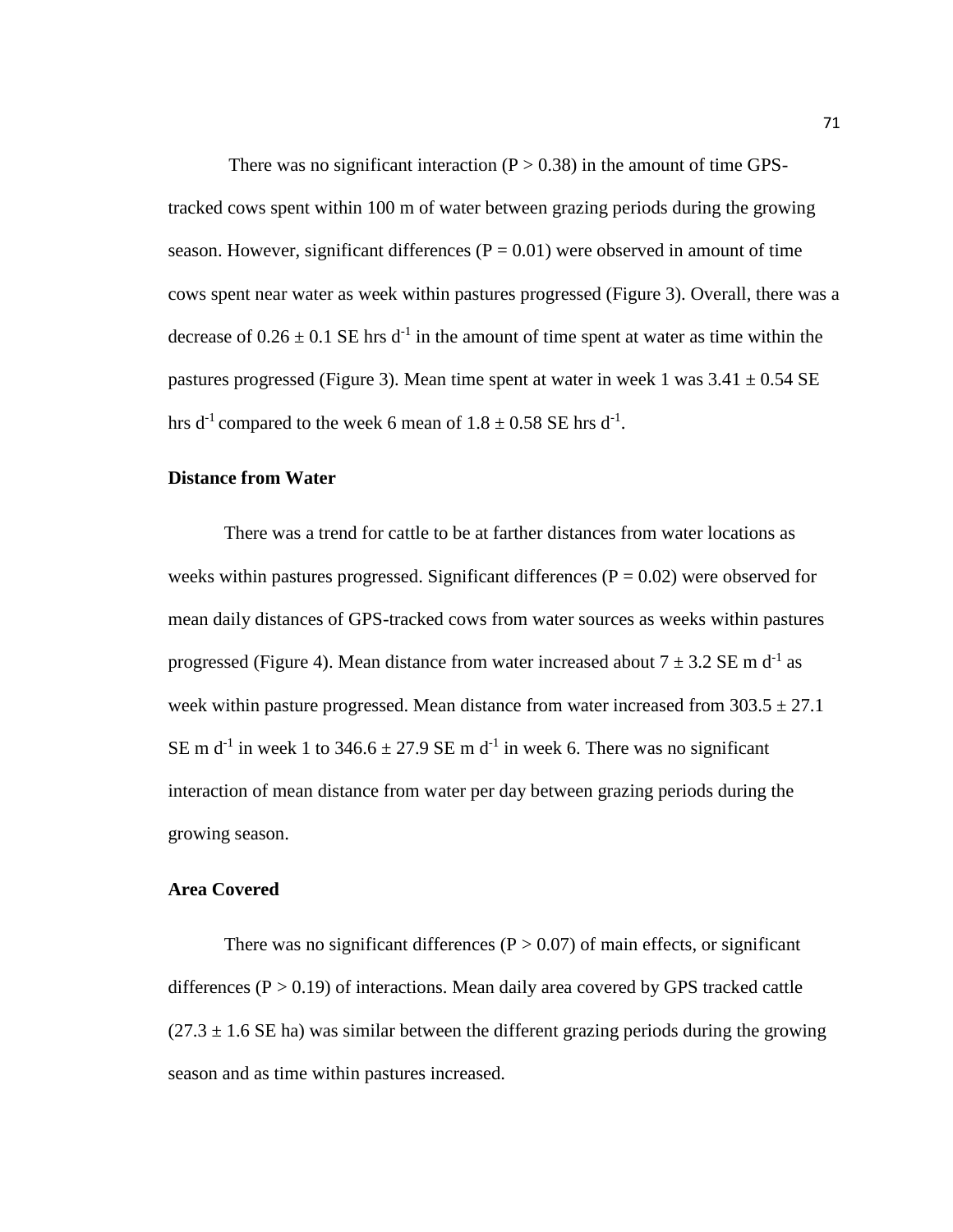#### **Discussion**

## **Activity**

Hours spent in activity per day for 2016 and 2017 indicate an increase in activity level as time within pastures increased regardless of time during the growing season. These results could be a response to increased grazing pressure as forage availability decreased with time. Our results are similar to other shorter term studies looking at grazing behavior as time within pasture increases. Manning et al. (2017) conducted a study in Australia utilizing running age pregnant cows fitted with GPS collars to examine changes in grazing behavior as forage availability changed. Over the course of their 15 day study, activity (grazing and travel) increased as forage availability decreased. The authors of this study attributed the increased grazing response to an adjustment by the cows to address nutritional deficiencies due to lack of forage availability. In a two-year Utah study using long yearling heifers, researchers found similar results of grazing time increasing as available forage decreased on crested wheatgrass pastures (Scarnecchia et al. 1985). For data collected from mid-August to mid-September in both years of the study, forage decreased from 417 kg/ha to 203 kg/ha in the first year and decreased from 919 kg/ha to 144 kg/ha in the second year (Scarnecchia et al. 1985). Both studies showed a similar increase in activity as the season progressed. However, our study differed in scale with pastures being 38 to 97 ha compared to the largest pasture of 28 ha in the other studies. Our study utilized nearly 200 cow/calf pairs compared to 20 head of running age pregnant cows and long heifers in the other studies. Lastly, the length of our study was much longer (mid-May through early-September for two summers). Additionally, our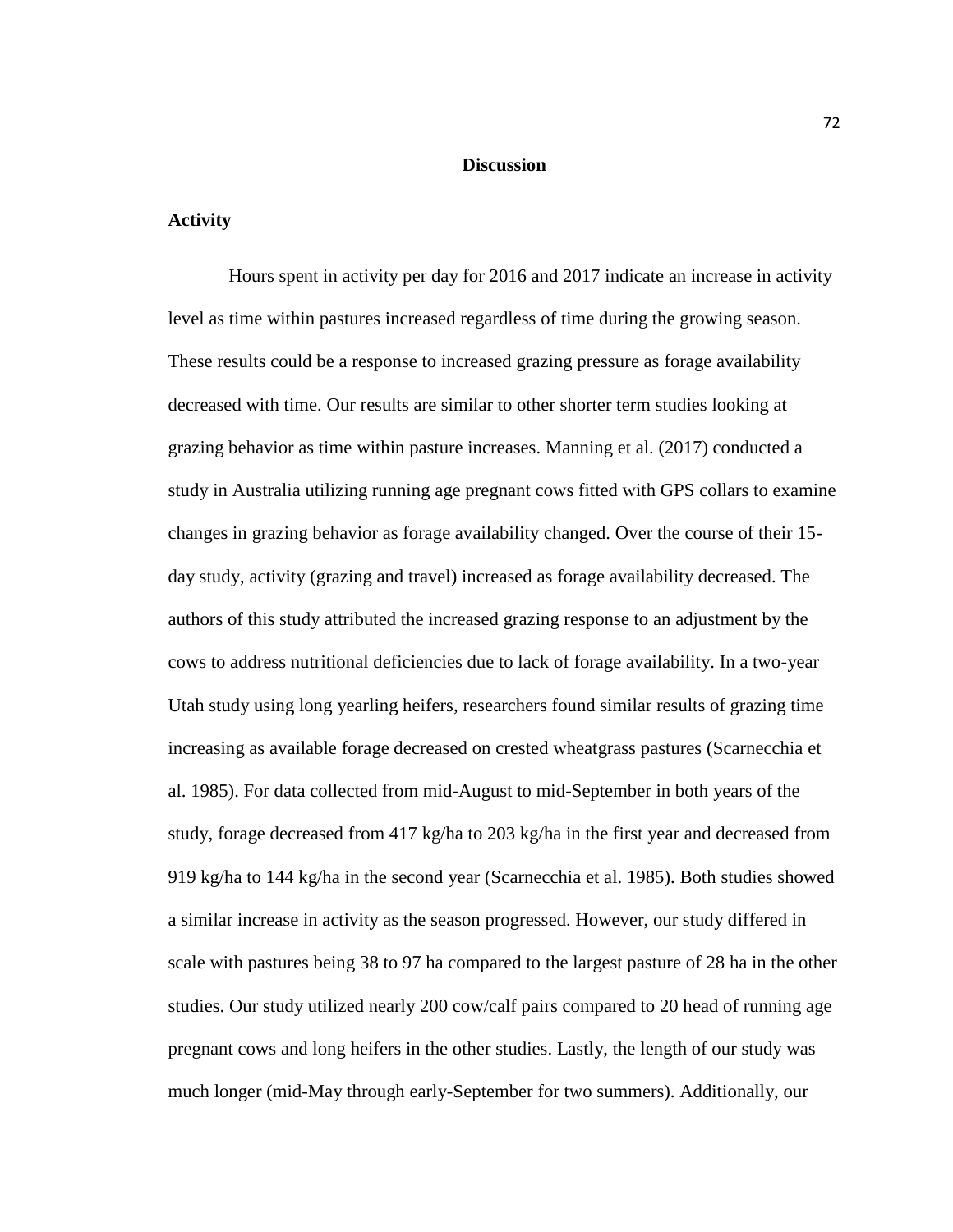study showed no differences in grazing activity between grazing periods, but did show differences in grazing activity between weeks within a pasture due to differences in grazing pressure based on available forage.

#### **Distance Traveled**

Results for distance traveled for different grazing periods within week were variable. The early grazing period showed a quadratic response as cattle exhibited a decline in daily distance traveled during the first few weeks on the pasture and then an increase during the last week of pasture occupation. The quadratic responses of the early grazing period could be associated with grazing pressure. Most growth of cool season vegetation occurs between April and June in the Sandhills (Stephenson et al. 2015). Warm-season vegetation growth typically occurs between June and August (Gilbert et al. 1979). The increase of distance travel at the end of the early treatment pasture (mid-June) could be the result of an increase in grazing pressure as available forage declines due to cool-season vegetation being utilized and warm-season vegetation production just beginning to grow. Launchbaugh and Howery (2005) indicated that distance traveled increased when cattle are required to search more for forage when its scarce. Though this forage scarcity was for a short duration in our study, the increase in distance traveled could be correlated to time when warm-season grasses are only beginning to grow on the pastures. Additionally, increases in traveling distances could be due to search grazing as cows try to locate vegetation that they prefer.

Middle and late grazing periods did not exhibit the same quadratic response as the early pasture and the daily distance traveled for GPS-tracked cattle remained relatively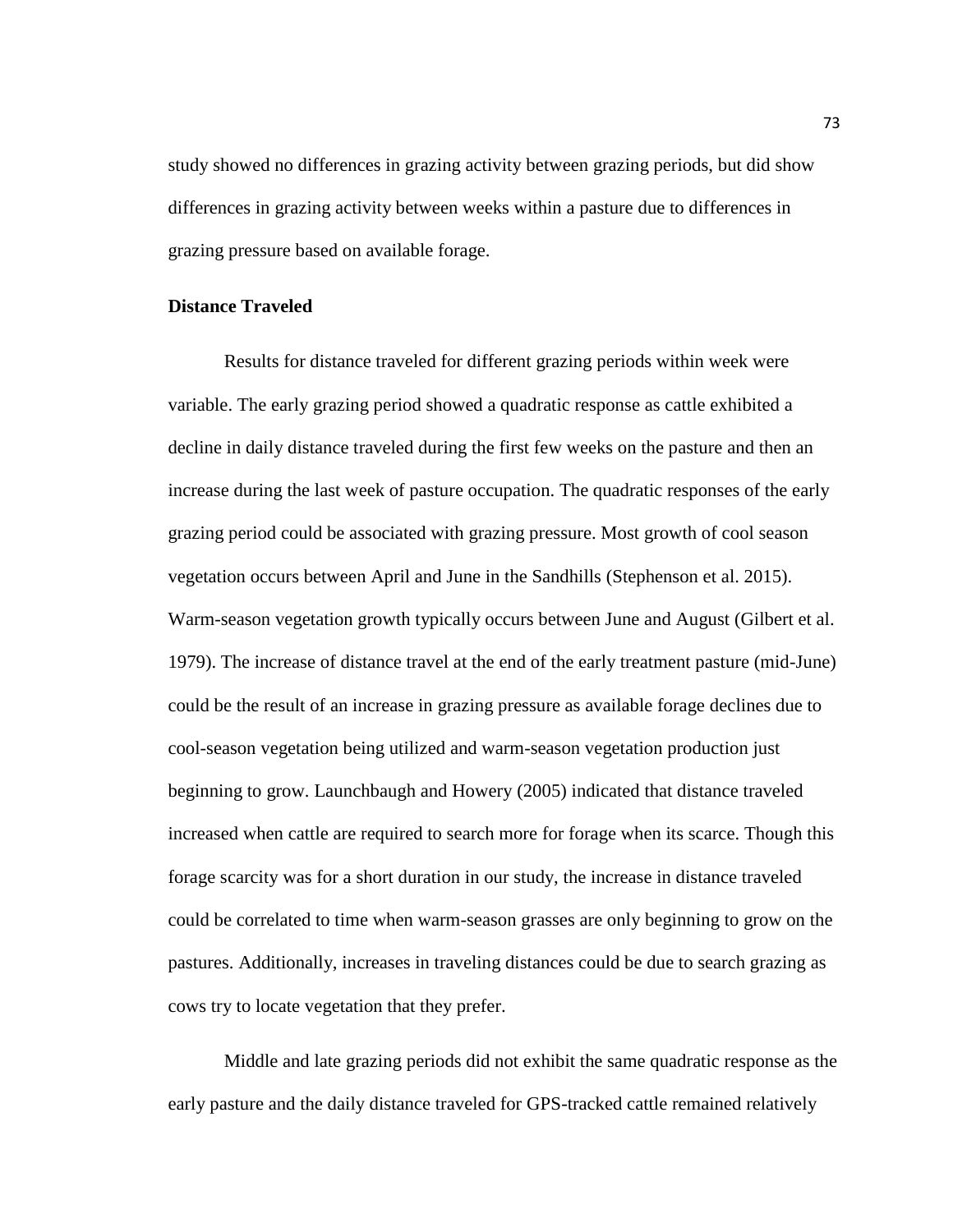constant during the time within the pastures. Bailey et al. (1996) found that the foraging velocity of cattle decreased as time progressed during a growing season because preferred foraging locations were discovered and exploited by cattle. Constant daily distance traveled by cattle during the middle and early grazing periods in our study could be due to the discovery of locations within pastures that contain preferred forages, reducing the need for cattle to travel extended distances to find forage. Schacht et al. (2005) found in a study conducted at Barta Brothers Ranch, that cattle had a tendency to spend the largest amount of time in interdune topographical positions compared to the slope of the dunes within the study pastures. It is likely that the interdune topographical positions were the areas of preferred foraging by cattle in our study; however, additional research is needed to evaluate how time within a pasture corresponds to selection of specific topographic positions within a pasture.

## **Time at and Distance from Water**

Our study indicated that time at water decreased as time within the pasture progressed regardless of when grazing occurred during the growing season. This is likely because cattle exhibited a preference for grazing near water locations at the beginning of grazing in each grazing period and then spent increased amounts of time in other preferred foraging locations within pastures as utilization of available forage in proximity to water increased. Bailey et al. (1996) found that cattle on rangelands will spend increased amounts of time in particular areas of a pasture if that area has resources that cattle find desirable. Though trips to water are a necessary, the time spent near water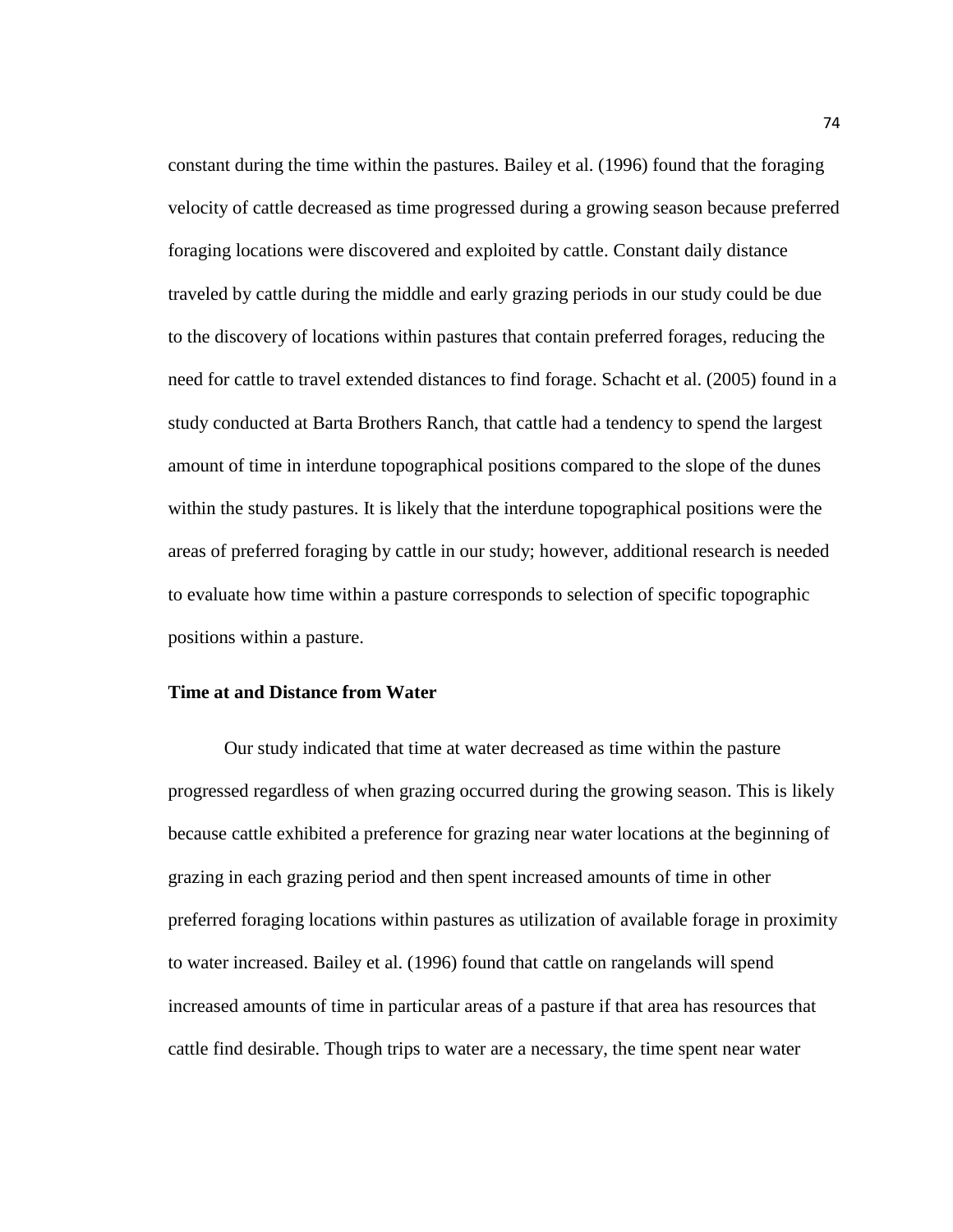might be reduced if cattle have other preferred areas within the pasture, such as supplement locations (Baily and Welling 1999).

The concept of cattle utilizing forage in higher amounts in close proximity to water compared to farther distances is well documented in scientific literature (Roath and Krueger 1982; Holechek 1988; Pinchak et al. 1991; Holechek et al. 2004; Bailey 2005) and is generally accepted for most cattle on diverse and extensive rangelands. Because cattle utilizing forages in close proximity to water in the early weeks on a pasture, cattle must increase distance from water to forage in later weeks in a pasture, thus reducing the amount of time in close proximity to water locations. The increase in mean distance from water by cattle as time progressed in the pasture also supports cattle seeking areas farther from water as time within the pasture increased. Once easily accessible forage in close proximity to water is exhausted cows might put less emphasis on proximity to water and more emphasis on utilizing grazing location that present desirable foraging options (Bailey et al. 1996), these location could be in areas of a pasture farther from a water source. A tendency for cattle to decrease foraging around water locations was observed in our study, but the exact locations of preferred foraging areas still needs to be explored.

#### **Area Covered**

The results of our study indicate no statistical differences in area covered between grazing periods during the growing season or within pasture. In a four-year study in New Mexico, young cows grazing on 146 ha pastures showed little differences in the percentage of a pasture that was visited. However, when accounting for forage allowance, cows in years with low forage allowance grazed 35.7% of available pasture area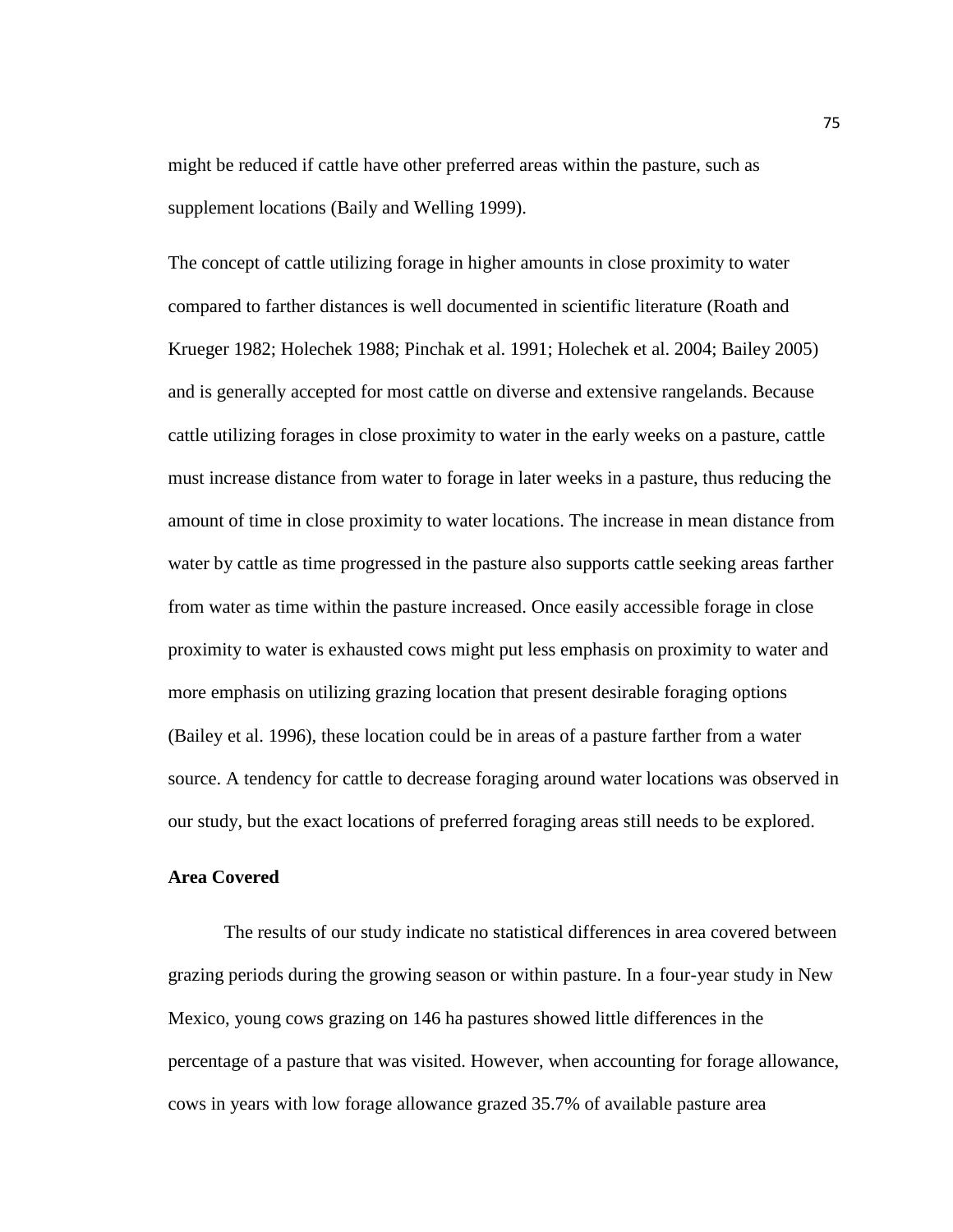compared to only 29.0% in high forage allowance years (Sawalhah et al. 2014). The overall consistency of mean daily area covered by GPS-tracked cattle in our study could be correlated to the uniform nature of pasture size and topography. Compared to mountainous regions, the Sandhills have a somewhat gentle terrain. Bailey et al. (2015) found that cows would alternate among feeding sites more readily in gentle terrain compared to more extreme mountainous terrain. Though there seemed to be a preference for cattle in our study to graze in interdune regions, based on the ability of cattle to move between feeding sites relatively quickly in our pastures, cattle were not limited in the area that they could cover on a daily basis. This type of foraging behavior likely led to a fairly uniform and consistent area that cattle foraged in across pastures. Additionally, distances between water locations and outer pasture boundaries were small enough not to limit any foraging velocity into any portion of study pastures.

# **Management Implications**

If producers understand how cattle alter grazing behaviors they can adjust or maintain management strategies that allow cattle to utilize pasture resources as uniformly and efficiently as possible. Based on our findings, cattle spend increased amounts of time in close proximity to water early in their occupation of a pasture compared to later weeks in pasture occupancy. If a management goal is to move cattle foraging activities further from water sources early in pasture occupancy, a simple strategy would be the strategic placement of salt to draw cattle away from water locations. If cost effective, the development of range improvements such as fences should be considered to help utilize seldom-used areas of rangelands. Many management options are available to improve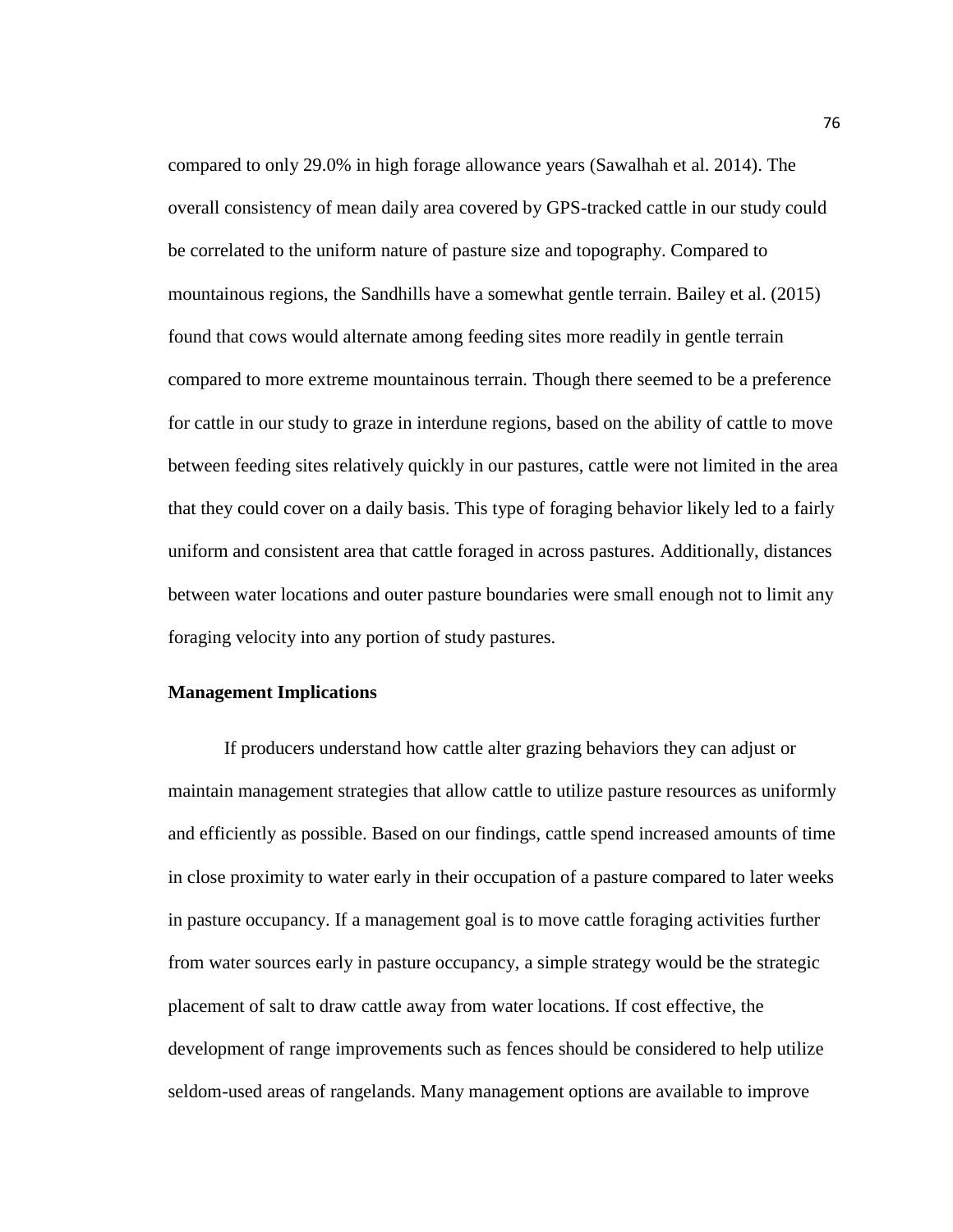grazing efficiency, but an understanding of grazing behaviors and tendencies is first required.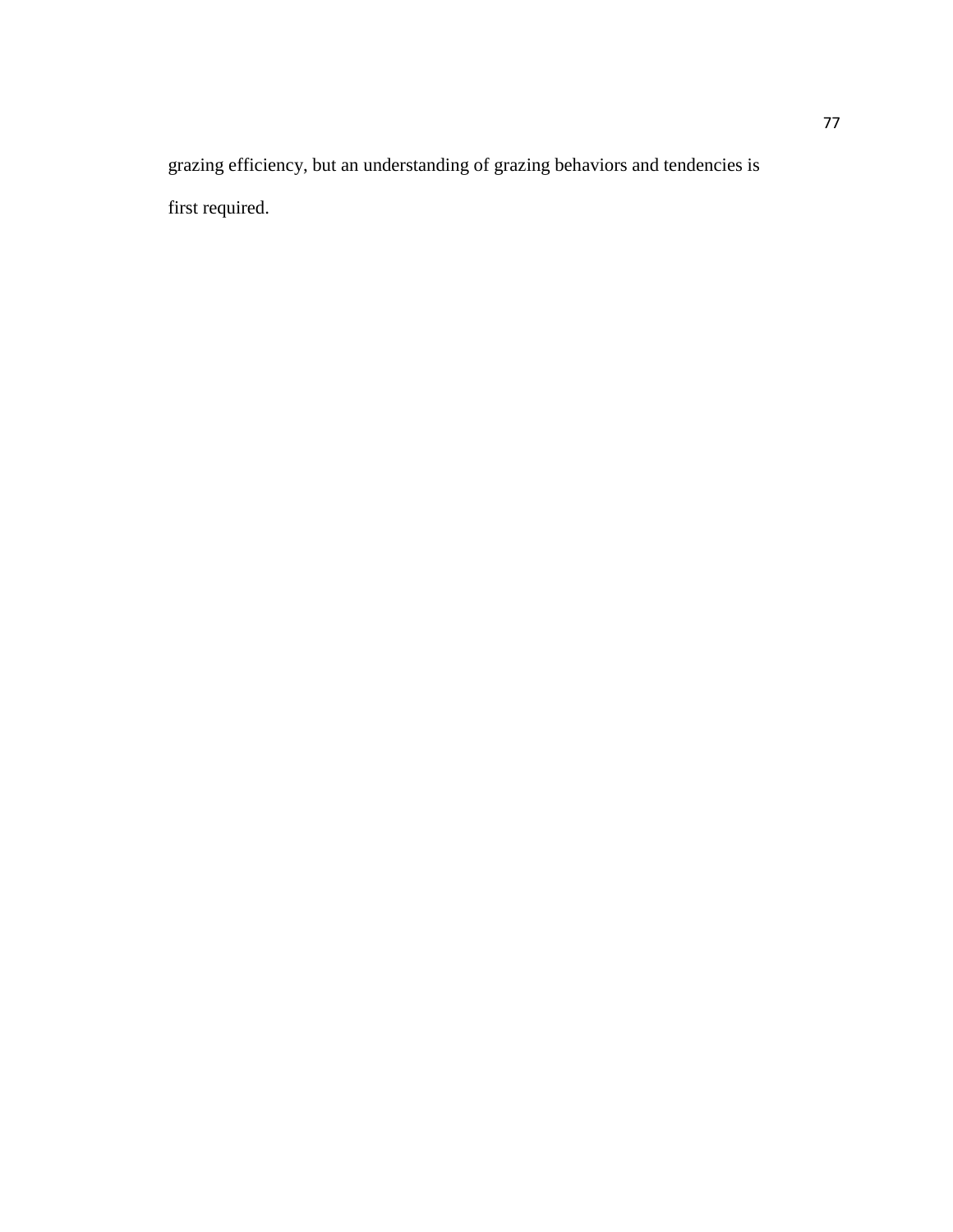#### **Literature Cited**

- Augustine, D. J., and Derner J. D. 2013. Assessing herbivore foraging behavior with GPS collars in a semiarid grassland. Sensors 13:3711-3723.
- Bailey, D. W., J. E. Gross, E. A. Laca, L. R. Rittenhouse, M. B. Coughenour, D. M. Swift, and P. L. Sims. 1996. Mechanisms that result in large herbivore grazing distribution patterns. Journal of Range Management 49:386-400.
- Bailey, D. W. 2005. Identification and creation of optimum habitat conditions for livestock. Rangeland Ecology & Management 58:109-118.
- Bailey, D. W., and M. B. Stephenson. 2013. Integrating stockmanship into rangeland management. Stockmanship Journal 2:1-12.
- Bailey, D. W., M. B. Stephenson, and M. Pittarello. 2015. Effect of terrain heterogeneity on feeding site selection and livestock movement patterns. Animal Production Science 55:298-308.
- Ganskopp, D. C., and D. D. Johnson. 2007. GPS errors in studies addressing animal movements and activities. Rangeland Ecology & Management 60:350-358.
- Gilbert, W. L., L. J. Perry Jr., and J. Studdendieck. 1979. Dry matter accumulation of four warm season grasses in the Nebraska Sandhills. Journal of Range Management 32:52-54.
- Gonzalez, L. A., G. J. Bishop-Hurley, R. N. Handcock, and C. Crossman. 2015. Behavioral classification of data from collars containing motion sensors in grazing cattle. Computers and Electronics in Agriculture 110:91-102.
- Holechek, J. L. 1988. An approach for setting the stocking rate. Rangelands 1:10-14.
- Holechek, J. L., R. D. Pieper, and C. H. Herbel. 2004. *Range Management Principles and Practices*. Fifth Edition. Prentice Hall. Upper Saddle River, NJ.
- Launchbaugh, K. L., and L. D. Howery. 2005. Understanding landscape use patterns of livestock as a consequence of foraging behavior. Rangeland Ecology & Management 58:99-108.
- Littell, R., G. A. Milliken, W. W. Stroup, and R. D. Wolfinger. 1996. SAS systems for mixed models. SAS Inst. Inc., Cary, NC.
- Manning, J., G. Cronin, L. Gonzalez, E. Hall, A. Merchant, and L. Ingram. 2017. The behavioural responses of beef cattle (Bos taurus) to declining pasture availability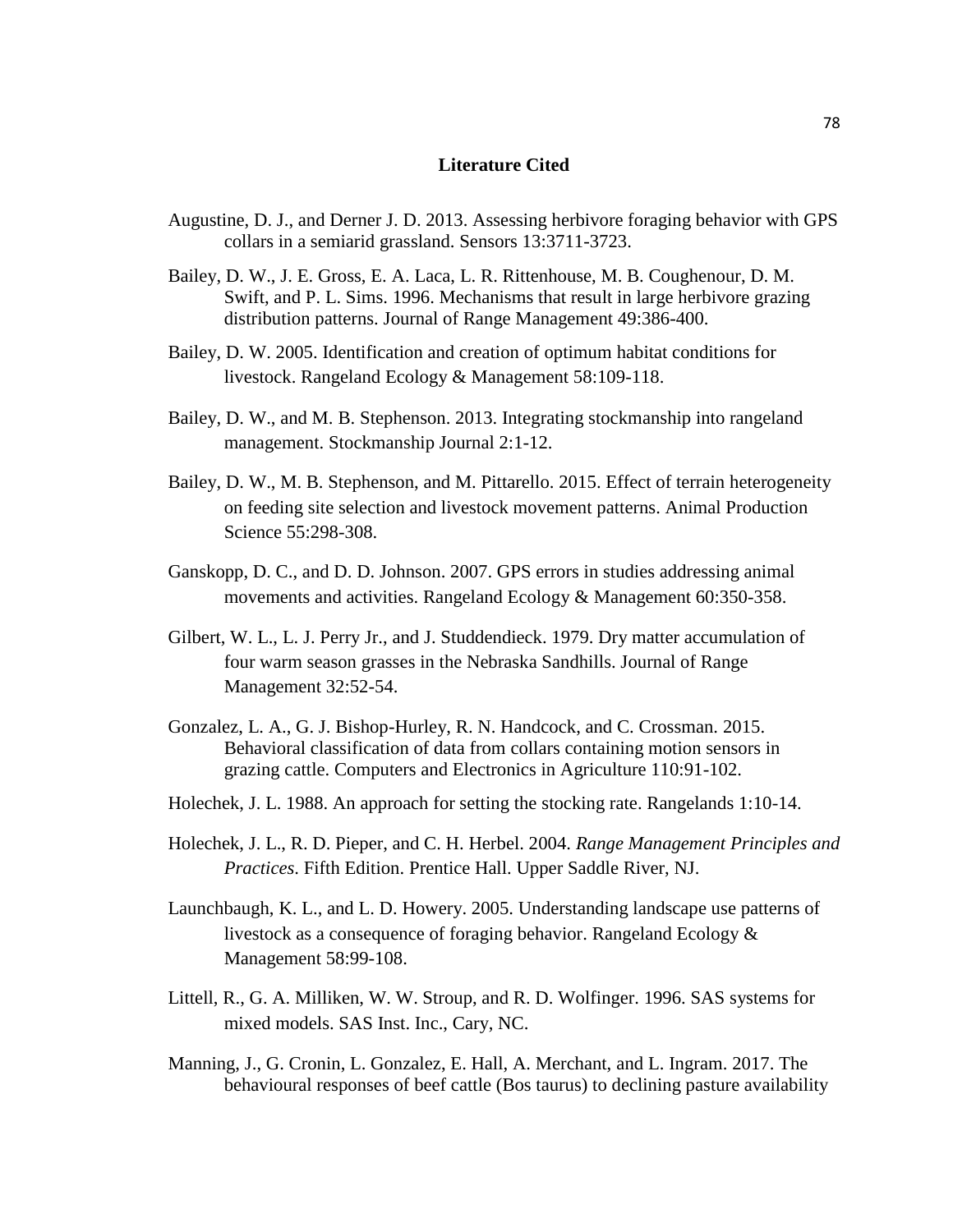and the use of GNSS technology to determine grazing preference. Agriculture 7:45.

- Pinchak, W. E., M. A. Smith, R. H. Hart, and J. W. Waggoner, Jr. 1991. Beef cattle distribution patterns on foothill range. Journal of Range Management 44:267-275.
- Provenza, F. D., and K. L. Launchbaugh. 1999. Foraging on the edge of chaos. *Grazing behavior of livestock and wildlife.* Moscow: University of Idaho:1-12.
- Reece, P. E., W. H. Schacht, and J. Volesky. 2007. EC07-162 skillful grazing management on semiarid rangelands.
- Roath, L. R., and W. C. Krueger. 1982. Cattle grazing and behavior on a forested range. Journal of Range Management 35:332-338.
- Russell, M. L., D. W. Bailey, M. G. Thomas, and B. K. Witmore. 2012. Grazing distribution and diet quality of Angus, Brangus, and Brahman cows in the Chihuahuan Desert. Rangeland Ecology & Management 65:371-381.
- Sawalhah, M. N., A. F. Cibils, C. Hu, H. Cao, J. L. Holechek. Animal driven rotational grazing patterns on seasonally grazed New Mexico rangeland. Rangeland Ecology & Management 67:710-714.
- Scarnecchia, D. L., A. S. Nastis, and J. C. Malechek. 1985. Effects of forage availability on grazing behavior of heifers. Journal of Range Management. Mar 1:177-180.
- Schacht, W. H., A. Guru, P. E. Reece, J. D. Volesky, and D. Cotton. 2005. Using geospatial information technologies and field research to enhance classroom learning. Journal of Natural Resources and Life Sciences Education 34:62.
- Stephenson, M. B., W. H. Schacht, J. D. Volesky, K. M. Eskridge, and D. Bauer. 2015. Time of grazing effect on subsequent-year standing crop in the eastern Nebraska Sandhills. Rangeland Ecology & Management 68:150-157.
- Ungar, E. D., I. Schoenbaum, Z. Henkin, A. Dolev, Y. Yehuda, and A. Brosh. 2010. Inference of the activity timeline of cattle foraging on a Mediterranean woodland using GPS and pedometry. Sensors 11:362-383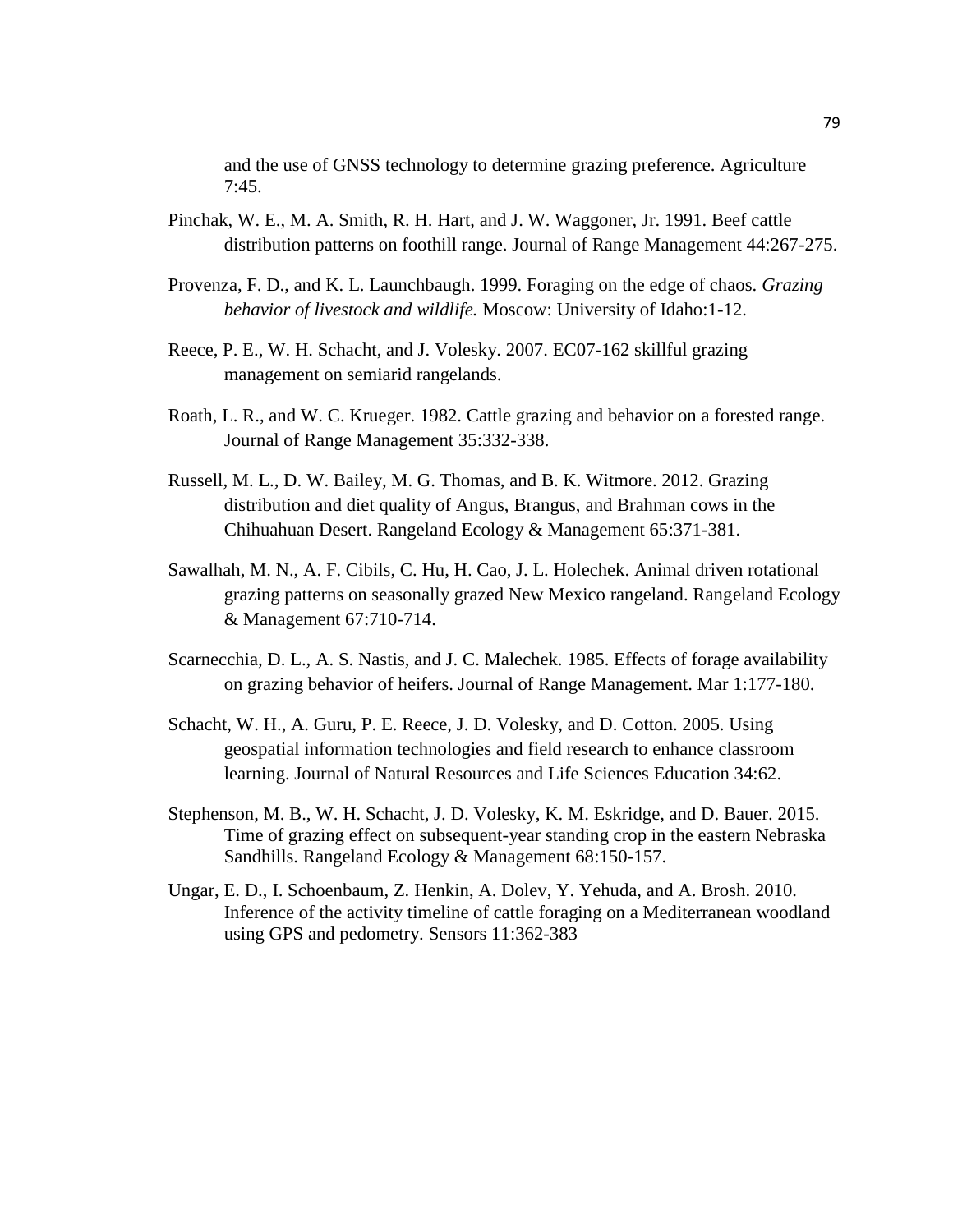# **Tables and Figures**

Table 1. Mean pasture metrics and characteristic of all study pastures during the early, middle, and late grazing periods for cattle grazing at the Barta Brothers Ranch in 2016 and 2017.

|                                | <b>Grazing Period</b> |             |             |
|--------------------------------|-----------------------|-------------|-------------|
|                                | Early                 | Middle      | Late        |
| Mean date in                   | $16$ -May             | $13-Jun$    | $18-Jul$    |
| Mean date out                  | $13$ -Jun             | $18-Jul$    | $27-Aug$    |
| Grazing, days                  | 27(2.0)               | 35(5.0)     | 41 $(5.0)$  |
| Pasture size, hectare          | 53.8 (12.9)           | 57.5 (12.5) | 65.9(19.0)  |
| Max water distance, kilometers | 0.76(0.12)            | 0.62(0.05)  | 0.78(0.17)  |
| <u>Mean slope, degrees</u>     | 20.2(3.4)             | 16.4(3.6)   | 21.1(3.3)   |
| Mean elevation, meters         | 793.9 (11.1)          | 790.3 (7.8) | 793.9 (9.3) |
| Stocking rate, AUM/hectare     | 1.7(0.07)             | 1.9(0.12)   | 2.0(0.15)   |
| Stocking density, AU/hectare   | 1.8(0.12)             | 1.7(0.27)   | 1.5(0.17)   |

() Indicates standard error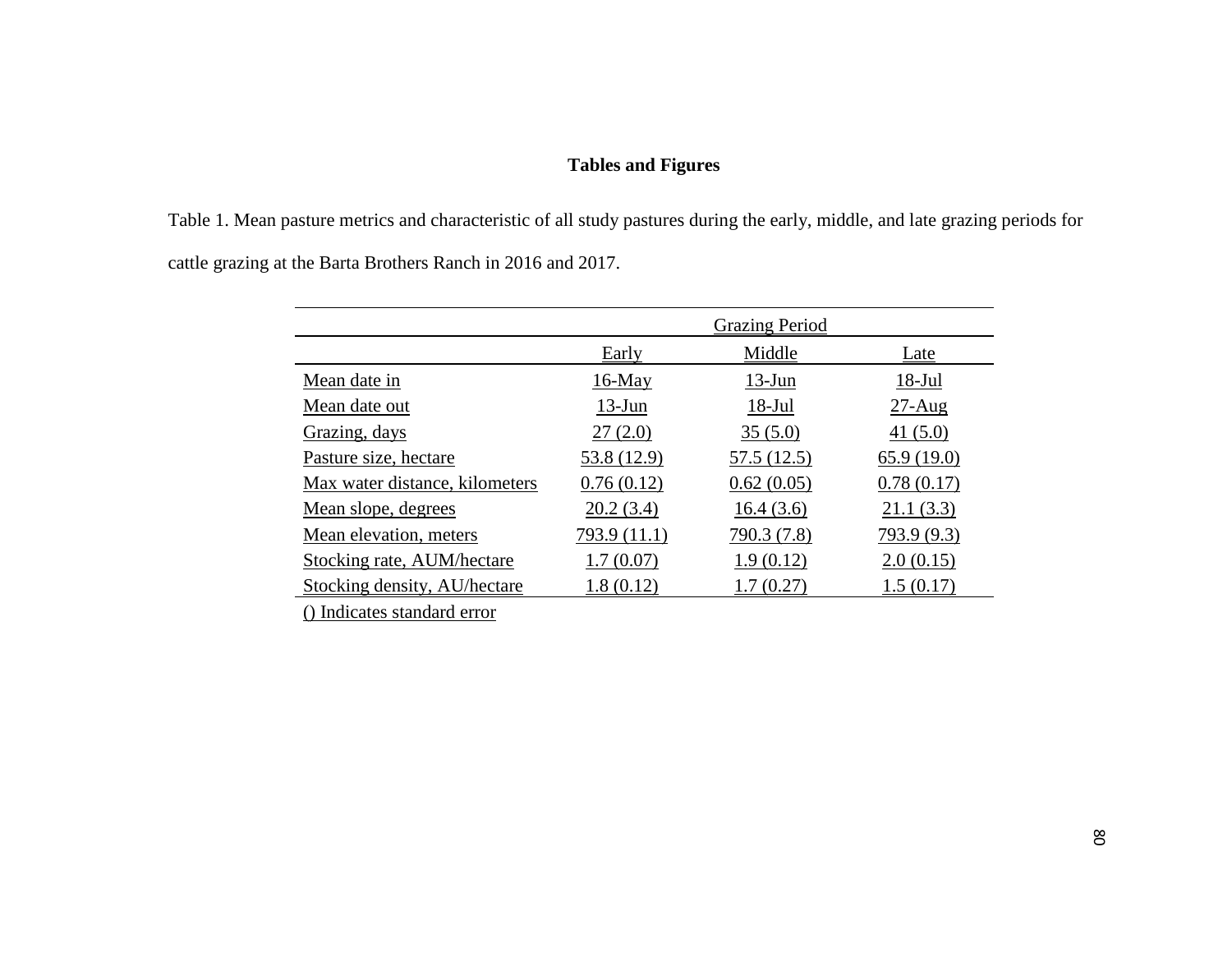

Figure 1. Mean time (hrs  $d^{-1}$ ) GPS-tracked cattle spent in activity (grazing or traveling) in 2016 and 2017 during different periods of the growing season (i.e., early, middle, and late). No interactions were detected for the periods, but a week w pasture main effect was significant  $(P < 0.01)$  for activity of the tracked cattle.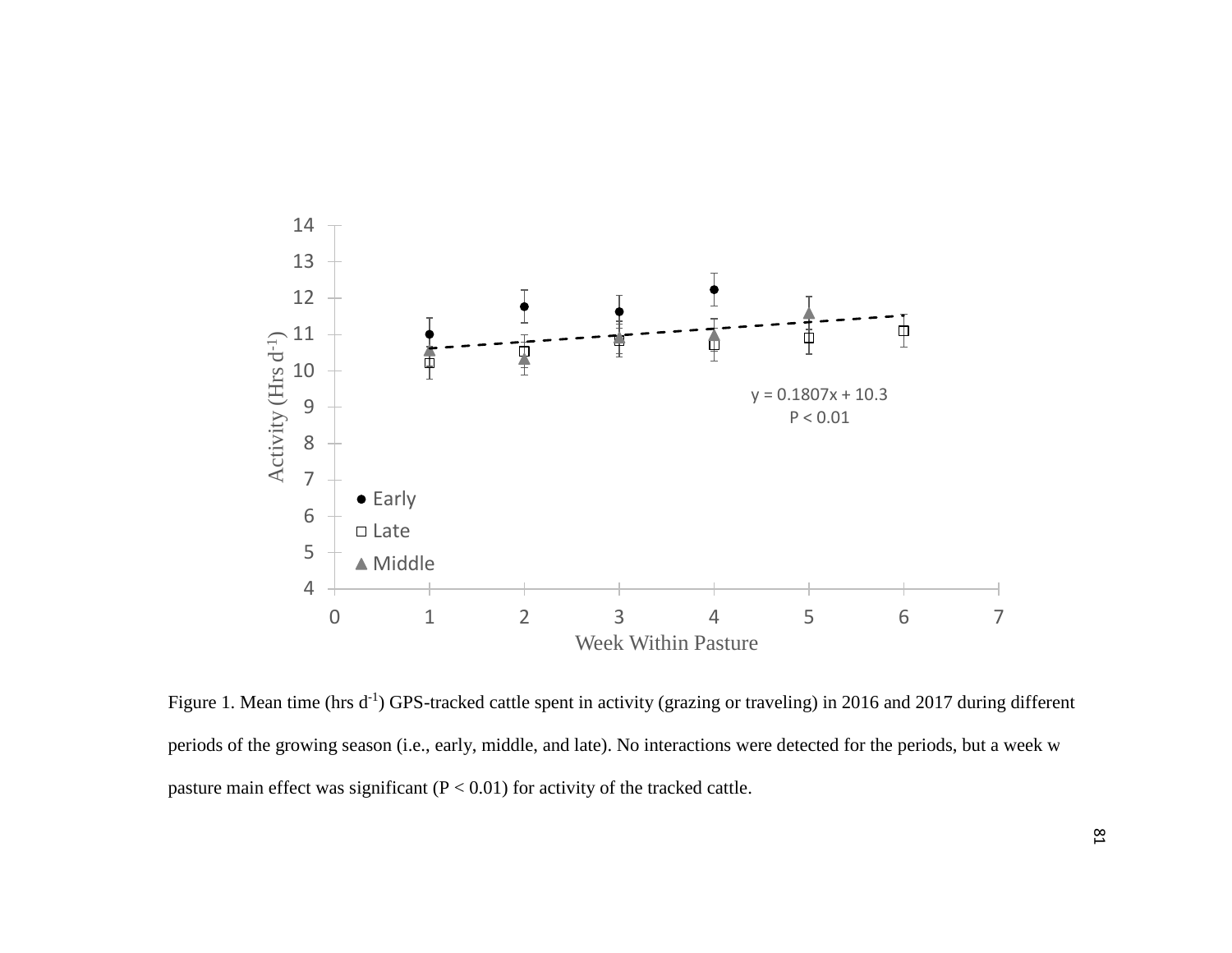

Figure 2. Mean distance traveled (km d<sup>-1</sup>) for 2016 and 2017 comparing differences between grazing periods (i.e., early, middle, and late) and differences between weeks within pasture.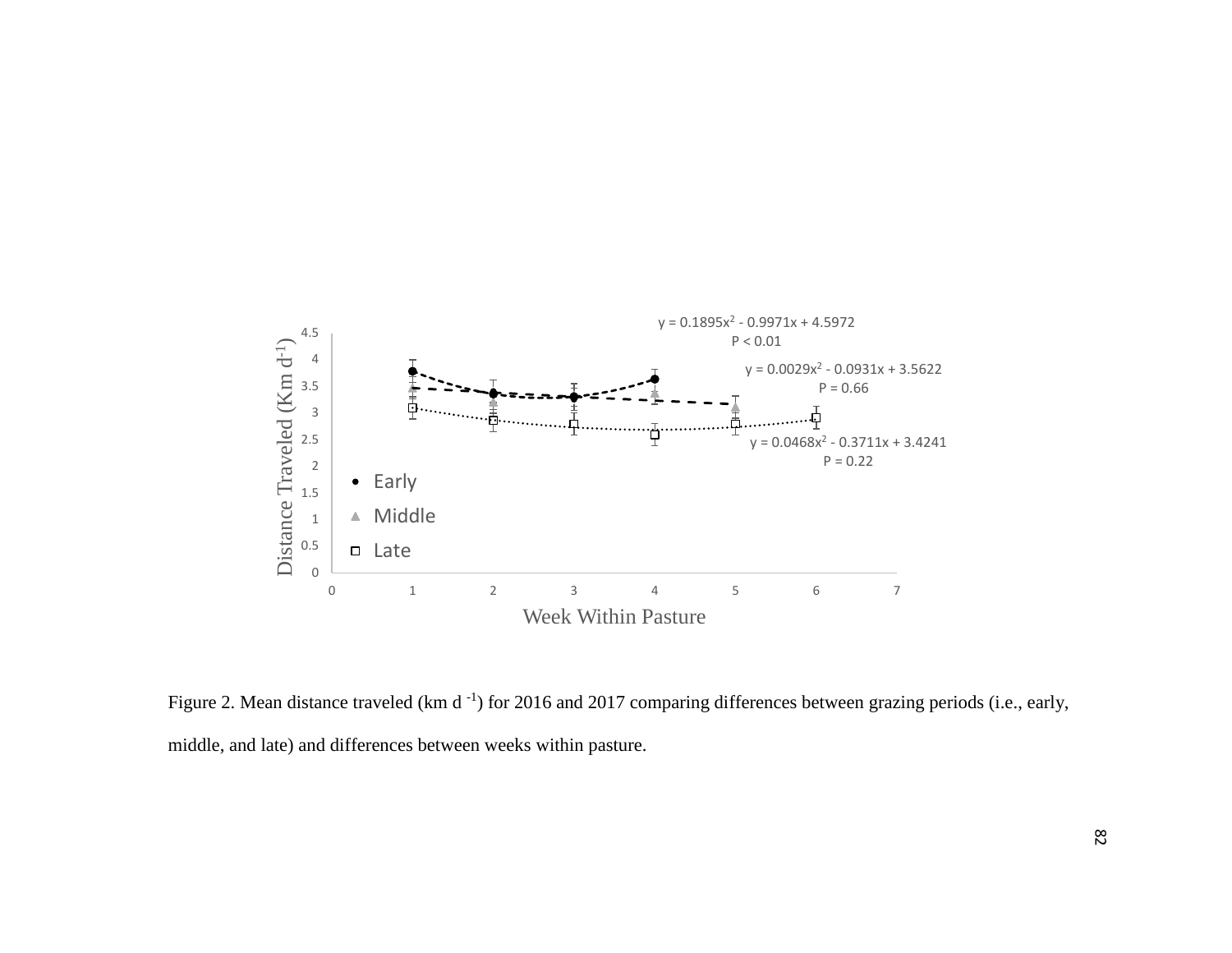

Figure 3. Time (hrs  $d^{-1}$ ) within 100 meters of water for 2016 and 2017 means for grazing periods (i.e., early, middle, and late) pastures comparing significant differences between weeks within a pasture.